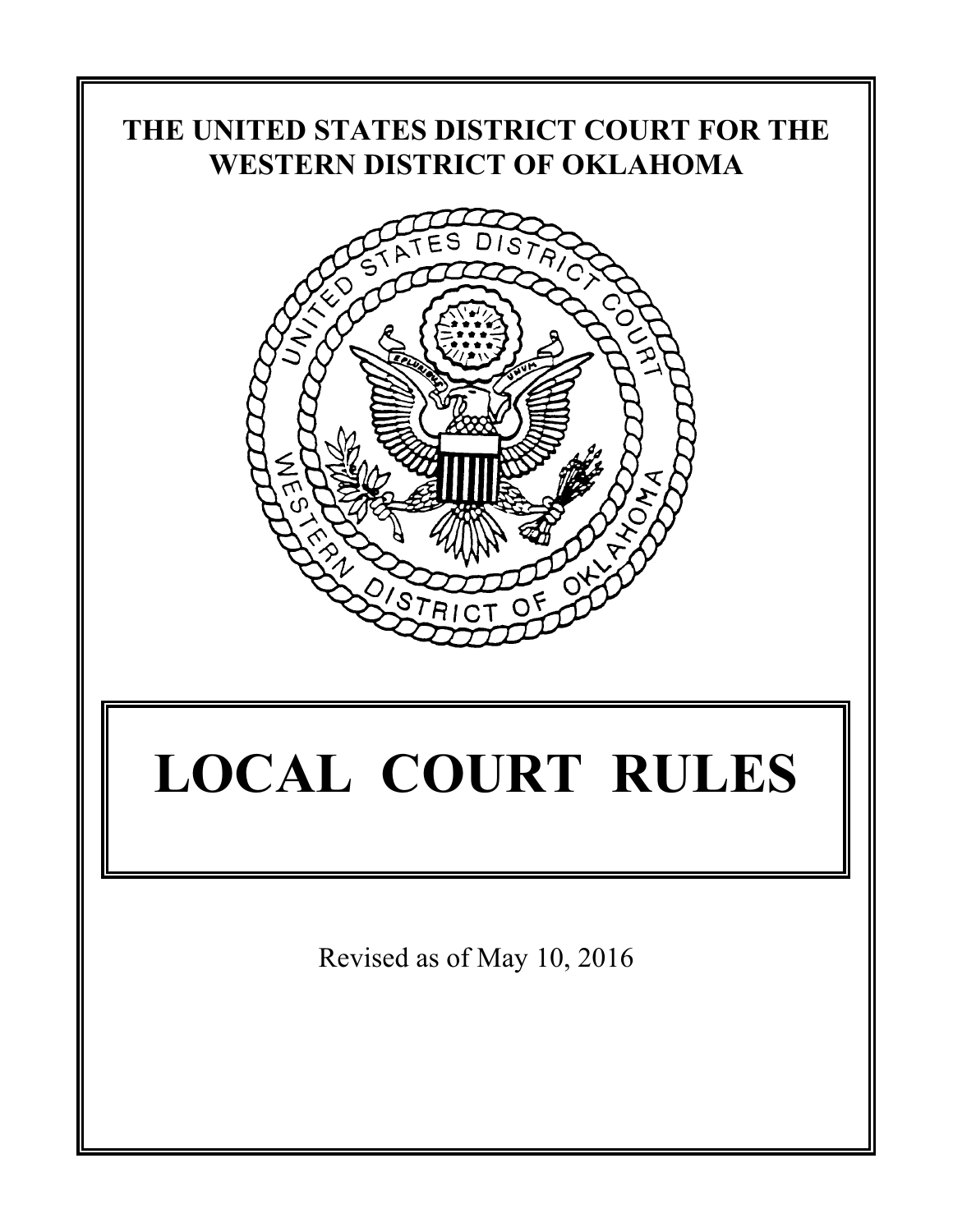# **LOCAL COURT RULES**

**May 10, 2016**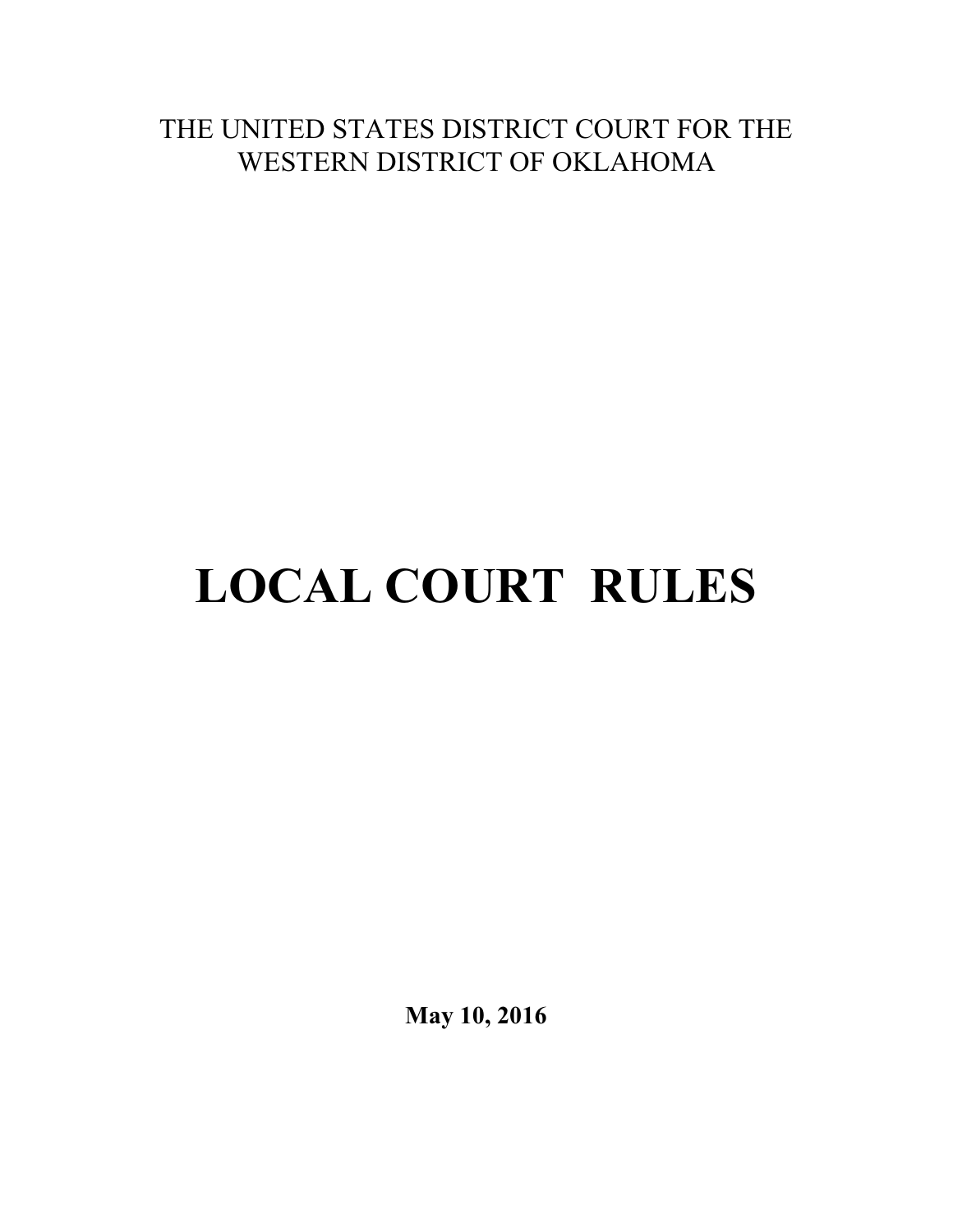**JOE HEATON, CHIEF JUDGE VICKI MILES-LAGRANGE, DISTRICT JUDGE TIMOTHY D. DEGIUSTI, DISTRICT JUDGE**

**LEE R. WEST, SENIOR DISTRICT JUDGE DAVID L. RUSSELL, SENIOR DISTRICT JUDGE ROBIN J. CAUTHRON, SENIOR DISTRICT JUDGE TIM LEONARD, SENIOR DISTRICT JUDGE STEPHEN P. FRIOT, SENIOR DISTRICT JUDGE**

**GARY M. PURCELL, MAGISTRATE JUDGE SHON T. ERWIN, MAGISTRATE JUDGE SUZANNE MITCHELL, MAGISTRATE JUDGE CHARLES B. GOODWIN, MAGISTRATE JUDGE BERNARD M. JONES, MAGISTRATE JUDGE**

|--|

| <b>Alfalfa</b>   | Comanche      | Grant            | Kiowa           | Pottawatomie       |
|------------------|---------------|------------------|-----------------|--------------------|
| <b>Beaver</b>    | <b>Cotton</b> | Greer            | Lincoln         | <b>Roger Mills</b> |
| <b>Beckham</b>   | <b>Custer</b> | <b>Harmon</b>    | Logan           | <b>Stephens</b>    |
| <b>Blaine</b>    | <b>Dewey</b>  | <b>Harper</b>    | Major           | <b>Texas</b>       |
| Caddo            | <b>Ellis</b>  | <b>Jackson</b>   | <b>McClain</b>  | <b>Tillman</b>     |
| Canadian         | Garfield      | <b>Jefferson</b> | <b>Noble</b>    | Washita            |
| <b>Cimarron</b>  | Garvin        | Kay              | <b>Oklahoma</b> | <b>Woods</b>       |
| <b>Cleveland</b> | Grady         | Kingfisher       | Payne           | Woodward           |

**Carmelita Reeder Shinn, Clerk U.S. District Court William J. Holloway, Jr. United States Courthouse, Room 1210 200 N.W. 4th Street Oklahoma City, OK 73102 (405) 609-5000**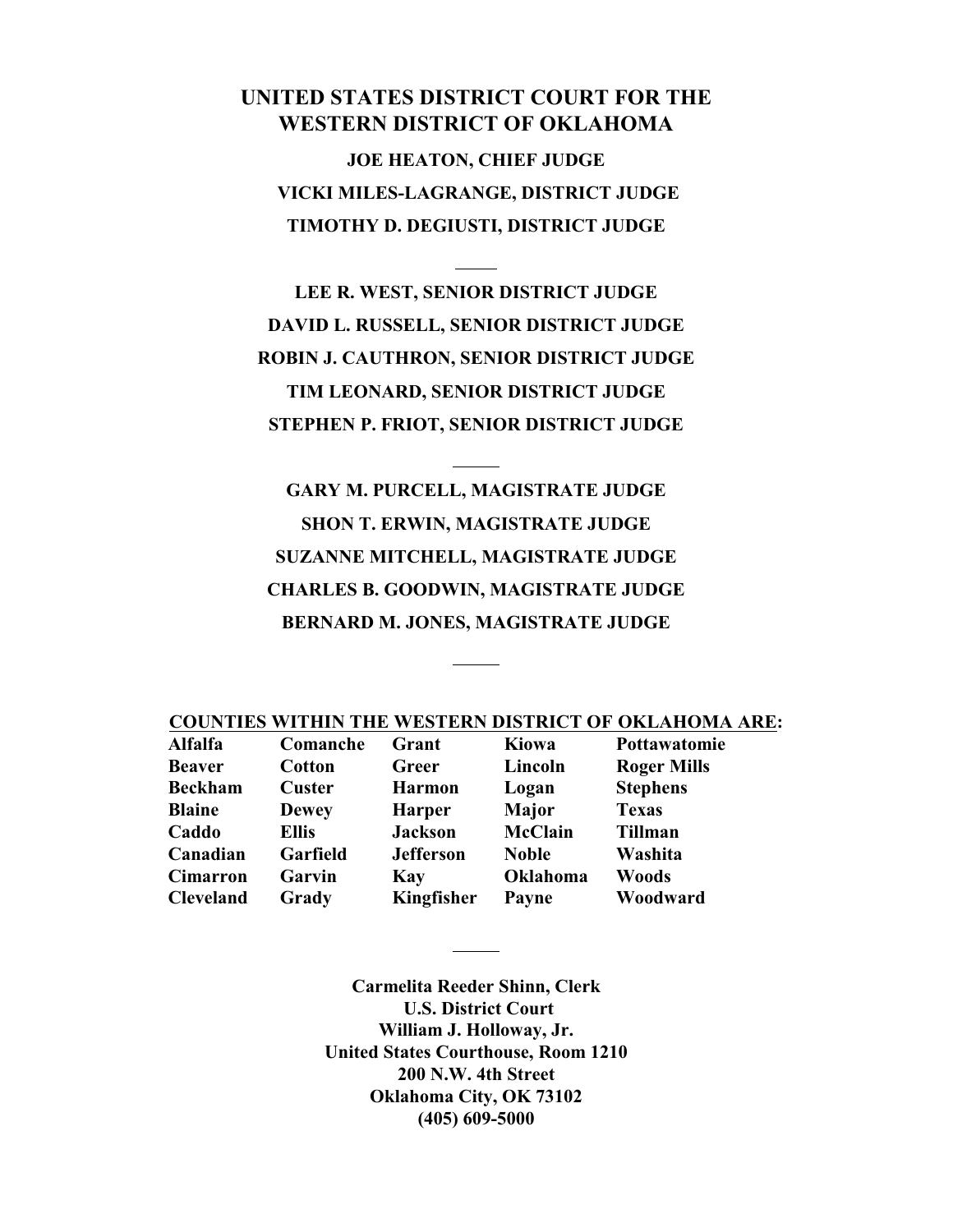# **LOCAL COURT RULES**

# **LOCAL CIVIL RULES AND LOCAL CRIMINAL RULES**

#### **PREAMBLE**

AUTHORITY. These local rules of the United States District Court for the Western District of Oklahoma are promulgated under the authority of Title 28, United States Code, Section 2071; Rule 83 of the Federal Rules of Civil Procedure; and Rule 57 of the Federal Rules of Criminal Procedure. These local civil and criminal rules are promulgated to supplement the Federal Rules of Civil Procedure and the Federal Rules of Criminal Procedure with local court procedure.

UNIFORM NUMBERING. The Judicial Conference of the United States has required uniform numbering for all local court rules in conformity with the Federal Rules. They require a ".1" designation be added to the number of the Federal Rule of Civil or Criminal Procedure to indicate that the federal rule is being supplemented by a local civil or criminal court rule. For example, if Fed. R. Civ. P. 4 is being supplemented, the local civil rule is designated LCvR4.1; or if Fed. R. Crim. P. 5.1 is supplemented, it is designated LCrR5.1.1.

**Joe Heaton, Chief Judge**

 **May 10, 2016**

 $\overline{a}$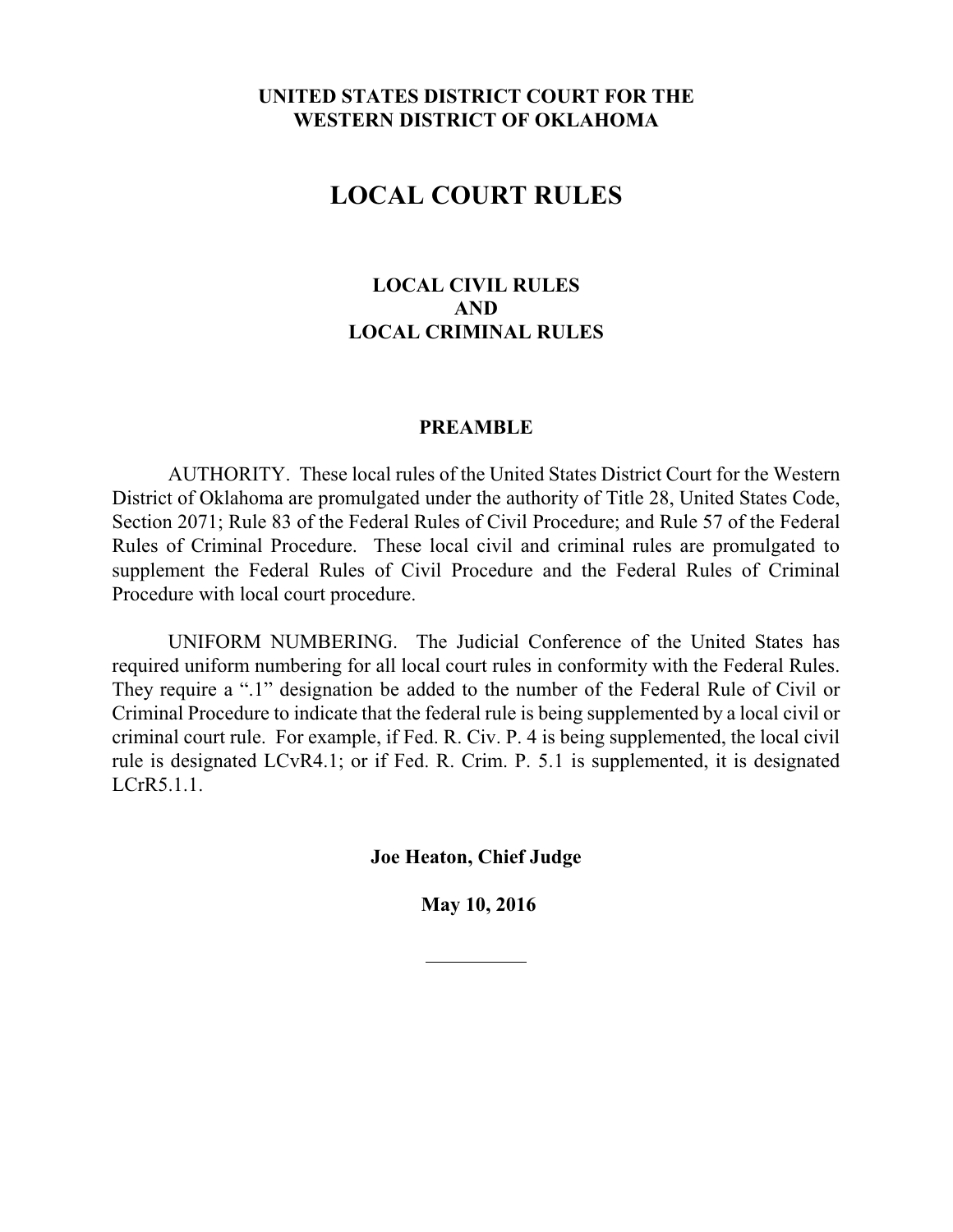# LOCAL COURT RULES

# TABLE OF CONTENTS

# A. LOCAL CIVIL RULES

| I.      | Page<br><b>SCOPE OF RULES - ONE FORM OF ACTION.</b>                                                                    |
|---------|------------------------------------------------------------------------------------------------------------------------|
| LCvR1.1 |                                                                                                                        |
| LCvR1.2 |                                                                                                                        |
| II.     | <b>COMMENCEMENT OF ACTION AND SERVICE OF PROCESS.</b>                                                                  |
| LCvR3.1 | Civil Cover Sheet and Format of Initiating Document. 1                                                                 |
| LCvR3.2 |                                                                                                                        |
| LCvR3.3 |                                                                                                                        |
| LCvR3.4 |                                                                                                                        |
| LCvR3.5 | In Forma Pauperis Applications by Persons Filing Habeas<br>Corpus Actions Under 28 U.S.C. § 2241, § 2254, or § 2255. 3 |
| LCvR3.6 |                                                                                                                        |
| LCvR3.7 |                                                                                                                        |
| LCvR4.1 |                                                                                                                        |
| Ш.      | SERVING AND FILING PLEADINGS AND OTHER PAPERS.                                                                         |
| LCvR5.1 |                                                                                                                        |
| LCvR5.2 |                                                                                                                        |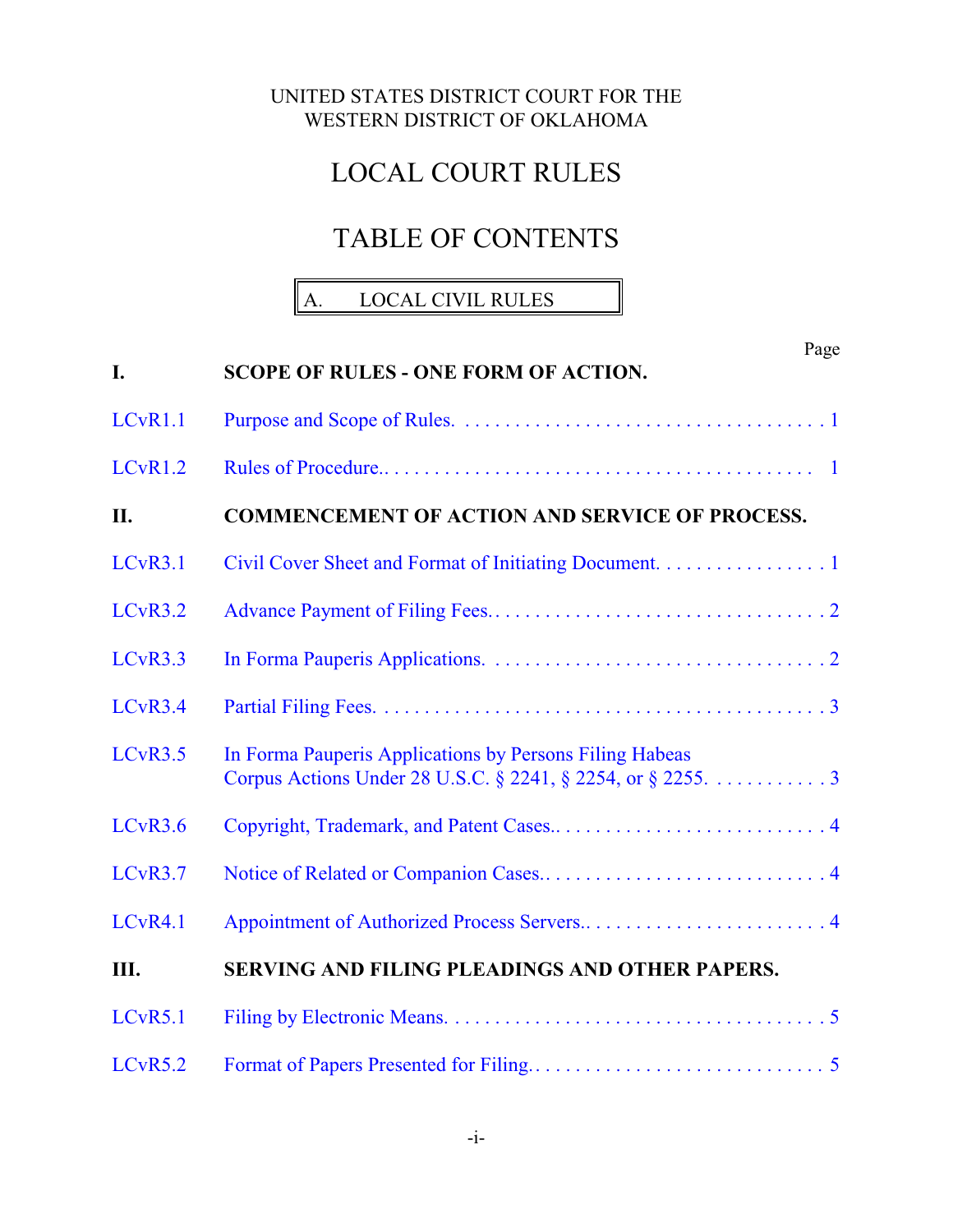| LC <sub>vR5.2.1</sub> | <b>Redaction of Official Transcripts Prior to Remote</b> |
|-----------------------|----------------------------------------------------------|
| LCvR5.3               |                                                          |
| LCvR5.4               |                                                          |
| LCvR5.5               |                                                          |
| LCvR6.1               |                                                          |
| LCvR6.2               |                                                          |
| IV.                   | PLEADINGS AND MOTIONS.                                   |
| LCvR7.1               |                                                          |
| LCvR7.1.1             |                                                          |
| LCvR7.2               |                                                          |
| LCvR9.1               |                                                          |
| LCvR9.2               |                                                          |
| LCvR15.1              |                                                          |
| <b>LCvR16.1</b>       |                                                          |
| <b>LCvR16.2</b>       |                                                          |
| LCvR16.3              |                                                          |
| V.                    | PARTIES.                                                 |
| <b>LCvR17.1</b>       |                                                          |
| LCvR21.1              |                                                          |
| VI.                   | <b>DEPOSITIONS AND DISCOVERY.</b>                        |
| LCvR26.1              |                                                          |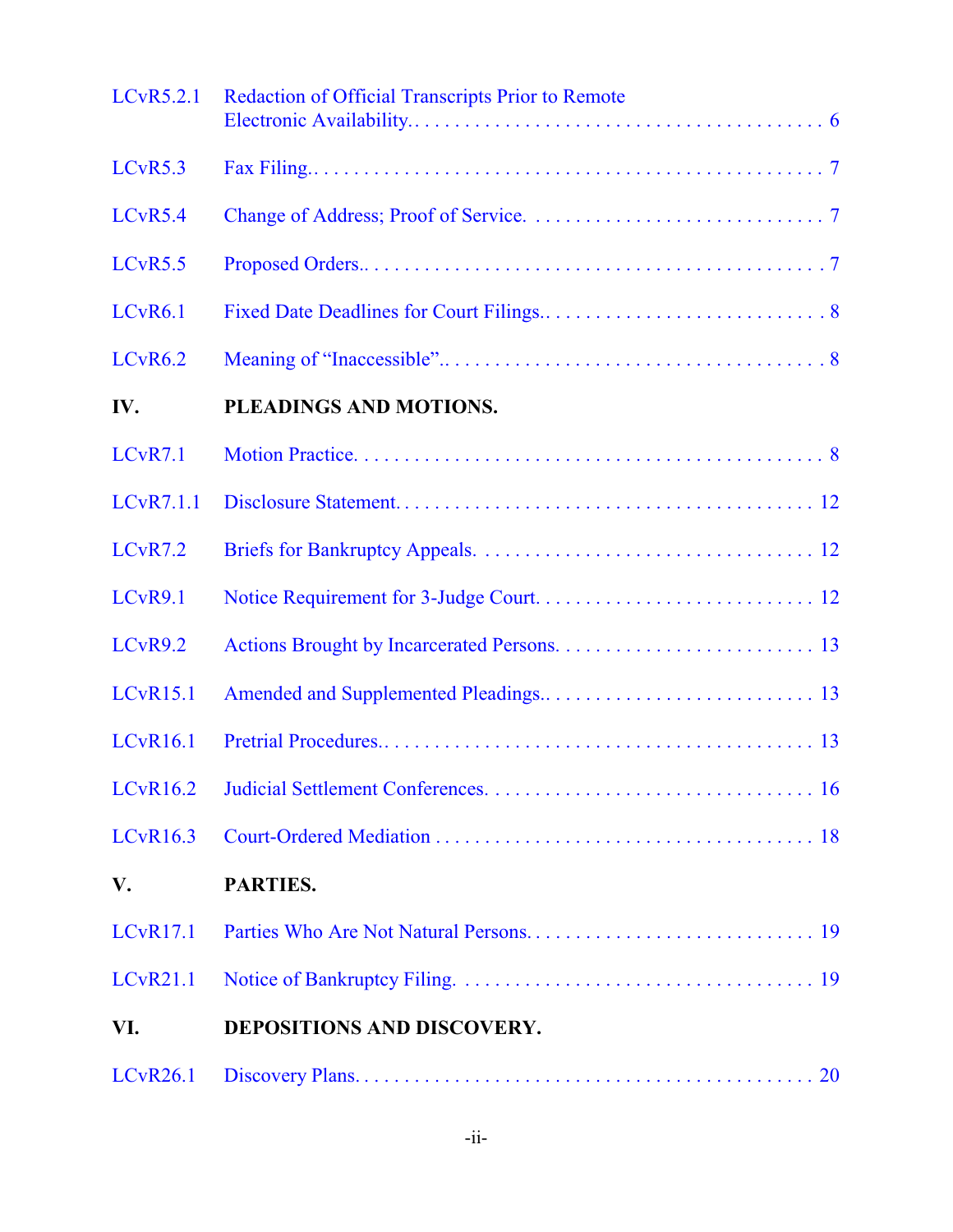| LCvR26.2        |                                                                       |
|-----------------|-----------------------------------------------------------------------|
| LCvR26.3        | Discovery to Begin When Case Is at Issue Unless the Parties           |
| <b>LCvR30.1</b> |                                                                       |
| <b>LCvR33.1</b> |                                                                       |
| <b>LCvR36.1</b> |                                                                       |
| <b>LCvR37.1</b> |                                                                       |
| VII.            | <b>TRIALS.</b>                                                        |
| <b>LCvR39.1</b> |                                                                       |
| <b>LCvR39.2</b> |                                                                       |
| <b>LCvR39.3</b> | Use of Electronic Devices, Photographs, or Tape Recorders at Trial 22 |
| <b>LCvR39.4</b> |                                                                       |
| <b>LCvR40.1</b> |                                                                       |
| <b>LCvR43.1</b> |                                                                       |
| <b>LCvR45.1</b> |                                                                       |
| <b>LCvR47.1</b> |                                                                       |
| VIII.           | <b>JUDGMENT.</b>                                                      |
| <b>LCvR54.1</b> |                                                                       |
| <b>LCvR54.2</b> |                                                                       |
| <b>LCvR54.3</b> | Non-Binding Arbitration or Other ADR of Attorney's Fee Disputes 25    |
| <b>LCvR55.1</b> |                                                                       |
| <b>LCvR56.1</b> |                                                                       |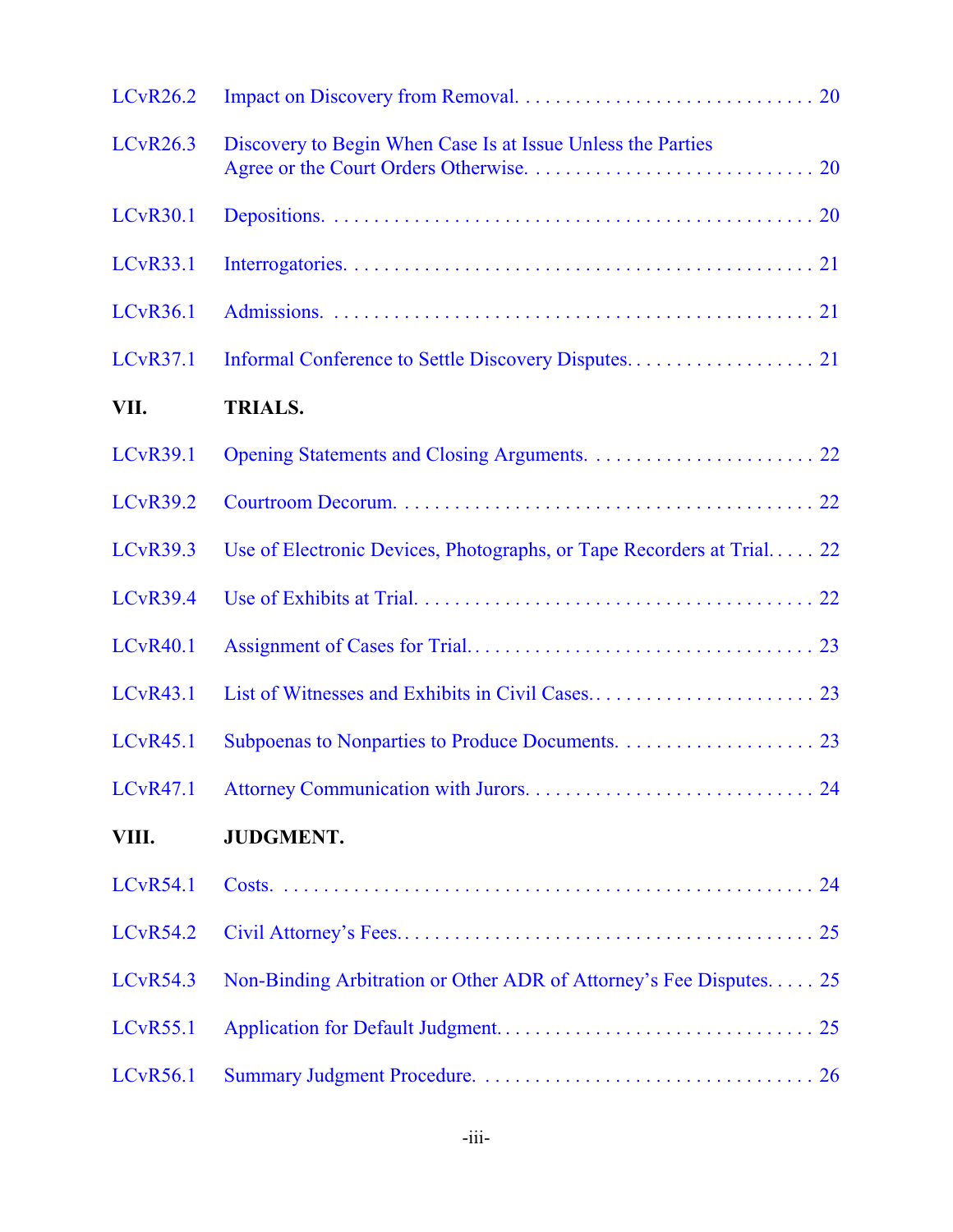| <b>LCvR62.1</b> | Stays Pending Disposition of Motions After Judgment. 26                  |
|-----------------|--------------------------------------------------------------------------|
| LCvR62.2        |                                                                          |
| IX.             | PROVISIONAL AND FINAL REMEDIES.                                          |
| <b>LCvR67.1</b> |                                                                          |
| <b>LCvR67.2</b> |                                                                          |
| X.              | SPECIAL PROCEEDINGS.                                                     |
| <b>LCvR73.1</b> |                                                                          |
| XI.             | <b>DISTRICT COURTS AND CLERKS.</b>                                       |
| <b>LCvR78.1</b> |                                                                          |
| XII.            | <b>GENERAL PROVISIONS.</b>                                               |
| <b>LCvR81.1</b> |                                                                          |
| LCvR81.2        | Removed Actions - Documents to Be Filed; Status of Pending Motions. . 30 |
| LCvR81.3        |                                                                          |
| <b>LCvR81.4</b> |                                                                          |
| <b>LCvR83.1</b> |                                                                          |
| <b>LCvR83.2</b> |                                                                          |
| <b>LCvR83.3</b> |                                                                          |
| <b>LCvR83.4</b> |                                                                          |
| <b>LCvR83.5</b> |                                                                          |
| <b>LCvR83.6</b> |                                                                          |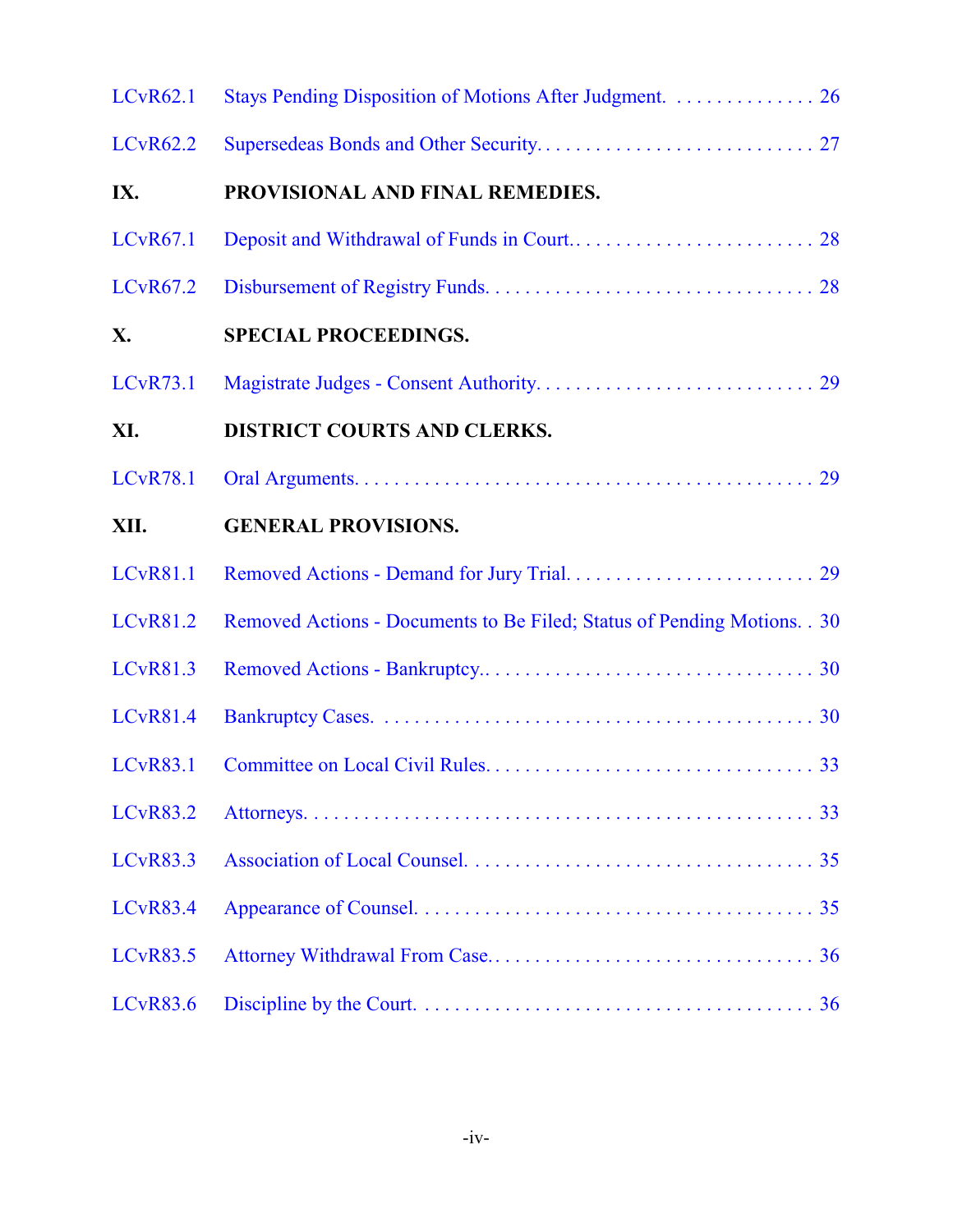# B. LOCAL CRIMINAL RULES

| $\mathbf{I}$ .  | SCOPE, PURPOSE, AND CONSTRUCTION.                                  |
|-----------------|--------------------------------------------------------------------|
| LCrR1.1         |                                                                    |
| LCrR1.2         |                                                                    |
| LCrR1.3         |                                                                    |
| II.             | PRELIMINARY PROCEEDINGS.                                           |
| LCrR3.1         |                                                                    |
| LCrR4.1         |                                                                    |
| LCrR5.1         |                                                                    |
| III.            | <b>INDICTMENT AND INFORMATION.</b>                                 |
| LCrR7.1         |                                                                    |
| LCrR9.1         | Sealing of Warrants or Summonses upon Indictment or Information 44 |
| IV.             | ARRAIGNMENT AND PREPARATION FOR TRIAL.                             |
| LCrR10.1        |                                                                    |
| <b>LCrR10.2</b> |                                                                    |
| <b>LCrR11.1</b> |                                                                    |
| LCrR11.2        |                                                                    |
| LCrR11.3        |                                                                    |
| <b>LCrR12.1</b> |                                                                    |
| <b>LCrR12.2</b> |                                                                    |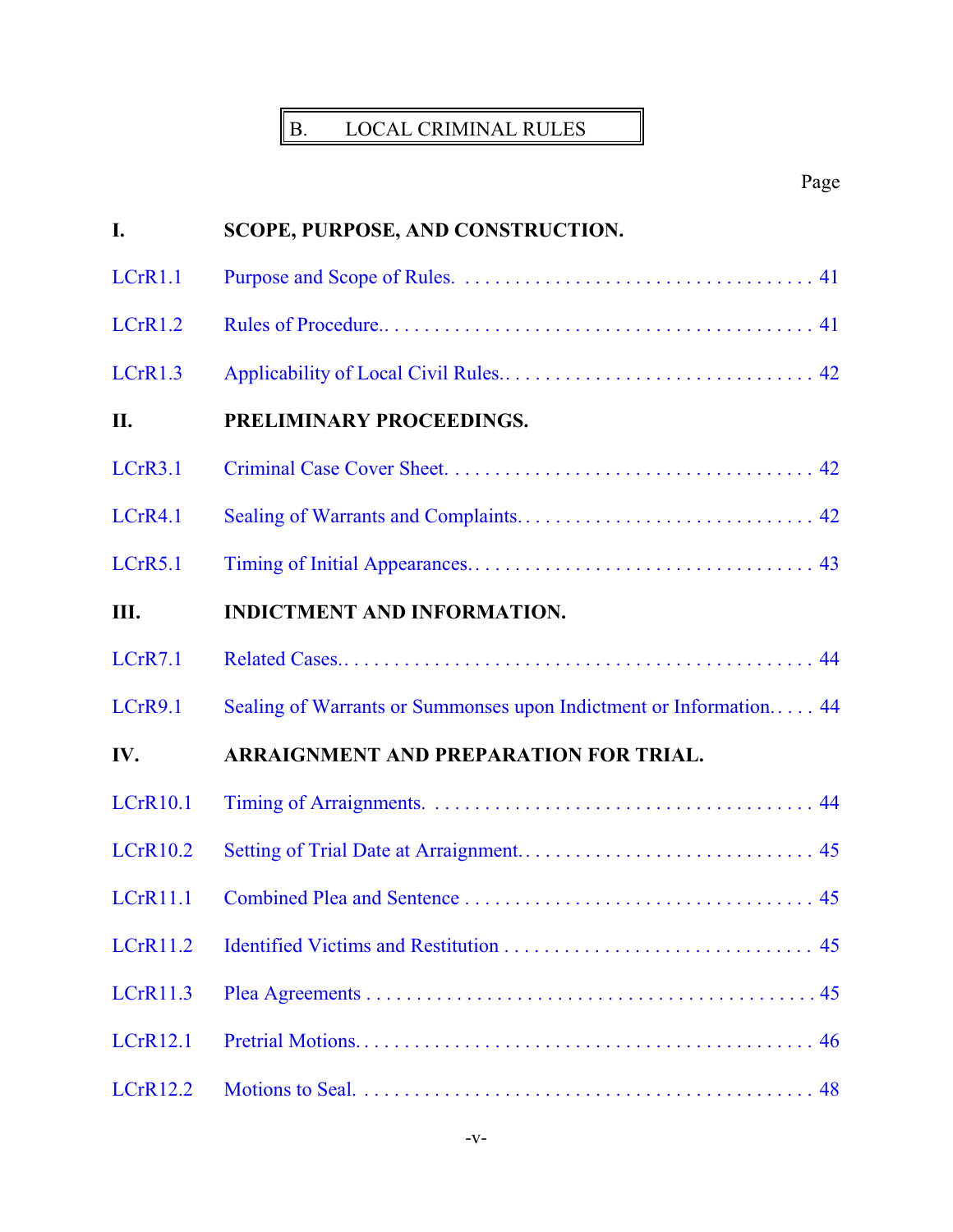| <b>LCrR12.3</b> |                                                                  |
|-----------------|------------------------------------------------------------------|
| LCrR12.3.1      |                                                                  |
| <b>LCrR16.1</b> |                                                                  |
| LCrR16.2        |                                                                  |
| V.              | TRIAL.                                                           |
| <b>LCrR24.1</b> |                                                                  |
| LCrR24.2        |                                                                  |
| <b>LCrR26.1</b> |                                                                  |
| <b>LCrR30.1</b> |                                                                  |
| <b>LCrR32.1</b> |                                                                  |
| LCrR32.2        |                                                                  |
| VI.             | SUPPLEMENTARY AND SPECIAL PROCEEDINGS.                           |
| <b>LCrR41.1</b> |                                                                  |
| VII.            | <b>GENERAL PROVISIONS.</b>                                       |
| <b>LCrR43.1</b> |                                                                  |
| LCrR44.1        | Plan Pursuant to the Criminal Justice Act for the Representation |
| LCrR44.2        | Claims for Compensation Regarding Indigent Defense Fees. 52      |
|                 |                                                                  |
| <b>LCrR46.1</b> |                                                                  |
| <b>LCrR47.1</b> |                                                                  |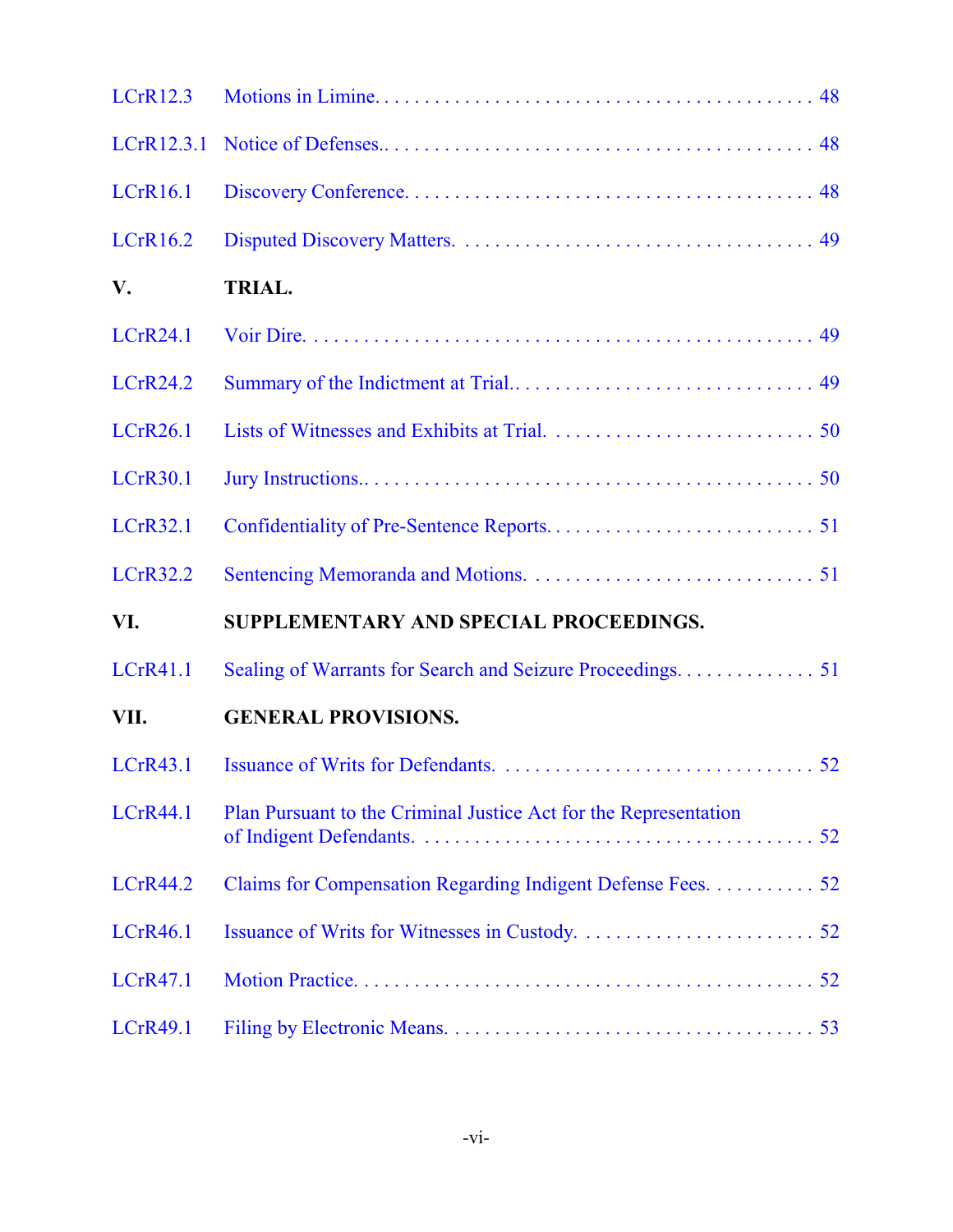| LCrR49.1.1      | Redaction of Official Transcripts Prior to Remote                     |
|-----------------|-----------------------------------------------------------------------|
| <b>LCrR49.2</b> |                                                                       |
| <b>LCrR49.3</b> |                                                                       |
| <b>LCrR49.4</b> |                                                                       |
| <b>LCrR50.1</b> |                                                                       |
| <b>LCrR53.1</b> |                                                                       |
| <b>LCrR53.2</b> | Use of Electronic Devices, Photographs, or Tape Recorders at Trial 56 |
| <b>LCrR53.3</b> |                                                                       |
| <b>LCrR57.1</b> |                                                                       |
| LCrR57.2        |                                                                       |
| <b>LCrR57.3</b> |                                                                       |
| <b>LCrR57.4</b> |                                                                       |
| <b>LCrR58.1</b> |                                                                       |
| <b>LCrR58.2</b> |                                                                       |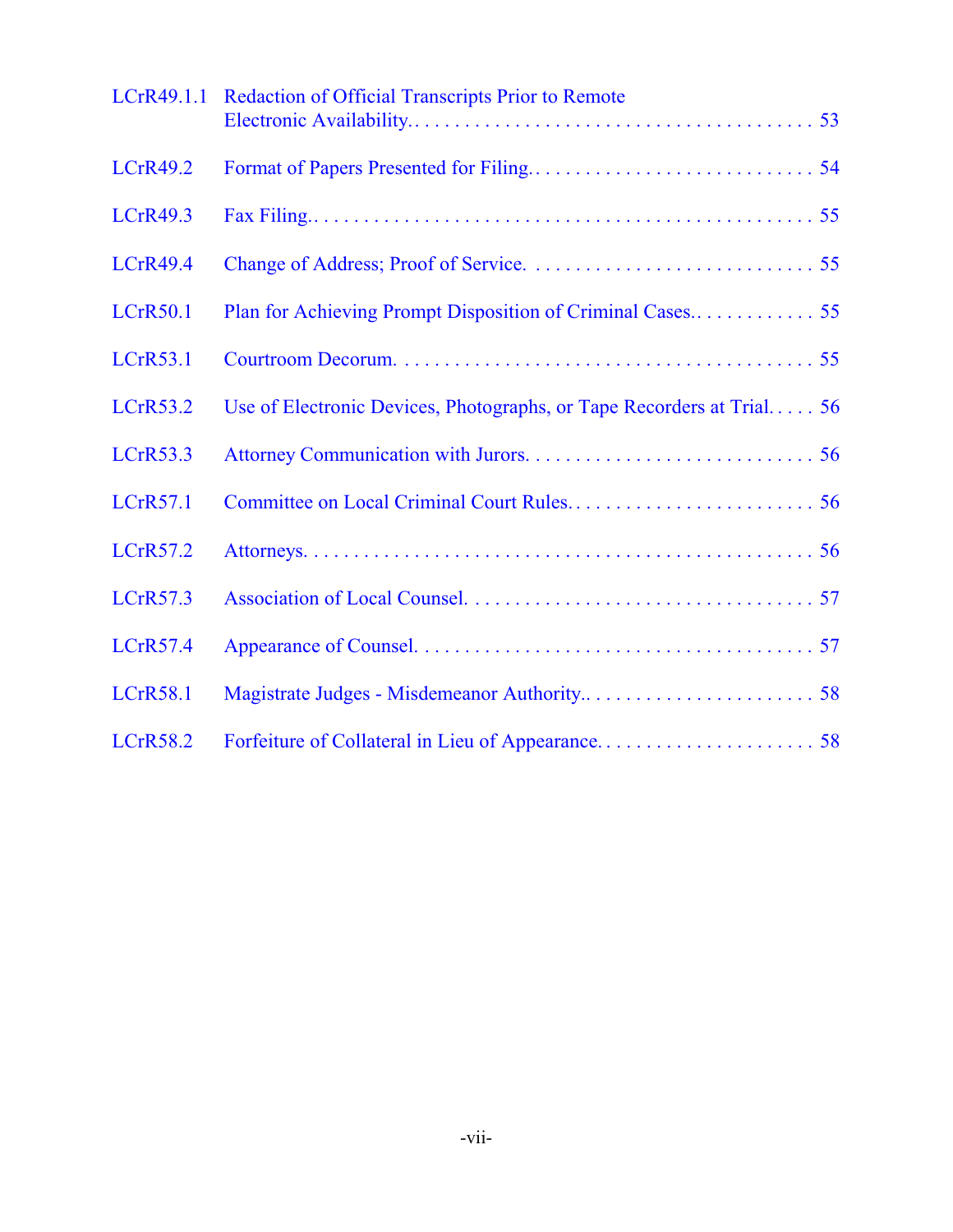# **APPENDICES TO LOCAL COURT RULES**

| Appendix II. Joint Status Report and Discovery Plan (Civil Form) Appx. II    |
|------------------------------------------------------------------------------|
|                                                                              |
| Appendix IV. Final Pretrial Report (Civil Form)  Appx. IV                    |
| Appendix V. Joint Statement of Discovery Conference (Criminal Form)  Appx. V |
| Appendix VI. Confidential Settlement Conference Statement Cover Sheet        |
| Appendix VII. Redaction Request - Transcript (Civil/Criminal Form) Appx. VII |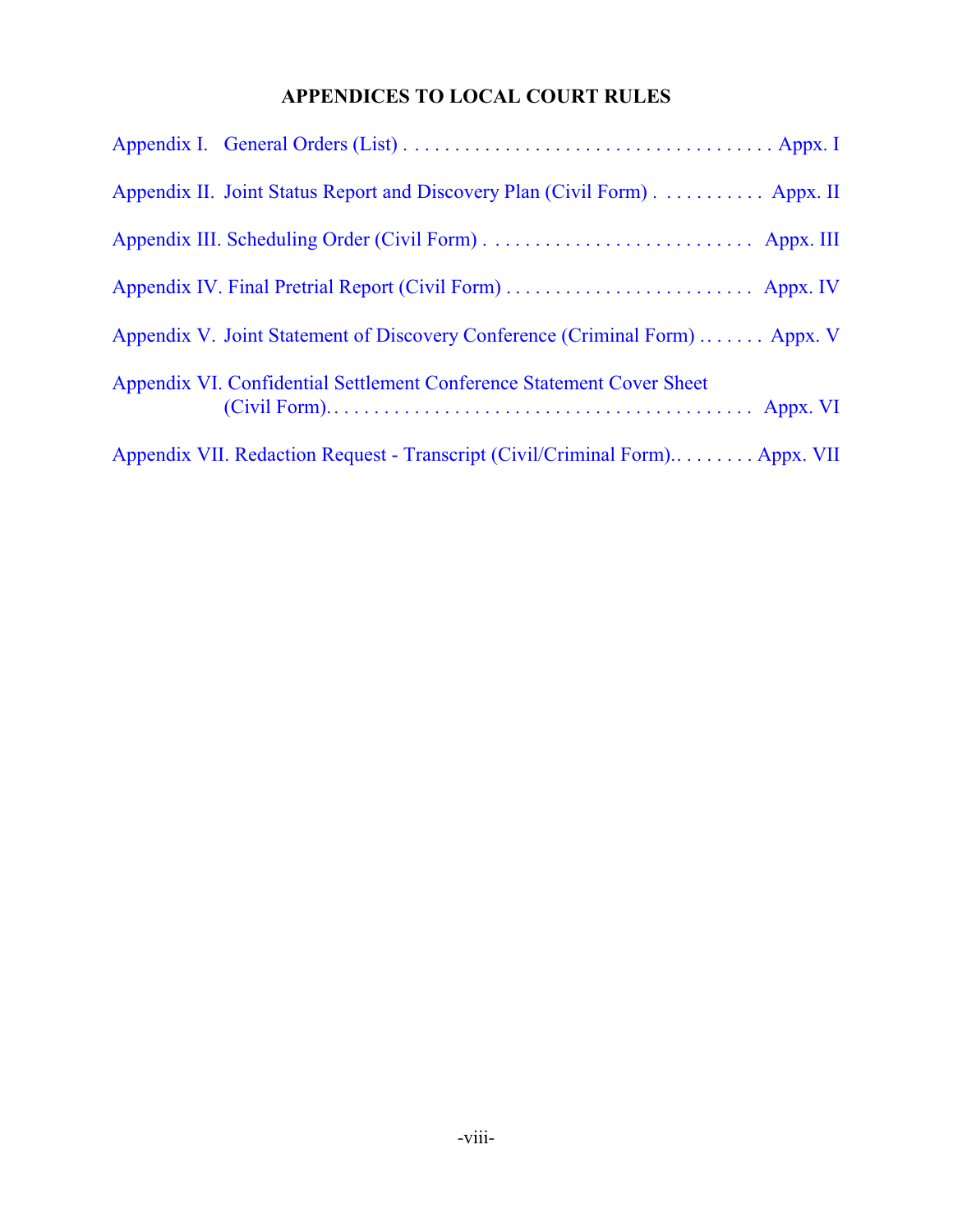**LOCAL CIVIL RULES**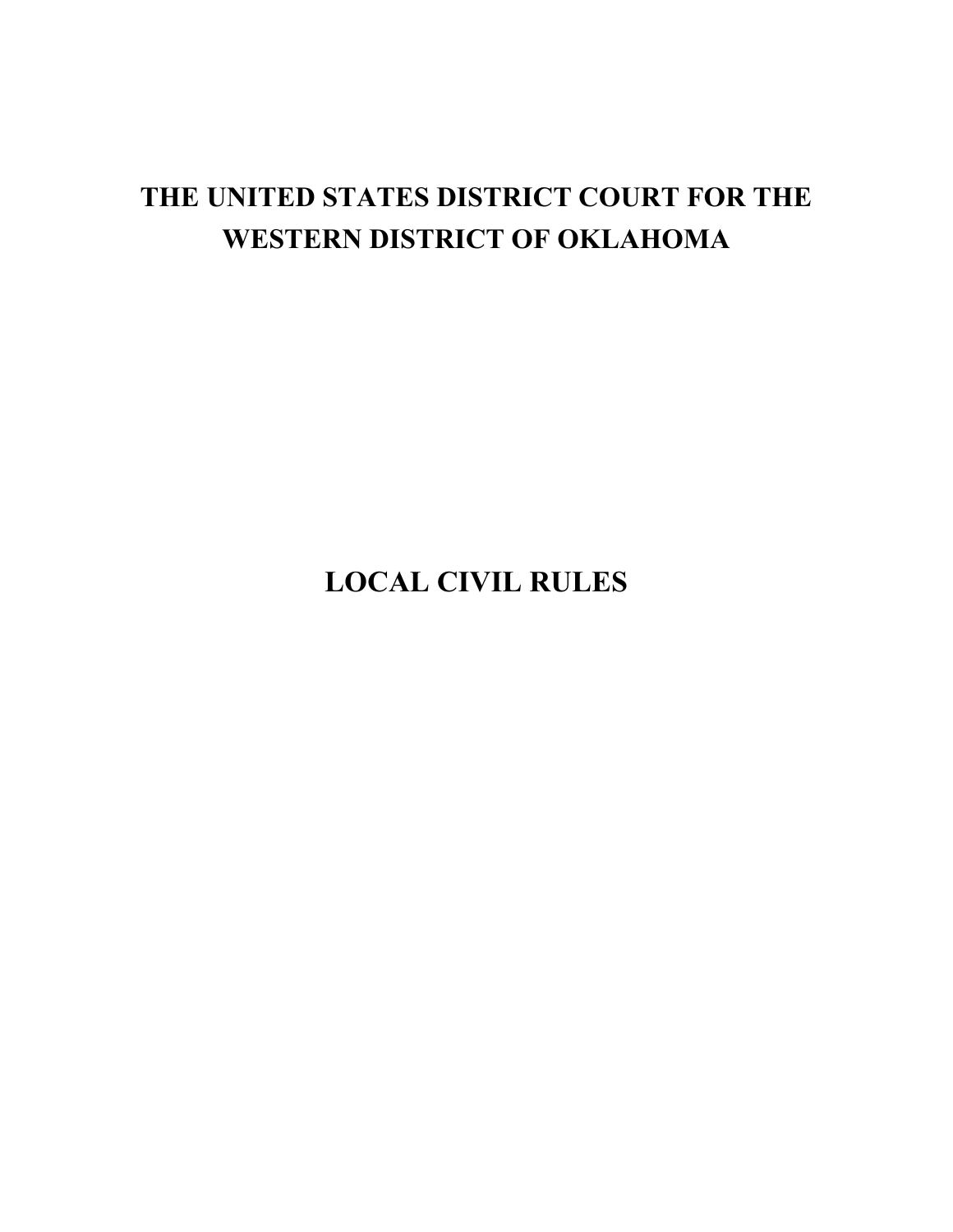**A. LOCAL CIVIL RULES**

## **I. SCOPE OF RULES - ONE FORM OF ACTION.**

#### <span id="page-13-0"></span>**LCvR1.1 Purpose and Scope of Rules.**

These local civil rules are promulgated to supplement the Federal Rules of Civil Procedure with local court procedure. [Appendix I](#page-72-0) contains a listing of General Orders which are available from the court clerk or on the court's website, www.okwd.uscourts.gov.

# <span id="page-13-1"></span>**LCvR1.2 Rules of Procedure.**

(a) The rules of procedure in any proceeding in this court shall be as prescribed by the laws of the United States, the rules of the Supreme Court of the United States, the Federal Rules of Civil Procedure, the Federal Rules of Criminal Procedure, any applicable rules of the United States Court of Appeals for the Tenth Circuit, and these local rules.

(b) Where in any proceeding or in any instance there is no applicable rule of procedure, a judge may prescribe the same.

(c) The trial judge has discretion in any civil or criminal case to waive any requirement of these local rules when the administration of justice requires.

(d) These local rules shall be known as the Local Civil Rules of the United States District Court for the Western District of Oklahoma. They may be cited as "LCvR ."

# **II. COMMENCEMENT OF ACTION AND SERVICE OF PROCESS.**

#### <span id="page-13-2"></span>**LCvR3.1 Civil Cover Sheet and Format of Initiating Document.**

Every document initiating a civil action in this court (e.g., complaint, petition, or notice of removal) shall be accompanied by a completed civil cover sheet, Form JS-44, which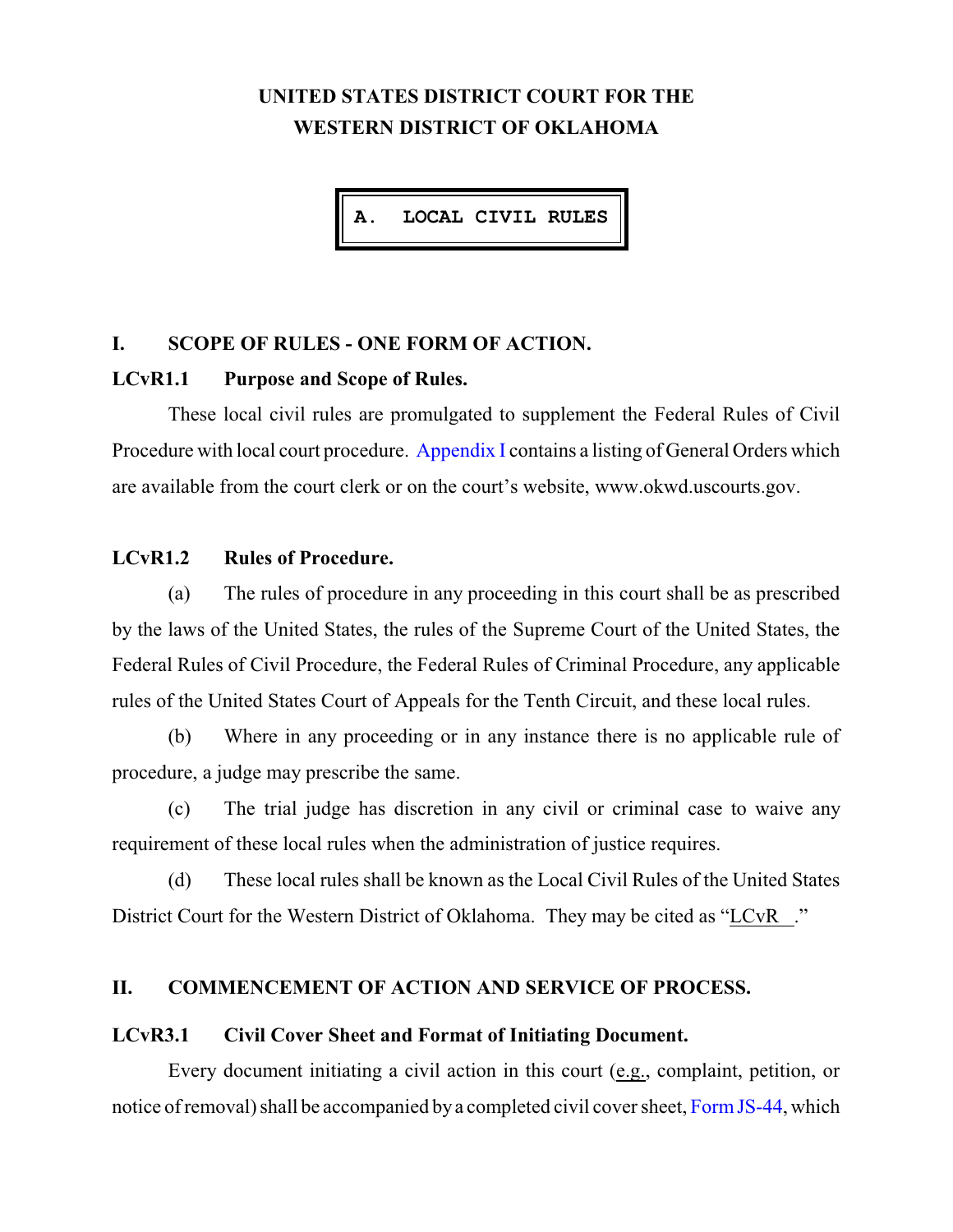is available from the court clerk's office or on the court's website. Counsel and pro se litigants are required to number each party separately in the caption of the initiating document, plaintiffs consecutively and defendants consecutively. Pro se litigants are also required to complete the [form](http://www.okwd.uscourts.gov/wp-content/uploads/2015/03/ao440.pdf) furnished by the court for issuance of summons.

## <span id="page-14-0"></span>**LCvR3.2 Advance Payment of Filing Fees.**

Except as provided in LCvR3.3 or by order of the court in a specific case, the clerk of this court shall require payment of the filing fees before any civil action, suit, or proceeding is filed.

#### <span id="page-14-1"></span>**LCvR3.3 In Forma Pauperis Applications.**

(a) An applicant who seeks leave to proceed without prepayment of the filing fees must, at the time of initiating the civil action, suit, or proceeding, submit an application to proceed in forma pauperis on [forms](http://www.okwd.uscourts.gov/wp-content/uploads/2015/03/IFP_non-prisoner_2014.pdf) approved by this court and supplied by the clerk upon request. Failure to use such form or to furnish the court with the equivalent information required by the form will result in the application being stricken.

(b) In the case of a prisoner, such [application](http://www.okwd.uscourts.gov/wp-content/uploads/2014/09/IFP_prisoner.pdf) must also include a certificate executed by an authorized officer of the appropriate penal institution stating: (1) the amount of money or securities currently on deposit to the prisoner's credit in any institutional account; (2) the average monthly deposits to the prisoner's account for the 6-month period immediately preceding the filing of the action; and (3) the average monthly balance in the prisoner's account for the 6-month period immediately preceding the filing of the action.

(c) In the event the prisoner has been in more than one penal institution during the 6-month period immediately preceding the filing of the action, the prisoner must obtain the required certificate from the appropriate official at each institution.

(d) Pending the court's ruling on the application, the civil action, suit, or proceeding will be deemed conditionally filed.

-2-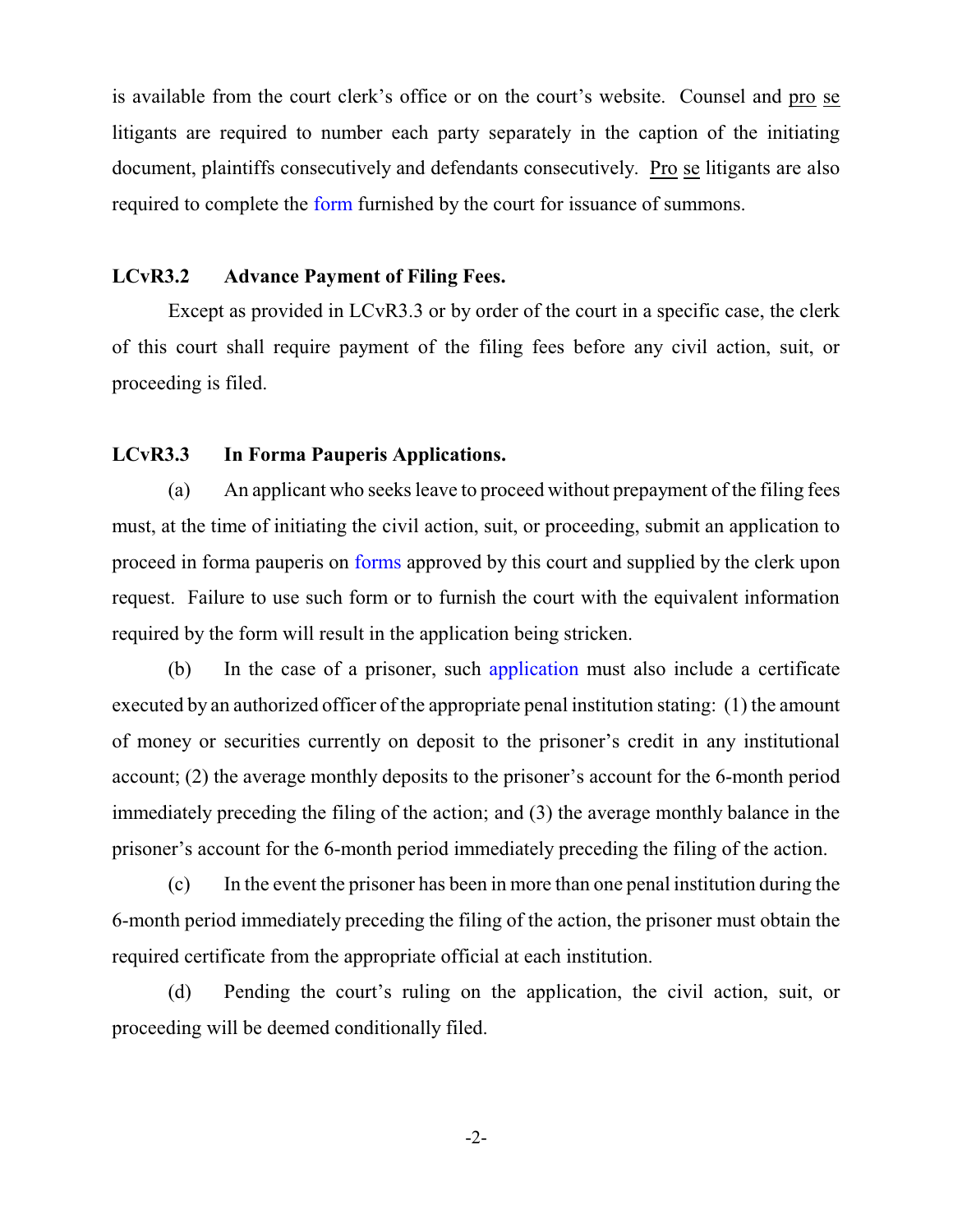(e) In the event the application is granted, the formal filing of the pleadings will relate back to the date the pleadings were conditionally filed. In the event the application is denied, the filing party shall have 21 days, unless a different time is specified by the court, within which to pay the required filing fees. Upon payment of the filing fees within this period, the formal filing of the pleadings shall relate back to the date the pleadings were conditionally filed. Failure to pay the filing fees by the date specified, to seek a timely extension within which to make the payment, or to show cause in writing by the date specified for payment shall be cause for dismissal of the action without prejudice to refiling.

#### <span id="page-15-0"></span>**LCvR3.4 Partial Filing Fees.**

(a) Failure of any applicant to pay the initial partial filing fee or any other payment ordered by the court by the date specified, to seek a timely extension within which to make the payment, or to show cause in writing by that date why the applicant cannot pay the fee shall be cause for dismissal of the action without prejudice to refiling. In no event, however, shall an applicant be prohibited from bringing a civil action for the reason that the applicant does not have any assets or present means to pay the initial partial filing fee.

(b) Unless otherwise directed by the court, service of process will not issue until the applicant has paid the initial partial filing fee ordered by the court.

# <span id="page-15-1"></span>**LCvR3.5 In Forma Pauperis Applications by PersonsFilingHabeasCorpusActions Under 28 U.S.C. § 2241, § 2254, or § 2255.**

In forma pauperis applications by persons filing habeas corpus actions under 28 U.S.C. §§ 2241, 2254, or 2255 are not governed by the Prison Litigation Reform Act and consequently will be addressed by the court in its discretion. Any order granting an in forma pauperis application by a person filing a habeas corpus action may include a requirement that the applicant pay a partial filing fee and/or periodic monthly payments as the court determines reasonable until the full filing fee is paid.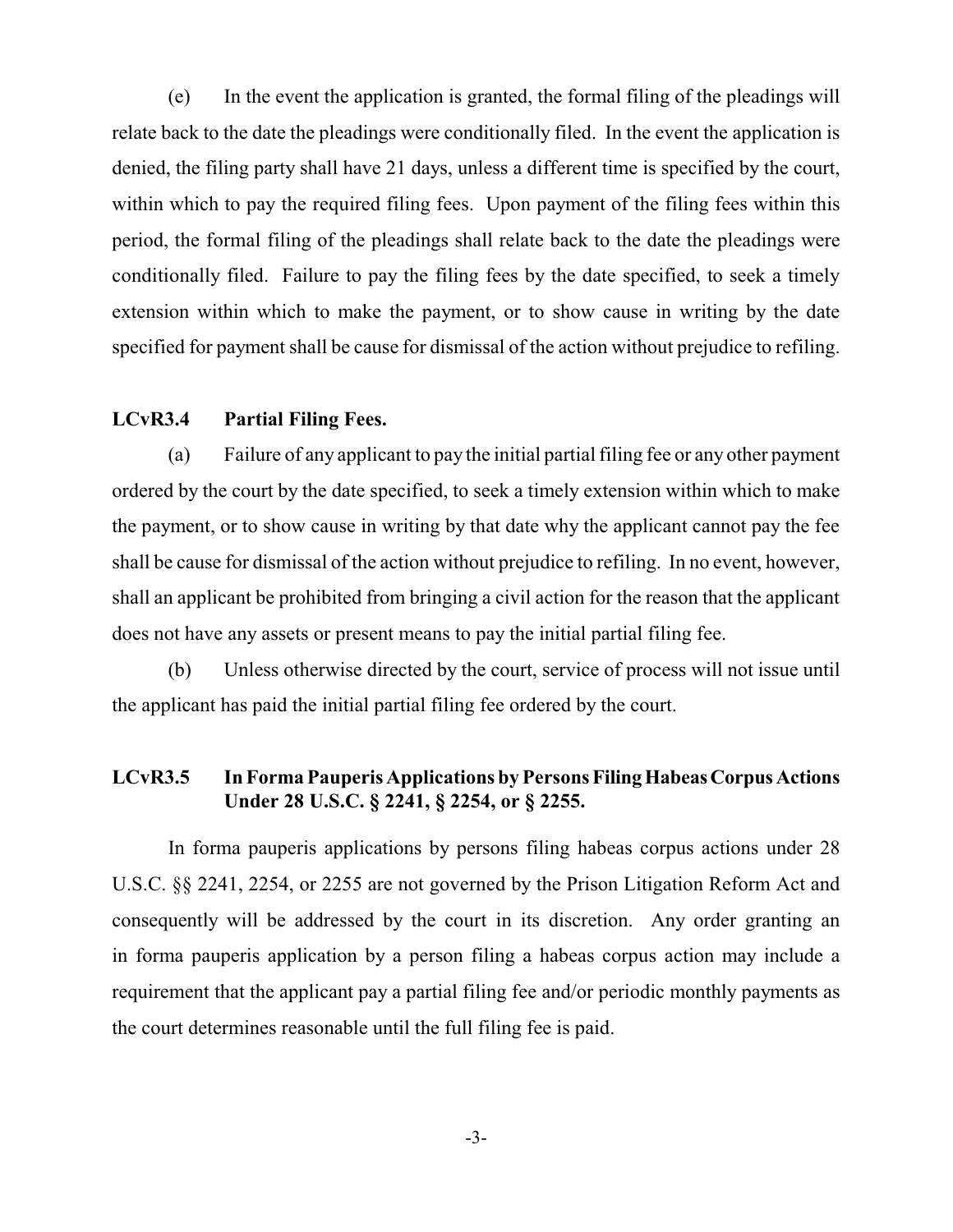# <span id="page-16-0"></span>**LCvR3.6 Copyright, Trademark, and Patent Cases.**

Complaints filed in copyright, trademark, and patent cases shall cite therein the copyright registration number, trademark number, or patent number. If such number is unavailable at the time of filing, the complaint shall recite a serial number or other identification number obtained from the Registrar of Copyrights or the Commissioner of Patents and Trademarks.

#### <span id="page-16-1"></span>**LCvR3.7 Notice of Related or Companion Cases.**

(a) Attorneys for the plaintiff and defendant, as well as any pro se litigant, shall file a written notice with the court if they are aware, after reasonable inquiry, of any companion or related case(s) filed in any court involving (1) common property, (2) common issues of fact or growing out of the same transaction, or (3) validity or infringement of the same patent, copyright, or trademark. The notice of related or companion case should provide the name of the court, the judge, and the case number(s) of the related or companion  $case(s)$ .

(b) The term "companion case" includes: a case refiled after dismissal; a case involving the identical legal issue in the same or similar factual setting as one previously dismissed though now brought by different counsel with different parties; cases arising out of the same accident, incident, or transaction involving the same or similar proof; a case filed for recovery of judgment after an earlier case brought to perpetuate testimony; a case transferred to or refiled in this district following enforcement of a foreign subpoena in the case within this district; appeals arising out of the same bankruptcy proceeding; civil litigation arising out of a criminal activity where the criminal case has already been tried (including a motion filed pursuant to 28 U.S.C. §2255).

#### <span id="page-16-2"></span>**LCvR4.1 Appointment of Authorized Process Servers.**

In addition to any judge or magistrate judge of this court, the clerk of this court or the chief deputy clerk is authorized to issue orders appointing any sheriff or deputy sheriff or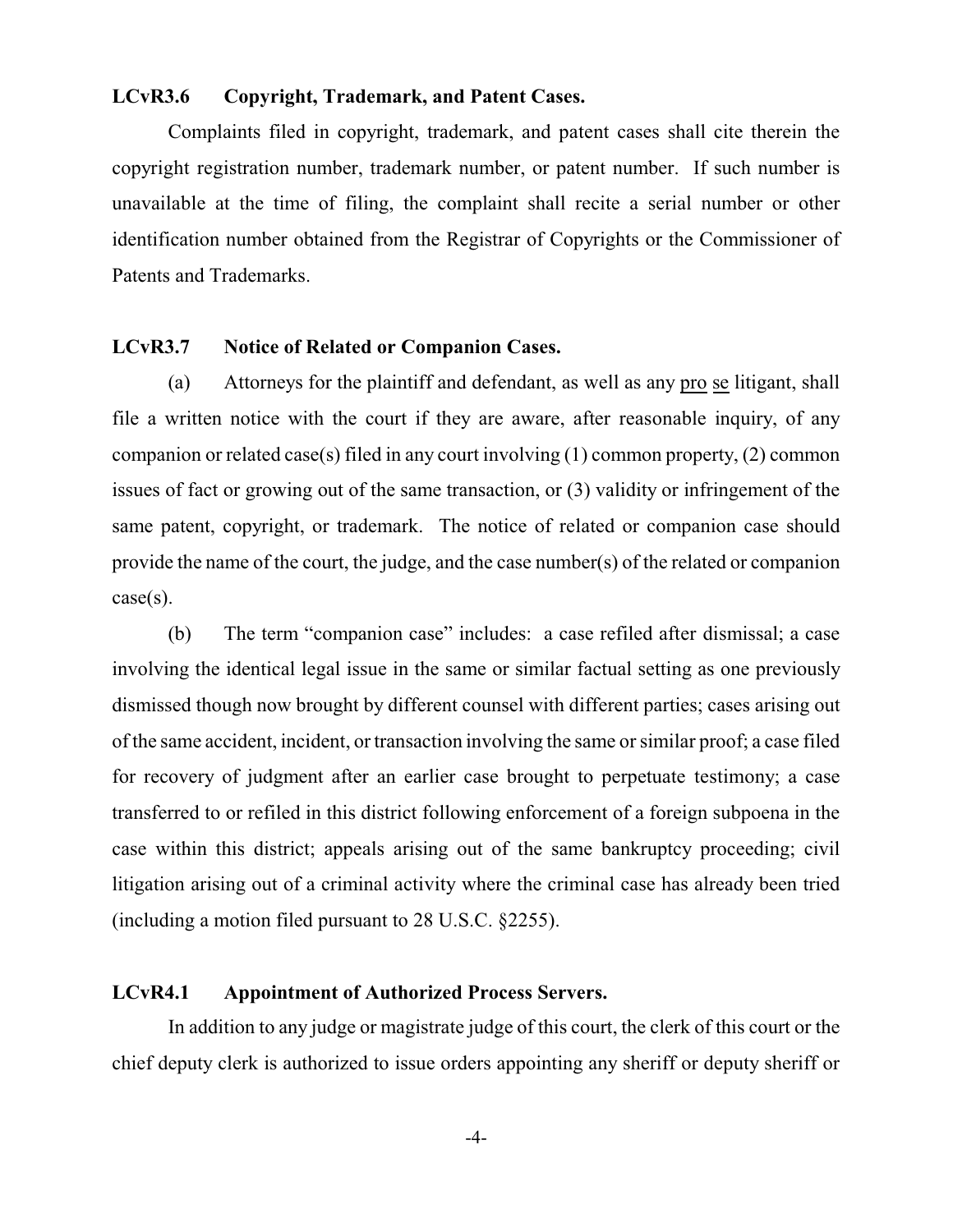authorized process server in any state or territory of the United States to serve any civil process issued out of this court. A party requesting that a person be authorized to serve civil process should prepare a written request, stating the name of the person desired to be appointed, and an order for the clerk or chief deputy clerk to sign designating such person as the one authorized to serve process in any given case.

# **III. SERVING AND FILING PLEADINGS AND OTHER PAPERS.**

#### <span id="page-17-0"></span>**LCvR5.1 Filing by Electronic Means.**

Pursuant to Fed. R. Civ. P.  $5(d)(3)$ , the clerk will accept papers filed, signed, or verified by electronic means that are consistent with technical standards, if any, that the Judicial Conference of the United States establishes. Any paper filed by electronic means pursuant to these rules constitutes a written paper for the purposes of applying these rules and the Federal Rules of Civil Procedure. Papers filed by electronic means shall be governed by the court's *[Electronic Case Filing Policies and Procedures Manual](http://www.okwd.uscourts.gov/wp-content/uploads/2015/04/ECFPoliciesProceduresManual5-1-15.pdf)* (**ECF Policy Manual**) and orders of the court. Electronic case filing is mandatory except as specifically exempted in the ECF Policy Manual.

# <span id="page-17-1"></span>**LCvR5.2 Format of Papers Presented for Filing.**

(a) All papers presented to the clerk for filing by electronic means or in paper form shall be double-spaced, if typewritten, using only one side of the paper and a paper size of 8 1/2 inches wide by 11 inches long. All papers shall be clearly legible. All pleadings, motions, and briefs shall be formatted in accordance with  $LCvR7.1(c)$ [, \(d\)](#page-21-1) [& \(e\)](#page-21-2).

(b) Anything that must be filed in paper rather than electronic format (as set forth in the ECF Policy Manual) shall be stapled or otherwise semi-permanently fastened without the use of paper clips, binder clips, or rubber bands. Unless otherwise stated in these local rules, only the original of papers presented to the clerk for filing in paper form shall be submitted.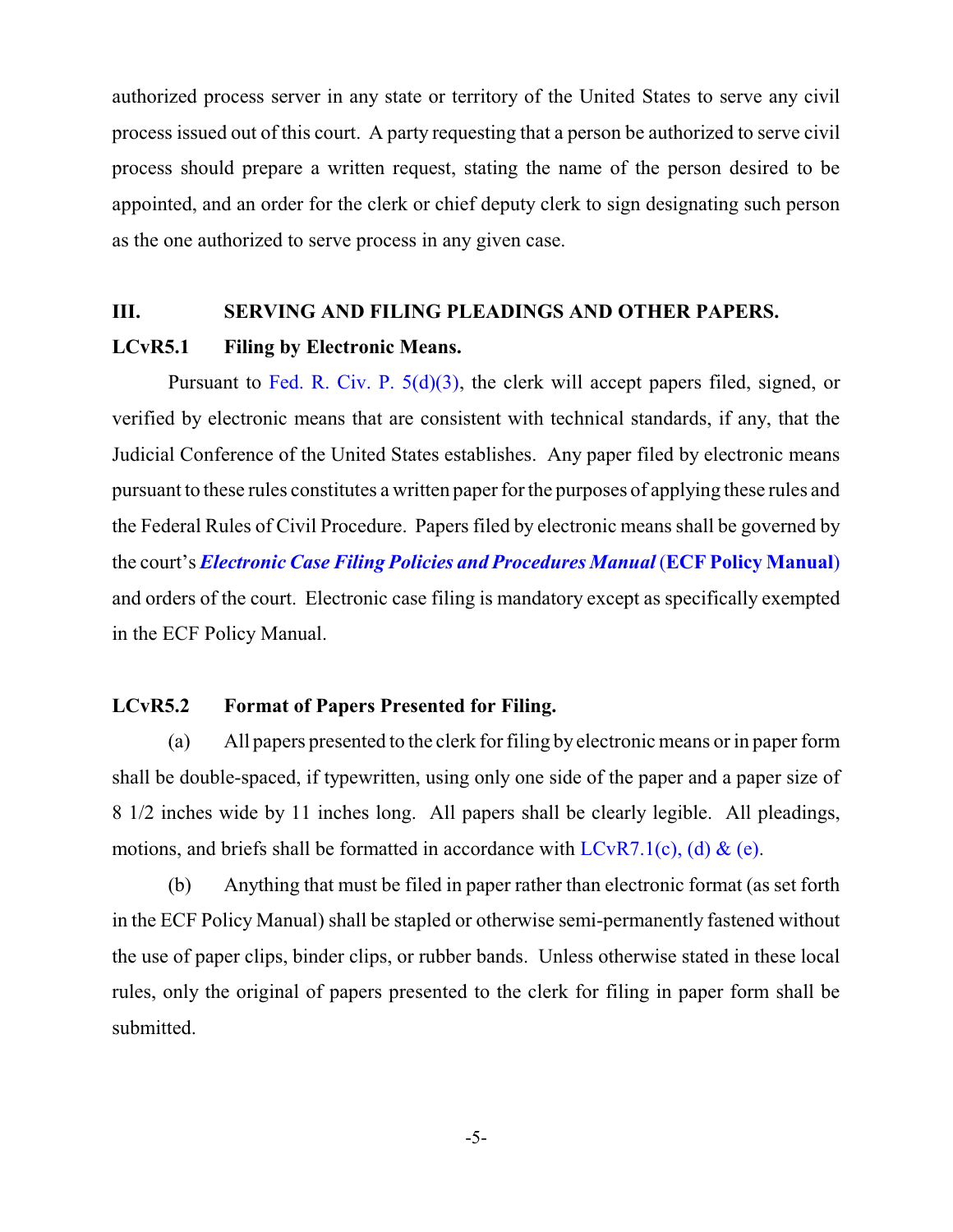(c) Certain papers filed by electronic means must be accompanied by a paper copy (courtesy copy) within the time provided, and as more fully set out, in the ECF Policy Manual. Courtesy copies must be bound at the left-hand margin in a manner that permits them to be opened flat.

#### <span id="page-18-0"></span>**LCvR5.2.1 Redaction of Official Transcripts Prior to Remote Electronic Availability.**

(a) **Responsibility for Identifying Personal Data Identifiers to Be Redacted from Transcripts.** Once an official transcript is filed with the court clerk, the attorneys in the case and pro se parties are responsible for identifying the personal data identifiers that must be redacted from filings pursuant to [Fed. R. Civ. P. 5.2.](http://www.law.cornell.edu/rules/frcp/rule_5.2) Unless otherwise ordered by the court, the attorney for a party and each pro se party are responsible for identifying redactions required in the following portions of the transcript:

(1) opening and closing statements made on that party's behalf;

- (2) statements of the party; and
- (3) the testimony of any witnesses called by the party.

The court may also direct that an attorney or pro se party be responsible for identifying redactions in other portions of an official transcript.

(b) **Redaction Request.** To request redaction of personal data identifiers from an official transcript, the attorney or pro se party must file a redaction request, using the form in [Appendix VII](#page-88-0), within 21 days of the filing of the transcript. The request shall identify the redactions to be made with respect to:

(1) Social Securitynumbers and taxpayer-identification numbers: use only the last four digits;

(2) financial account numbers: use only the last four digits;

(3) dates of birth: use only the year; and

(4) a minor's name: redact in the manner that most effectively shields the identity of the minor in the context of the proceeding.

-6-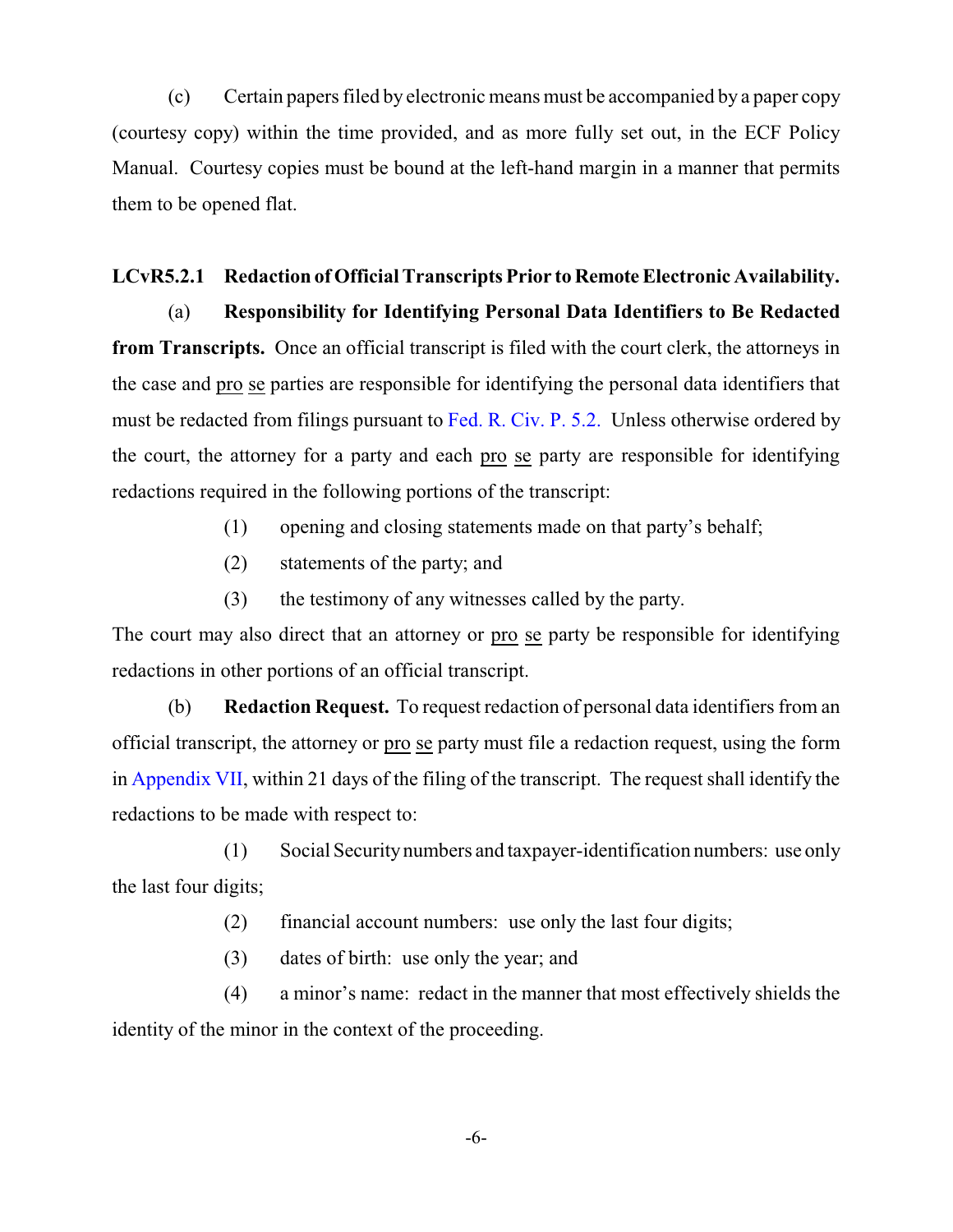(c) **Request for Additional Redactions.** For any redactions to a transcript other than the personal data identifiers listed above, a separate Motion for Redaction must be filed within 21 days of the filing of the transcript, unless otherwise ordered by the Court.

# <span id="page-19-0"></span>**LCvR5.3 Fax Filing.**

(a) Papers shall not be directly faxed to the clerk unless authorized by the court.

(b) Electronically faxed or scanned papers, including the signature page, may be presented in paper form to the clerk for filing if they otherwise comply with the requirements stated in [LCvR5.2](#page-17-1).

# <span id="page-19-1"></span>**LCvR5.4 Change of Address; Proof of Service.**

(a) All papers shall contain the name, mailing address, daytime telephone number, fax number, and e-mail address, if any, of the attorney or pro se litigant. If any of this information changes, the attorney or pro se litigant must notify the court by filing the [form](http://www.okwd.uscourts.gov/wp-content/uploads/2014/09/Attorney-Change-of-Address.pdf) provided by the clerk and serving a copy on opposing counsel or pro se parties. Papers sent by the court will be deemed delivered if sent to the last known address given to the court.

(b) Proof of service of any papers required to be served shall be made by the certificate of any attorney of record or pro se litigant, or if made by any other person, the affidavit of such person.

(c) Pursuant to Fed. R. Civ. P.  $5(b)(2)(E)$ , receipt of the Notice of Electronic Filing generated by the court's Electronic Case Filing System shall constitute the equivalent of service of the paper identified in the notice on persons who have consented to electronic service and who have waived their right to service by personal service or first class mail.

#### <span id="page-19-2"></span>**LCvR5.5 Proposed Orders.**

If a proposed order is submitted to the court, it must also be served on other counsel of record and pro se parties prior to, or contemporaneously with, the filing of the related motion.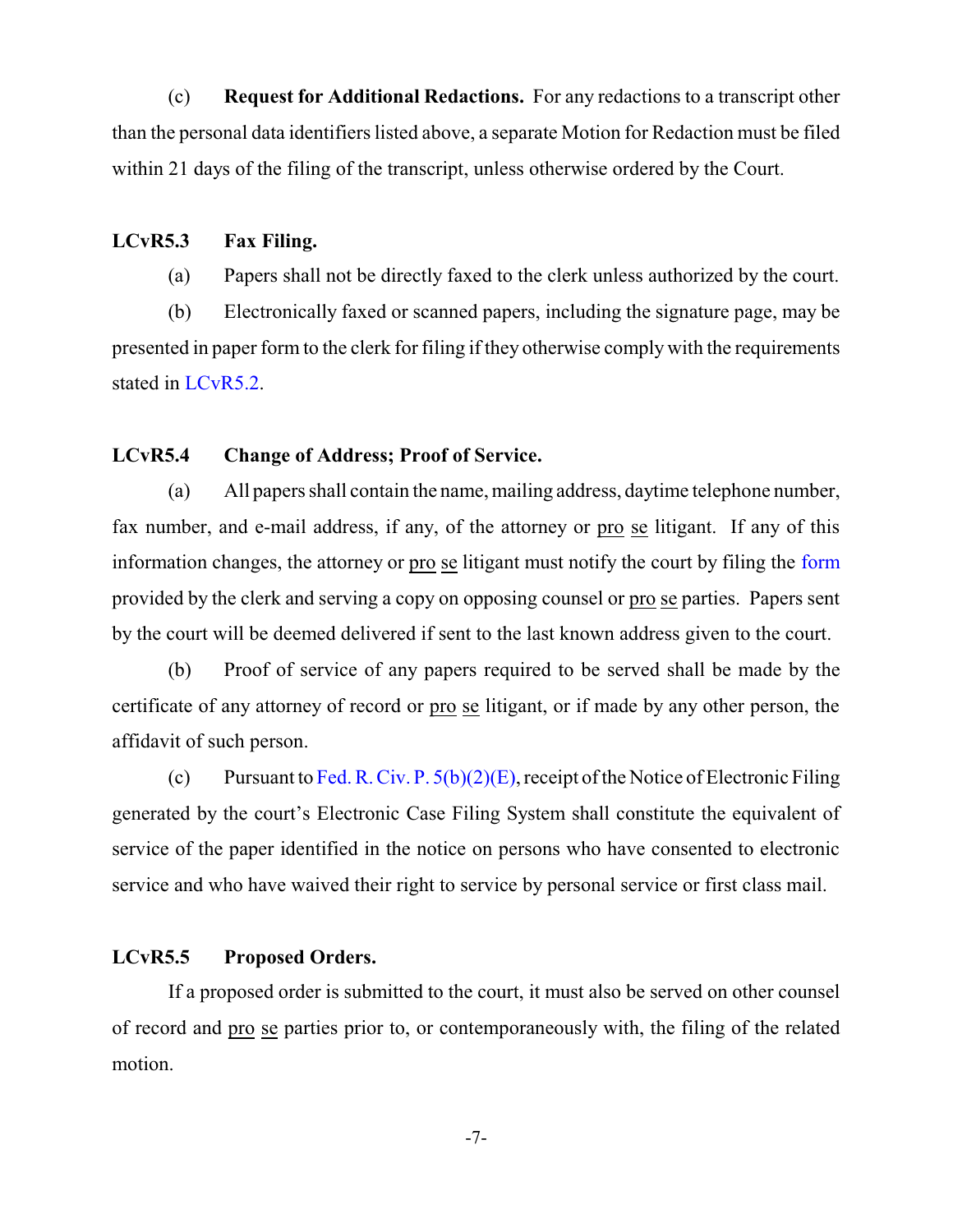#### <span id="page-20-0"></span>**LCvR6.1 Fixed Date Deadlines for Court Filings.**

Unless the court orders otherwise, if a filing must be made by or on a particular date (e.g., "due on August 1"), and that date is a Saturday, Sunday, legal holiday, or day when the clerk's office is inaccessible, then the time for filing is extended to the first accessible day that is not a Saturday, Sunday, or legal holiday. In applying this rule, the terms used are to be given the same meaning as they have in the provisions of [Fed. R. Civ. P. 6\(a\)](http://www.law.cornell.edu/rules/frcp/rule_6) governing deadlines that are expressed as periods of time to be computed.

#### <span id="page-20-1"></span>**LCvR6.2 Meaning of "Inaccessible."**

For purposes of [Fed. R. Civ.](http://www.law.cornell.edu/rules/frcp/rule_6) P.  $6(a)(3)$  and LCvR6.1, the clerk's office is "inaccessible" when it is not open for public business due to inclement weather or other conditions such as power outages or security lock-downs, notwithstanding that electronic filing procedures may still be available. If the clerk's office is inaccessible for any part of a day under this rule, it is deemed to be inaccessible for the entire day. To the extent possible, the clerk's office will post closings on the court's website. This rule governs only the effect of physical inaccessibility of the clerk's office, not technical failures of the court's CM/ECF system, for which separate provision is made in the ECF Manual, Section II.F.1.

#### **IV. PLEADINGS AND MOTIONS.**

#### <span id="page-20-2"></span>**LCvR7.1 Motion Practice.**

(a) **Filing.** No attached pleadings, motions, or other papers shall be removed for filing from an original motion or request. Nor shall pleadings, motions, or other papers be held by the clerk for filing, awaiting leave to do so.

(b) **Title of Motions and Briefs**. Each motion and brief shall be clearly titled to identify on whose behalf it is presented. Each brief shall be clearly titled to show whether it is opening, response, reply, or supplemental; the particular motion or proceeding to which it relates; and the party or parties on whose behalf it is presented. If there are multiple parties

-8-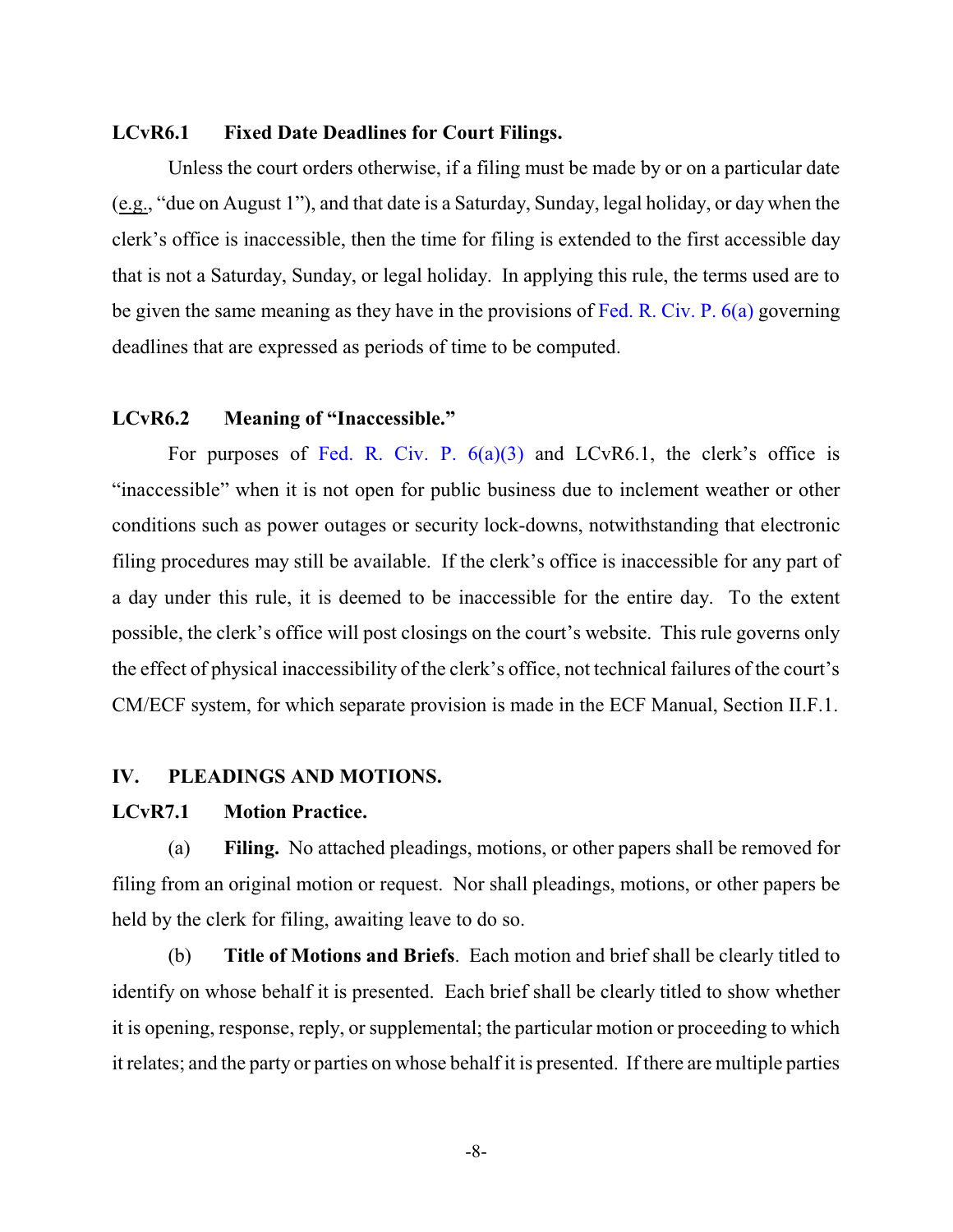or if there are cross-claimants or intervenors, references to them shall include the name (which may be abbreviated) of the particular party to whom reference is made.

<span id="page-21-0"></span>(c) **Format of Motions**. Each motion filed shall be a separate document, except where otherwise allowed by law, these rules, or court order. A response to a motion may not also include a motion or a cross-motion made by the responding party. If a party responding to a motion files a cross-motion or other closely-related motion concurrently with the filing of the response, the brief in support of the cross-motion or other closely-related motion may be combined with the responsive brief.

<span id="page-21-1"></span>(d) **Font Size and Margins.** For all pleadings, motions, and briefsthe print style, including footnotes, shall not be less than 13-point type, and margins shall be a minimum of one inch on the top, bottom, and sides. Additionally, these documents shall comply with the format requirements in [LCvR5.2.](#page-17-1)

<span id="page-21-2"></span>(e) **Length and Format of Opening and Response Briefs.** Briefs shall not, without leave of court, exceed 30 pages as to opening and response summary judgment briefs, and 25 pages as to all others. Motions for leave to file oversized briefs shall state the requested number of pages and shall be filed no later than one business day prior to the date the brief is due.

Cover page, table of contents, table of authorities, signature block, certificate of service, and exhibits do not count toward any page limitation prescribed herein. Quotations longer than two lines may be indented and single-spaced. Headings and footnotes may be single-spaced.

Briefs longer than 15 pages shall be accompanied by an indexed table of contents showing headings or sub-headings and an indexed table of statutes, rules, ordinances, cases, and other authorities cited.

(f) **Authority.** Any authority not readily available, including statutes foreign to the jurisdiction and ordinances which are relied upon by a party, shall be cited and quoted in or attached to the brief of the party.

-9-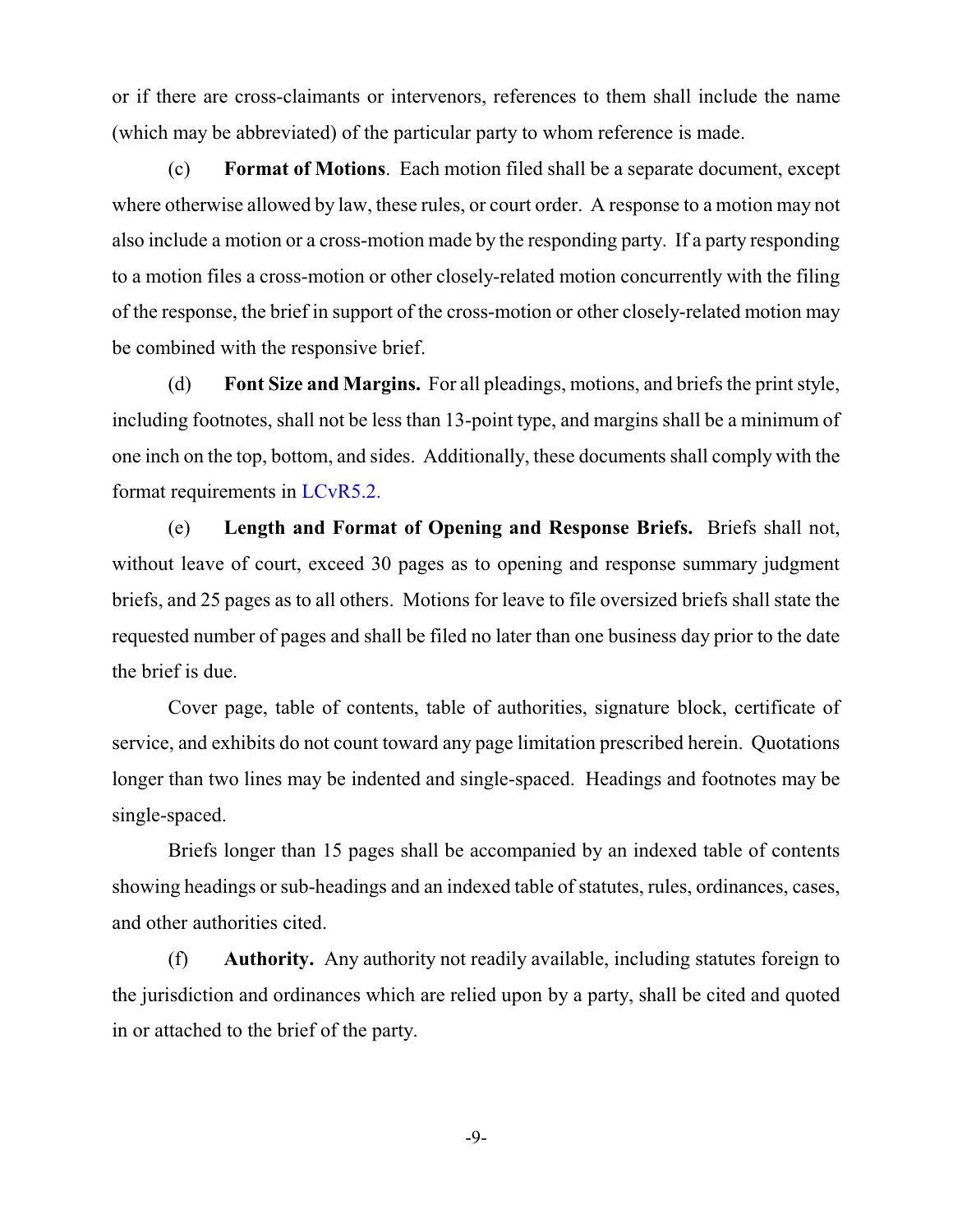(g) **Timing of Response Briefs**. Each party opposing a motion shall file a response within 21 days after the date the motion was filed. Any motion that is not opposed within 21 days may, in the discretion of the court, be deemed confessed. The court may shorten or lengthen the time in which to respond.

(h) **Requests for Extensions of Time.** All motions for extension of time shall state: (1) the date the act is due to occur without the requested extension; (2) whether previous motions for extensions have been made and the disposition of said requested extensions; (3) specific reasons for such requested extension to include an explanation why the act was not done within the originally allotted time; (4) whether the opposing counsel or party agrees or objects to the requested extension; (5) the impact, if any, on the scheduled trial or other deadlines; and (6) the precise relief requested by the motion. All such motions shall be accompanied by a proposed order for the court's use if such relief is granted. The proposed order, which shall not differ in any respect from the relief requested in the motion, shall state specifically the events being extended and the new dates for the deadlines.

(i) **Reply and Supplemental Briefs.** Reply briefs are optional and not encouraged. Unless otherwise prohibited by the court, a reply to new matter raised in the response may be filed within 7 days after the date the response was filed. Reply briefs shall not be used to reargue the points and authorities included in the opening brief. Reply briefs shall be limited to 10 pages in length unless otherwise authorized by the court and shall comply with the format requirements of [LCvR7.1\(e\)](#page-21-2).

Supplemental briefs may be filed only upon motion and leave of court.

(j) **Factual Matters Not Part of the Record.** Factual statements or documents appearing only in briefs shall not be deemed to be a part of the record in the case, unless specifically permitted by the court.

(k) **Motions Not Requiring Briefs.** No brief is required by either movant or respondent unless otherwise directed by the court, with respect to the following motions: (1) motions for extension of time or a continuance of any proceeding before the court; (2) to amend pleadings; (3) to file supplemental pleadings; (4) to appoint next friend or guardian

-10-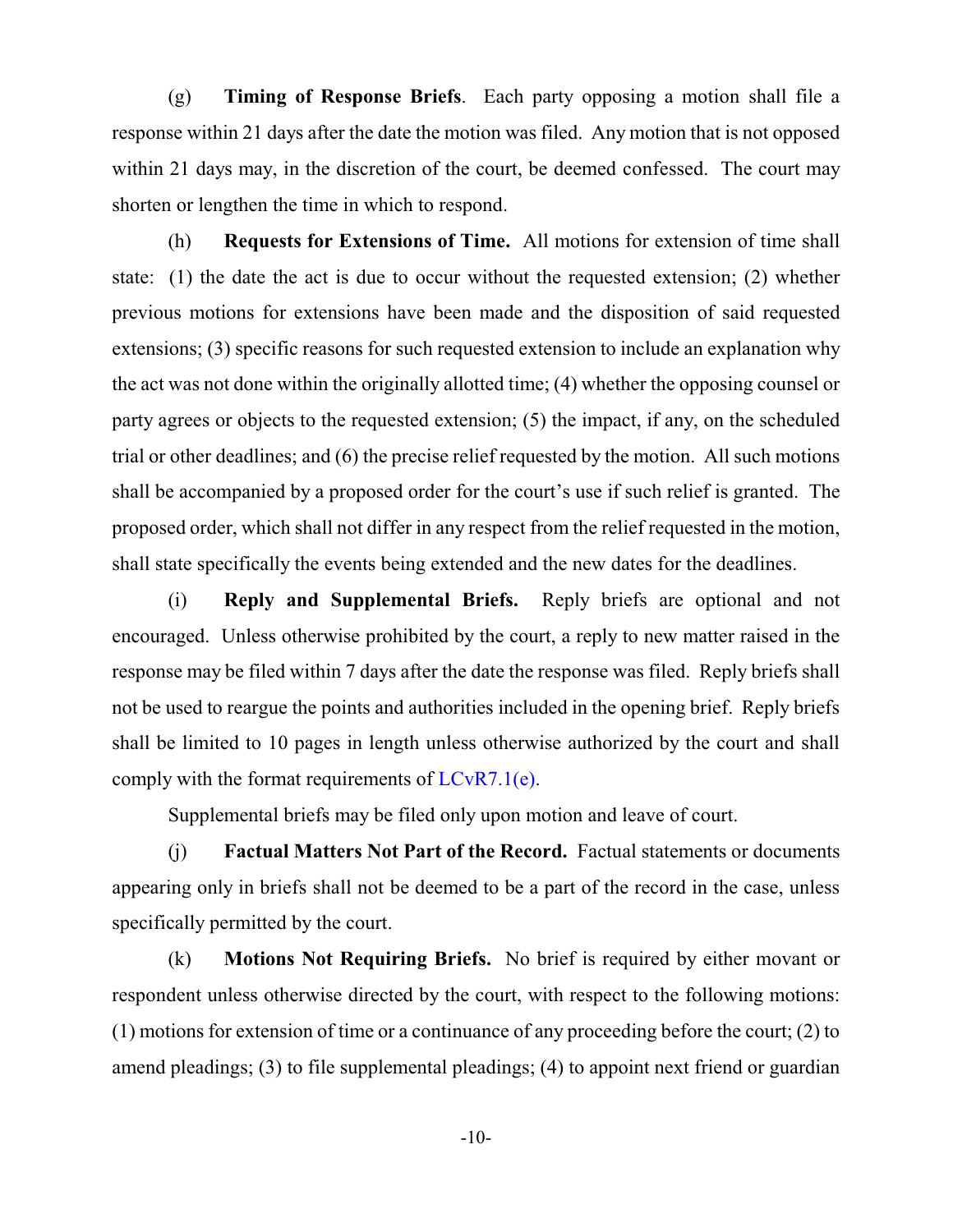ad litem; (5) for substitution of parties; (6) for motions to compel discovery responses when no response has been made; (7) to amend briefs; (8) to file supplemental motions, briefs, or other papers; and (9) to file an oversized brief in compliance with subsection (e) above. Said motions not requiring briefs shall state whether opposing counsel agrees or objects to the request, shall include as a separate section under the heading "Relief Requested" a statement of the precise relief requested by the motion, and shall be accompanied by a proposed order setting forth the relief requested which shall not differ in any respect from the relief requested in the motion. The proposed orders shall also be served in accordance with [LCvR5.5.](#page-19-2)

(l) **Motion and Brief as One Document.** A motion and brief in support may be filed as one document if identified as such in the title of the document.

(m) **Supplemental Authority.** If authority directly relevant to an issue raised in a pending motion is issued after a party's final brief on that motion has been filed, the party may file a Notice of Supplemental Authority, attaching the new authority, without leave of court. The Notice of Supplemental Authority shall not contain any argument but may identify the proposition in filed briefs to which the authority is relevant. If a party desires to present argument regarding the new authority, the party must apply for leave to file a supplemental brief.

(n) **Exhibits,Attachments, and Appendices.** Unnecessarilyvoluminous exhibits, attachments, and appendices to filings should be avoided. A filer should submit as an exhibit or attachment only excerpts of documents that are relevant to the matter under consideration. Excerpted material must be clearly and prominently identified as such and, upon request, the filer must promptly provide to any requesting party, including the court, the full document from which the excerpt was taken. No response or reply brief shall include an exhibit or attachment that is already included with the motion under consideration; reference shall instead be made to the exhibit or attachment to the motion under consideration, using the ECF Document Number.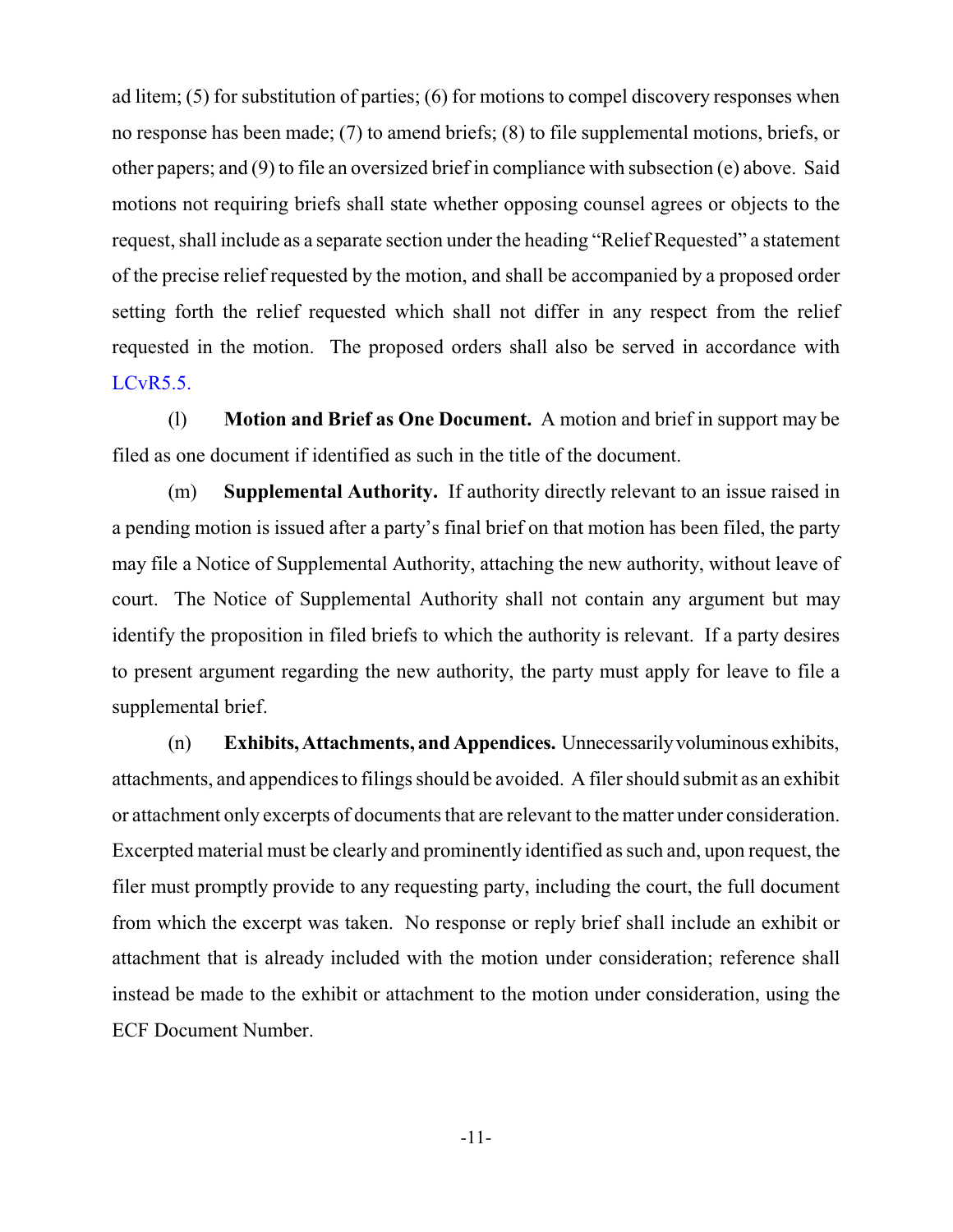#### <span id="page-24-0"></span>**LCvR7.1.1 Disclosure Statement.**

A party formed as a limited liability company ("LLC") or partnership shall, concurrently with its first filing in the case, file a separate "Disclosure Statement Identifying Constituents of LLC or Partnership," identifying the LLC's members or the partnership's partners, as applicable. If any party has invoked federal jurisdiction on the basis of diversity of citizenship with the LLC or partnership, the disclosure statement shall also affirmatively state whether any of the members or partners are citizens of the adversary's alleged state of citizenship. The LLC or partnership must promptly file a supplemental statement if any required information changes. The court may relieve a party of some or all of the requirements of this rule for good cause.

#### <span id="page-24-1"></span>**LCvR7.2 Briefs for Bankruptcy Appeals.**

(a) For a bankruptcy appeal, the appellant shall serve and file its brief within 21 days after the transmission of the record to the clerk of the district court. The appellee shall serve and file its brief within 21 days after service of the brief of the appellant. The appellant may serve and file a reply brief within 14 days after service of the brief of the appellee. Unless otherwise stated in this local rule, briefs for an appeal from the bankruptcy court are governed by the rules found at [LCvR7.1](#page-20-2).

(b) Unless otherwise ordered by the court, oral argument as required by [Fed. R. Bankr. P. 8012](http://www.law.cornell.edu/rules/frbp/rule_8012) is excused.

#### <span id="page-24-2"></span>**LCvR9.1 Notice Requirement for 3-Judge Court.**

In any action or proceeding which a plaintiff believes is required to be heard by a 3 judge court under [28 U.S.C. § 2284](http://www.law.cornell.edu/uscode/text/28/2284), the plaintiff shall file with the complaint a separate notice, or the equivalent thereto, to the court, stating that a 3-judge court is requested. If the plaintiff fails to give such notice, every other party shall file such notice, provided that as soon as a notice is filed by any party, all other parties are relieved of this obligation.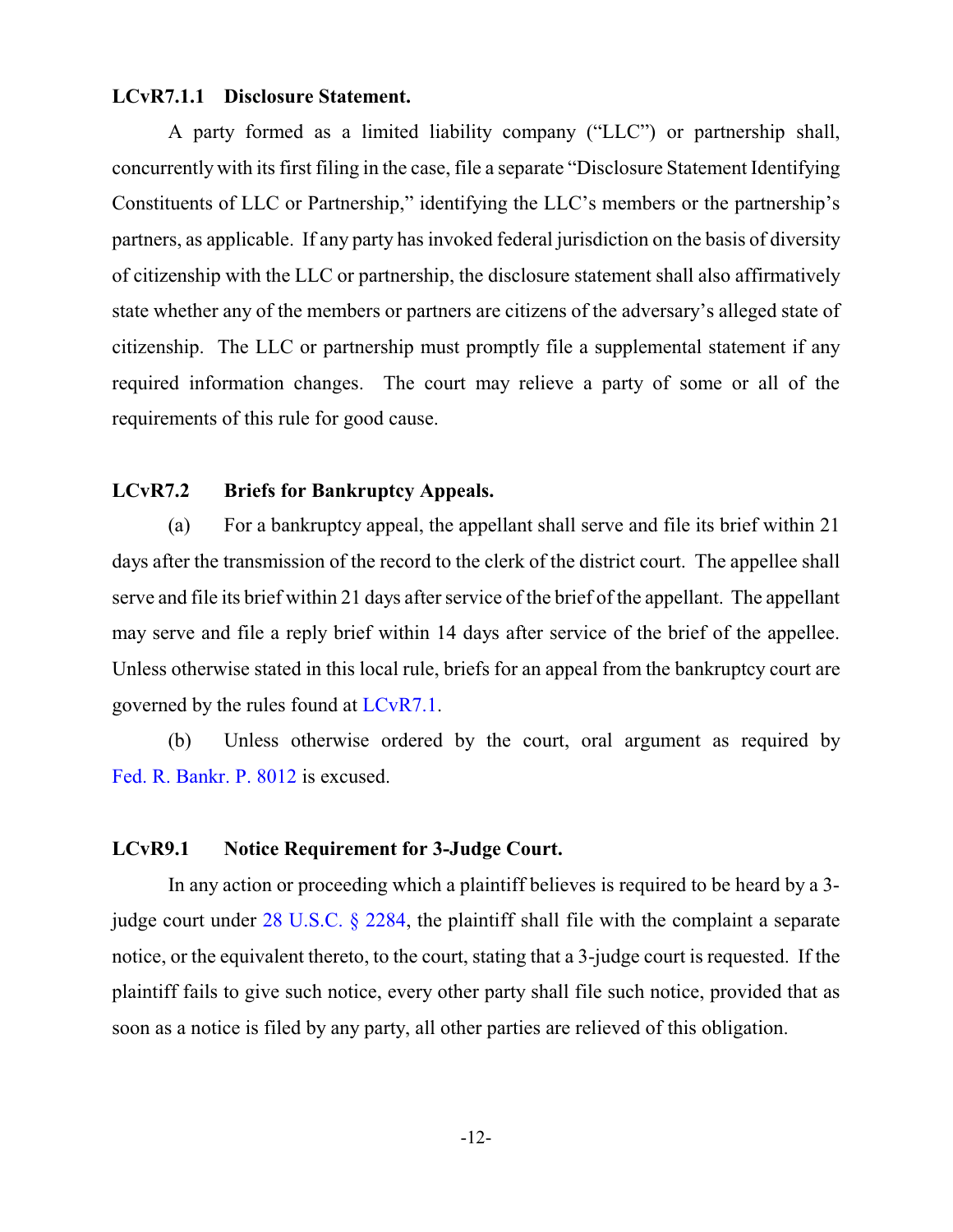#### <span id="page-25-0"></span>**LCvR9.2 Actions Brought by Incarcerated Persons.**

(a) **Use of Forms.** Petitions for writs of habeas corpus, motions to vacate sentence pursuant to [28 U.S.C. §](http://www.law.cornell.edu/uscode/text/28/2255) 2255, and civil rights complaints pursuant to [42 U.S.C. § 1983](http://www.law.cornell.edu/uscode/text/42/1983) or Bivens v. Six Unknown Named Agents, 403 U.S. 388 (1971), by persons in state or federal custody, shall be on forms provided by the clerk of this court upon request. Failure to use said forms or to supply the court with the equivalent information required by the forms will result in the pleading being ordered stricken.

(b) **Submission to the Court Clerk.** If tendered for filing by mail, petitions, motions, or complaints shall be addressed to the clerk of the court at an address designated by the clerk.

(c) **Responsive Pleading.** The filing of such petition, motion, or complaint shall not require an answer or other responsive pleading unless the court orders otherwise.

#### <span id="page-25-1"></span>**LCvR15.1 Amended and Supplemented Pleadings.**

A party moving under Fed. R. Civ. P. 15(a)(2) to amend a pleading, or under Fed. R. Civ. P. 15(d) to supplement a pleading, must attach the proposed pleading as an exhibit to the motion. The motion shall state: (1) the deadline date established by the scheduling order, if any, and (2) whether any other party objects to the motion.

Unless the court orders otherwise, a party who has been granted leave to amend or supplement must file the new pleading - which shall not differ from the proposed pleading previously submitted to the court - within 7 days. The pleading must be served on each newly-added party in accordance with Fed. R. Civ. P. 4, and on each previously-served party in accordance with Fed. R. Civ. P. 5.

#### <span id="page-25-2"></span>**LCvR16.1 Pretrial Procedures.**

(a) **Parties' Initial Conference and Preparation for Status and Scheduling Conference.**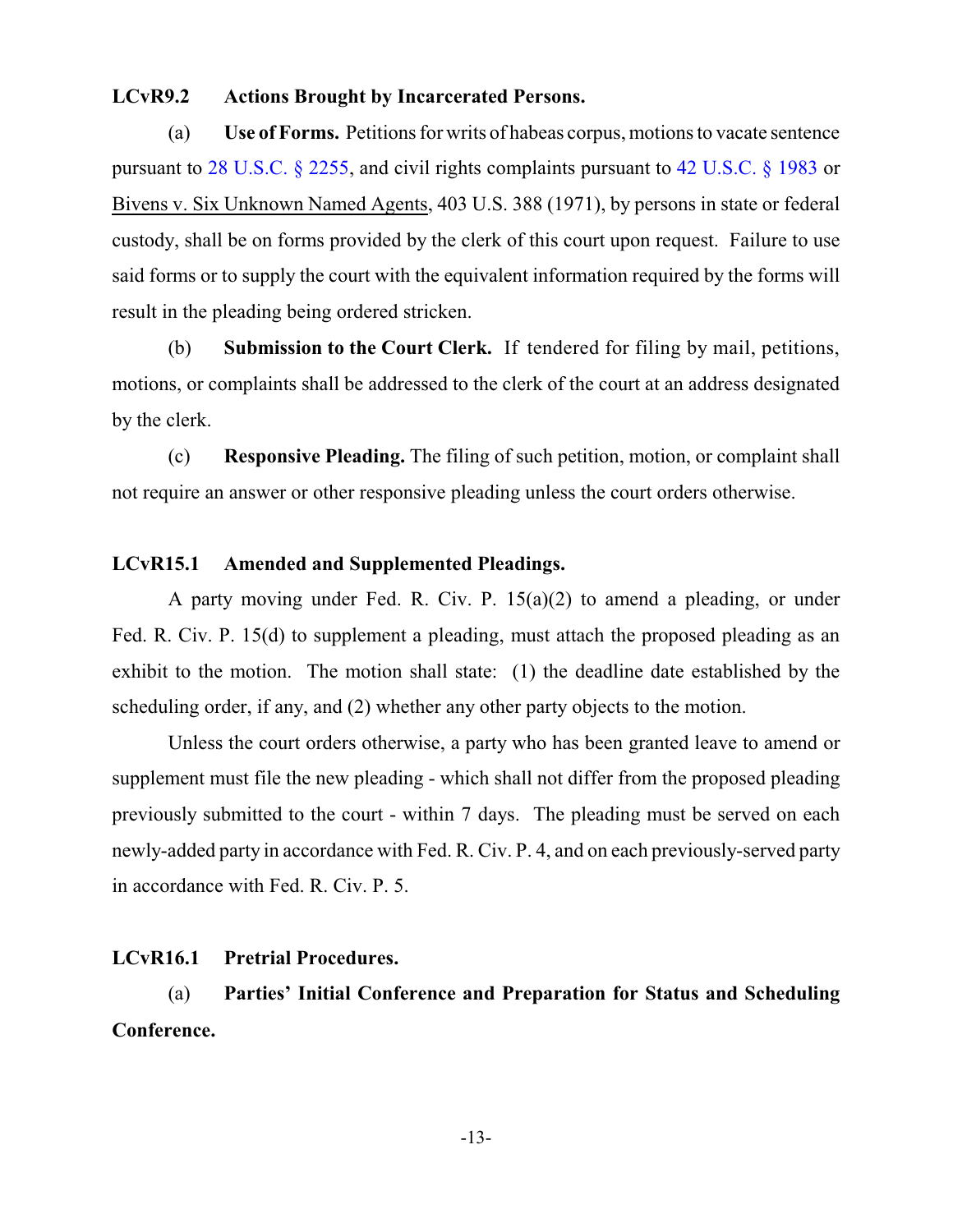(1) **Parties' Initial Conference.** In cases not exempt under subparagraph (b)(1) of this rule, counsel with authority to make appropriate decisions and any unrepresented parties shall confer, including as required by Fed. R. Civ. P.  $26(f)(1)$ , to discuss the issues set forth in: (A) Fed. R. Civ. P. 26(f)(2) and (3); (B) the form Joint Status Report and Discovery Plan provided as Appendix II to these rules; and (C) the form Scheduling Order provided as Appendix III to these rules, or, alternatively, any specialized scheduling order to be requested by the parties. Prior to this conference, counsel for any represented party shall discuss settlement and alternative dispute resolution procedures with his or her client.

(2) **Preparation and Submission of Joint Status Report and Discovery Plan.** It shall be the duty of the plaintiff to arrange the preparation and filing of a Joint Status Report and Discovery Plan, following the form provided as Appendix II, and the duty of all other parties to jointly participate in the preparation of that document and ensure its filing. Unless otherwise ordered by the court, the parties shall prepare, sign jointly, and file as a single document their Joint Status Report and Discovery Plan with the clerk of the court not later than 7 days prior to the status and scheduling conference.

(3) **Relief from Certain Requirements.** The court may order on its own motion, or at a party's request, relief from the timing requirements in Fed. R. Civ. P. 26(f)(1), (2) and/or LCvR  $16.1(a)(2)$ , if there is good cause for that relief.

## (b) **Status and Scheduling Conference and Scheduling Order.**

(1) **Exempted Actions.** Unless specifically directed by the court, the requirements in Fed. R. Civ. P. 16(b) shall not apply in the following categories of cases: those cases exempted from initial disclosures under Fed. R. Civ. P. 26(a)(1)(B), social security appeals, bankruptcy appeals, and actions commenced by the United States for forfeiture and/or debt collection.

(2) **Timing.** In cases not exempt under subparagraph (b)(1) ofthis rule, and at the discretion of the assigned judge, upon the filing of an appearance by a defendant or notice that a defendant has been served, the case will be placed on a regular monthly docket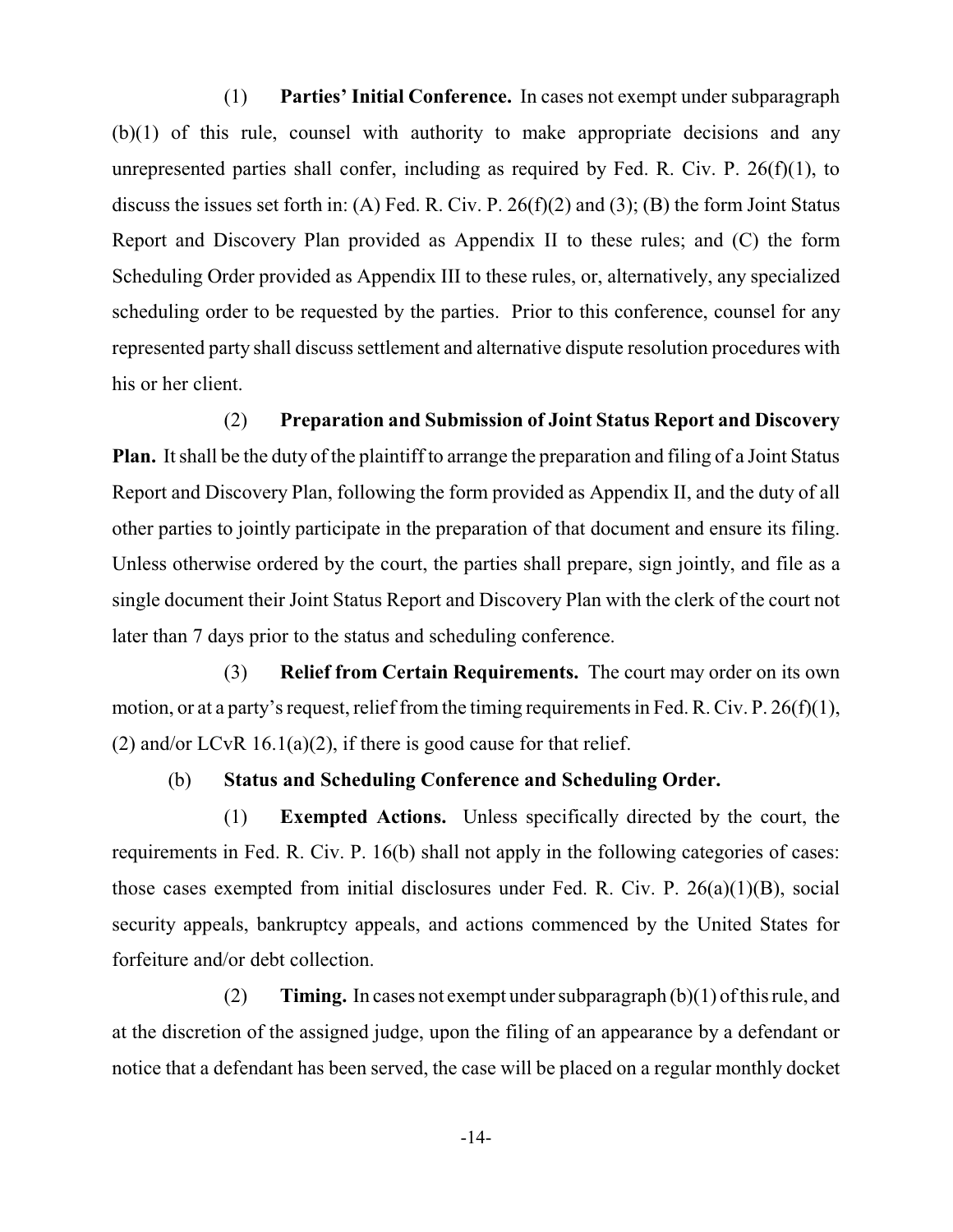for the administration of a status and scheduling conference. Unless otherwise ordered, the conference will be held on a date that will allow the issuance of a scheduling order in accordance with the time limits of Fed. R. Civ. P. 16(b)(2).

(3) **Delay.** The court may order on its own motion, or at a party's request, delay of the status and scheduling conference and the scheduling order if there is good cause for the delay. Circumstances that may constitute good cause include but are not limited to: the existence of an unserved defendant in a multi-defendant case, a pending motion to join a party, and a pending motion under Fed. R. Civ. P. 12(b) that if granted would significantly alter the scope and duration of discovery and/or pretrial litigation in the case.

(4) **Required Attendance.** Counsel with authority to make appropriate decisions and any unrepresented parties shall attend any status and scheduling conference required by the court. When justified by the circumstances, the court may allow counsel or a party to participate in such conference bytelephone. Counsel and anyunrepresented parties shall be prepared to discuss all relevant matters enumerated in Fed. R. Civ. P. 16(b)(3) and (c)(2), as well as the parties' Joint Status Report and Discovery Plan.

## (c) **Final Pretrial Report.**

(1) **Preparation and Submission of Final Pretrial Report.** It shall be the duty of the plaintiff to arrange the preparation and filing of a Final Pretrial Report, following the form provided as Appendix IV to these rules, and the duty of all other parties to jointly participate in the preparation of that document and ensure its filing. Unless otherwise ordered by the court, the parties shall prepare, sign jointly, and file as a single document their Final Pretrial Report with the clerk of court on or before the first day of the month that the case is scheduled for trial. Further, the parties shall submit, in accordance with the court's ECF procedures, a proposed order approving the Final Pretrial Report.

(2) **Approval.** When approved by the assigned judge, the Final Pretrial Report shall constitute an order of the court as to all matters contained therein.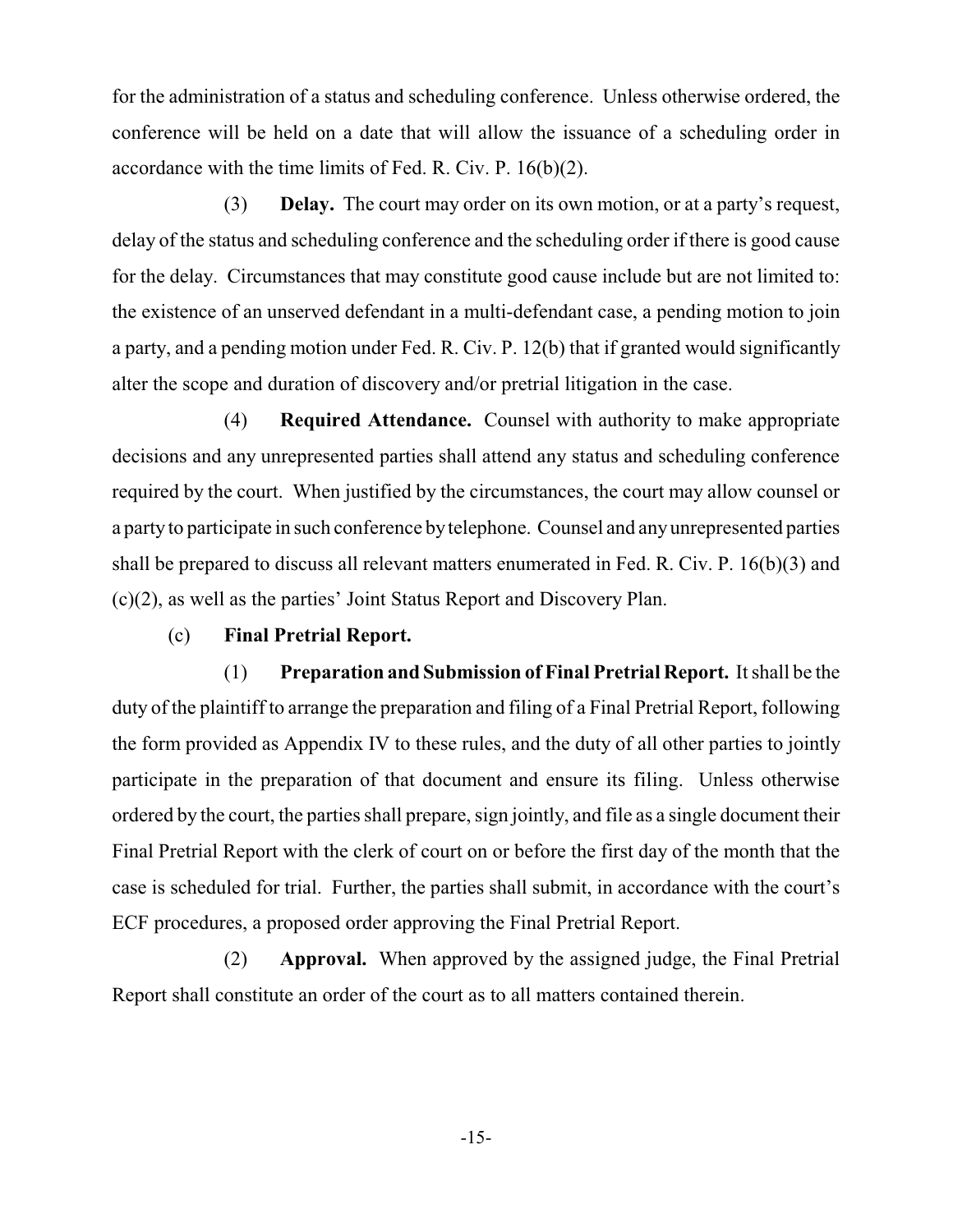(d) **Authorization of Alternative Dispute Resolution.** The court authorizes alternative dispute resolution methods, including mediation, judicial settlement conferences, and summary jury trials.

# <span id="page-28-0"></span>**LCvR16.2 Judicial Settlement Conferences.**

(a) **Scheduling.** Parties may individually or jointly request that a case be referred for a judicial settlement conference. The court may also refer the case for a judicial settlement conference with or without a request from a party. Whether a case will be automatically referred to a judicial settlement conference varies bydistrict judge. The parties should refer to the rules and/or procedures of the district judge assigned to the case for more information.

#### (b) **Required Attendance.**

(1) **Named Parties.** Each named party shall attend the conference, regardless of the availability of insurance. If any party is not a natural person, a representative of that party with knowledge of the relevant facts shall attend the settlement conference.

(2) **Governmental Body**. If approval by a Governmental Body is required by law to authorize settlement, attendance of at least one current member of the Governmental Body is required. "Governmental Body" as used in this subsection (b)(2) means a governmental board of directors, trustees, commissioners, managers, or other similar officers.

(3) **Insurers and/or Subrogors.** Insurers and/or subrogors of any party shall attend the conference. Counsel for any such party is responsible for notifying the insurer and/or subrogor of this requirement.

(4) **Lead Trial Counsel.** Lead trial counsel for each named party shall attend the conference.

-16-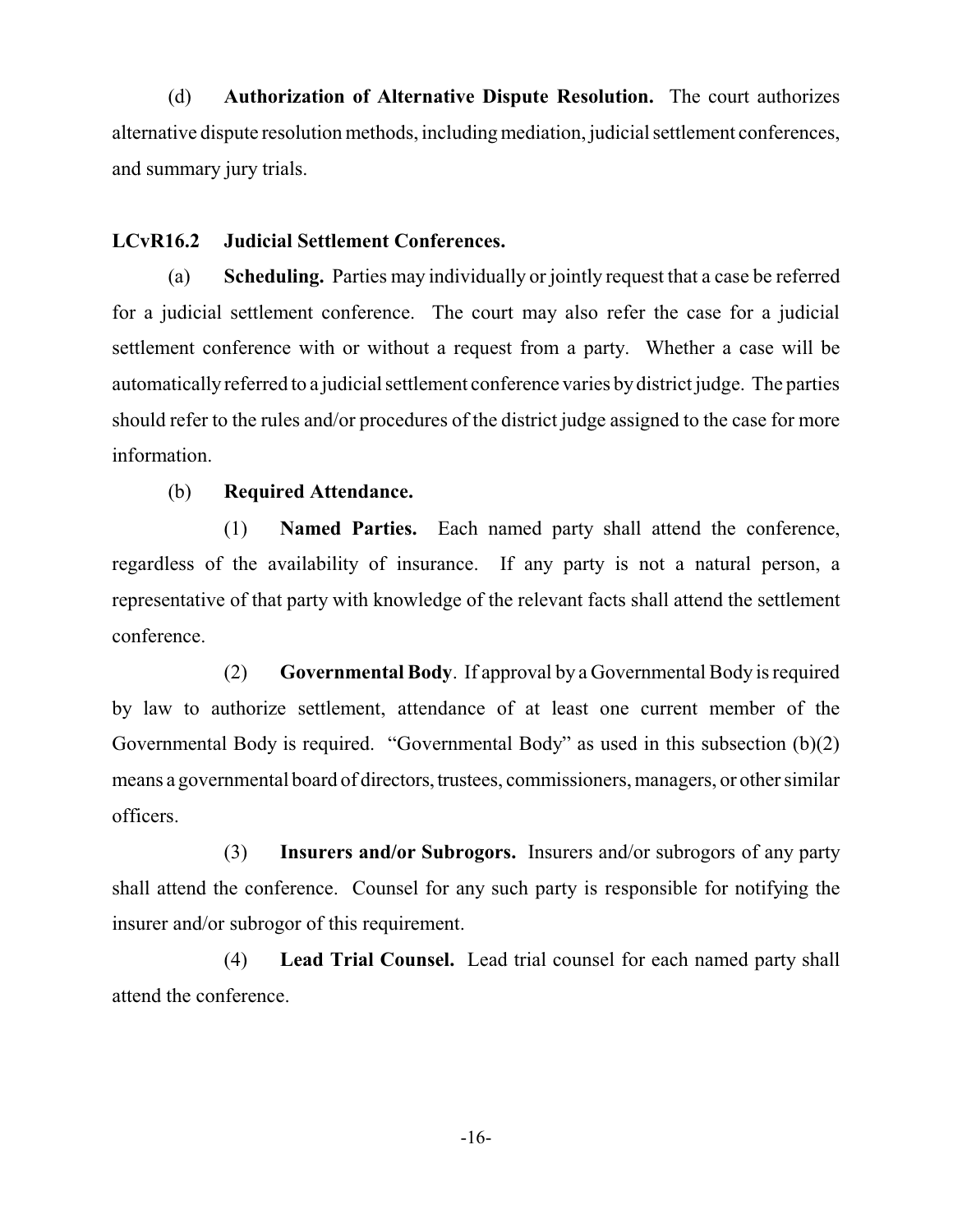(c) **Required Settlement Authority.** Except as otherwise provided in  $LCvR16.2(b)(2)$ , each party must attend with full settlement authority, as defined in the settlement conference order. That authority may not be delegated to outside counsel.

(d) **Settlement Conference Statements.** Unless otherwise ordered, each party shall submit a settlement conference statement to the assigned settlement judge and serve counsel for all other parties at least 3 business days before the conference. A cover sheet in the form prescribed in [Appendix VI](#page-87-0) shall be submitted with the statement. The statement shall not exceed 5 pages double-spaced and shall set forth the relevant positions of the parties concerning factual issues, legal issues, and relief requested. The statement and cover sheet shall not be filed in the case or made part of the court file.

(e) **Required Discussions Prior to the Settlement Conference.** Prior to the settlement conference, the attorneys shall discuss settlement and other forms of alternative dispute resolution with their respective clients and opposing counsel (or pro se parties). The history of the negotiations shall be stated in the cover sheet to the settlement conference statement.

(f) **Confidentiality and Limitations of Use of Settlement Information.** All communications made in connection with a settlement conference, other than as stated below, shall be considered confidential. Unless otherwise permitted under [Fed. R. Evid. 408](http://www.law.cornell.edu/rules/fre/rule_408) or any other provision of federal law, communications made in connection with a judicial settlement conference may not be used by any party in the trial of the case. Any motion by counsel or reports by the settlement judge, including those concerning noncompliance with the local rules, shall not violate confidentiality.

(g) **Requests for Relief.** A request for relief from any aspect of this rule shall be made to the settlement judge in the manner set forth in the settlement conference order.

<span id="page-29-0"></span>(h) **Sanctions.** Failure to comply with any provision of this rule or the settlement conference order may result in the imposition of sanctions.

-17-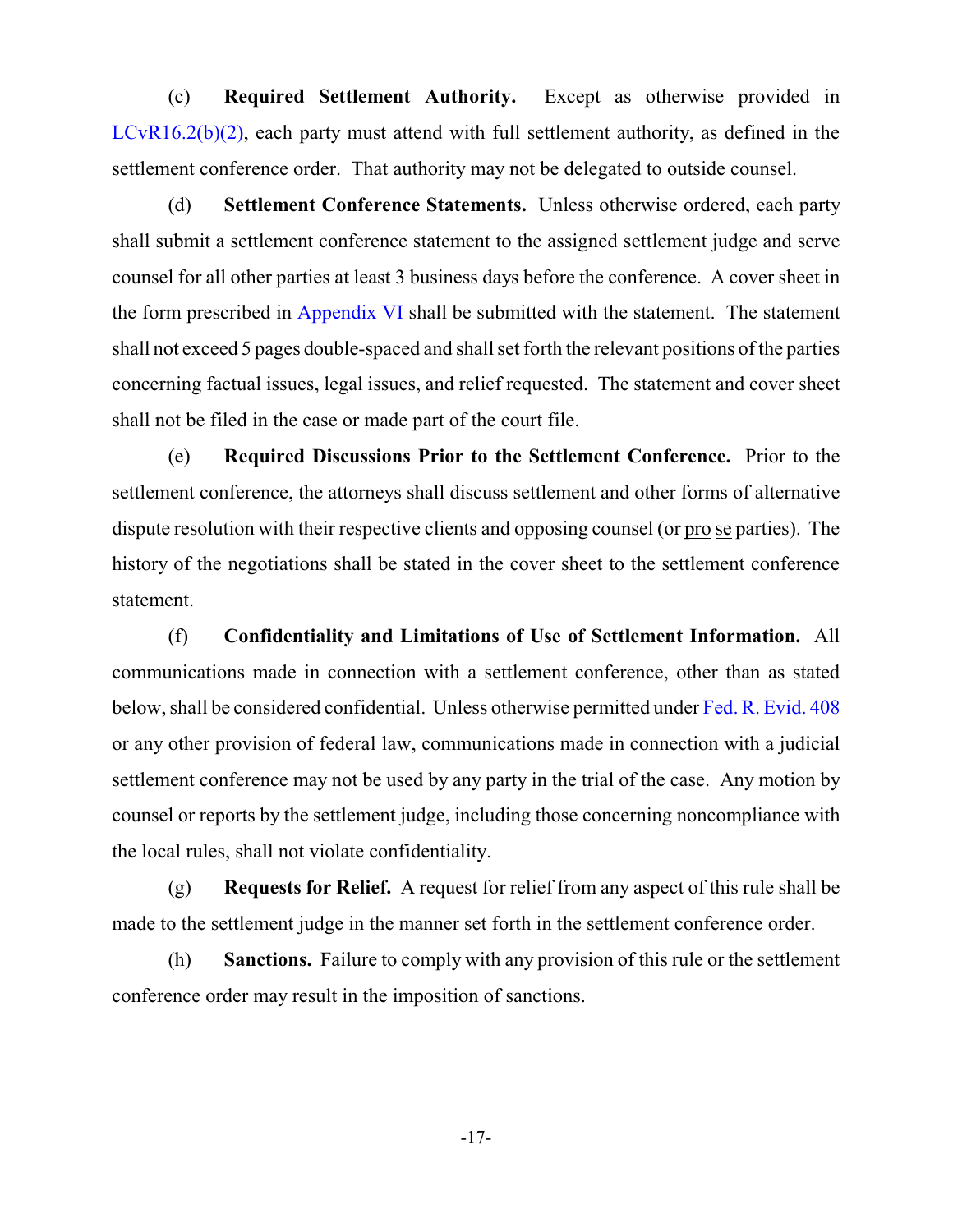#### **LCvR16.3 Court-Ordered Mediation.**

(a) **Selection of the Mediator.** In a mediation ordered by the court, the parties may select any mediator that they agree upon. If the parties are unable to agree, they may contact the court's ADR coordinator for assistance in the selection of a mediator.

(b) **Required Attendance.** Unless otherwise directed bythe designated mediator, the following shall attend any mediation ordered by the court:

(1) **Named Parties.** Each named party shall attend the mediation, regardless of the availability of insurance. If any party is not a natural person, a representative of that party with knowledge of the relevant facts shall attend the mediation.

(2) **Governmental Body.** If approval by a Governmental Body is required by law to authorize settlement, attendance of at least one current member of the Governmental Body is required. "Governmental Body" as used in this subsection (b)(2) means a governmental board of directors, trustees, commissioners, managers, or other similar officers.

(3) **Insurers and/or Subrogors.** Insurers and/or subrogors of any party shall attend the mediation. Counsel for any such party is responsible for notifying the insurer and/or subrogor of this requirement.

(4) **Lead Trial Counsel.** Lead trial counsel for each named party shall attend the mediation.

(c) **Required SettlementAuthority.** Unless otherwise directed bythe designated mediator, each party must attend a court-ordered mediation with full settlement authority.

(1) **Definition of "Full Settlement Authority" for the Plaintiff.** For a plaintiff, such representative must have final settlement authority, in the representative's discretion, to authorize dismissal of the case with prejudice or to accept a settlement amount down to the defendant's last offer.

(2) **Definition of "Full Settlement Authority" for the Defendant.** For a defendant, the term "full settlement authority" requires the defendant to have final

-18-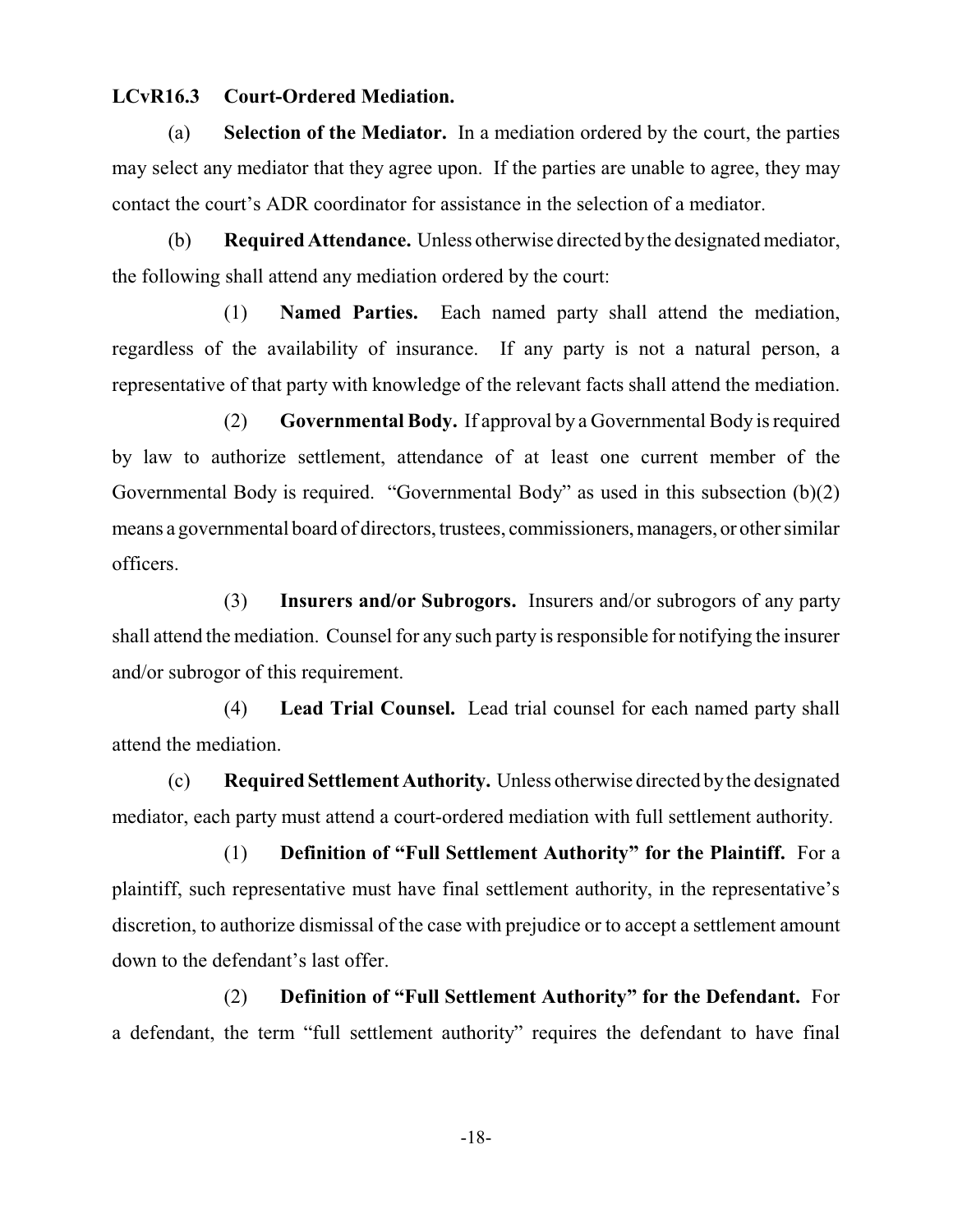settlement authority to commit the party to pay, in the representative's discretion, an amount up to the plaintiff's prayer or up to the plaintiff's last demand, whichever is lower.

(d) **Mediation Statements.** Unless otherwise directed by the designated mediator in a court-ordered mediation:

(1) each party shall submit a mediation statement to the assigned mediator and serve counsel for all other parties at least 3 business days before the mediation, and

(2) the statement shall not exceed 5 pages double-spaced and shall set forth the relevant positions of the parties concerning factual issues, legal issues, and relief requested.

(e) **Mediator Report.** Unless otherwise ordered,the parties shall ensure the filing of the mediator's report in a court-ordered mediation. The filing shall be on the [form](http://www.okwd.uscourts.gov/files/adr/adrrep.pdf) approved by the court no later than 7 days after completion of the mediation.

(f) **Confidentiality.** All communications made in connectionwith a court-ordered mediation, other than as stated below, shall be considered confidential. Unless otherwise permitted under [Fed. R.](http://www.law.cornell.edu/rules/fre/rule_408) Evid. 408 or any other provision of federal law, communications made in connection with a court-ordered mediation may not be used by any party in the trial of the case. Any motion by counsel or reports by the designated mediator, including those concerning noncompliance with the local rules, shall not violate confidentiality.

(g) **Sanctions.** In a court-ordered mediation, failure to complywith any provision of this Rule may result in the imposition of sanctions.

#### **V. PARTIES.**

#### <span id="page-31-0"></span>**LCvR17.1 Parties Who Are Not Natural Persons.**

Parties who are not natural persons may not appear pro se.

#### <span id="page-31-1"></span>**LCvR21.1 Notice of Bankruptcy Filing.**

In the event a party to a civil case files bankruptcy, or an involuntary bankruptcy proceeding is commenced against a party, counsel or the party, if pro se, shall notify the court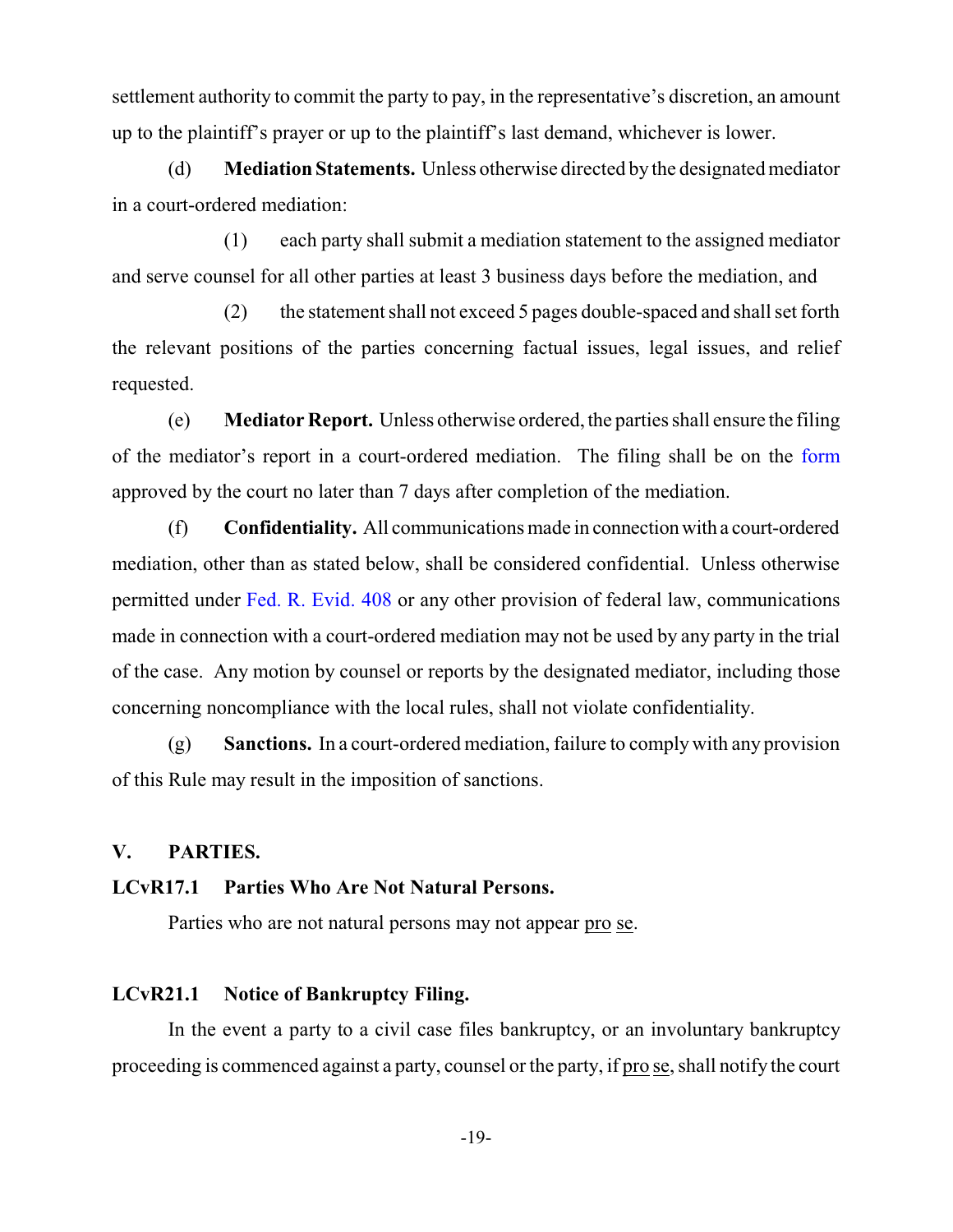within 7 days of the filing of said bankruptcy by filing a formal notice in the civil case, with proof of service to all parties.

#### **VI. DEPOSITIONS AND DISCOVERY.**

#### <span id="page-32-0"></span>**LCvR26.1 Discovery Plans**.

The discovery plan required by [Fed. R. Civ. P. 26\(f\)](http://www.law.cornell.edu/rules/frcp/rule_26) shall be included in the Joint Status Report and Discovery Plan referenced in [LCvR16.1](#page-25-2).

#### <span id="page-32-1"></span>**LCvR26.2 Impact on Discovery From Removal**.

For procedures addressing the impact of removal on discovery, see [LCvR81.2\(c\)](#page-41-3).

# <span id="page-32-2"></span>**LCvR26.3 Discovery to Begin When Case Is at Issue Unless the Parties Agree or the Court Orders Otherwise**.

(a) Subject to the exceptions set forth in subsections (b) and (c) of this rule, if a motion has been made pursuant to Fed. R Civ. P. 12(b), no party may seek discovery from any source before that motion has been decided and all moving parties have filed an answer or been dismissed from the case.

(b) The parties may stipulate that discovery is permitted prior to the time period set forth in subsection (a) of this rule, either generally or with respect to a specific subject, party, or nonparty.

(c) Any party may move that discovery be permitted prior to the time period set forth in subsection (a) of this rule. Such request shall be made by written motion in accordance with LCvR7.1 and LCvR37.1. While the motion may be made at any time, it is generally contemplated that it will be filed at the time of submission of the parties' Discovery Plan and addressed during the Status and Scheduling Conference.

#### <span id="page-32-3"></span>**LCvR30.1 Depositions.**

(a) Subject to an order of the court entered for cause shown enlarging or shortening the time:

-20-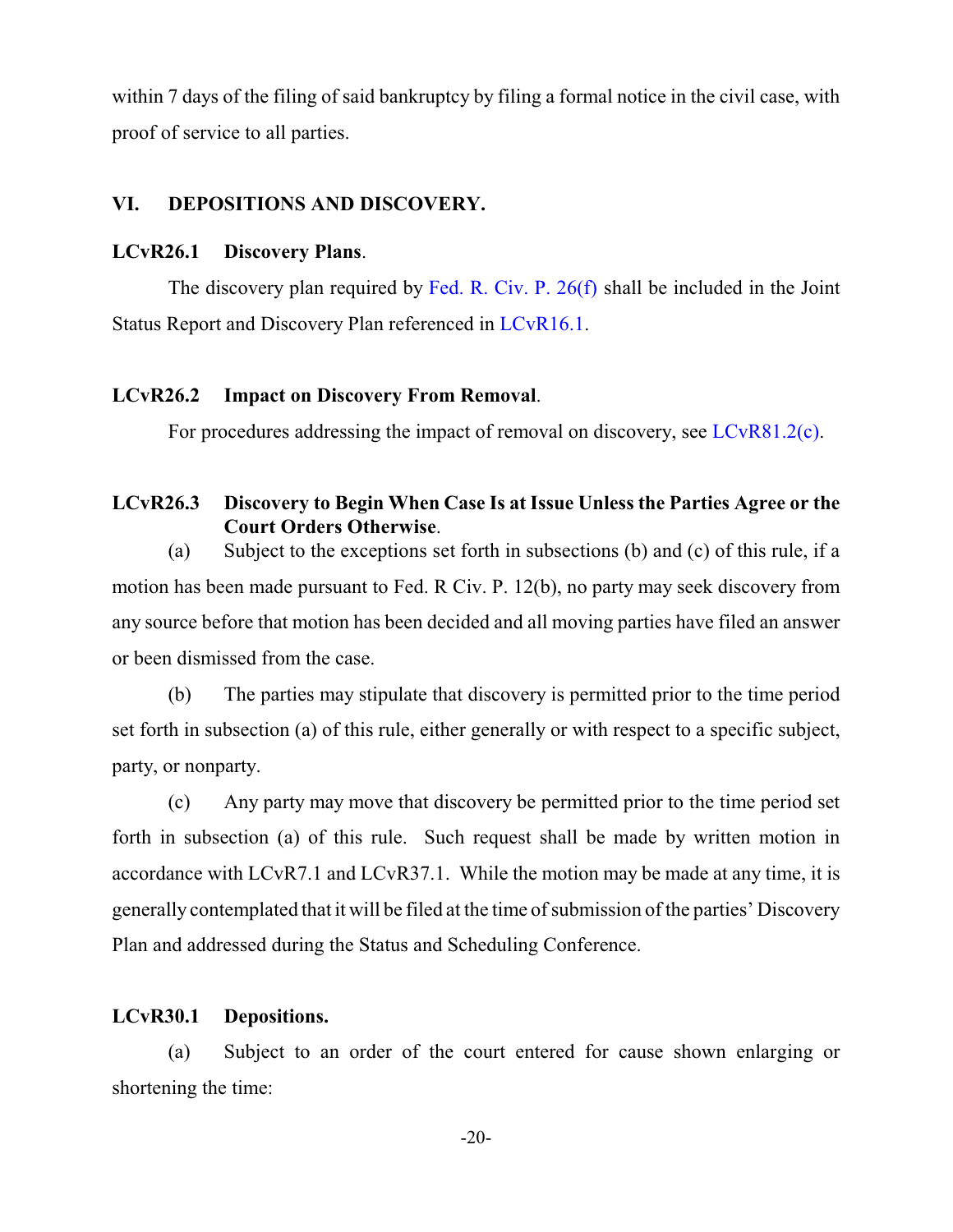(1) A subpoena to compel a witness to attend a deposition as contemplated by [Fed. R. Civ. P. 30\(a\)\(1\)](http://www.law.cornell.edu/rules/frcp/rule_30) shall be served on the witness at least 14 days prior to the date of the deposition; and

(2) Reasonable notice to parties as contemplated by Fed. R. Civ. P.  $30(b)(1)$ for the taking of depositions shall be 14 days.

(b) No deposition shall extend beyond 5:00 p.m. or be taken on a weekend or holiday without an agreement in writing signed by all interested attorneys or acknowledged on the record by all interested attorneys or an order of the court. Extensions of this time limitation shall be freely given in the event of obstructive or uncooperative conduct on the part of the witness or opposing counsel, or otherwise in the interests of justice.

#### <span id="page-33-0"></span>**LCvR33.1 Interrogatories.**

Each answer to an interrogatory shall be immediately preceded by the interrogatory being answered.

#### <span id="page-33-1"></span>**LCvR36.1 Admissions.**

Without leave of court or written stipulation of the parties, the number of requests for admissions for each party is limited to 25.

#### <span id="page-33-2"></span>**LCvR37.1 Informal Conference to Settle Discovery Disputes.**

With respect to all motions or objections relating to discovery pursuant to [Fed. R. Civ. P. 26 through 37 and 45](http://www.law.cornell.edu/rules/frcp), this court shall refuse to hear any such motion or objection unless counsel for movant first advises the court in writing that counsel personally have met and conferred in good faith and, after a sincere attempt to resolve differences, have been unable to reach an accord. However, no personal conference shall be required where the movant's counsel represents to the court in writing that movant's counsel has conferred with opposing counsel by telephone and  $(1)$  the motion or objection arises from failure to timely make a discovery response, or (2) distance between counsels' offices renders a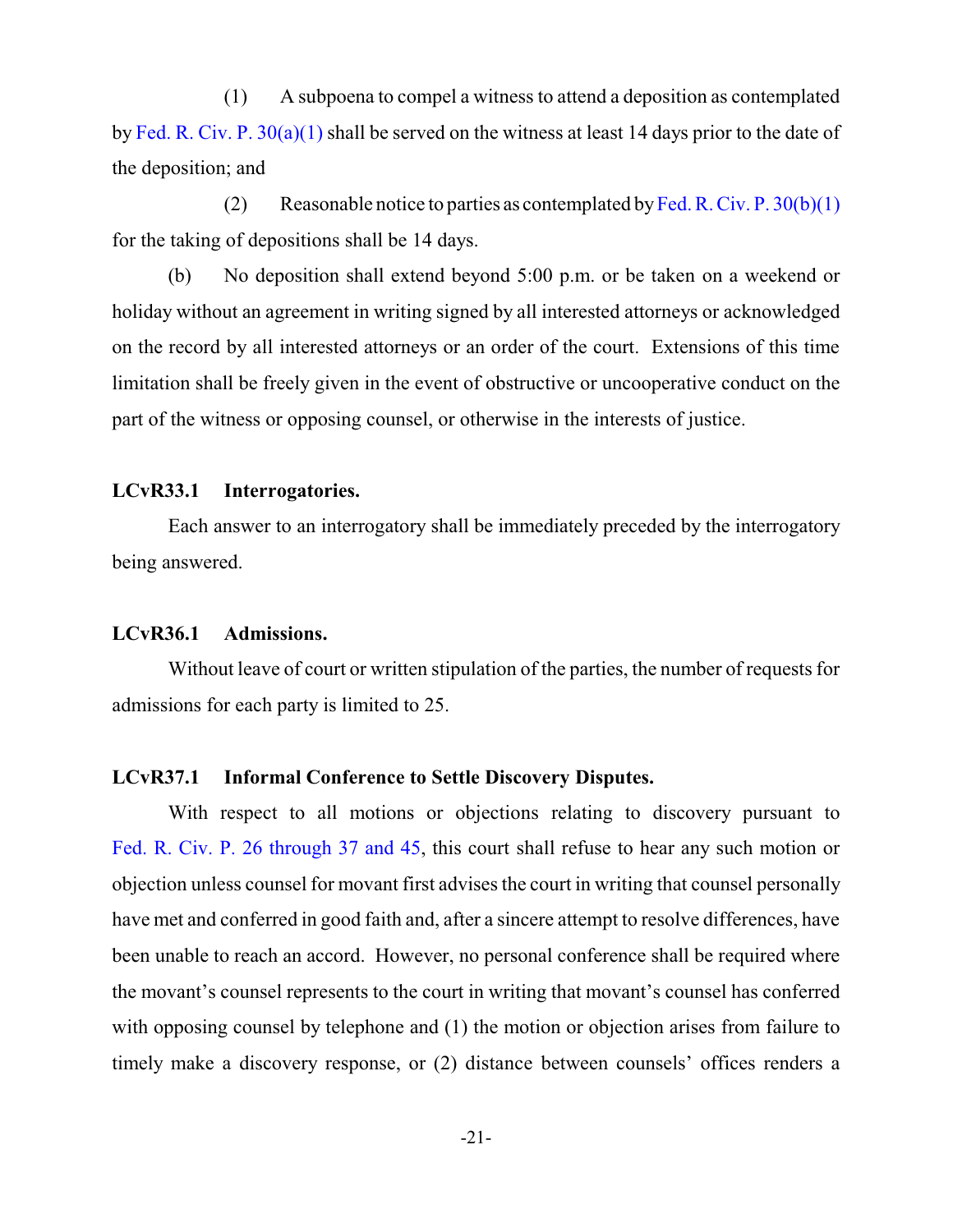personal conference infeasible. When the locations of counsels' offices, which will be stated with particularity by movant, are in the same city or within 30 miles of each other, a personal conference is always deemed feasible as to distance.

#### **VII. TRIALS.**

#### <span id="page-34-0"></span>**LCvR39.1 Opening Statements and Closing Arguments.**

The court will determine specific time limits for opening statements and closing arguments on a case-by-case basis.

#### <span id="page-34-1"></span>**LCvR39.2 Courtroom Decorum.**

Each judge will direct parties, either orally or by written statement, regarding appropriate and proper courtroom decorum.

#### <span id="page-34-2"></span>**LCvR39.3 Use of Electronic Devices, Photographs, or Tape Recorders at Trial**.

(a) The taking of photographs and operation of tape recorders and radio or television broadcasting in the courthouse during the progress of or in connection with judicial proceedings, including proceedings before a United States Magistrate Judge, whether or not court is actually in session, is prohibited.

(b) A judge may, however, permit the use of electronic or photographic means for the presentation of evidence or the perpetuation of a record, and the broadcasting, televising, recording, or photographing of investitive, ceremonial, or naturalization proceedings.

(c) The court prohibits the use of cellular telephones, pagers, or other electronic communication devices in the courtroom. Such devices may be carried on the person within a courtroom only if the device is turned off or non-auditory.

#### <span id="page-34-3"></span>**LCvR39.4 Use of Exhibits at Trial.**

(a) **Marking and Disclosure.** Unless otherwise ordered, all exhibits and documents which are to be introduced in evidence are to be marked for identification, which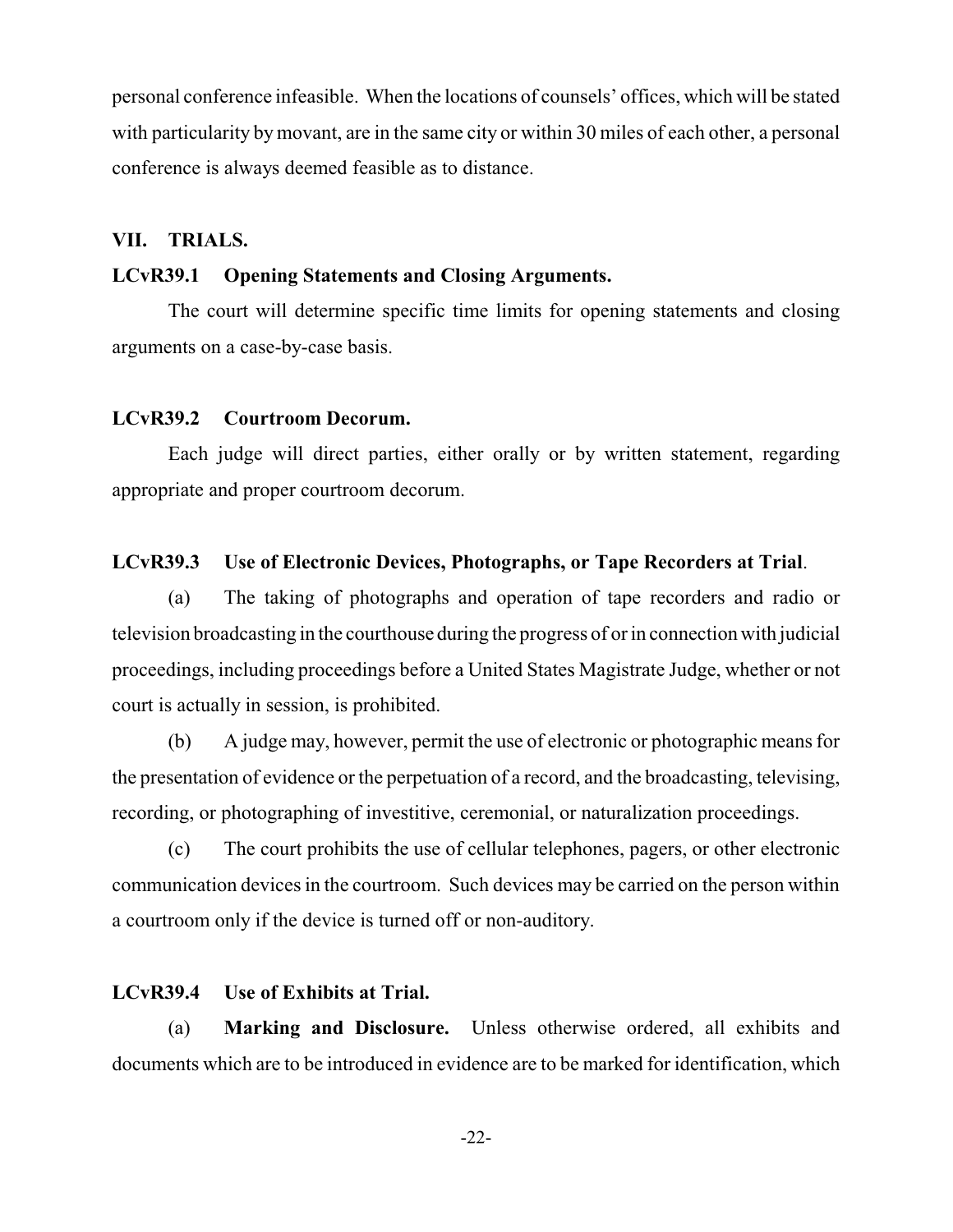shall include the case number, and physically exchanged or exhibited to opposing counsel at least 3 business days before submission of the pretrial report.

(b) **Withdrawal.** Unless otherwise ordered by the court, all exhibits introduced in evidence in the trial of the case shall be withdrawn at the close of trial and remain in the custody of the party introducing the evidence. The court may order the party introducing exhibits which are bulky, heavy, firearms, or controlled substances to retain custody of such exhibits during the trial. Any such order shall provide for preservation of the exhibit as justice may require.

(c) **Photographs for Appeal.** Exhibits, diagrams, charts, and drawings on a blackboard may, under the supervision of the court, be photographed for use on appeal or otherwise.

#### <span id="page-35-0"></span>**LCvR40.1 Assignment of Cases for Trial.**

The placing of actions upon the trial calendar will be as announced at status and scheduling conference, unless trial setting is not required.

# <span id="page-35-1"></span>**LCvR43.1 List of Witnesses and Exhibits in Civil Cases.**

At the commencement of the trial of a civil case or any civil proceeding in which witnesses and exhibits are utilized, the attorneys shall submit to the judge, the courtroom deputy, and the court reporter a typewritten list, on the [form](http://www.okwd.uscourts.gov/wp-content/uploads/2015/03/ao187.pdf) provided by the clerk, of the witnesses they expect to call in their case in chief and the exhibits they intend to introduce.

#### <span id="page-35-2"></span>**LCvR45.1 Subpoenas to Nonparties to Produce Documents.**

(a) **Seven Days Advance Notice to Other Parties.** The notice required by Fed. R. Civ. P. 45(a)(4), with the attached subpoena, shall be filed at least 7 days before the subpoena is served on the person to whom it is directed.

(b) **Motion for Protective Order.** Within 7 days from the filing of the notice provided in LCvR45.1(a), any party may file a motion to preclude service of the subpoena, in whole or in part, on any ground for which a protective order may be sought. If a motion

-23-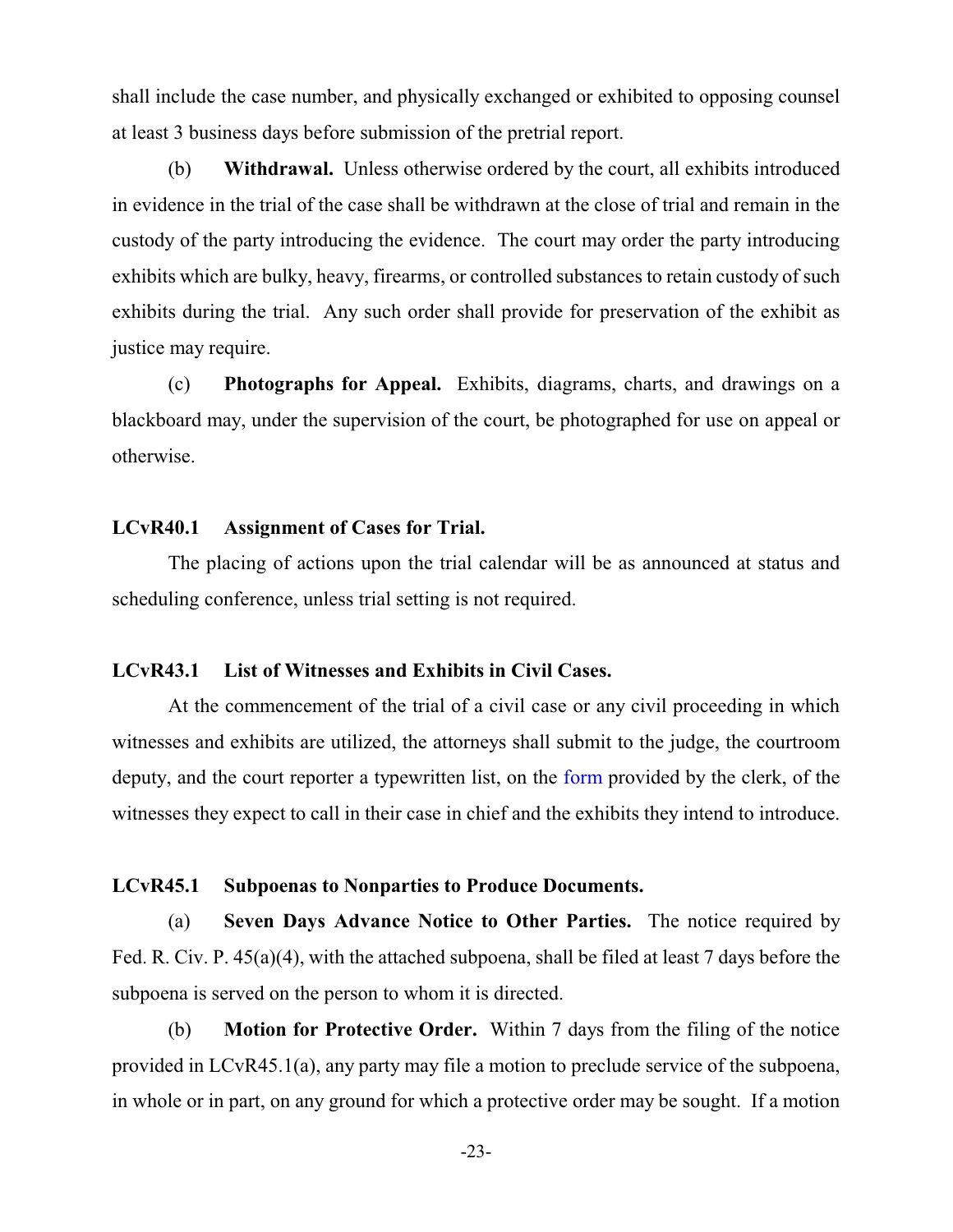under this rule is timely filed, the subpoena shall not be served on the person to whom it is directed until the motion is determined.

(c) **Other Remedies Unaffected.** Failure to file a motion under LCvR45.1(b) does not preclude any party or person from invoking other remedies, such as a subsequent motion for protective order or a motion to quash or to modify the subpoena under Fed. R. Civ. P. 45(d).

#### **LCvR47.1 Attorney Communication with Jurors.**

At no time, including after a case has been completed, may attorneys approach or speak to jurors regarding the case unless authorized by the court, upon written motion.

#### **VIII. JUDGMENT.**

#### **LCvR54.1 Costs.**

A prevailing party who seeks to recover costs against an unsuccessful party pursuant to [28 U.S.C. § 1920](http://www.law.cornell.edu/uscode/text/28/1920) shall file a bill of costs on the [form](http://www.okwd.uscourts.gov/wp-content/uploads/2015/03/ao133.pdf) provided by the clerk and support the same with a brief. The bill of costs and brief shall be filed not more than 14 days after entry of judgment. Any request shall be a separate document from a motion for legal fees.

The verified bill of costs shall have endorsed thereon proof of service upon the opposing party. The prevailing party shall provide either receipts, documents, or an affidavit in support of the requested itemized costs. Objections to the bill of costs, with supporting brief, must be filed within 14 days from the date the bill of costs was filed. After consideration of the bill of costs and any objections, the clerk will make a disposition and ruling on the bill of costs allowing or disallowing the items in whole or in part. If a bill of costs is properly and timely filed and no written objection thereto is filed within the time herein specified, the claimed costs may be allowed in full.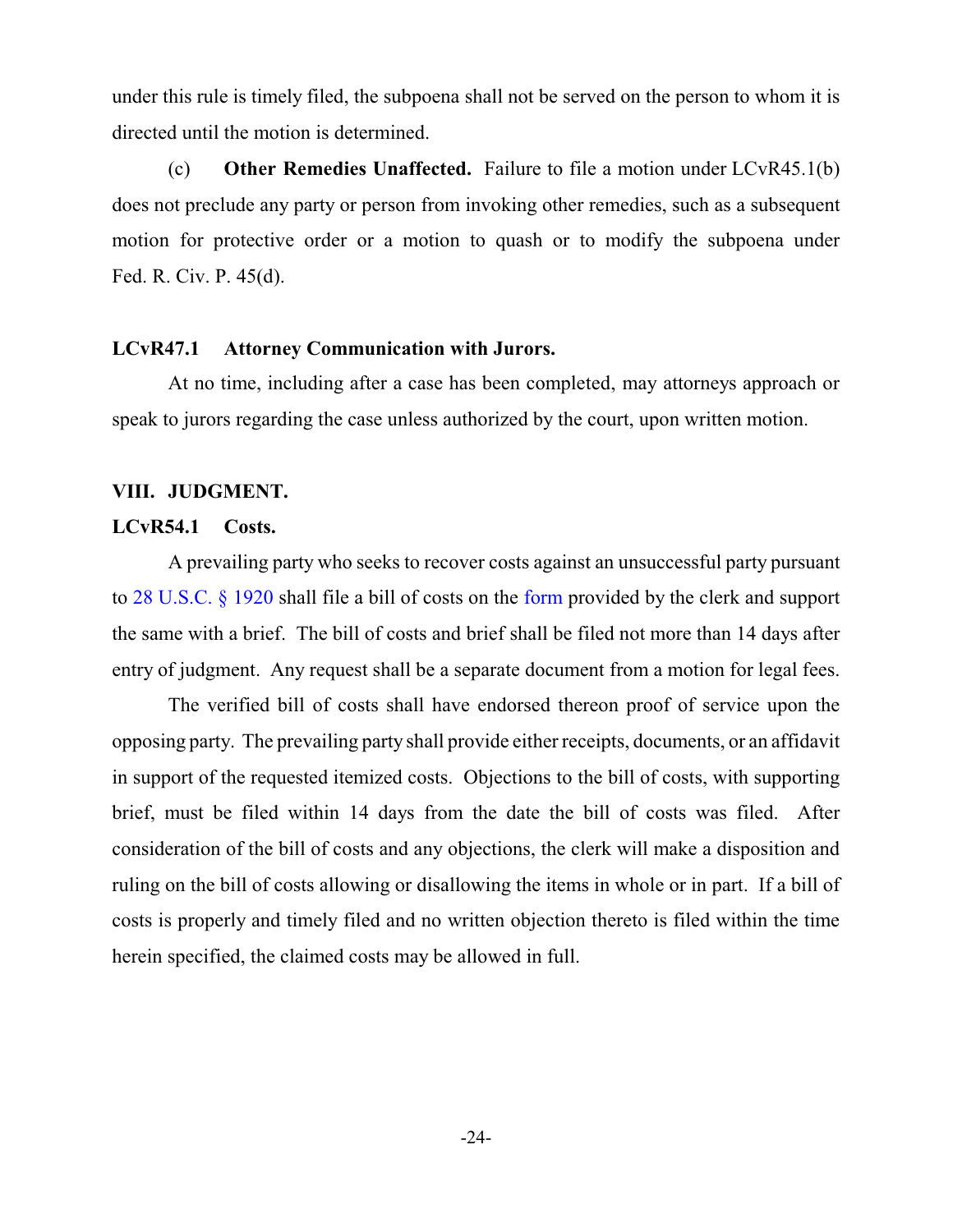#### **LCvR54.2 Civil Attorney's Fees.**

A motion for recovery of legal fees with brief shall be a separate document from the bill of costs and its brief. The brief should be accompanied by an affidavit stating the amount of time spent on the case, the hourly fee claimed by the attorney, the hourly fee usually charged by the attorney if this differs from the amount claimed in the case, and any other pertinent factors. Objections to the allowance of attorney's fees must be filed within 14 days from the date the motion for attorney's fees is filed.

#### **LCvR54.3 Non-Binding Arbitration or Other ADR of Attorney's Fee Disputes.**

After the court determines that the prevailing party is entitled to recover attorney's fees against the unsuccessful party, the court may refer the matter to arbitration regarding the reasonable amount of attorney's fee awardable in the case when the parties consent to referral of the issue to arbitration.

Arbitration proceedings under thisrule shall be conducted according to the procedures set forth in [28 U.S.C. §](http://www.law.cornell.edu/uscode/text/28/651) 651, et seq., including the provisions regarding arbitration awards and judgments and trial de novo. In the event either party demands a trial de novo, the court may take evidence in any manner the court deems proper including, in its discretion and notwithstanding any rule to the contrary, review of any transcripts of the arbitration proceeding.

Counsel may also stipulate in writing to waiver of the right to trial de novo following the award, and elect to proceed in voluntary binding arbitration. Any other ADR process may be selected and agreed to by the parties, if appropriate.

#### **LCvR55.1 Application for Default Judgment.**

No application for a default judgment shall be entertained absent an affidavit in compliance with the Servicemembers Civil Relief Act, [50 App. U.S.C. § 521.](http://www.law.cornell.edu/uscode/html/uscode50a/usc_sec_50a_00000521----000-.html)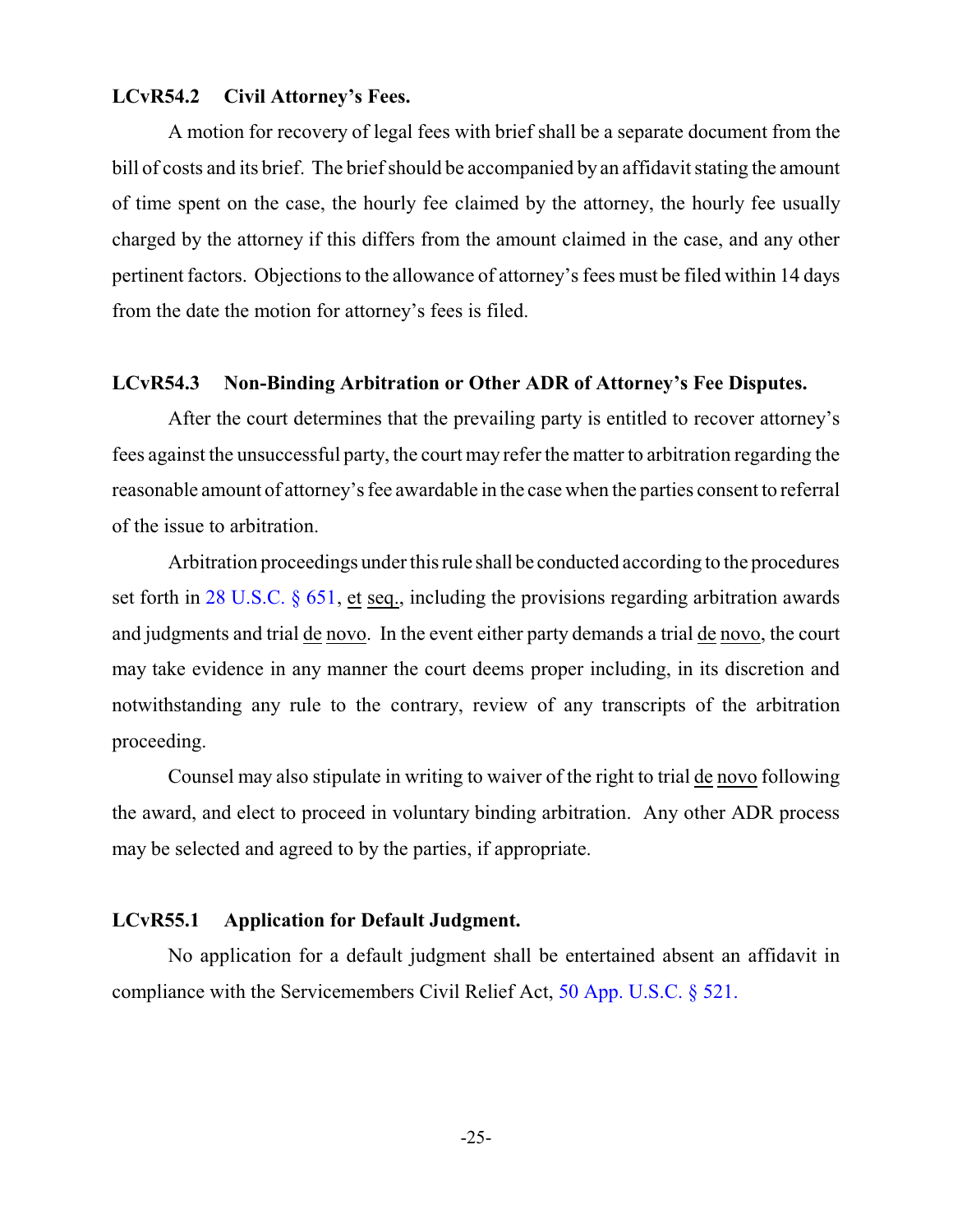#### **LCvR56.1 Summary Judgment Procedure.**

(a) Absent leave of court, each party may file only one motion under [Fed. R. Civ. P. 56.](http://www.law.cornell.edu/rules/frcp/rule_56)

(b) The brief in support of a motion for summary judgment (or partial summary judgment) shall begin with a section stating the material facts to which the movant contends no genuine dispute exists. The facts shall be set forth in concise, numbered paragraphs.

(c) The brief in opposition to a motion for summary judgment (or partial summary judgment) shall begin with a section responding, *by correspondingly numbered paragraph,* to the facts that the movant contends are not in dispute and shall state any fact that is disputed. Separately, the brief in opposition may, in concise, numbered paragraphs, state any additional facts the nonmovant contends preclude judgment as a matter of law. The nonmovant shall not present facts that are not material to an issue raised by the movant.

(d) Each individual statement by the movant or nonmovant pursuant to subparagraph (b) or (c) of this rule shall be followed by citation, with particularity, to any evidentiary material that the party presents in support of its position pursuant to Fed. R. Civ. P. 56(c).

(e) All material facts set forth in the statement of material facts of the movant may be deemed admitted for the purpose of summary judgment unless specifically controverted by the nonmovant using the procedures set forth in this rule.

#### **LCvR62.1 Stays Pending Disposition of Motions After Judgment.**

Unless otherwise directed by the court, all proceedings to enforce a judgment are stayed pending the disposition of the following motions:

- (a) new trial or to alter or amend a judgment made pursuant to [Fed. R. Civ. P. 59](http://www.law.cornell.edu/rules/frcp/rule_59);
- (b) relief from judgment or order made pursuant to [Fed. R. Civ. P. 60](http://www.law.cornell.edu/rules/frcp/rule_60);
- (c) judgment as a matter of law made pursuant to Fed. R. Civ. P.  $50$ ; or

(d) to amend the findings or for additional findings made pursuant to [Fed. R. Civ. P. 52\(b\)](http://www.law.cornell.edu/rules/frcp/rule_52).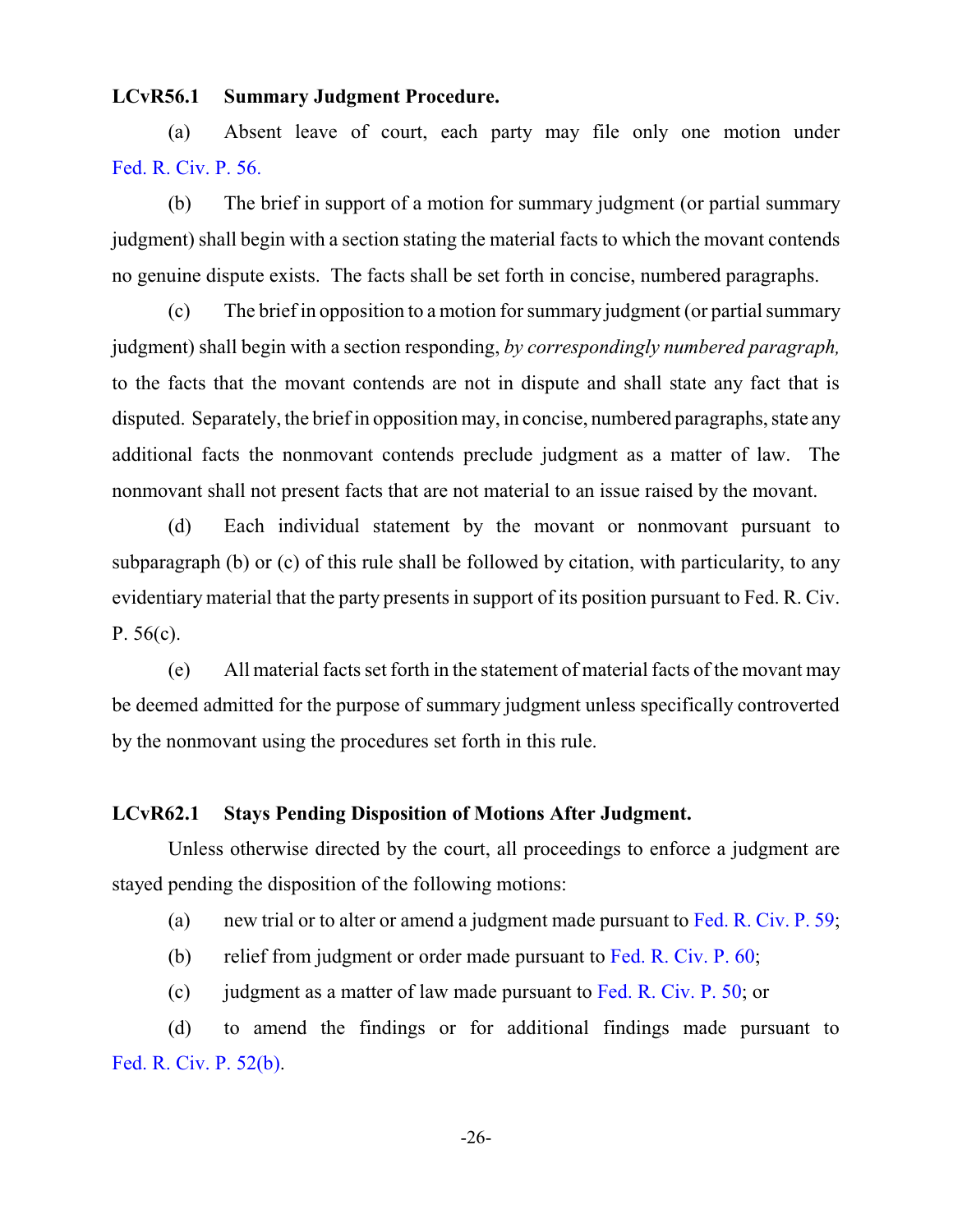#### <span id="page-39-0"></span>**LCvR62.2 Supersedeas Bonds and Other Security.**

(a) **Scope of Rule.** Whenever a security, bond, or undertaking is required by federal statute, the Federal Rules of Civil Procedure, or by an order of the court, and the form or amount thereof is not otherwise specified in or determined by the statute, rule, or order, the amount and form thereof shall be as provided by this local rule.

(b) **Security for Costs.** On its own motion or upon motion of a party in interest, the court may at any time order any party to give security, bond, or undertaking in such amount as the court may order for the payment of costs or for performance of other conditions or requirements imposed in an action or proceeding.

(c) **Corporate Surety.** No security, bond, or undertaking with corporate surety shall be accepted or approved unless (1) the corporate surety is in compliance with the provisions of [31 U.S.C. §§ 9301](http://www.law.cornell.edu/uscode/text/31/9301)-09, and (2) there is on file with the clerk a duly authenticated power of attorney appointing the agents or officers executing such obligation to act on behalf of the corporate surety. If an agent or officer so appointed is removed, resigns, dies, or becomes disabled, the corporate surety shall notify the court in writing.

(d) **Cash or Negotiable Bonds of the United States.** In lieu of corporate surety, a party may deposit with the clerk the required amount in lawful money or negotiable bonds of the United States accompanied by a written instrument, to be approved by the court, executed and acknowledged by the party and setting forth the conditions upon which the deposit is made. Where the true owner is other than the party making the deposit, the instrument shall so state and shall also be executed and acknowledged by the true owner. Upon exoneration of the deposit, it may be returned by the clerk to the named true owner, after application to claims of the United States in the proceedings and to proper fees of the marshal and clerk.

(e) **Submission to Jurisdiction - Agent for Service of Process.** Notwithstanding any provision of a security instrument to the contrary, every surety or depositor of security is subjected to the jurisdiction of this court. The clerk of the court is irrevocably appointed agent upon whomany papers affecting the surety's or depositor's liabilitymay be served, and

-27-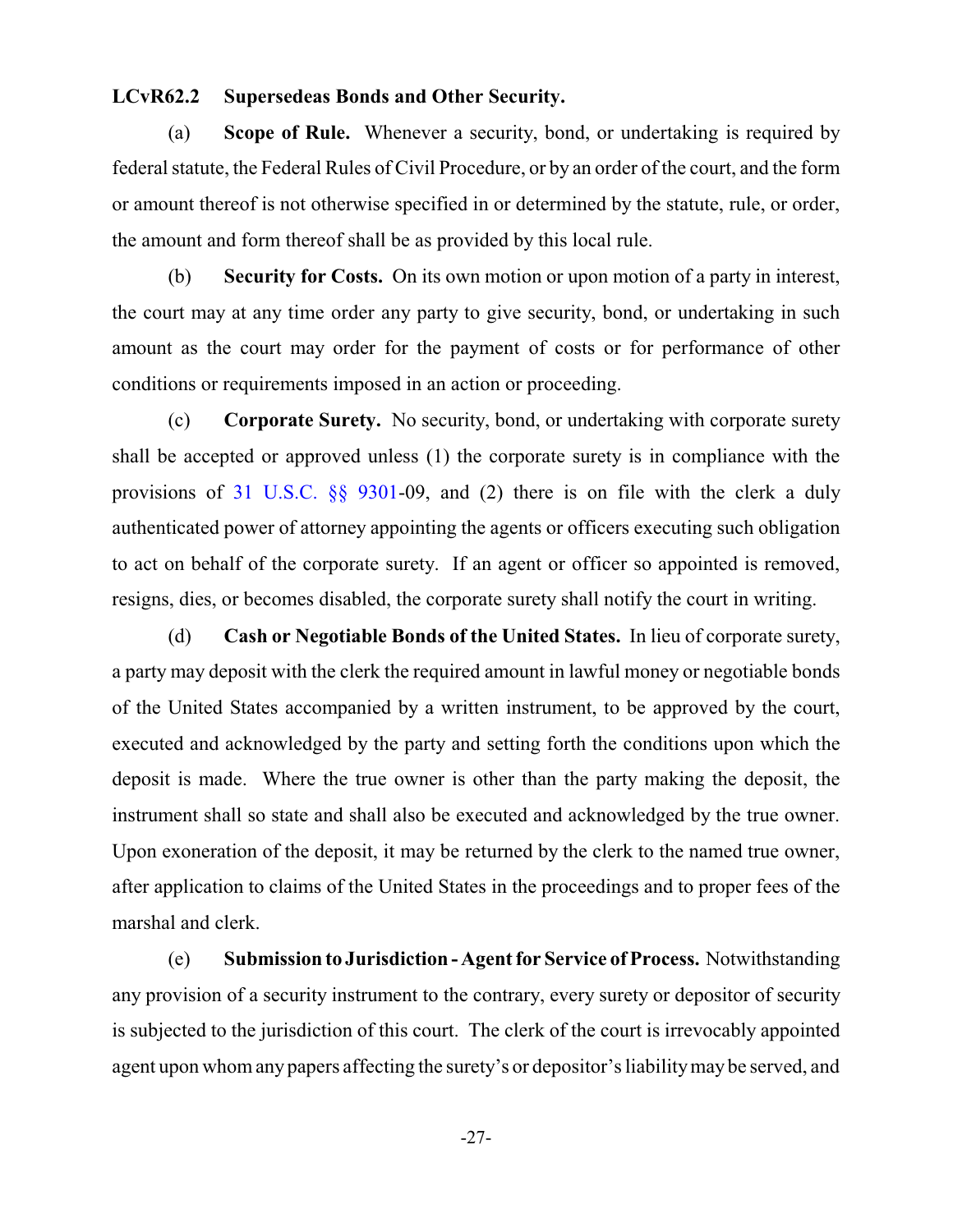consents that liability shall be joint and several, that judgment may be entered in accordance with the obligation simultaneously with judgment against the principal, and that execution may thereupon issue against the appropriate property.

(f) **Further Security for Justification of Personal Sureties.** Upon reasonable notice to the party presenting the security, any other party for whose benefit it is presented may apply to the court at any time for further or different security or for an order requiring personal sureties to justify.

(g) **Court Officers Not Allowed as Sureties.** Unless a party to the action, no clerk, marshal, member of the bar, or other officer of this court will be accepted as surety, either directly or indirectly, on any bond or undertaking in any action or proceeding in this court.

#### **IX. PROVISIONAL AND FINAL REMEDIES.**

#### <span id="page-40-0"></span>**LCvR67.1 Deposit and Withdrawal of Funds in Court.**

In cases where a party depositing funds with the clerk desires that the funds be invested with a named institution, the order shall so specify but, in the absence of specific directions to the contrary, all registry funds will be invested in a general interest-bearing account in the bank selected for that period through appropriate bidding procedures.

#### <span id="page-40-1"></span>**LCvR67.2 Disbursement of Registry Funds.**

All checks drawn by the clerk of this court on deposits made in the registry of the court shall be made payable to the order of the payee or payees as the name or names thereof shall appear in the orders of this court providing for distribution.

Disbursements from the registry of the court shall be made immediately upon receipt of the order for disbursement and after the Social Security or tax identification number of the payee has been orally communicated to the court clerk financial administrator, except in cases where it is necessary to allow time for a check or draft to clear or in cases where an order is appealable and must be held until the time for appeal has expired.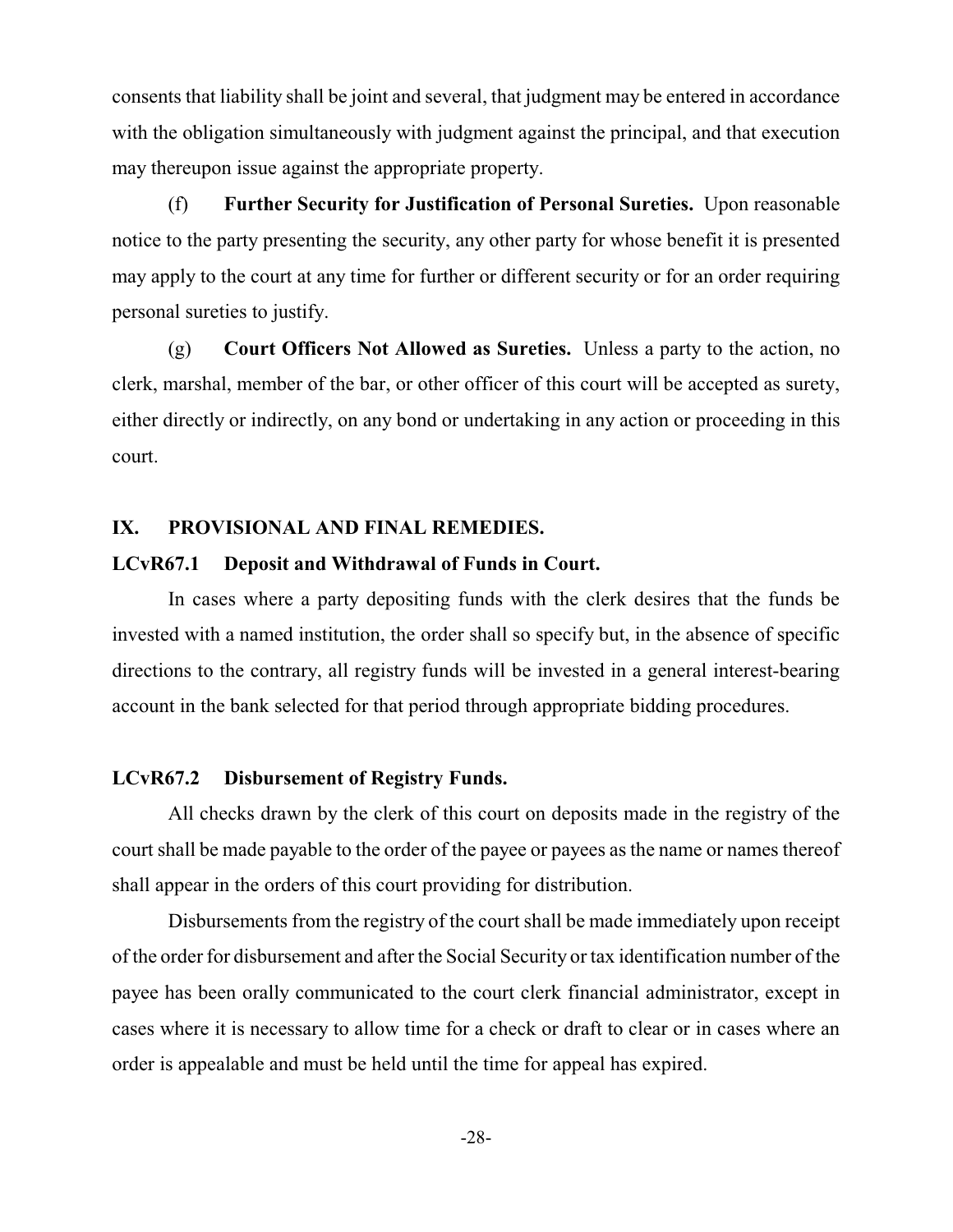#### **X. SPECIAL PROCEEDINGS.**

#### **LCvR73.1 Magistrate Judges - Consent Authority**.

(a) With the consent of the parties, each full-time United States Magistrate Judge appointed by this court is specifically designated to exercise the authority and jurisdiction provided by [28 U.S.C. § 636\(c\)](http://www.law.cornell.edu/uscode/text/28/636) and [Fed. R. Civ. P. 73](http://www.law.cornell.edu/rules/frcp/rule_73) to conduct any or all proceedings in a jury or non-jury civil matter and to order the entry of judgment in the case.

(b) The parties may consent to Magistrate Judge jurisdiction at any time during the pendency of a case.

(c) The joint form of [consent](http://www.okwd.uscourts.gov/wp-content/uploads/2015/03/303.pdf) shall be executed by the parties unless one of the parties is a pro se prisoner, in which case separate consent forms may be submitted.

(d) After the consent form has been executed and filed, the clerk shall transmit it to the assigned district judge for approval and reference of the case to the assigned Magistrate Judge for all further proceedings.

#### **XI. DISTRICT COURTS AND CLERKS.**

#### **LCvR78.1 Oral Arguments.**

Oral arguments or hearings on motions or objections will not be conducted unless ordered by the court.

#### **XII. GENERAL PROVISIONS.**

#### **LCvR81.1 Removed Actions - Demand for Jury Trial.**

Unless demanded in the state court, trial by jury is waived in any case removed from a state court unless a demand for a jury trial is filed and served within 14 days after the notice of removal is filed if the party is the one who filed the removal, or if not the one who filed the removal, within 14 days after receiving service of the notice of removal.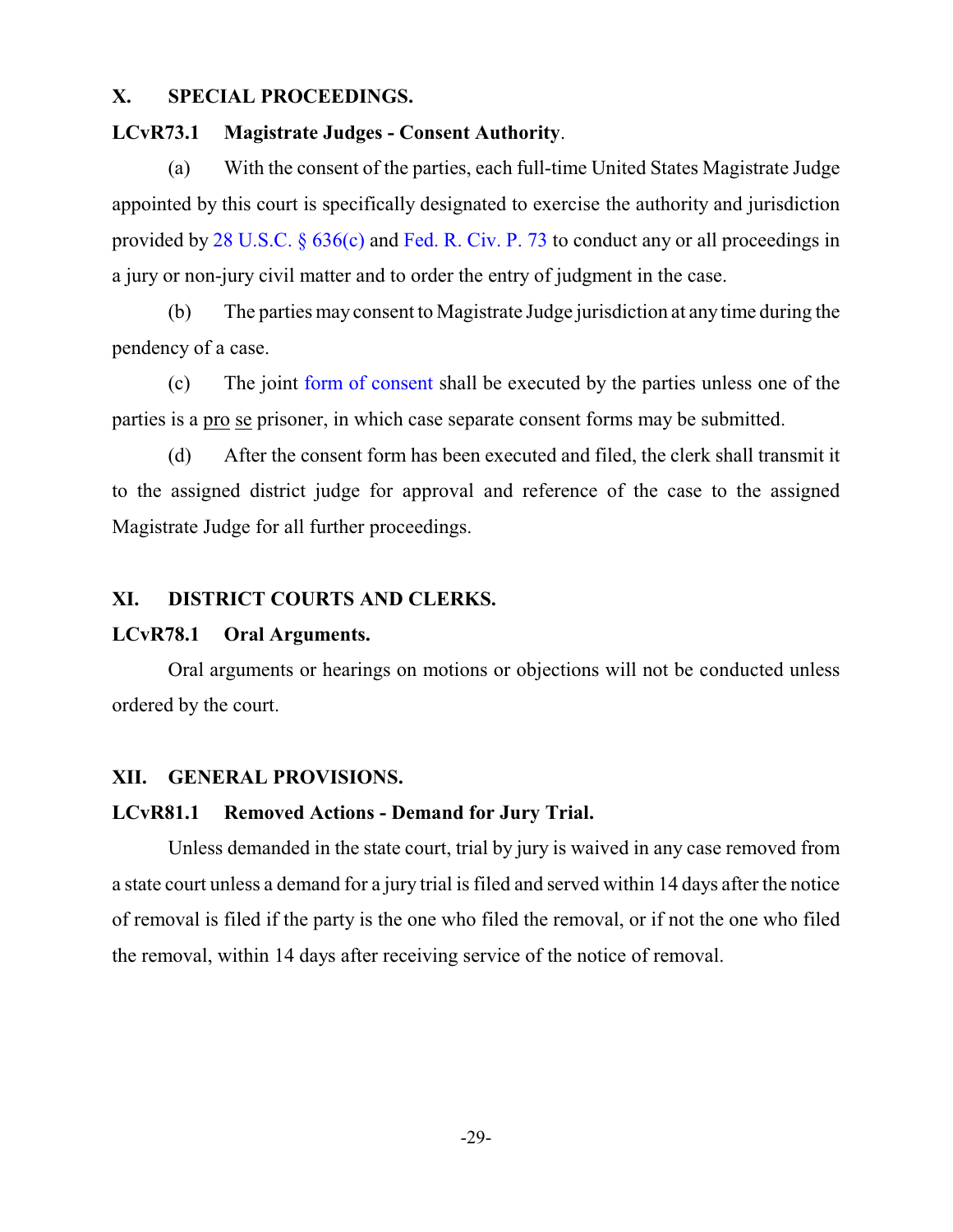#### **LCvR81.2 Removed Actions - Documents to Be Filed; Status of Pending Motions.**

(a) **Filing of State Court Docket Sheet.** In addition to the items required by [28](http://www.law.cornell.edu/uscode/text/28/1446) [U.S.C. § 1446](http://www.law.cornell.edu/uscode/text/28/1446), which must be submitted with a notice of removal, the removing party shall include a copy of the state court docket sheet.

(b) **Motions Pending in State Court at the Time of Removal.** Any motion pending at the time of removal will be considered withdrawn unless, within 30 days of removal, the moving party files a notice of pending motion and attaches copies of: (1) the original motion filed in state court, and (2) all responses, replies, or other papers filed in state court that are necessary to adjudicate the motion. The court may require that any such motion, response, reply, or other paper be refiled in conformity with the Federal Rules of Civil Procedure or the Local Civil Rules.

(c) **Pending Discovery Request Following Removal.** In the absence of a contrary stipulation or court order, discovery pending in state court at the time of removal is considered void.

#### **LCvR81.3 Removed Actions - Bankruptcy.**

A notice of removal from state court filed pursuant to [Fed. R. Bankr. P. 9027](http://www.law.cornell.edu/rules/frbp/rule_9027) shall be filed with the bankruptcy clerk. All such removed claims and causes of action are hereby referred to the appropriate bankruptcy judge to be heard and, unless withdrawn by a district judge, such bankruptcy judge shall enter appropriate orders and judgments, subject to review by a district judge or appeal to a district judge as appropriate under [28 U.S.C. §§ 157](http://www.law.cornell.edu/uscode/text/28/157) and [158](http://www.law.cornell.edu/uscode/text/28/158) and the [Federal Rules of Bankruptcy Procedure](http://www.law.cornell.edu/rules/frbp).

#### **LCvR81.4 Bankruptcy Cases.**

#### (a) **Matters Referred to the Bankruptcy Judges.**

(1) Pursuant to [28 U.S.C. § 157\(a\)](http://www.law.cornell.edu/uscode/text/28/157), all cases under Title 11 of the United States Code and any and all proceedings arising under Title 11 or arising in or related to a case under Title 11 shall be and are hereby referred to the bankruptcy judges for this district.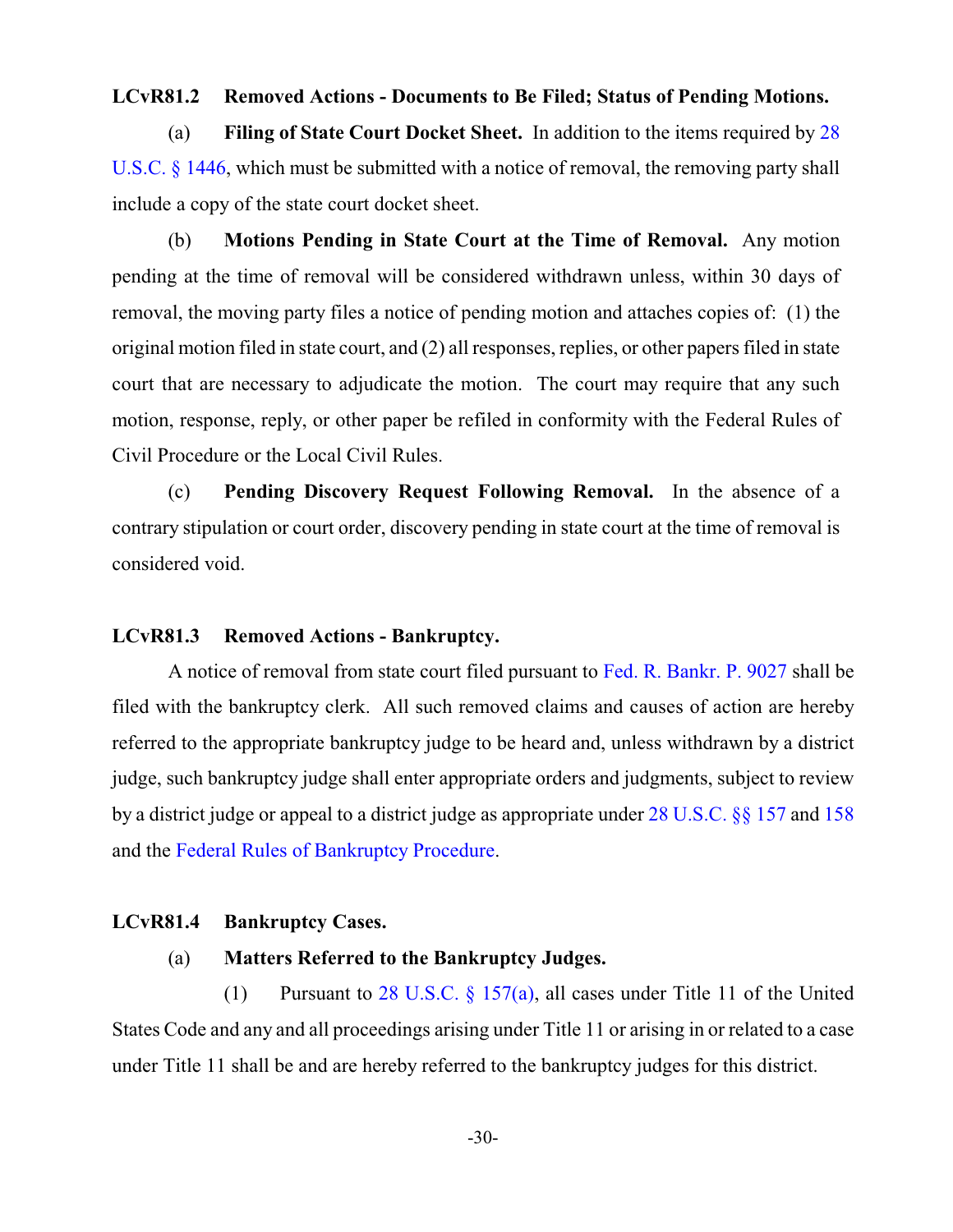(2) The bankruptcy judges shall hear and determine all cases under Title 11 and all core proceedings arising under Title 11 or arising in a case under Title 11, and may enter appropriate orders and judgments, subject to review under 28 [U.S.C. § 158](http://www.law.cornell.edu/uscode/text/28/158); provided, however, that personal injury tort and wrongful death claims shall be tried in the district court in accordance with 28 U.S.C.  $\S 157(b)(5)$ .

(3) The bankruptcy judges may hear a proceeding that is not a core proceeding but that is related to a case under Title 11. Resolution of such matters shall be governed by  $28$  U.S.C.  $\S$  157(c).

#### (b) **Motions to Abstain or for Withdrawal of the Reference.**

(1) Motions to abstain from hearing a particular proceeding pursuant to [28](http://www.law.cornell.edu/uscode/text/28/1334) U.S.C. [§ 1334\(c\)](http://www.law.cornell.edu/uscode/text/28/1334) shall be first presented to and heard by the bankruptcy judge and shall be governed by [Fed. R. Bankr. P. 5011](http://www.law.cornell.edu/rules/frbp/rule_5011) and [9014](http://www.law.cornell.edu/rules/frbp/rule_9014).

(2) Motions for withdrawal of the reference of a bankruptcy case, adversary proceeding, or contested matter (collectively, a "Bankruptcy Proceeding") shall be filed with the clerk of the bankruptcy court, along with the required filing fee, and shall be governed by [Fed. R. Bankr. P. 5011](http://www.law.cornell.edu/rules/frbp/rule_5011) and [9014.](http://www.law.cornell.edu/rules/frbp/rule_9014) The motion shall address the authority of the bankruptcy court to adjudicate the claims asserted in the Bankruptcy Proceeding, including: (i) whether the Bankruptcy Proceeding is a core proceeding under 28 U.S.C. § 157(b) or a proceeding that is otherwise related to a case under Title 11, and (ii) whether the bankruptcy court has the constitutional authority to enter a final order and judgment on the claims asserted in the Bankruptcy Proceeding.

(3) To be timely under 28 U.S.C. § 157(d), motions for withdrawal of the reference of a bankruptcy case shall be filed and served within 14 days after the first meeting of creditors is concluded in the case, and motions for withdrawal of the reference of an adversary proceeding or a contested matter shall be filed and served within 30 days of the time the movant files its first pleading. Failure to timely move for withdrawal of the reference of a Bankruptcy Proceeding shall constitute a waiver of any right to trial by jury of the claims asserted in the Bankruptcy Proceeding and, in light of the opportunity to refuse occasioned by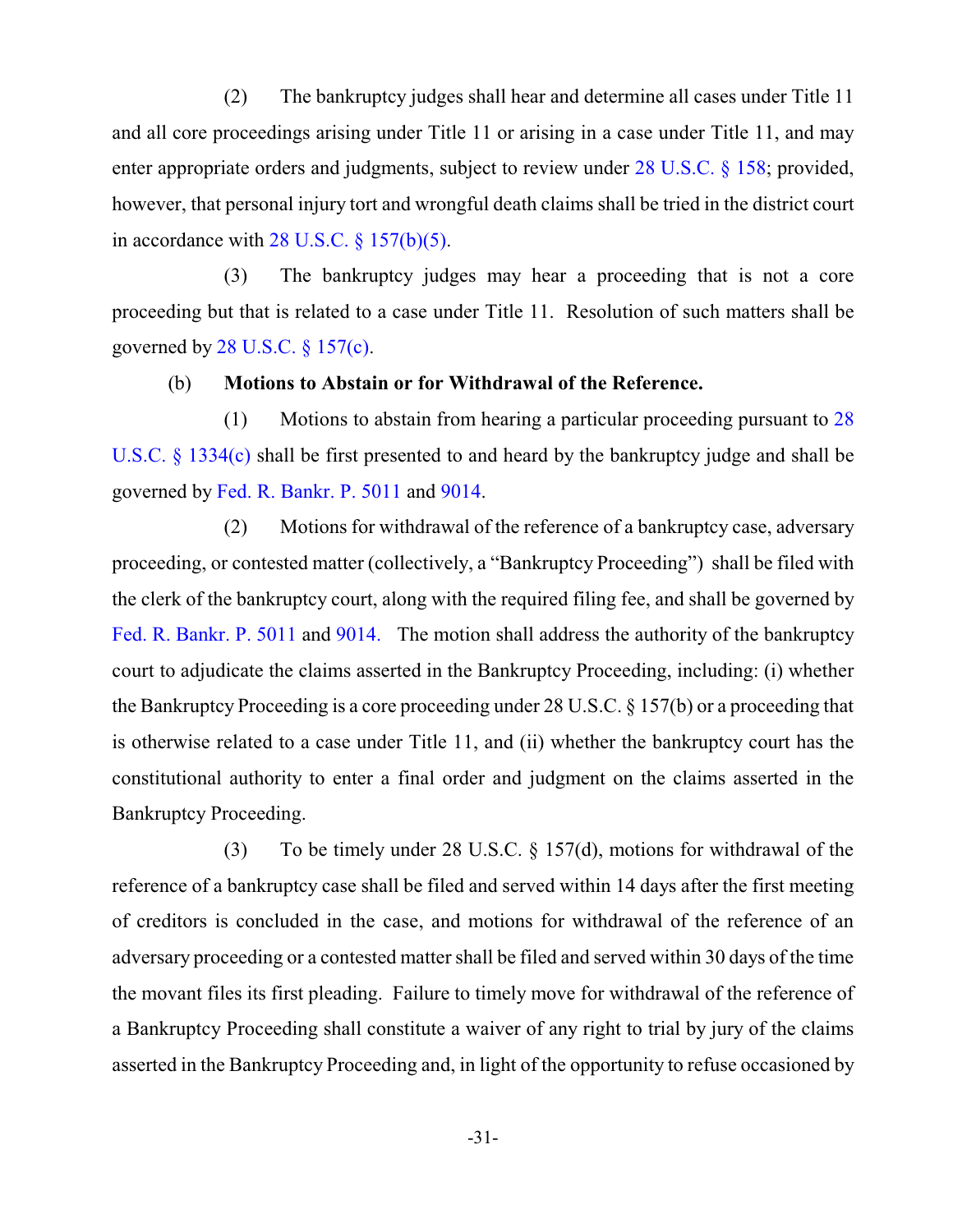§ 157 and this rule, a knowing and voluntary consent to the adjudication of those claims in the bankruptcy court.

(4) Responses to motions for withdrawal shall be filed with the bankruptcy clerk within 14 days from filing of the motion. Replies shall be filed within 7 days of the filing of any response.

(5) Upon receipt of any motion for withdrawal of the reference of a Bankruptcy Proceeding and any response thereto, the bankruptcy judge, within a time period reasonable under the circumstances of the matter, shall issue a written recommendation on the motion to the District Court.

(c) **Appeals.** All appeals from final judgments, orders, and decrees of bankruptcy judges and, with appropriate leave, frominterlocutoryorders and decrees of bankruptcy judges shall be taken in the manner prescribed by [28 U.S.C. §](http://www.law.cornell.edu/uscode/text/28/158) 158 and Part VIII of the [Federal Rules](http://www.law.cornell.edu/rules/frbp) [of Bankruptcy Procedure](http://www.law.cornell.edu/rules/frbp).

(d) **Matters Referred to the Bankruptcy Judges Prior to Transfer to theDistrict Court or Bankruptcy Appellate Panel.** The bankruptcy judges shall hear and enter appropriate orders on all motions related to appeals prior to the entry of the appeal on the docket in the district court or bankruptcy appellate panel, and shall hear all motions related to a motion for withdrawal of the reference prior to the entry of the certificate of transmittal of such motion for withdrawal on the docket of the bankruptcy court. Any orders entered by the bankruptcy judges during these time periods are subject to appropriate review or appeal pursuant to [28 U.S.C. §§ 157](http://www.law.cornell.edu/uscode/text/28/157) and [158](http://www.law.cornell.edu/uscode/text/28/158) and the Federal Rules of [Bankruptcy Procedure](http://www.law.cornell.edu/rules/frbp).

(e) **Submission of Papers, Records, or Files by the Bankruptcy Court.** The bankruptcy clerk shall submit the papers, records, or file of a case or proceeding to the district clerk or bankruptcy appellate panel clerk under the following circumstances: (1) after the expiration of the time for filing objections pursuant to [Fed. R. Bankr. P. 9033\(b\)](http://www.law.cornell.edu/rules/frbp/rule_9033); (2) upon receipt of an order by a district judge pursuant to [28 U.S.C. §](http://www.law.cornell.edu/uscode/text/28/157) 157(d); (3) upon issuance of a recommendation by the bankruptcy judge on a motion for withdrawal; (4) upon the determination by a bankruptcy judge that a proceeding is one in which a personal injury tort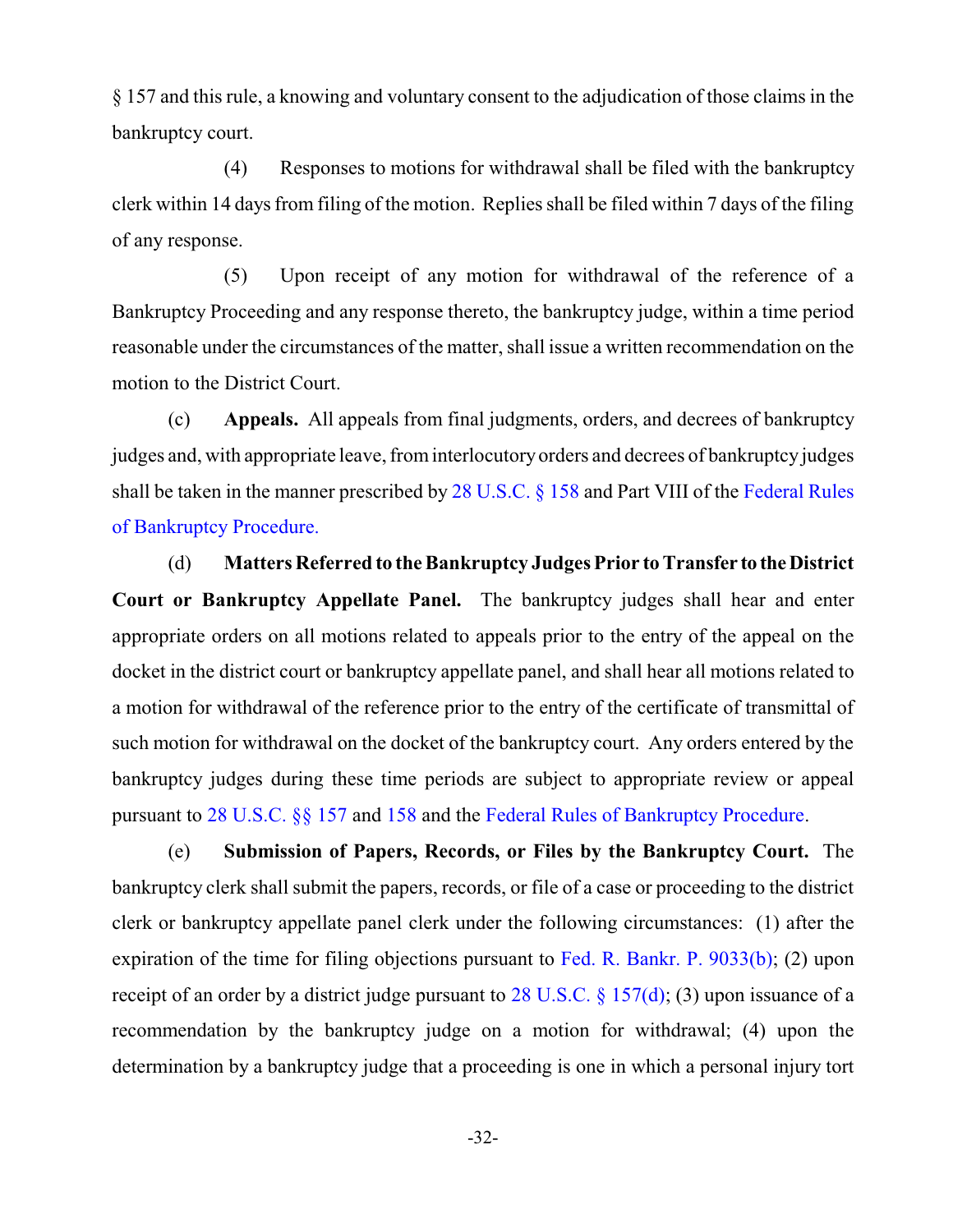or wrongful death claim is to be tried in the district court pursuant to  $28 \text{ U.S.C.} \& 157(\text{b})(5)$ ; or (5) when the record is complete for purposes of appeal pursuant to [Fed. R. Bankr. P.](http://www.law.cornell.edu/rules/frbp/rule_8007) [8007\(b\)](http://www.law.cornell.edu/rules/frbp/rule_8007).

(f) **Assignment of District Judges.** The district court clerk shall assign a district judge to the submitted matter or proceeding in accordance with the usual system for assigning civil cases, unless a prior assignment of a related matter requires assignment of the newly submitted matter or proceeding to a particular district judge.

(g) **Jury Trials.** In accordance with [28 U.S.C. § 157\(e\)](http://www.law.cornell.edu/uscode/text/28/157), if the right to a jury trial applies in a proceeding that may be heard by a bankruptcy judge, each of the bankruptcy judges for this district is hereby specially designated to exercise such jurisdiction and to conduct such jury trials.

#### **LCvR83.1 Committee on Local Civil Rules.**

A Committee on Local Civil Rules comprised of members of the bar and judiciary of this court and the court clerk or the court clerk's designee shall be appointed by the court. Such committee shall accept comments and recommendations regarding the local civil rules from any member of the bar of this court or any other interested person.

#### <span id="page-45-0"></span>**LCvR83.2 Attorneys.**

(a) **Roll of Attorneys.** The bar of this court shall consist of those attorneys admitted to practice before this court who have taken the prescribed oath and who have signed the roll of attorneys of this judicial district.

(b) **Committee on Admissions and Grievances.** There is hereby constituted a Committee on Admissions and Grievances, consisting of 5 members of the bar of this court, who shall be appointed by the judges of this court.

(c) **Procedure for Admission.** Every applicant for admission shall file with the clerk, on a form prescribed by the court, a written [petition for admission](http://www.okwd.uscourts.gov/files/forms/070_a.pdf), which shall be referred immediately to the Committee on Admissions and Grievances for investigation into

-33-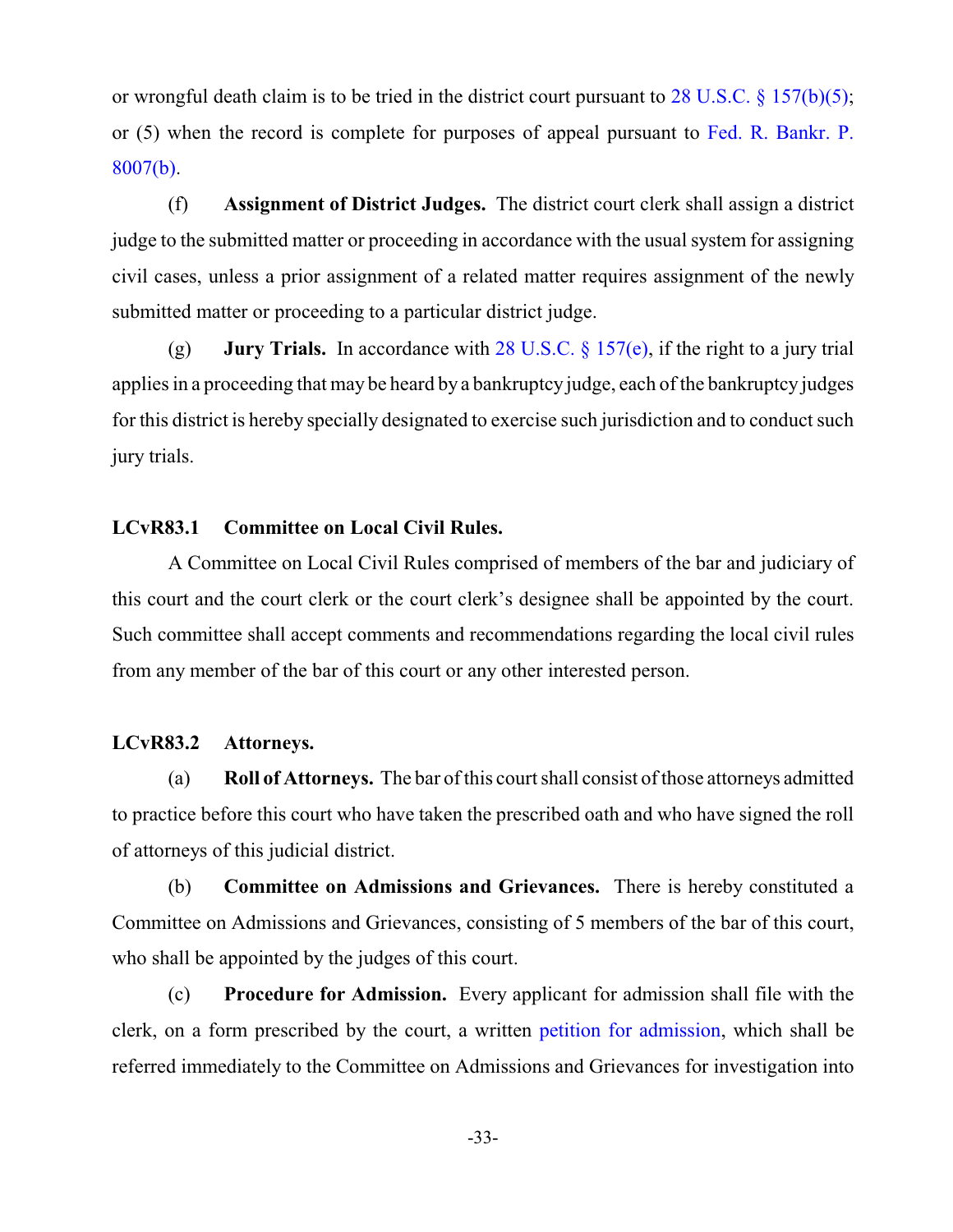the applicant's qualifications and fitness to be admitted to the bar of this court. The Committee shall report its recommendations in writing to the clerk of this court. Upon a favorable report of the Committee, the applicant may be admitted. Twice each year, following the Oklahoma State Bar Association Swearing-In Ceremonies before the Supreme Court of Oklahoma, an admission ceremony will be scheduled by this court. All applicants are directed to attend the admissions ceremony, unless excused by the court. Individual judges may, from time to time, in emergency situations and upon special request, admit individual lawyers who have been approved by the committee.

(d) **Eligibility.** Any member of the bar of the Supreme Court of the United States, or of any United States Court of Appeals, or of any District Court of the United States, or a member in good standing of the bar of the highest court of any state of the United States, is eligible for admission to the bar of this court.

(e) **Reciprocity.** Any attorneywho shall have been admitted to practice in any other Federal District Court of Oklahoma may be admitted to practice in this district upon the motion of a member of the bar, in open court, without the filing of a formal motion.

(f) **Attorneys for the United States.** Attorneys who are employed or retained by the United States or its agencies may practice in this court in all cases or proceedings in which they represent the United States, an agency or corporation of the United States, or an officer or employee of the United States.

(g) **Admission Pro Hac Vice.** Any attorney who is eligible for admission to the bar of this court may, in the discretion of a judge of this court, be granted temporary admission to practice in a pending case. Attorneys requesting such admission are required to attach to their motion a completed Request for Admission Pro Hac Vice [form](http://www.okwd.uscourts.gov/wp-content/uploads/2015/03/005.pdf) provided by the court clerk's office along with the required fee. Counsel admitted pro hac vice shall submit an [ECF](http://www.okwd.uscourts.gov/wp-content/uploads/ecf_egistration_form_2017.pdf) [Registration Form](http://www.okwd.uscourts.gov/wp-content/uploads/ecf_egistration_form_2017.pdf) and, upon activation, electronically file an entry of [appearance](http://www.okwd.uscourts.gov/files/forms/ao458.pdf) consistent with [LCvR83.4](#page-47-0).

-34-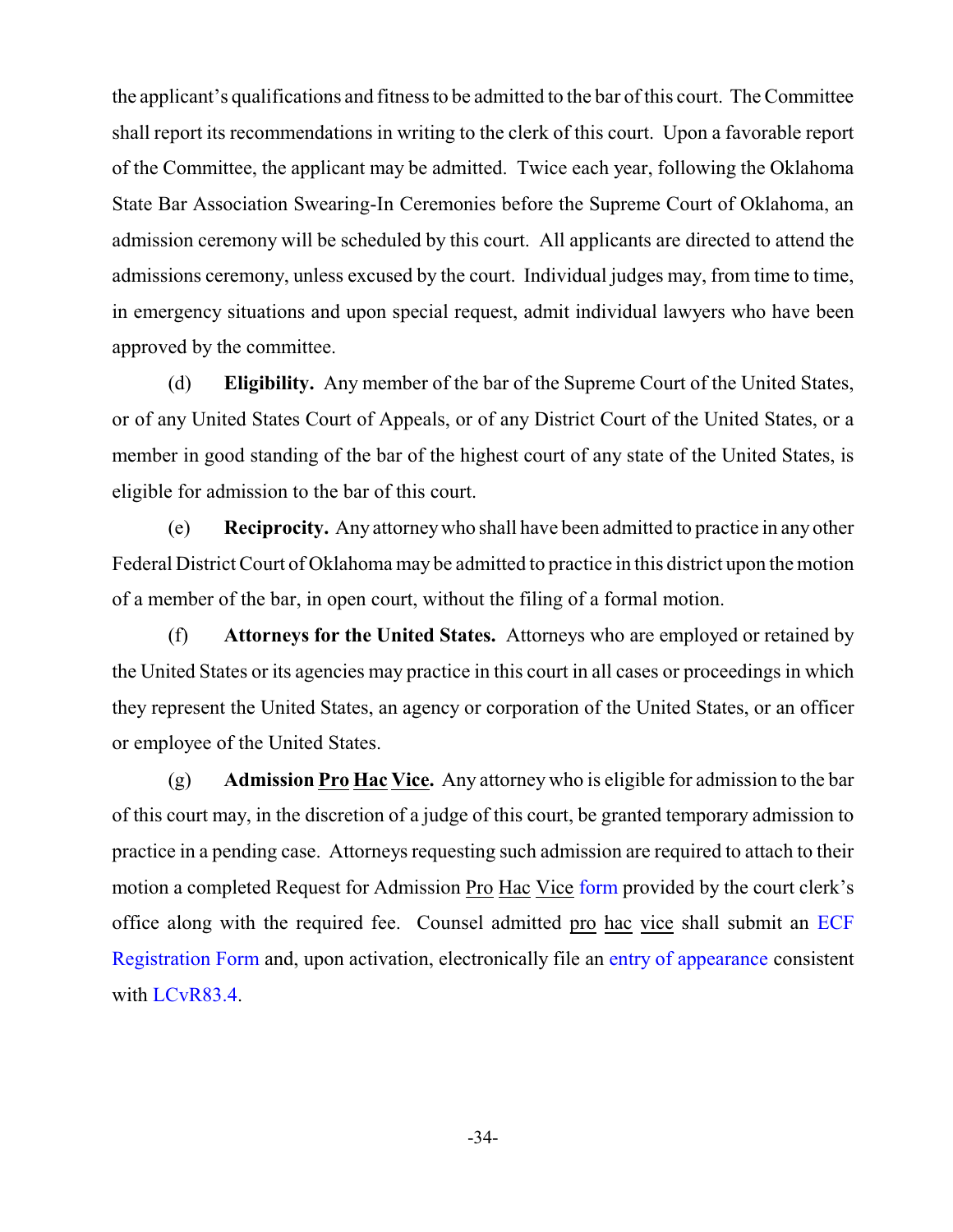#### **LCvR83.3 Association of Local Counsel.**

(a) **Responsibilities of Non-Resident Counsel.** When representing a party in this court, any attorney who is not a resident of, and does not maintain an office in, Oklahoma shall show association with an attorney who is personally appearing in the action and who is a resident of Oklahoma and maintains a law office within the State of Oklahoma, and who has been duly and regularly admitted to practice in this court.

(b) **Responsibilities of Local Counsel.** It is the responsibility of local counsel appearing in any civil case to file the motion of the non-resident attorney to be admitted pro hac vice and to certify in the motion that the non-resident attorney is a member in good standing of the bar of the highest court of the state where the non-resident attorney resides or is licensed. The local attorney shall sign the first pleading filed and shall continue in the case unless other local counsel is substituted. Any notice, pleading, or other paper may be served upon the local attorney with the same effect as if personally served on the non-resident attorney.

(c) **Relief from this Rule.** Relief from this rule is within the court's discretion upon motion establishing financial hardship, special qualifications of non-resident counsel, or other good cause, provided that out-of-state counsel certifies familiarity with the local civil court rules.

#### <span id="page-47-0"></span>**LCvR83.4 Appearance of Counsel.**

An attorney appearing for a party in a civil case shall enter an appearance by signing and filing an entry of appearance on the [form](http://www.okwd.uscourts.gov/files/forms/ao458.pdf) prescribed by the clerk of this court. This entry of appearance shall include a certification that the attorney is admitted to practice in this court. In addition, the entry of appearance shall state whether the attorney is registered in this Court's Electronic Case Filing System.

In the event a party should change counsel or add counsel, the new or additional counsel for such party shall enter an appearance by signing and filing an entry of appearance on the form prescribed by the clerk of this court.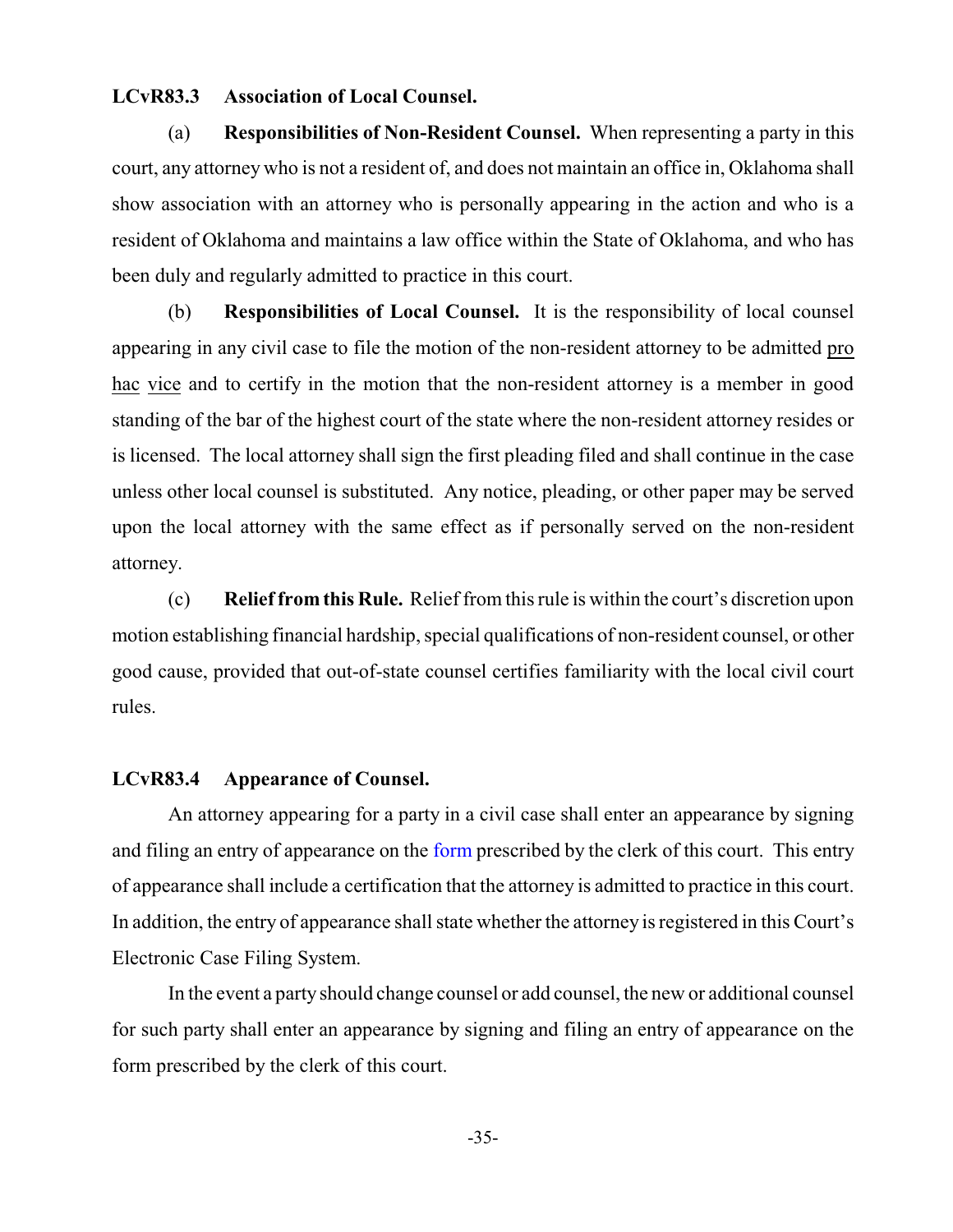#### <span id="page-48-0"></span>**LCvR83.5 Attorney Withdrawal From Case.**

In civil cases, attorneys of record shall not withdraw from the case except by leave of the judge to whom the case is assigned, upon reasonable notice to the client and all other parties who have appeared in the case. Withdrawal of counsel may be granted subject to the conditions stated by the court, including the condition that subsequent papers may continue to be served upon counsel for forwarding purposes or upon the clerk of the court, as the court may direct, unless and until the client appears by other counsel or pro se, and any notice to the client shall so state and any filed consent of the client shall so acknowledge.

#### <span id="page-48-1"></span>**LCvR83.6 Discipline by the Court.**

(a) **Discipline by Other Courts; Criminal Convictions.** Whenever it appears to the court that any member admitted to practice in this court, including those persons admitted pro hac vice, has been suspended, disbarred, or resigned pending disciplinaryproceedings from the practice of law by the Supreme Court of Oklahoma or by any other court of competent jurisdiction or has been convicted of a felony or any crime involving moral turpitude in any court, such disbarment, suspension, or conviction shall operate as an automatic disbarment of the attorney's right to practice in this court, and an order of disbarment shall be issued by the court. The order of disbarment shall remain in effect unless, within 30 days from the date of the order of disbarment, the attorney has, by motion to the court, shown good cause as to why disbarment should not be imposed.

(b) **Standard Governing Attorney Conduct.** The court adopts the Oklahoma Rules of Professional Conduct as adopted and amended from time to time by the Supreme Court of Oklahoma as the standard governing attorney conduct in this court.

(c) **Misconduct.** Complaints of professional misconduct, including those referred by judges, shall be submitted to the ChiefJudge in writing and shall state with particularity the circumstances out of which the charges arose. Complaints submitted by counsel are subject to [Fed. R. Civ. P. 11](http://www.law.cornell.edu/rules/frcp/rule_11). All other complaints of professional misconduct, except those submitted by judicial officers of this court, shall be under oath.

-36-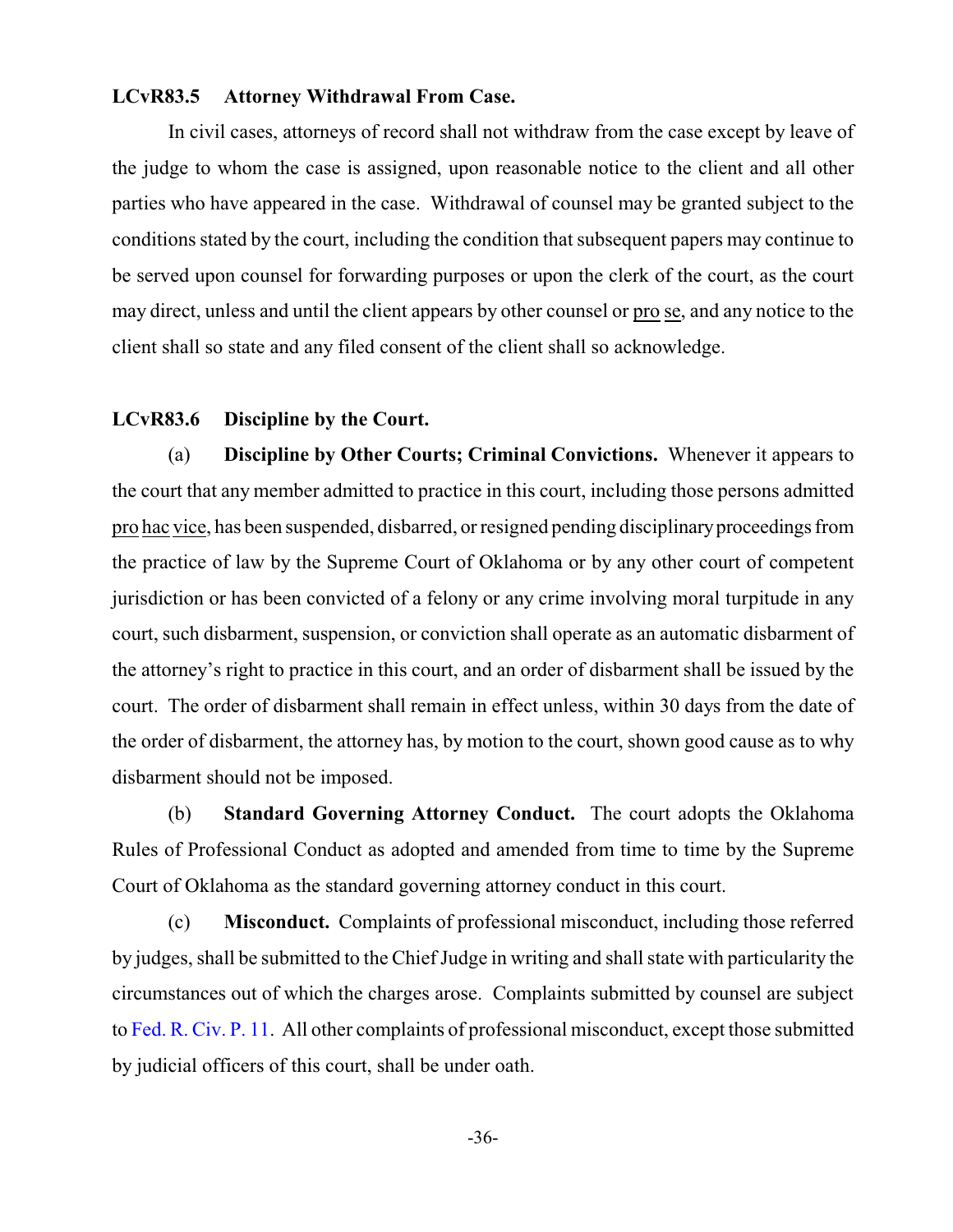Upon receipt of a complaint regarding the professional conduct of an attorney, the Chief Judge or the designee of the Chief Judge shall determine whether:

(1) The inquiry should be terminated because the question raised is unsupported or insubstantial;

(2) The alleged professional misconduct justifies further inquiry and, for members of the Oklahoma Bar Association, the matter should be referred to the Office of the General Counsel of the Oklahoma Bar Association for investigation and prosecution by that Office, if warranted;

(3) The alleged professional misconduct warrants consideration of prompt disciplinary action by this court regarding the attorney's right to practice before the Court, and the matter should be referred to the Court's Committee on Discipline for investigation, notwithstanding concurrent reference of the matter to the Office of the General Counsel of the Oklahoma Bar Association;

(4) The alleged professional misconduct of an attorney not a member of the Oklahoma Bar Association justifies further inquiry by the court and should be referred to a committee on discipline appointed by the court for investigation. Any attorney whose conduct in this court is under investigation by the Committee on Discipline shall not be admitted pro hac vice until the pending investigation is concluded.

Upon determination that an action is appropriate under subsections  $(c)(2)$ ,  $(3)$ , or (4) above, the Chief Judge or the designee of the Chief Judge shall provide a copy of the written allegations to the attorney whose conduct is the subject of the complaint. Nothing herein contained in this rule shall limit the right of an individual judge to refer a matter to any bar association for disciplinary action or otherwise address the matter.

(d) **Right to a Hearing.** Except as provided in subsection (a) above, this court shall not impose anydisciplinaryaction affecting an attorney's right to practice before the court until after a hearing on the matter has been held before a 3-judge panel as designated by the Chief Judge and upon a showing of good cause. In no instance shall a judge who referred the charge of misconduct sit on the 3-judge panel. The attorney may waive the right to a hearing. At the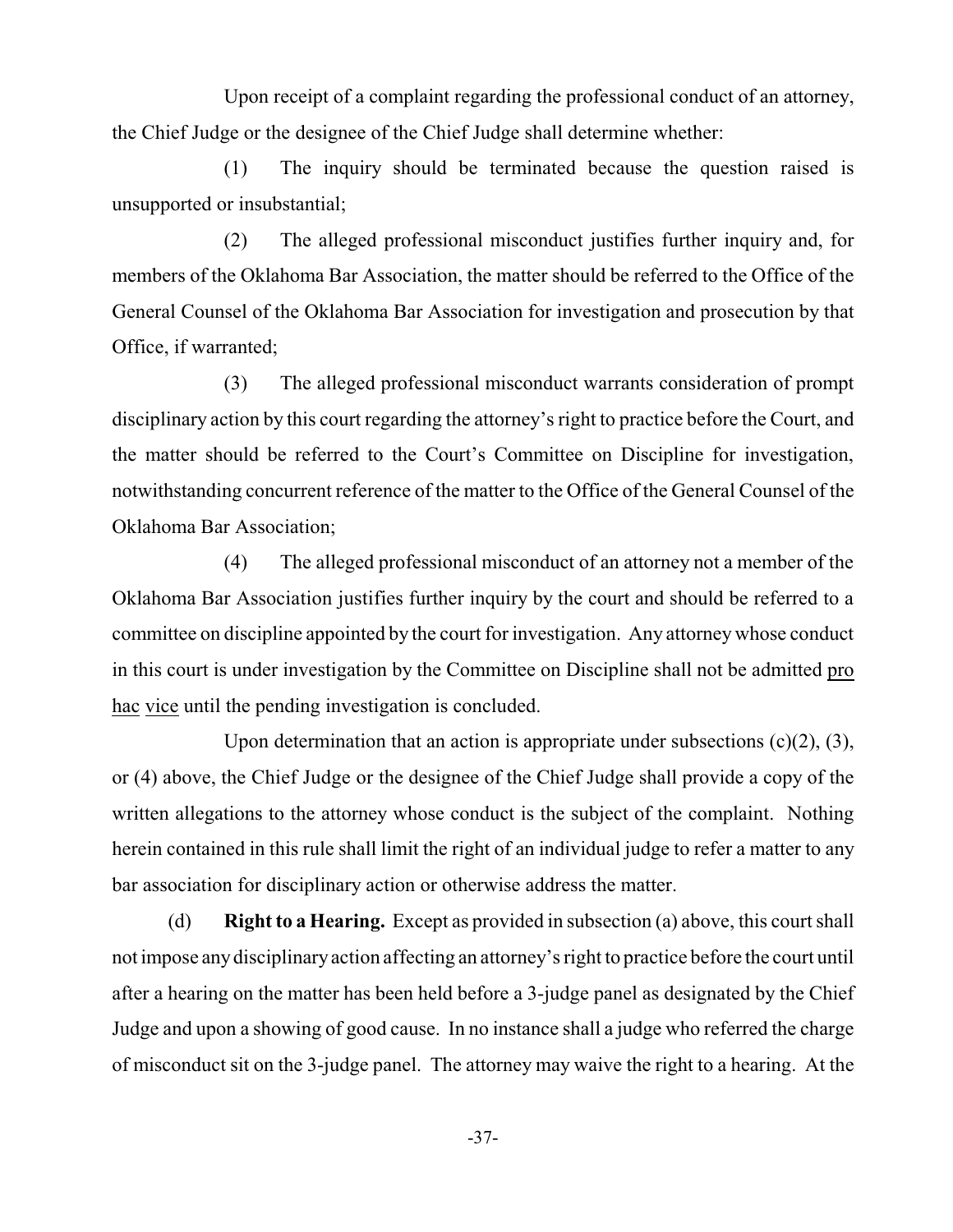hearing, the attorney whose conduct is the subject of the complaint shall be afforded an opportunity to appear in person and/or by counsel, to present oral and documentary evidence, to compel the attendance of witnesses or the production of documents, to cross-examine witnesses, and to present argument orally or in writing. If not called by the attorney whose conduct is being investigated, it is within the discretion of the 3-judge panel to call the complaining party to appear at the hearing. This rule shall not apply to sanctions, penalties, or other restrictions imposed by a judge which are applicable only to a particular case pending before that judge.

(e) **Sanctions.** Discipline by this court may include disbarment, suspension from practice for a definite time, reprimand, or other discipline which the court deems proper. Referral of a complaint to the Office of the General Counsel of the Oklahoma Bar Association for investigation shall not constitute such discipline as to entitle the attorney to a hearing in this court on the propriety of the referral.

(f) **Committee on Discipline.** The Committee on Admissions and Grievances shall act as the Committee on Discipline. The Committee shall have the power to investigate all charges of professional misconduct referred to it by the Chief Judge. At the request of the Committee, the clerk shall issue subpoenas and subpoenas duces tecum as may be required by the investigation.

The Committee shall complete its investigation within 8 weeks from the date of referral from the Chief Judge. Upon good cause shown, the Committee may obtain extensions of time for investigation.

At the close of the investigation, the Committee shall make a written report to the Chief Judge stating the discipline or other action recommended by the Committee. All disciplinary proceedings shall be in camera unless the 3-judge panel shall direct otherwise.

(g) **Contempt of Court.** Disciplinary proceedings under this rule shall not affect or be affected by any proceeding for contempt under [Title 18](http://www.law.cornell.edu/uscode/text/18) of the United States Code or under [Fed. R. Crim. P. 42](http://www.law.cornell.edu/rules/frcrmp/rule_42).

-38-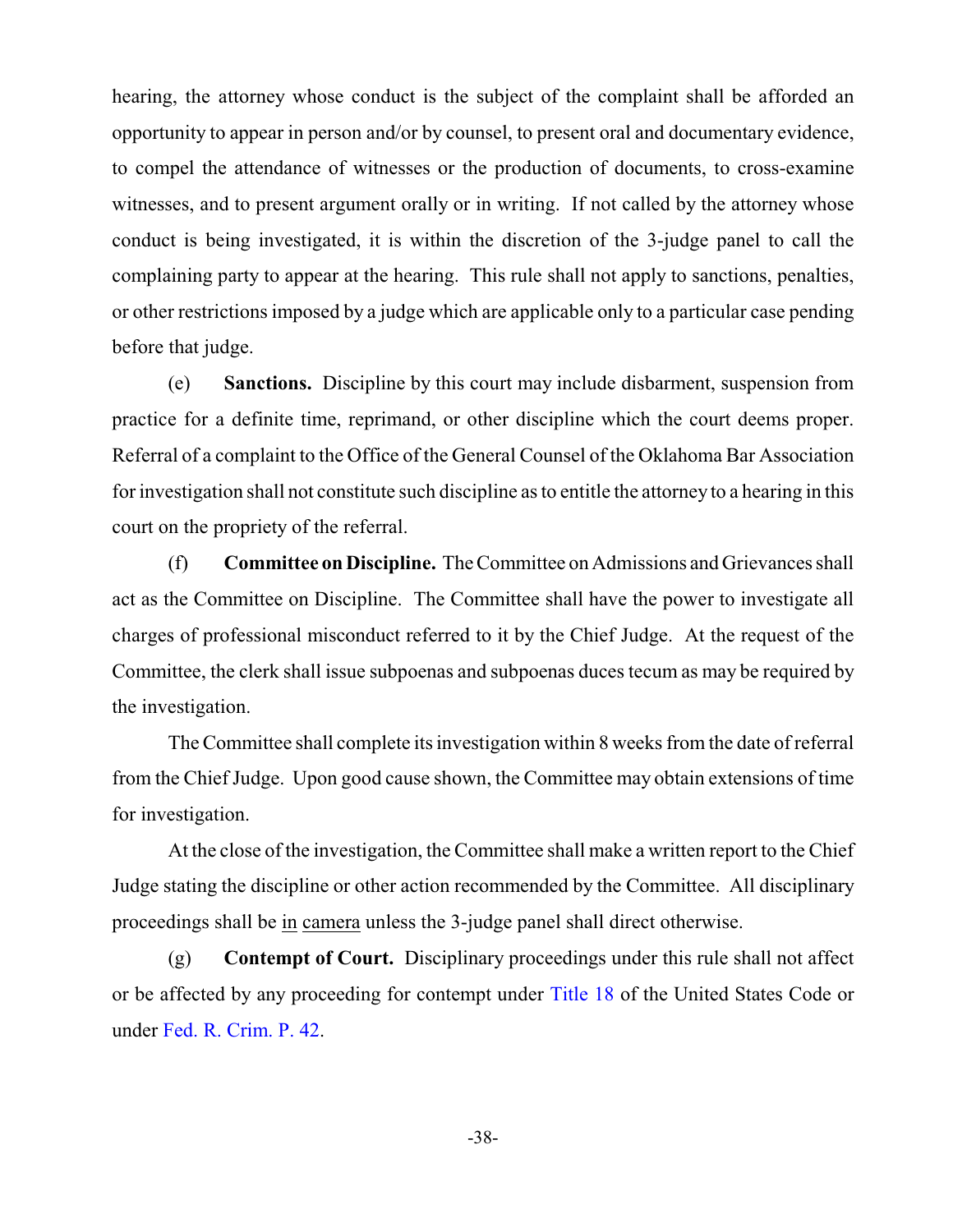(h) **Unauthorized Practice.** Any person who, before admission to the bar of this court, or who, during disbarment or suspension, exercises any of the privileges bestowed upon members of this bar, or who pretends to be entitled to such privileges, shall be guilty of contempt of this court and shall be subject to punishment therefor and shall be subject to any other discipline which the court may impose.

(i) **Reinstatement.** Persons disbarred from practice before this court may not petition for reinstatement within 3 years following disbarment or within 2 years following an adverse decision upon a previous petition for reinstatement; provided, however, that a person disbarred under subsection (a) may apply for reinstatement at any time upon being reinstated by the Oklahoma Bar Association. Persons suspended indefinitely must satisfy all conditions to reinstatement imposed by the court at the time of suspension.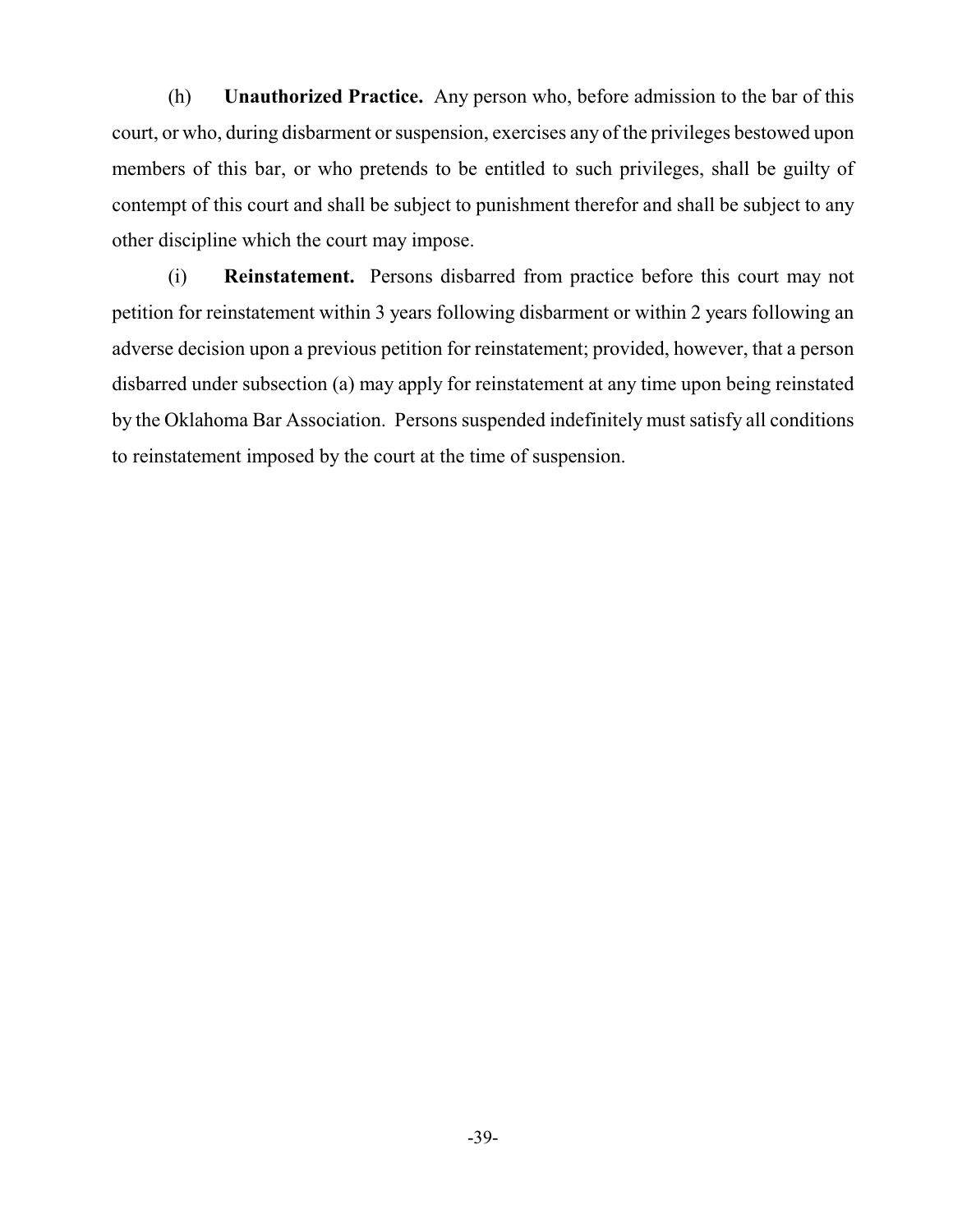## **THE UNITED STATES DISTRICT COURT FOR THE WESTERN DISTRICT OF OKLAHOMA**

# **LOCAL CRIMINAL RULES**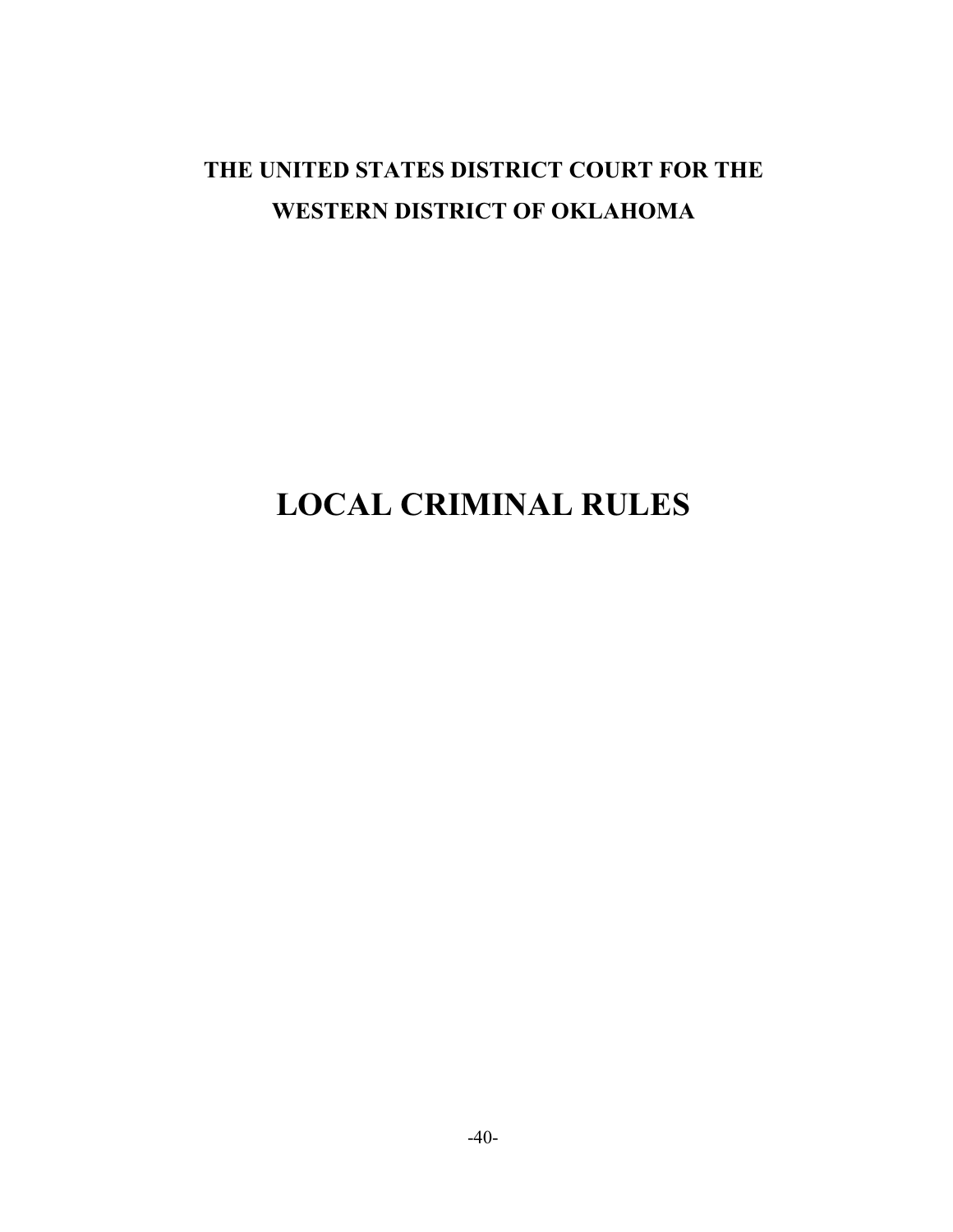## **UNITED STATES DISTRICT COURT FOR THE WESTERN DISTRICT OF OKLAHOMA**

**B. LOCAL CRIMINAL RULES**

#### **I. SCOPE, PURPOSE, AND CONSTRUCTION.**

#### **LCrR1.1 Purpose and Scope of Rules.**

These local criminal rules are promulgated to supplement the Federal Rules of Criminal Procedure with local court procedure not to be inconsistent with the federal rules. These rules shall apply to all proceedings in criminal actions. The numbering scheme of the local criminal rules tracks the numbers and supplements the content of the Federal Rules of Criminal Procedure. [Appendix I](#page-72-0) of the Local Court Rules contains a listing of General Orders which are available from the court clerk on request. These orders are issued by the Court to establish procedures on administrative matters and less routine matters that do not affect the majority of practitioners before this court. [Appendix V](#page-84-0) contains the form for Joint Statement of Discovery Conference.

#### **LCrR1.2 Rules of Procedure.**

(a) The rules of procedure in any criminal proceeding in this court shall be as prescribed by the Constitution and the laws of the United States, the rules of the Supreme Court of the United States, the Federal Rules of Criminal Procedure, any applicable rules of the United States Court of Appeals for the Tenth Circuit, and these local criminal court rules.

(b) Where in any proceeding or in any instance there is no applicable rule of procedure, a judge may prescribe the same.

(c) The trial judge has discretion in any criminal case to waive any requirement of these local rules when the administration of justice requires.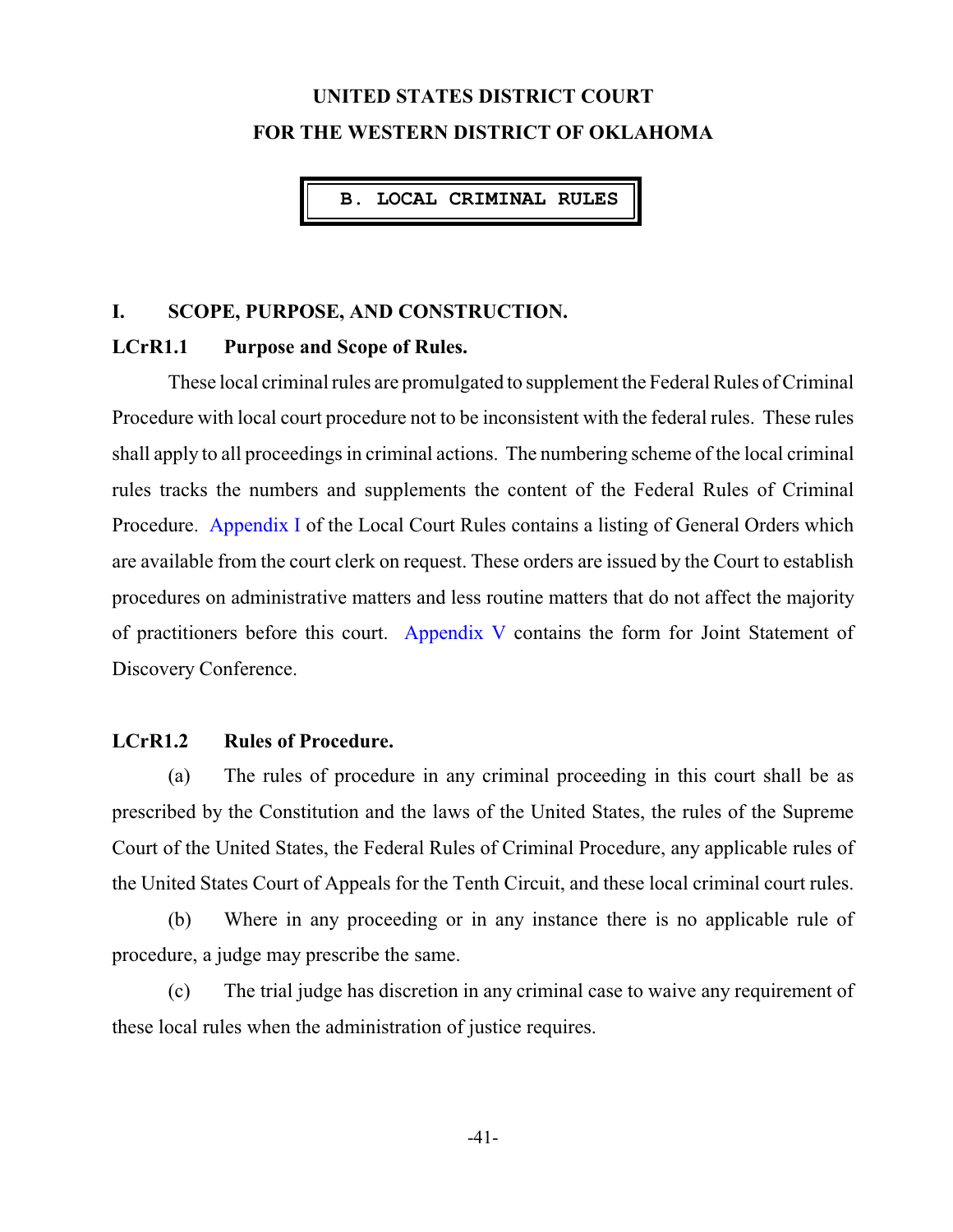(d) These rules supersede all previous criminal court rules promulgated bythis court or any judge of this court. They shall govern all applicable criminal proceedings brought in this court after they take effect. They also shall apply to all criminal proceedings pending at the time they take effect, except to the extent that, in the opinion of the court, the application thereof would not be feasible or would work an injustice.

(e) These local criminal rules shall be known as the Local Criminal Rules of the United States District Court for the Western District of Oklahoma. They may be cited as "LCrR\_\_\_\_."

#### **LCrR1.3 Applicability of Local Civil Rules.**

To avoid unnecessary repetition, where local rules are equally applicable to both criminal and civil practice, specific reference is made herein to the appropriate local civil rule. Where appropriate in a criminal context, the following local civil rules are also deemed applicable to criminal cases: [LCvR62.2](#page-39-0) Supersedeas Bonds and Other Security; [LCvR67.1](#page-40-0) Deposit and Withdrawal of Funds; [LCvR67.2](#page-40-1) Disbursement of Registry Funds.

#### **II. PRELIMINARY PROCEEDINGS.**

#### **LCrR3.1 Criminal Case Cover Sheet.**

A completed criminal case cover sheet, as provided by the court clerk's office, shall accompany every criminal case initiated in this court.

#### <span id="page-54-0"></span>**LCrR4.1 Sealing of Warrants and Complaints.**

Upon written motion of the government, search warrants, criminal complaints, arrest warrants, and supporting affidavits may be sealed by order of a judicial officer. Seal orders shall automatically expire upon return being made on a search warrant or the initial appearance of any named defendant. The court may extend a seal order for good cause shown by the government in either the original or a subsequent motion. This rule shall apply to requested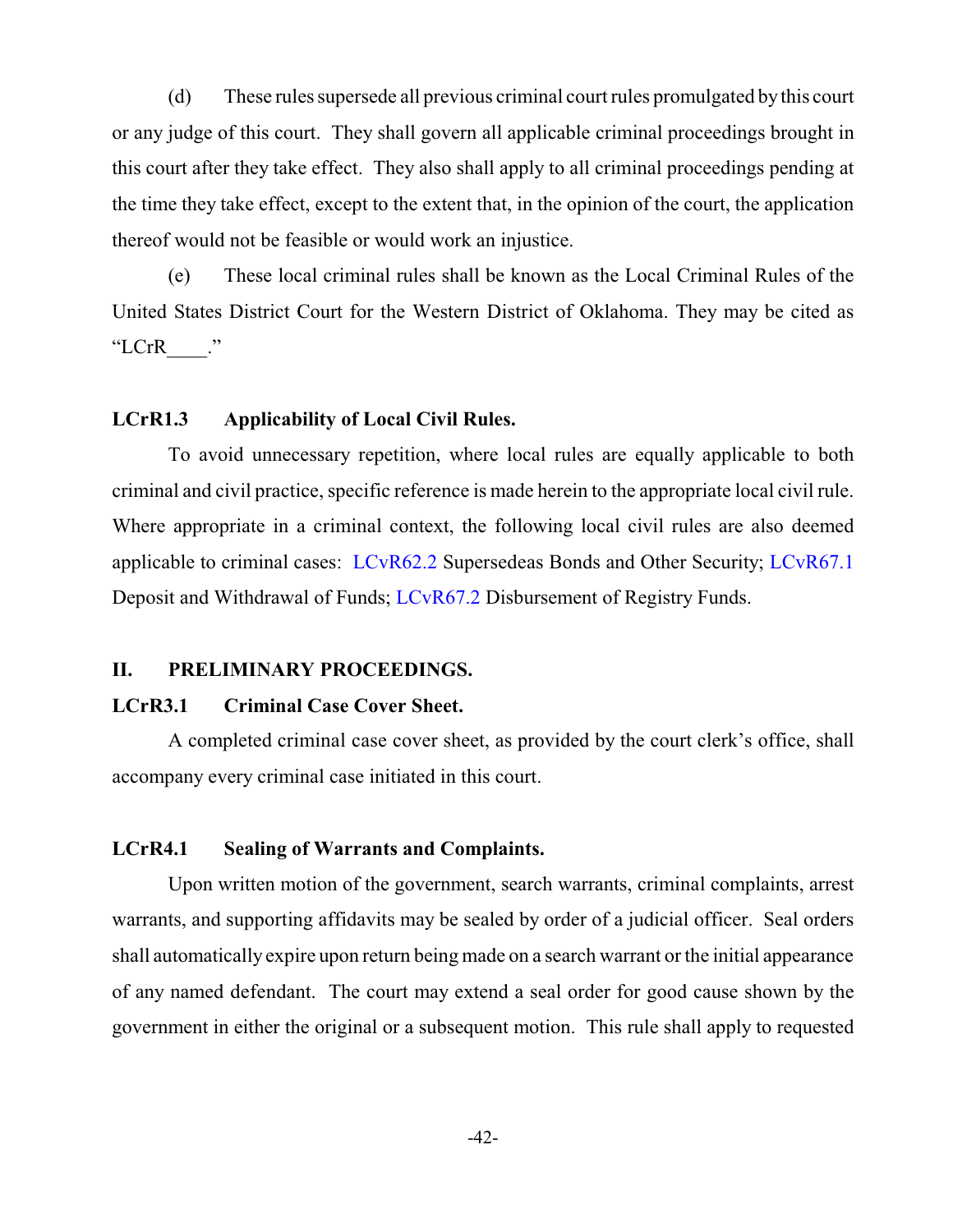sealing of warrants, summons, affidavits, etc. under [Fed. R. Crim. P. 9](http://www.law.cornell.edu/rules/frcrmp/rule_9) and [41](http://www.law.cornell.edu/rules/frcrmp/rule_41). (*See also* [LCrR12.3](#page-60-0) for Motions to Seal.)

#### **LCrR5.1 Timing of Initial Appearances.**

(a) Unless otherwise specifically set, initial appearances will be conducted by the duty magistrate judge at 3:00 p.m. each business day. The following procedures are implemented to facilitate this docket:

(1) The government shall present complaints to the dutymagistrate judge as early as possible, but no later than noon of each business day, absent exceptional circumstances;

(2) The arresting agency shall present a defendant in custody to the U.S. Marshal for processing no later than noon on the day of the defendant's first court appearance; and

(3) A written pretrial services report shall be presented to the dutymagistrate judge and made available to defense counsel and the government by 2:30 p.m. on the day of the defendant's first court appearance. Pretrial services reports are confidential, subject to the limitations and exceptions of [18 U.S.C. § 3153\(c\)](http://www.law.cornell.edu/uscode/text/18/3153), and must be returned to the pretrial services officer at the close of any hearing. Defense counsel and the attorney for the government may, however, retain the criminal history attachment of the pretrial services report.

(b) In the event an arrest occurs during regular business hours but at such time that the government is unable to comply with subsection  $(a)(1)$ , the government shall promptly present the complaint to the duty magistrate judge, who shall schedule any necessary court appearance.

(c) This rule does not change the current procedure whereby the government may, when necessary, contact the duty magistrate judge or other available magistrate judge after regular business hours, or weekends and holidays.

-43-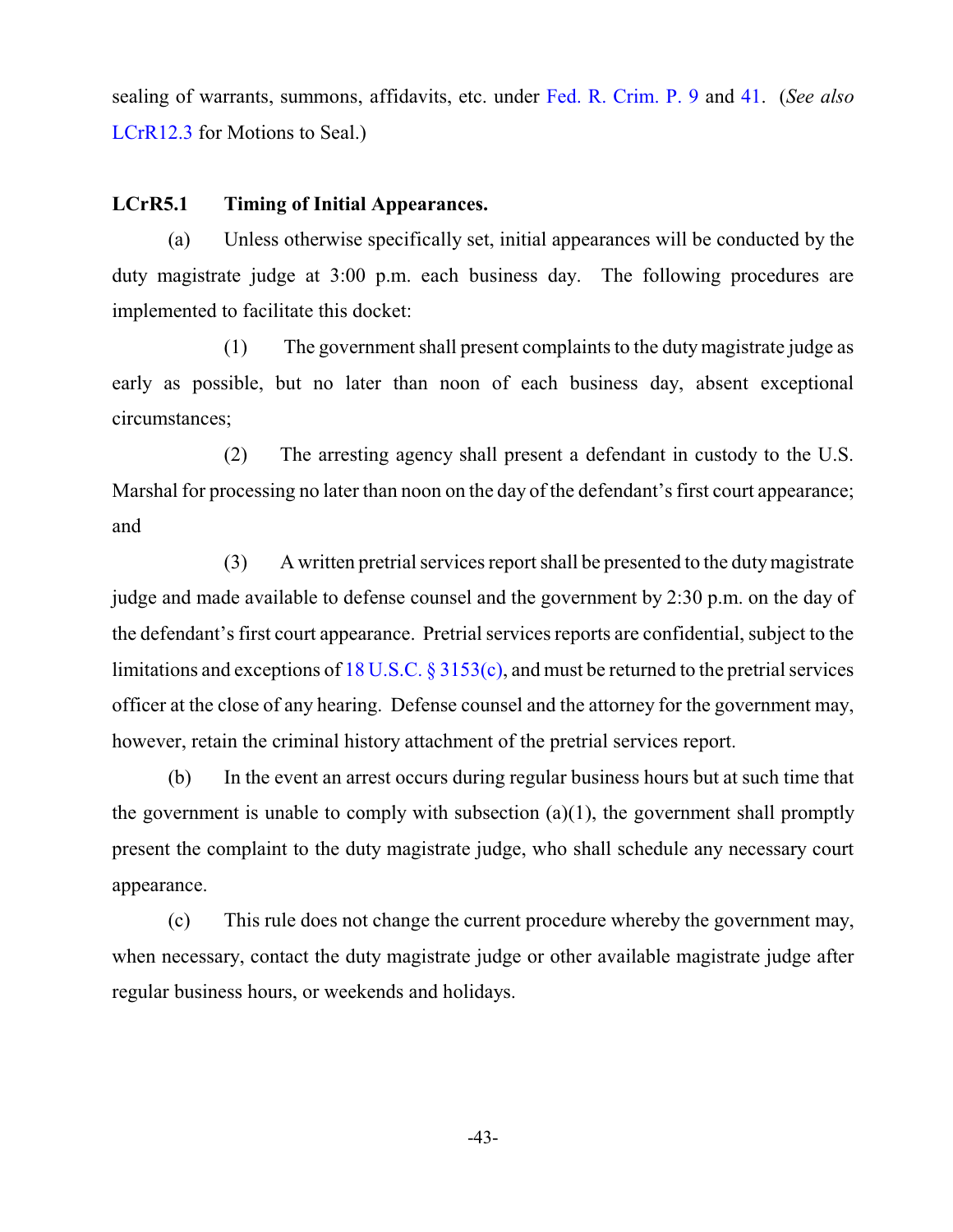#### **III. INDICTMENT AND INFORMATION.**

#### **LCrR7.1 Related Cases**

(a) Where an information or indictment is filed, and (1) that information or indictment arises out of the same transaction or series of transactions involved in a presently pending information or indictment in this District, or (2) that information or indictment involves the same defendant who has a presently pending information or indictment in this District, or (3) that information or indictment was dismissed and later refiled, or (4) there are other reasons that would entail substantial duplication of labor if heard by a different judge, the government shall notify the court clerk in writing and the matter shall be assigned to the judge having the low-numbered indictment or information, subject to the approval of the judges who would be affected by such assignment. The written notice by the government shall be on a form approved by the court.

(b) The United States Probation Office shall notify the court clerk in writing when (1) a Transfer of Jurisdiction of a term of supervised release or probation is received for a person who is currently subject to supervision in this District or (2) a complaint, information, or indictment is filed involving a person who is subject to supervision in this District. The written notice by the United States Probation Office shall be on a form approved by the court.

(c) Immediately upon receipt of a related case notice, the court clerk shall notify the judge or judges assigned to the cases. Thereafter, the judges will determine whether the pending cases should be transferred to conserve judicial time and promote efficiency.

#### **LCrR9.1 Sealing of Warrants or Summonses upon Indictment or Information.**

*See* [LCrR4.1](#page-54-0) an[d LCrR12.3](#page-60-0) for procedure of sealing documents under this Rule.

#### **IV. ARRAIGNMENT AND PREPARATION FOR TRIAL.**

#### **LCrR10.1 Timing of Arraignments.**

Unless otherwise specificallyset, arraignments will be conducted bythe dutymagistrate judge at 3:00 p.m. each business day.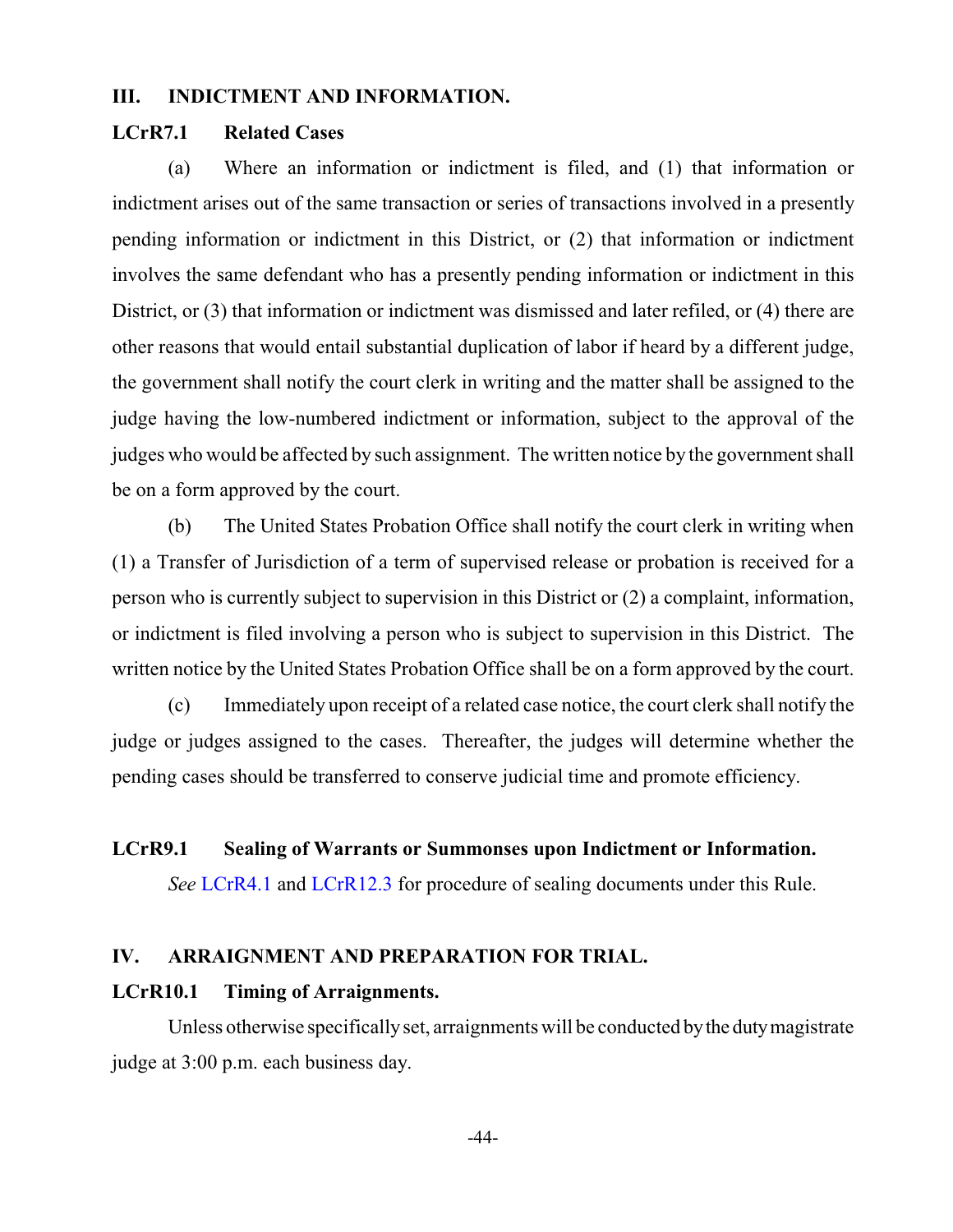#### **LCrR10.2 Setting of Trial Date at Arraignment.**

After a plea of not guilty is entered in this District, the magistrate judge conducting the arraignment shall set a trial date on the first day of the trial docket following the 30-day period prescribed by the Speedy Trial Act, provided that trial settings must be consistent with the Constitution and the statutes of the United States.

#### **LCrR11.1 Combined Plea and Sentence.**

In order to obtain a plea and sentence at the same time, it is the responsibility of the party seeking the combined proceeding to submit a motion and proposed order to the assigned judge. A judge may, but need not, accept an oral motion and may waive presentation of a proposed order.

#### **LCrR11.2 Identified Victims and Restitution.**

In cases involving identified victims and potential restitution, counsel for the government will, to the extent practicable at the change of plea hearing or no later than 14 days thereafter, provide to the United States Probation Officer and defense counsel the names, addresses, and telephone numbers of all victims known to the government at the time of the plea who are entitled to restitution, and the amount allegedly due each victim. If the victim is a government agency or business entity, counsel for the government shall provide the Probation Officer and defense counsel with the agency or business name, address, telephone number, name of contact person, applicable account number(s) or claim number(s), and the amount of loss alleged to have been sustained.

#### **LCrR11.3 Plea Agreements.**

All plea agreements shall be accompanied by a sealed document titled "Plea Supplement," the contents of which shall be limited to describing any agreement for cooperation. The Plea Supplement will be electronically filed under seal and shall be filed in all cases regardless of whether a cooperation agreement exists.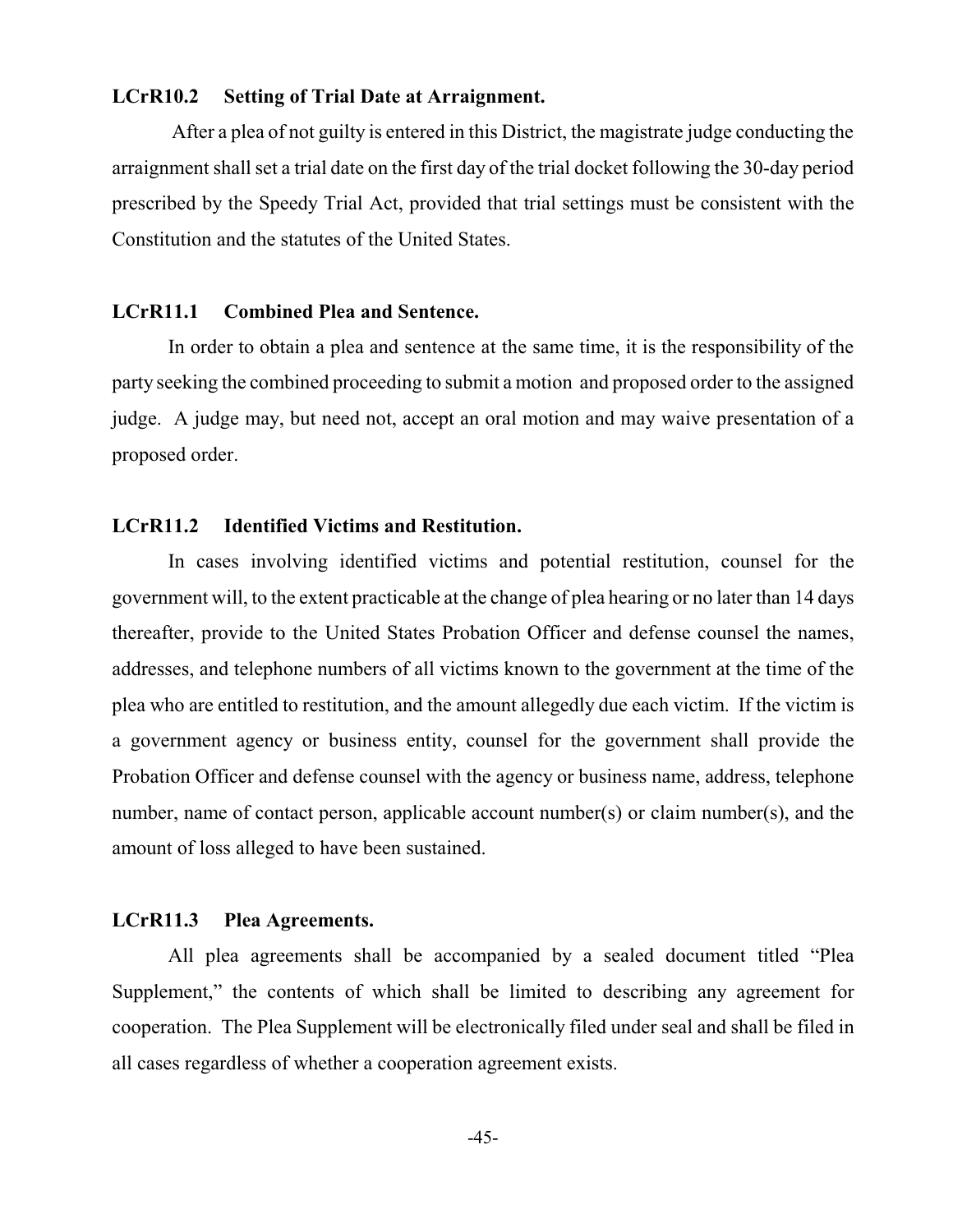#### <span id="page-58-0"></span>**LCrR12.1 Pretrial Motions.**

(a) **Time for Filing Pretrial Motions.** Unless otherwise ordered by the court or addressed elsewhere by these rules, all pretrial motions, including requests for rulings on any contested matter of discovery, shall be filed and served within 21 days from the date a plea of not guilty is entered.

(b) **Response Time.** The party opposing the motion shall file and serve a response within 9 days after the motion is filed.

(c) **Motions in Writing.** Motions in criminal cases shall be in writing and state with particularity the grounds therefor and the relief or order sought. All motions and other pleadings shall conform to the requirements of [LCrR49.2](#page-66-0).

(d) **Concise Brief Required.** All motions and responses thereto must be accompanied by a concise brief citing all authorities upon which the movant or respondent relies. Briefs shall conform to  $LCvR7.1(c)$ -(e). A motion and the brief in support may be presented to the court as one document if clearly stated in the caption of the pleading.

(e) **Extensions of Time and Continuances.** All motions for extension of time or continuance shall state:

(1) the event and date that activated the time limits of the Speedy Trial Act (*e.g.*, "defendant arrested April 1, 2010, indictment or information due within 30 days"; "defendant appeared before United States Magistrate Judge May 1, 2010, jury trial to commence within 70 days");

(2) the date the act is due to occur without the requested extension or continuance;

(3) whether previous motions for extensions or continuances have been made, the disposition of the motions, and, for any motion that was granted, whether the court found the period of delay resulting from that extension or continuance to be excludable under the Speedy Trial Act;

(4) whether the delay resulting from the requested extension or continuance is excludable under the Speedy Trial Act;

-46-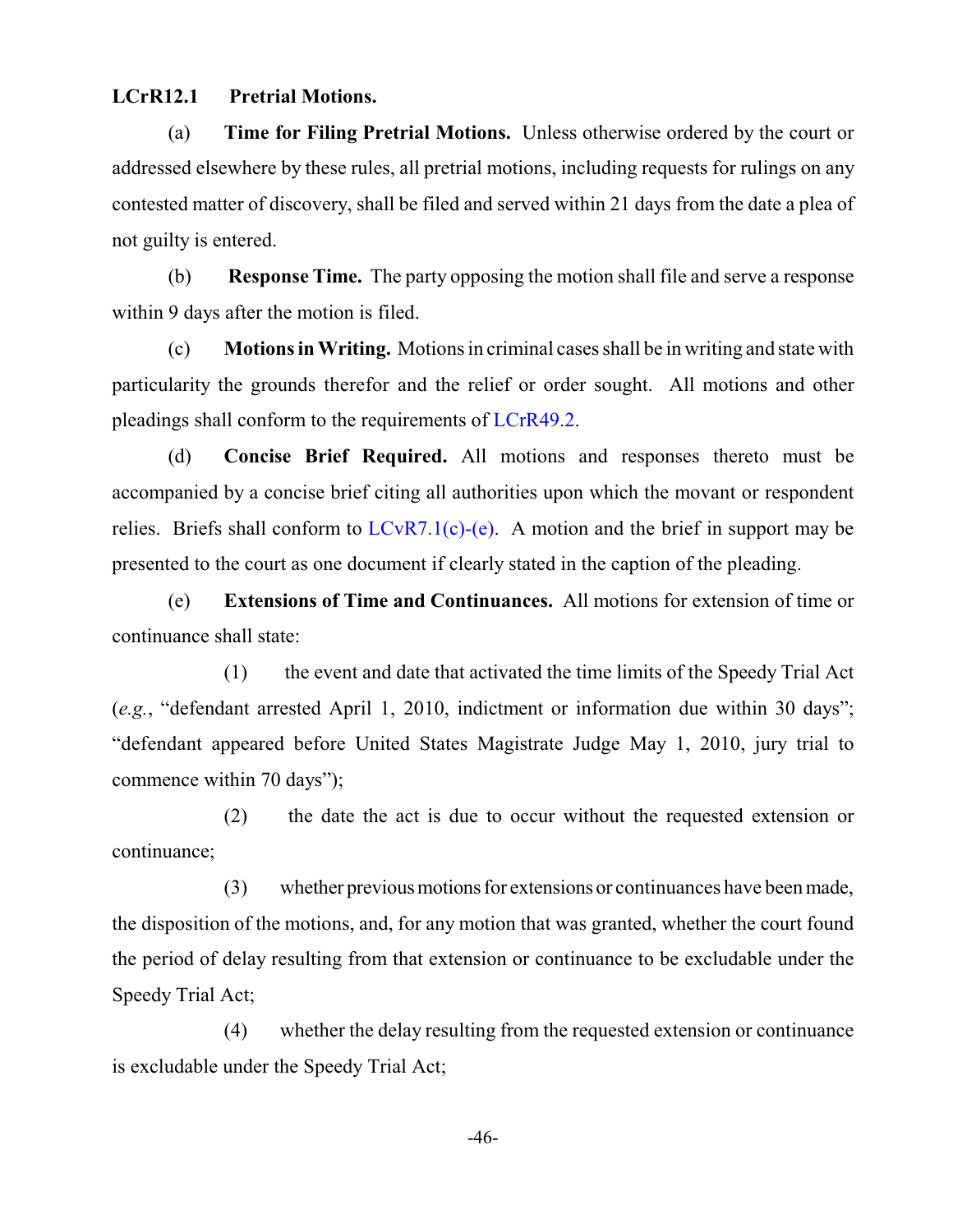(5) specific reasons for the requested extension or continuance, including why the act cannot be done within the originally allotted time;

(A) Ifthe reason given for the extension isthat other litigation presents a scheduling conflict, the motion must also:

(i) identify the litigation by caption, case number, and court;

(ii) describe the action taken in the other litigation, if any, to request a continuance or deferment;

(iii) state the reasons why the other litigation should receive priority;

(iv) state reasons why other associated counsel cannot handle the case in which the extension is being sought or the other litigation; and

(v) recite any other relevant circumstances.

(B) If an extension is requested due to the complexity of the case, including voluminous discovery, the motion must include specific facts demonstrating such complexity.

(C) If the motion is sought due to some type of personal hardship that counsel or the client will suffer if an extension is not granted, the motion must state the specific nature of that hardship and when the hardship might be resolved.

(D) If the motion would require divulging trial strategy or information of a highly personal nature, including medical data, the movant may seek leave to file the motion under seal. If trial strategy would be revealed, the motion and request for leave may be presented *ex parte*.

(6) whether opposing counsel objects to the requested extension or continuance;

(7) the impact, if any, on the scheduled trial or other deadlines; and

(8) the precise relief requested by the motion.

All such motions shall be accompanied by a proposed order for the court's consideration. The proposed order, which shall not differ in any respect from the relief requested in the motion,

-47-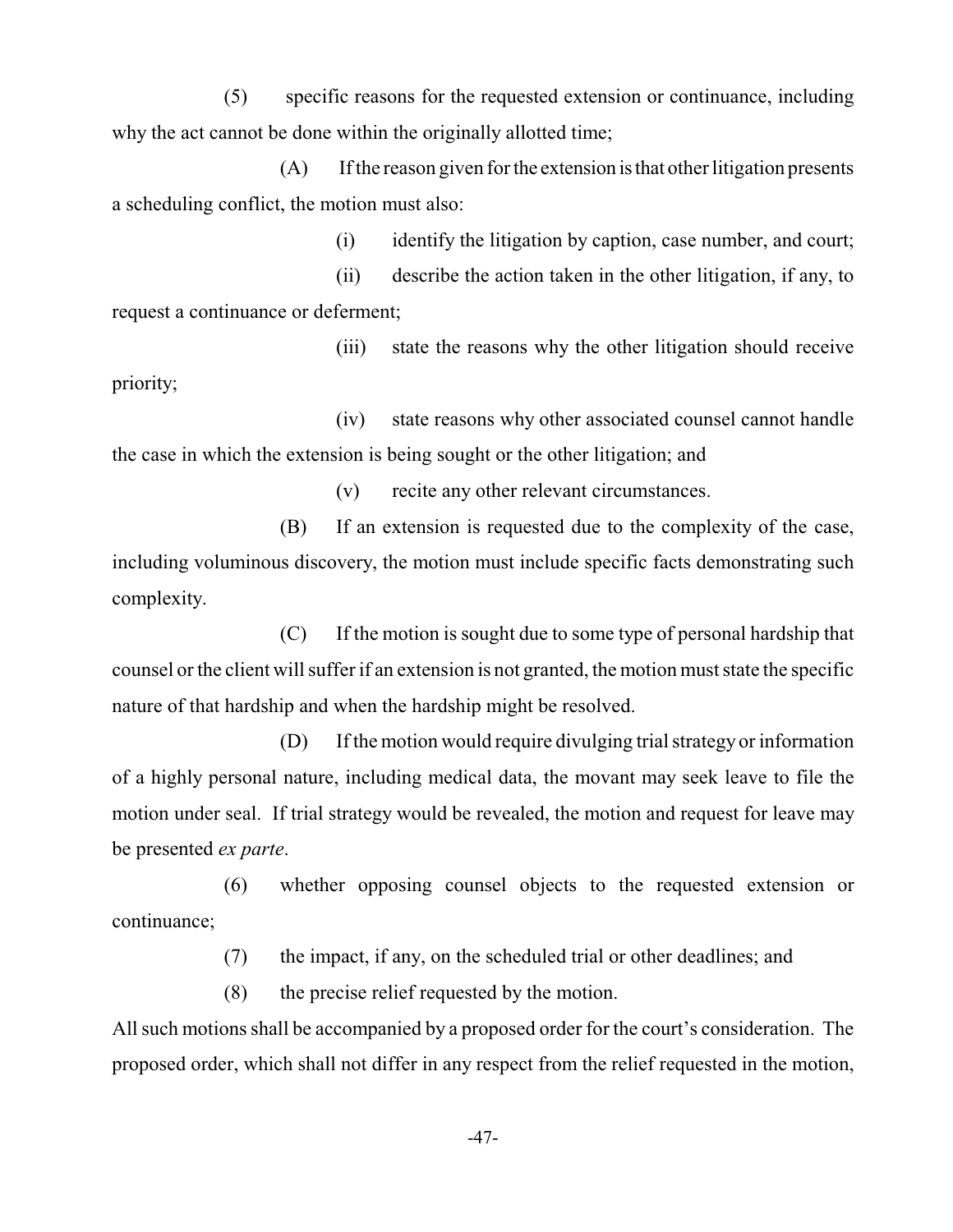shall state specifically the deadline(s) being extended and the new date(s) for the deadline(s) and shall include the findings required under the Speedy Trial Act.

#### **LCrR12.2 Motions to Seal.**

Any party requesting that any pleading, document, or other matter be filed under seal (such as ex parte or in camera motions, including in camera motions for downward departure of a sentence, if desired) shall file an application and proposed order with the assigned judge. A clearly identified envelope for sealing the matter shall be furnished at the time of filing the request. Responses to sealed matters may likewise be filed under seal. A separate request to seal such a response is not necessary.

#### <span id="page-60-0"></span>**LCrR12.3 Motions in Limine.**

Any motion in limine shall be filed and served at least 7 days prior to the commencement of the scheduled trial docket. Any objections shall be filed 4 days prior to the commencement of the scheduled trial docket.

#### **LCrR12.3.1 Notice of Defenses.**

Notice of any of the defenses stated in Fed. R. [Crim. P. 12.1](http://www.law.cornell.edu/rules/frcrmp/rule_12.1), [12.2](http://www.law.cornell.edu/rules/frcrmp/rule_12.2) or [12.3](http://www.law.cornell.edu/rules/frcrmp/rule_12.3), shall be provided at the discovery conference or within 14 days from the date a plea of not guilty is entered.

#### **LCrR16.1 Discovery Conference.**

(a) **Time for Discovery Conference.** Counsel for the parties shall meet and confer at a discovery conference within 14 days after a plea of not guilty is entered. For electronic discovery of documentary materials, see the Court's Best Practices for Electronic Discovery of Documentary Materials in Criminal Cases:

<http://www.okwd.uscourts.gov/files/genorders/genord09-5.pdf>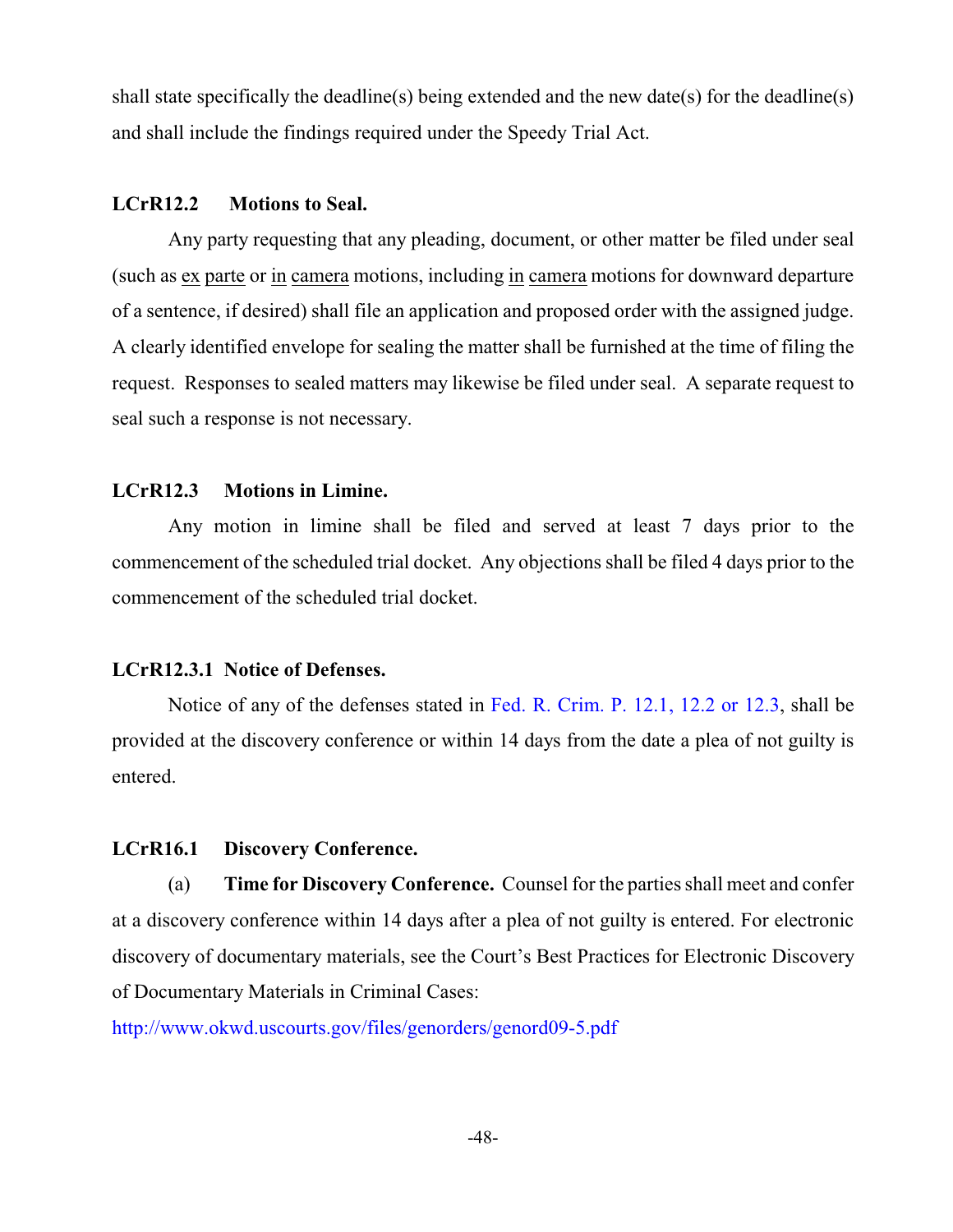(b) **Joint Statement.** Within 7 days following completion of the required discovery conference, the parties shall file a joint statement memorializing the discovery conference. (The Joint Statement of Discovery Conference shall conform to the form provided herein as [Appendix V](#page-84-0).)

#### (c) **Discovery Material Not to Be Filed**.

Depositions, requests for documents, and answers and responses thereto, shall not be filed with the clerk unless on order of the court or unless they are attached to a motion, response thereto, or are needed for use in a trial or hearing.

#### **LCrR16.2 Disputed Discovery Matters.**

Under [Rule 16](http://www.law.cornell.edu/rules/frcrmp/rule_16) of the Federal Rules of Criminal Procedure, it is expected the parties will complete discoverythemselves, and that the necessity of filing discoverymotions is eliminated except when disputes arise. Discoveryorders are herebyeliminated except when irreconcilable disputes arise. The court shall not hear any such motion unless counsel for the movant certifies in writing to the court that the opposing attorneys have conferred in good faith and have been unable to resolve the dispute.

#### **V. TRIAL.**

#### **LCrR24.1 Voir Dire.**

Requested voir dire, if any, shall be filed and served at least 7 days prior to the commencement of the scheduled trial docket. Any objections shall be filed at least 4 days prior to the commencement of the scheduled trial docket.

#### **LCrR24.2 Summary of the Indictment at Trial.**

The parties shall submit an agreed summary of the indictment to the court prior to the trial or the entire indictment may be read to the jury.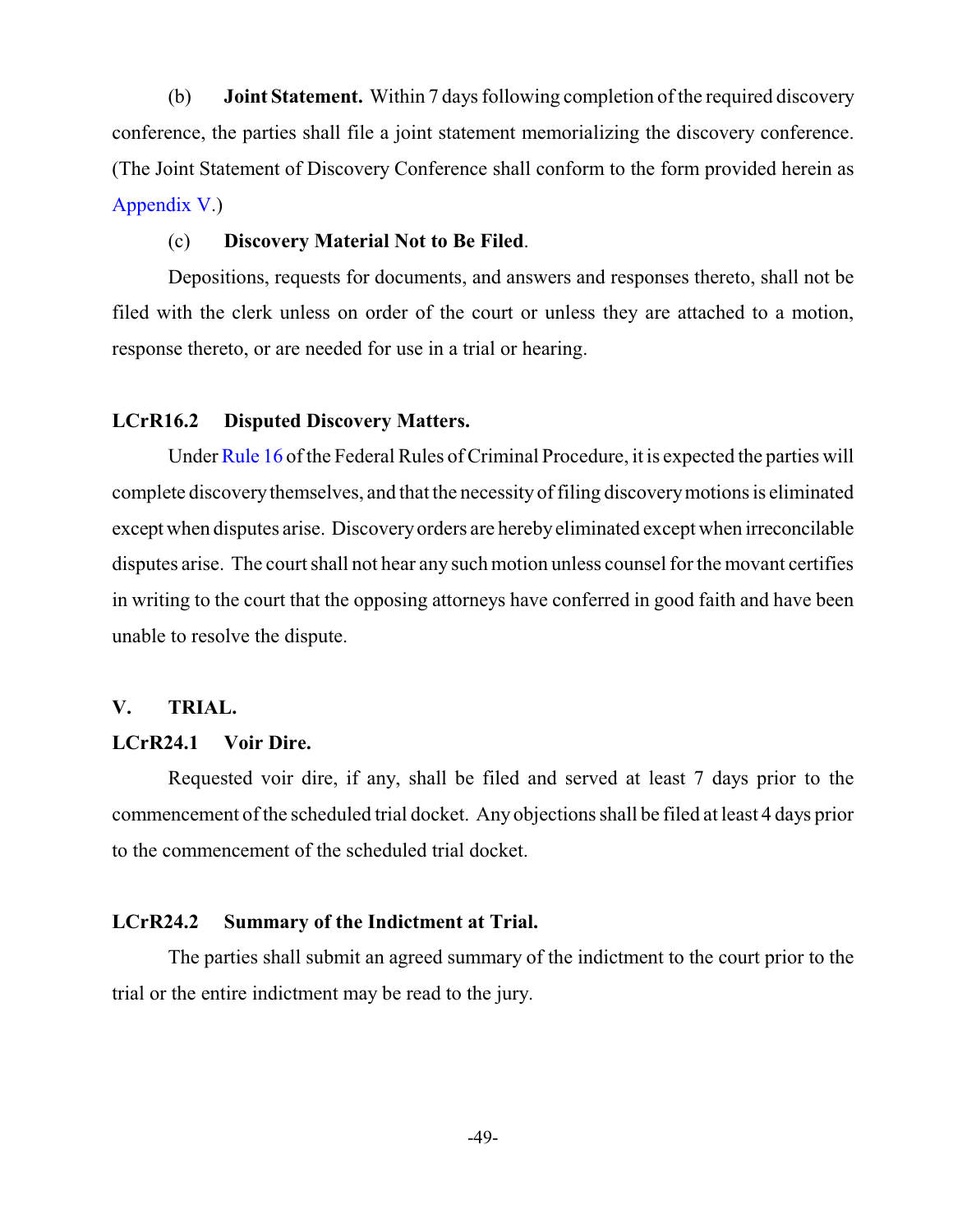#### **LCrR26.1 Lists of Witnesses and Exhibits at Trial.**

(a) **Lists of Witnesses and Exhibits.** At the commencement of the trial, counsel for the government shall submit to the judge, the courtroom deputy, and the court reporter a typewritten list of the witnesses expected to be called in the approximate order they are to be called, as well as a typewritten list of the exhibits intended to be introduced, with their designated trial exhibit numbers.

(b) **Stipulations and Exhibits at Trial.** Consistent with the applicable Federal Rules of Criminal Procedure and whenever it can be done without jeopardizing the constitutional rights of the defendant in a criminal case, stipulations should be made with respect to the undisputed facts and the authenticity of documents. Each instrument expected to be offered in evidence by either side (or copies of such instrument, if agreeable), shall be marked with an exhibit number and a case number prior to trial. Forms for marking exhibits may be obtained in the court clerk's office.

(c) **Withdrawal of Exhibits**. Unless otherwise ordered by the court, all exhibits introduced in evidence in the trial of the case shall be withdrawn at the close of trial and remain in the custody of the party introducing the evidence. The court may order the party introducing exhibits that are bulky, heavy, or are firearms or controlled substances to retain custody of such exhibits during the trial. Any such order shall provide for preservation of the exhibit as justice may require.

(d) **Photographs for Appeal.** Exhibits, diagrams, charts and drawings on a blackboard may, under the supervision of the court, be photographed for use on appeal or otherwise.

#### **LCrR30.1 Jury Instructions.**

All requested jury instructions must be supported by appropriate authority and shall be filed and served at least 7 days prior to the commencement of the scheduled trial docket. Any objections to requested jury instructions shall be filed at least 4 days prior to the commencement of the scheduled trial docket. In addition to filing any written requested jury

-50-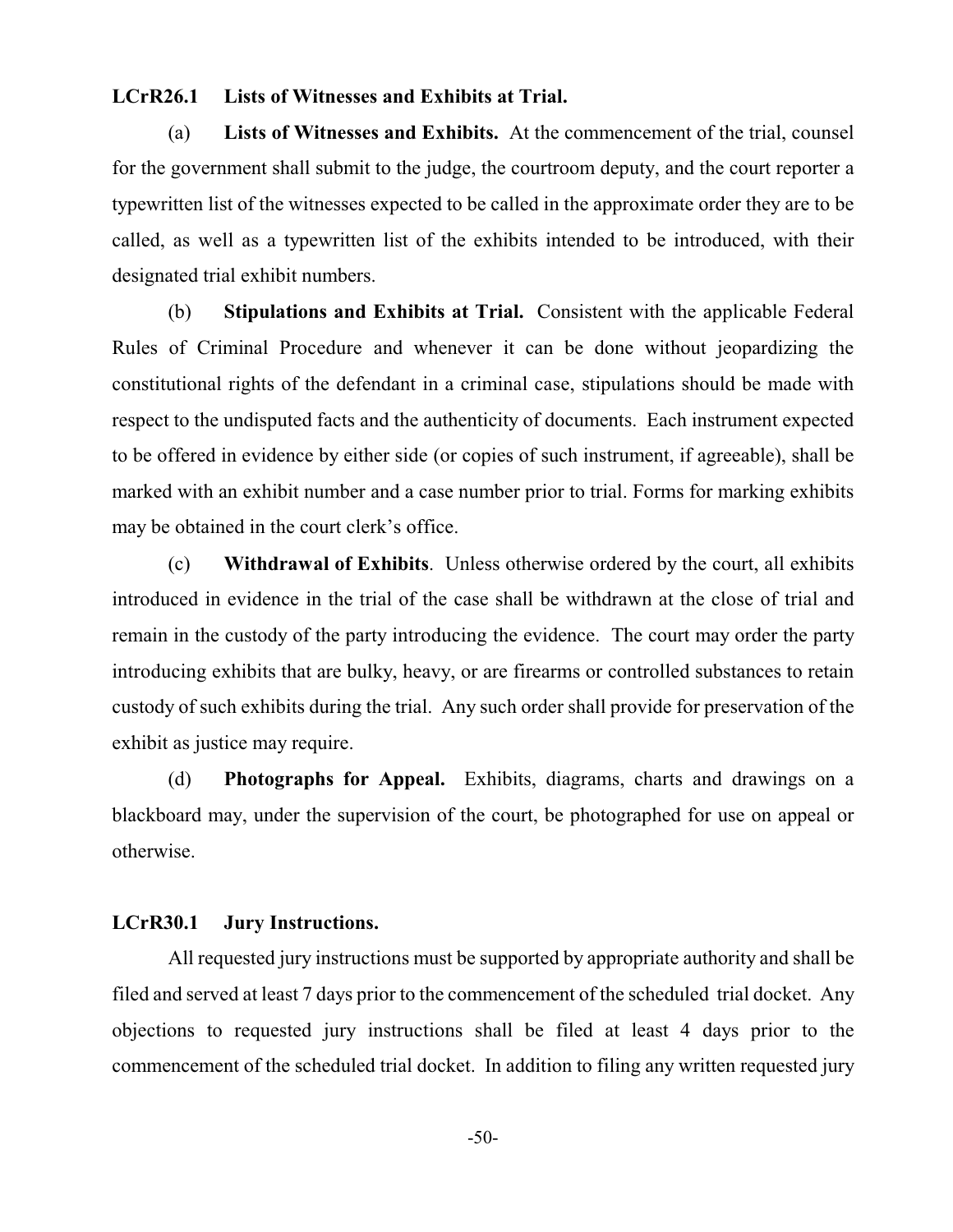instructions, the parties shall submit their proposed jury instructions in WordPerfect format to the clerk via the mailbox designated in the [ECF Policy Manual](http://www.okwd.uscourts.gov/wp-content/uploads/2015/04/ECFPoliciesProceduresManual5-1-15.pdf) for the assigned judge.

#### **LCrR32.1 Confidentiality of Pre-Sentence Reports.**

(a) Pre-sentence reports contain confidentialinformation and recommendations. For security purposes, pre-sentence reports may not remain in the possession of an incarcerated defendant or be disseminated beyond the members of the prosecution or defense team.

(b) Any pre-sentence report filed with the court is a restricted document, that is, access to the document is restricted to counsel for the government, counsel for the specific defendant, the United States Probation Office, and court staff. In the event any party wishes to make substantial reference to the contents of the pre-sentence report in any motion, brief, memoranda of law or other document, the party shall apply to the court for an order authorizing the clerk to file the motion, brief, memorandum or other document under seal.

(c) The Probation Office may release relevant portions of a pre-sentence report prepared in this District (1) to a federal Probation Office in another District for use by that Office in preparing a pre-sentence report on the same person or (2) to a vendor who is providing sex offender, mental health, or substance abuse treatment if the Probation Officer determines release of relevant portions of the pre-sentence report is critical to the offender's treatment needs.

#### **LCrR32.2 Sentencing Memoranda and Motions.**

All sentencing memoranda and motions must be filed within14 days after receipt of the presentence report containing any final addendum or revisions. Any response to a sentencing memorandum or motion must be filed within 14 days thereafter.

#### **VI. SUPPLEMENTARY AND SPECIAL PROCEEDINGS.**

#### **LCrR41.1 Sealing of Warrants for Search and Seizure Proceedings.**

*See* [LCrR4.1](#page-54-0) and [LCrR12.3](#page-60-0) for procedure for sealing of warrants, etc., under this Rule.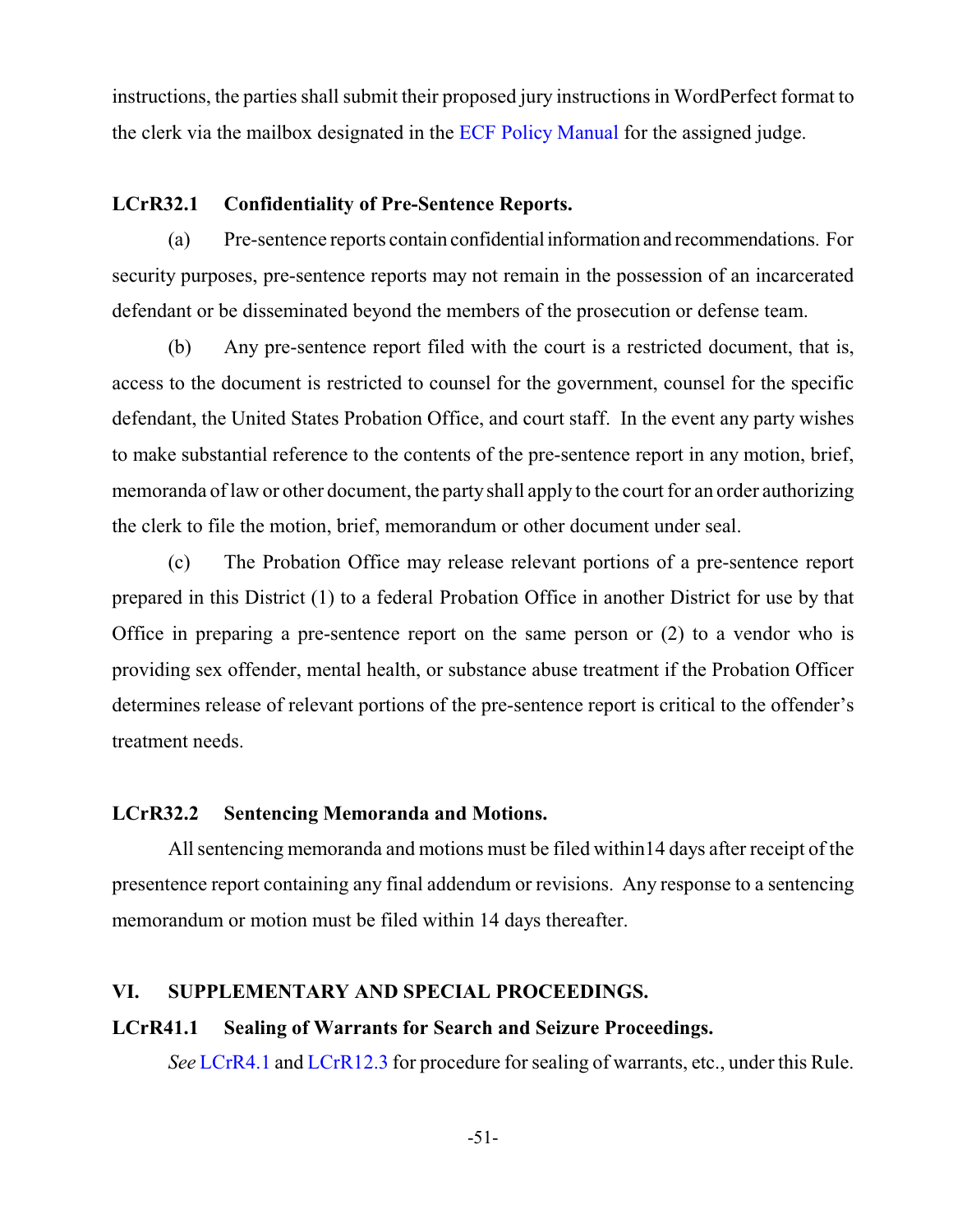#### **VII. GENERAL PROVISIONS.**

#### **LCrR43.1 Issuance of Writs for Defendants.**

It is the responsibility of the government to prepare writs for appearance of defendants in custody.

#### **LCrR44.1 Plan Pursuant to the Criminal Justice Act for the Representation of Indigent Defendants.**

The Federal Public Defender Organization, supervised by the Federal Public Defender, shall assist in the administration of the Court's Criminal Justice Act Plan and maintain a panel(s) of eligible attorneys. (*See* [General Order 09-03](http://www.okwd.uscourts.gov/files/genorders/genord09-3.pdf), General Order Regarding the Plan of the United States District Court for the Western District of Oklahoma for the Implementation of the Criminal Justice Act, [18 U.S.C. § 3006A](http://www.law.cornell.edu/uscode/text/18/3006A).)

#### **LCrR44.2 Claims for Compensation Regarding Indigent Defense Fees.**

All Criminal Justice Act (CJA) vouchers shall be submitted within 45 days after a case is dismissed or after a defendant is sentenced. Any voucher submitted beyond 45 days and less than 1 year after the case is dismissed or after a defendant is sentenced shall be accompanied by a letter demonstrating good cause why the voucher should be paid. Any application, letter or voucher submitted more than 1 year after the case is dismissed or after a defendant is sentenced shall be summarily denied.

#### **LCrR46.1 Issuance of Writs for Witnesses in Custody.**

It is the responsibility of the party calling the witness to prepare writs for appearance of witnesses in custody.

#### **LCrR47.1 Motion Practice.**

(a) For pre-trial motion practice, see [LCrR12.1](#page-58-0).

(b) For post-trial and post-conviction motions, with the exception of a motion filed pursuant to [28 U.S.C. § 2255](http://www.law.cornell.edu/uscode/text/28/2255), a response shall be filed within 21 days after the motion is filed.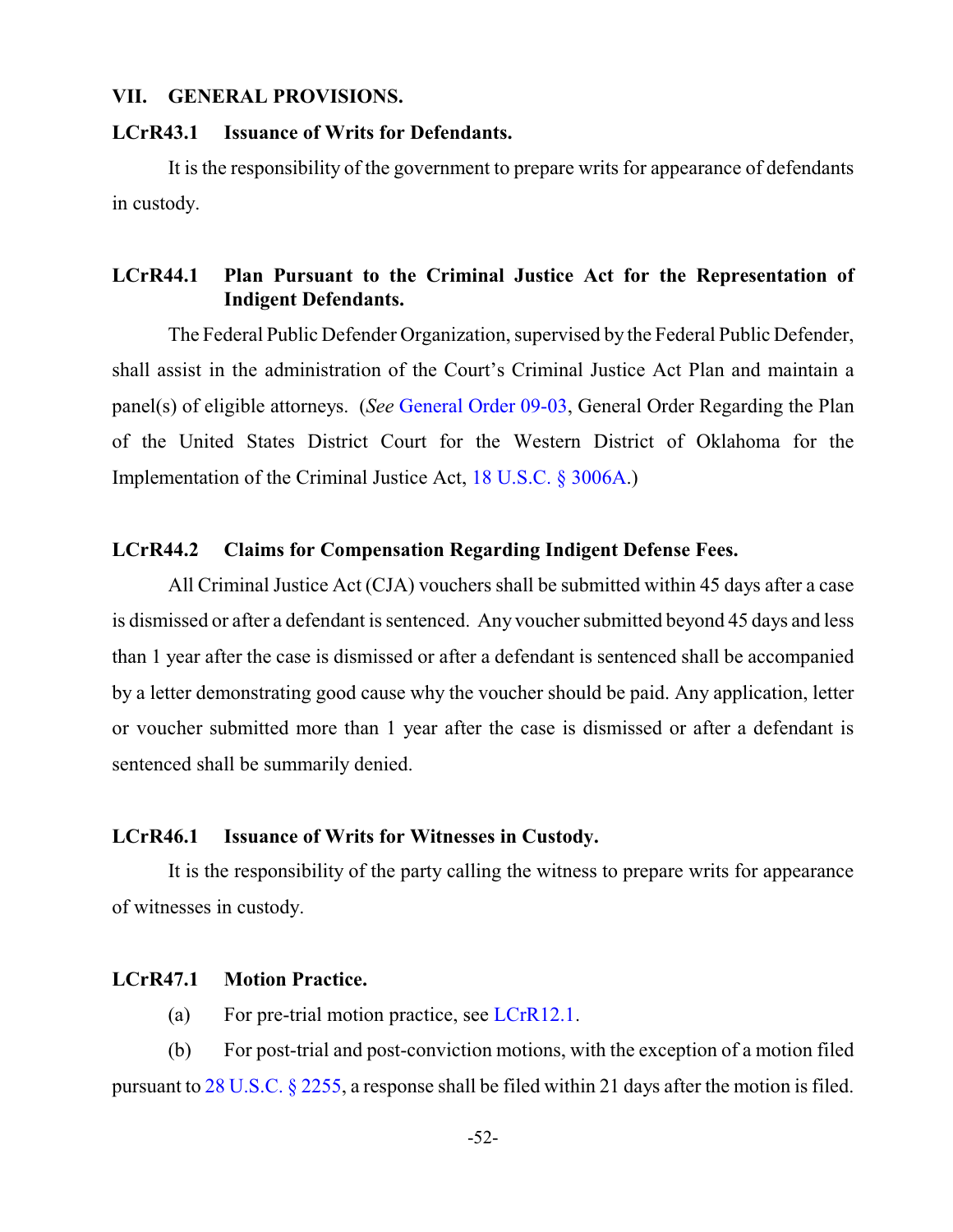For motions filed pursuant to [28 U.S.C. § 2255](http://www.law.cornell.edu/uscode/text/28/2255), no response is necessary unless ordered by the court.

#### **LCrR49.1 Filing by Electronic Means.**

Pursuant to Rule  $49(e)$  of the Federal Rules of Criminal Procedure, the clerk will accept papers filed, signed, or verified by electronic means that are consistent with technical standards, if any, that the Judicial Conference of the United States establishes. Any paper filed by electronic means pursuant to these rules constitutes a written paper for the purposes of applying these rules and the Federal Rules of Criminal Procedure. Papers filed by electronic means shall be governed by the Court's *Electronic Case Filing Policies and Procedures Manual* **[\(ECF Policy Manual](http://www.okwd.uscourts.gov/wp-content/uploads/2015/04/ECFPoliciesProceduresManual5-1-15.pdf))** and orders of the court.

#### **LCrR49.1.1 Redaction of Official Transcripts Prior to Remote Electronic Availability.**

(a) **Responsibility for IdentifyingPersonalData Identifiers to be Redacted from Transcripts.** Once an official transcript is filed with the court clerk, the attorneys in the case and pro se parties are responsible for identifying the personal data identifiers that must be redacted from filings pursuant to [Fed. R. Crim. P. 49.1](http://www.law.cornell.edu/rules/frcrmp/rule_49.1). Unless otherwise ordered by the court, the attorney for a party and each pro se party are responsible for identifying redactions required in the following portions of the transcript:

- (1) opening and closing statements made on that party's behalf;
- (2) statements of the party;
- (3) the testimony of any witnesses called by the party; and
- (4) sentencing proceedings.

The court may also direct that an attorney or pro se party be responsible for identifying redactions in other portions of an official transcript.

(b) **Redaction Request.** To request redaction of personal data identifiers from an official transcript, the attorney or pro se party must file a redaction request, using the form in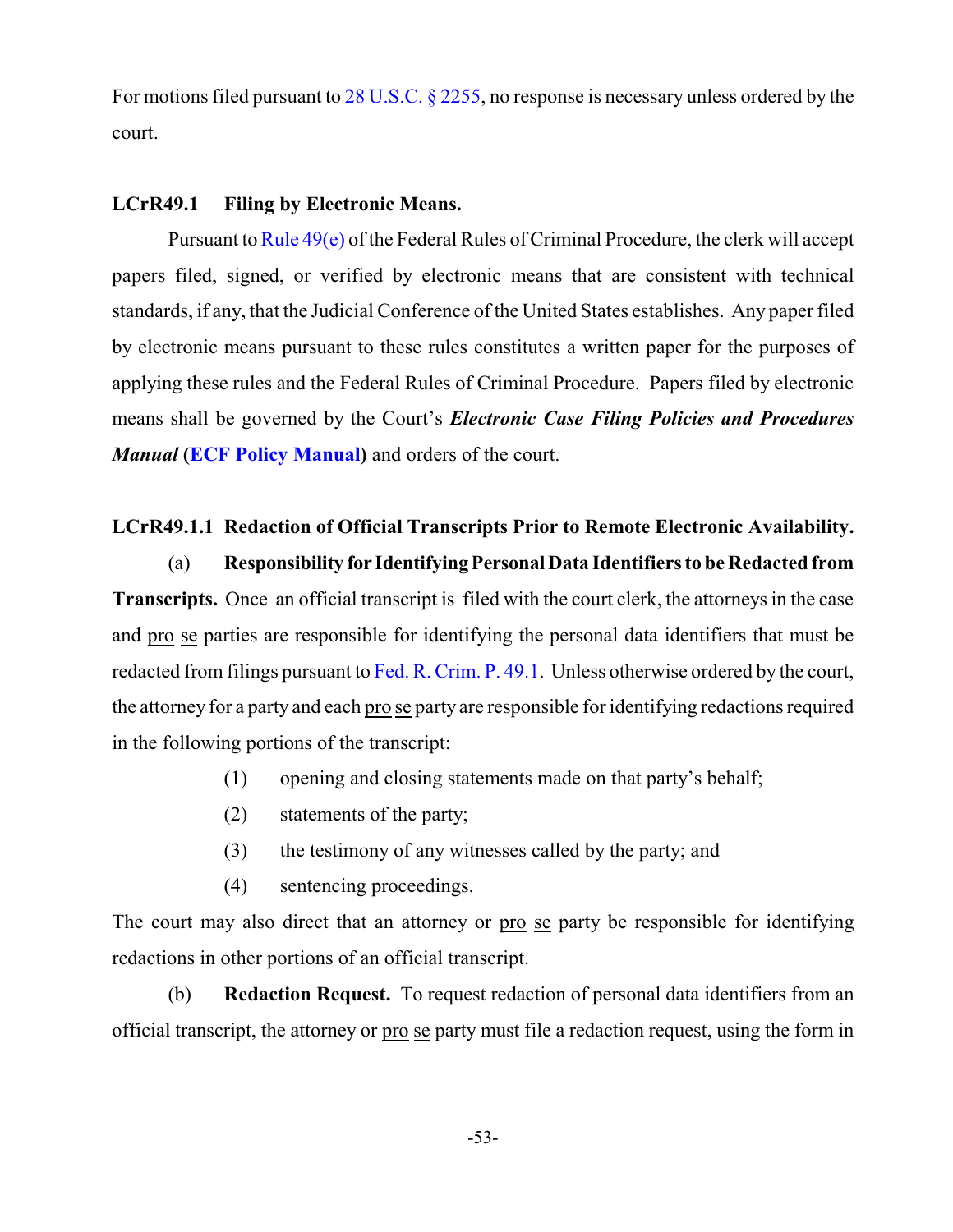[Appendix VII](#page-88-0), within 21 days of the filing of the transcript. The request shall identify the redactions to be made with respect to:

(1) Social Security numbers and taxpayer-identification numbers: use only the last four digits;

(2) financial account numbers: use only the last four digits;

(3) dates of birth: use only the year;

(4) a minor's name: redact in the manner that most effectively shields the identity of the minor in the context of the proceeding; and

(5) home address: use only the city and state.

(c) **Request for Additional Redactions.** For any redactions to a transcript other than the personal data identifiers listed above, a separate Motion for Redaction must be filed within 21 days of the filing of the transcript, unless otherwise ordered by the court.

(d) **Stand-By Counsel.** An attorney appointed as "stand-by" counsel for a party is responsible for identifying and requesting on behalf of that party any redactions of personal data identifiers in the transcript, as required by this Rule.

#### <span id="page-66-0"></span>**LCrR49.2 Format of Papers Presented for Filing.**

(a) All papers presented to the clerk for filing by electronic means or in paper form shall be double-spaced, if typewritten, using only one side of the paper, and a paper size of 8½ inches wide by 11 inches long. All papers shall be clearly legible.

(b) Papers presented to the clerk in paper formfor conversion and filing in electronic form shall not be stapled or permanently bound.

(c) Papers that are required by the court to be retained or filed in paper form as set forth in the [ECF Policy](http://www.okwd.uscourts.gov/wp-content/uploads/2015/04/ECFPoliciesProceduresManual5-1-15.pdf) Manual shall be stapled or otherwise semi-permanently fastened at the top of the page without the use of paper clips, binder clips, or rubber bands. If the document is too large to staple, it should be two-hole punched at the top and secured with metal prongs. Unless otherwise stated in these local rules, only the original of papers presented to the clerk for filing in paper form shall be submitted.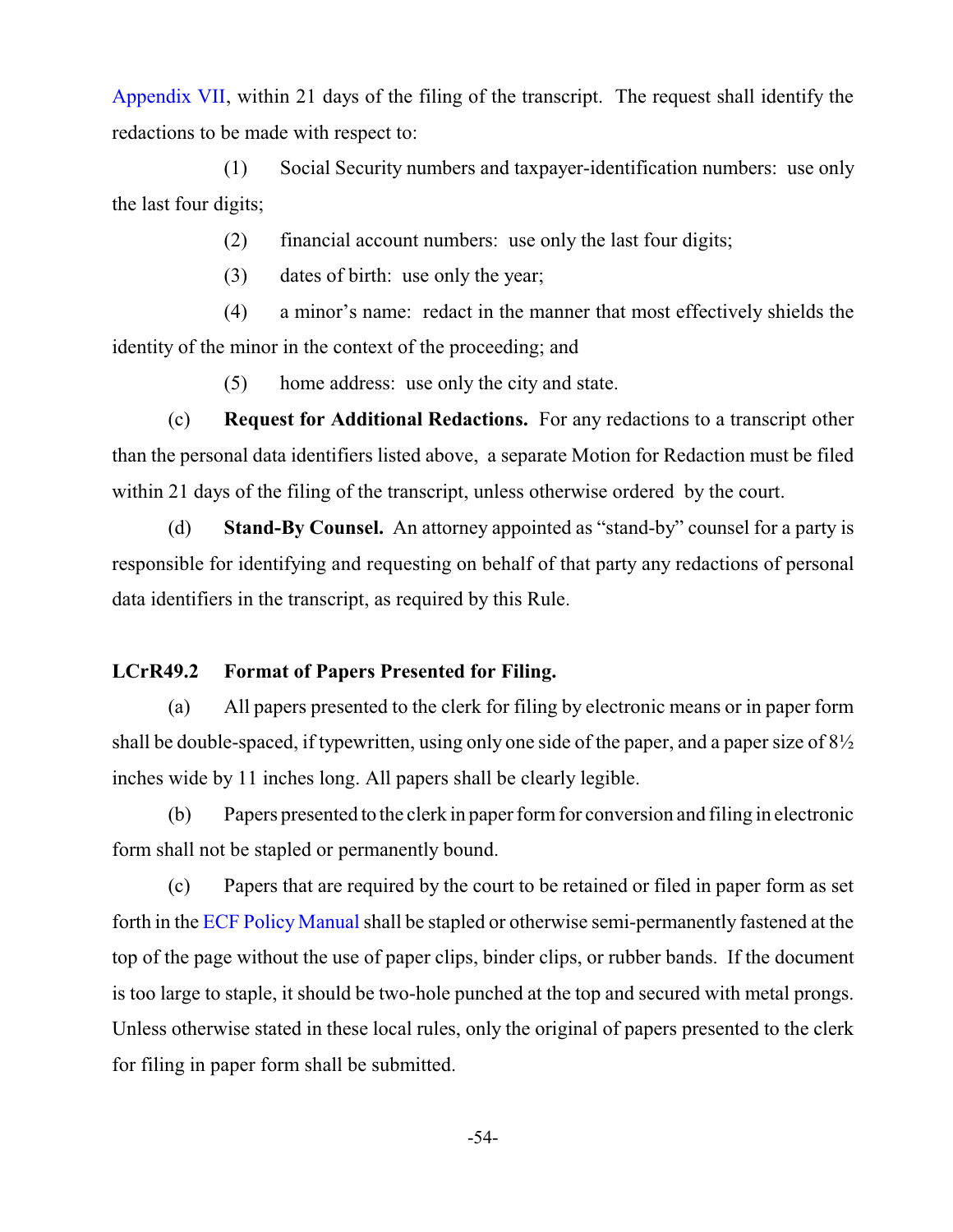#### **LCrR49.3 Fax Filing.**

Papers shall not be directly faxed to the clerk unless authorized by the court.

#### **LCrR49.4 Change of Address; Proof of Service.**

(a) All papers shall contain the name, mailing address, daytime telephone number, fax number, and e-mail address, if any, of the attorney or pro se litigant. If any of this information changes, the attorney or pro se litigant must notify the court by filing the [form](http://www.okwd.uscourts.gov/files/forms/addrchange.pdf) provided by the clerk and serving a copy on opposing counsel or pro se parties. Papers sent by the court will be deemed delivered if sent to the last known address given to the court.

(b) Proof of service of any papers required to be served shall be made by the certificate of any attorney of record or pro se litigant, or if made by any other person, the affidavit of such person.

(c) Pursuant to Federal Rule of [Criminal Procedure 49\(b\)](http://www.law.cornell.edu/rules/frcrmp/rule_49), receipt of the Notice of Electronic Filing generated by the Court's Electronic Case Filing System shall constitute the equivalent of service of the paper identified in the notice on persons who have consented to electronic service and who have waived their right to service by personal service or first class mail.

#### **LCrR50.1 Plan for Achieving Prompt Disposition of Criminal Cases.**

This Plan was adopted by the court to minimize undue delay and to further the prompt disposition of criminal cases and certain juvenile proceedings. It requires certain procedures, specifies certain time limits, imposes specific duties and responsibilities on counsel and fosters compliance with the Speedy Trial Act. (*See* [General Order 98-2](http://www.okwd.uscourts.gov/files/genorders/genord98-2.pdf), In Re: Plan for Achieving Prompt Disposition of Criminal Cases.)

#### **LCrR53.1 Courtroom Decorum.**

[LCvR39.2](#page-34-0) applies to criminal cases.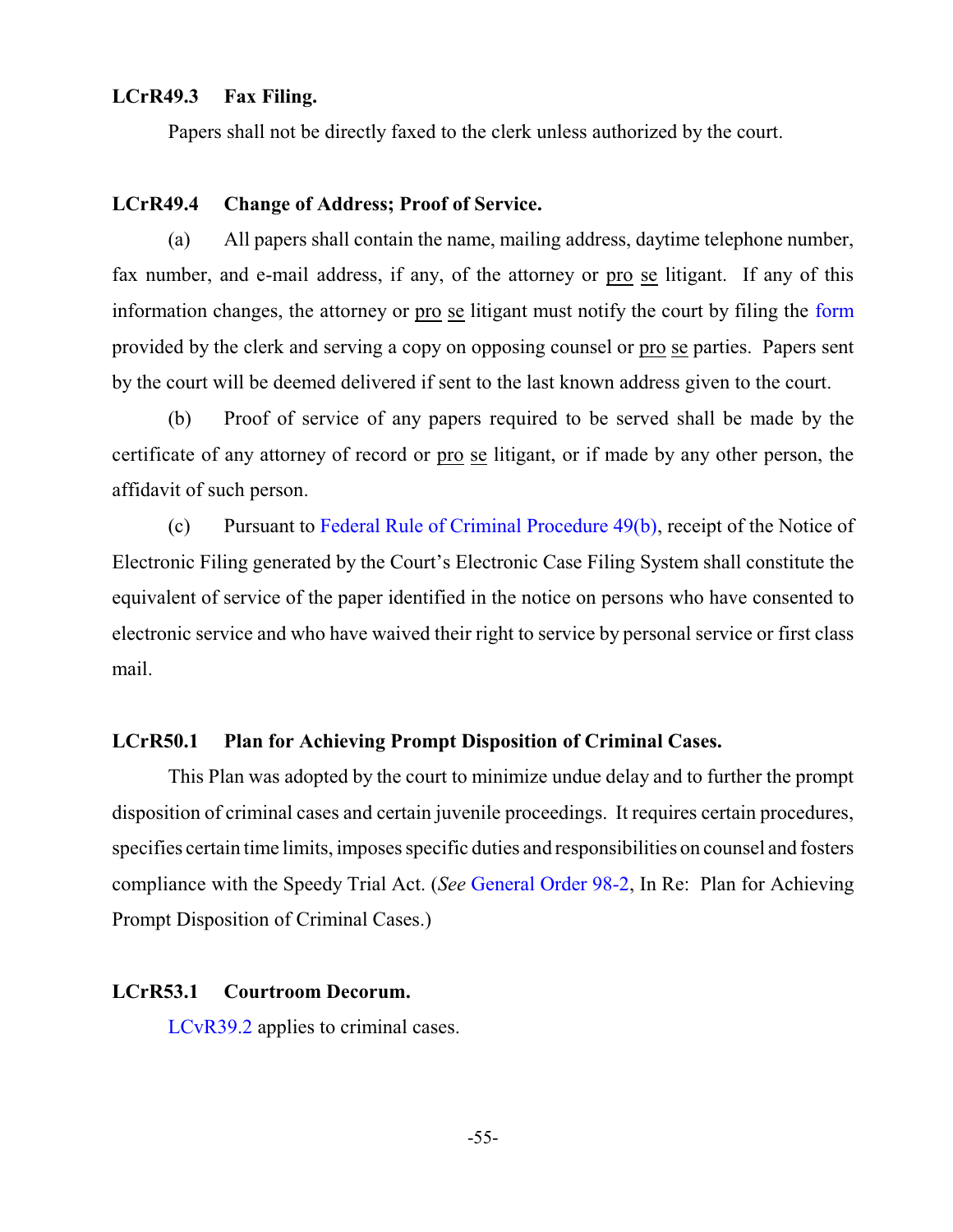### **LCrR53.2 Use of Electronic Devices, Photographs, or Tape Recorders at Trial.** [LCvR39.3](#page-34-1) applies to criminal cases.

#### **LCrR53.3 Attorney Communication with Jurors.**

[LCvR47.1](#page-99-0) applies to criminal cases.

#### **LCrR57.1 Committee on Local Criminal Court Rules.**

The court hereby constitutes a committee on local criminal rules comprised of 5 members of the bar of this court whose practice is primarily criminal, including as permanent members, the U.S. Attorney and the Federal Public Defender of this District, or their designees. The court clerk or the clerk's designee shall also be a permanent member of the committee. The Chief Judge shall appoint committee members for terms of no more than 3 years.

This committee is established for the purpose of receiving comments and recommendations from any member of the bar of this court or any other interested person, as well as updating these rules on a regular basis. The committee shall meet annually or as necessary.

#### **LCrR57.2 Attorneys.**

(a) **Applicability of Civil Rules.** The provisions of [LCvR83.2\(a\)](#page-45-0) Roll of Attorneys, (b) Committee on Admissions and Grievances, (c) Procedure for Admission, (d) Eligibility, and (e) Reciprocity; [LCvR83.5](#page-48-0) Attorney Withdrawal from Case; and [LCv83.6](#page-48-1) Discipline by the Court, are applicable to these local criminal rules and are not repeated. Certain other provisions are repeated for emphasis.

(b) **Attorneys for the United States.** Attorneys who are employed or retained by the United States or its agencies may practice in this court in all cases or proceedings in which they represent the United States or such agencies.

(c) **Admission Pro Hac Vice.** Any attorneywho is eligible for admission to the Bar of this Court may, in the discretion of a judge of this court, be granted temporary admission

-56-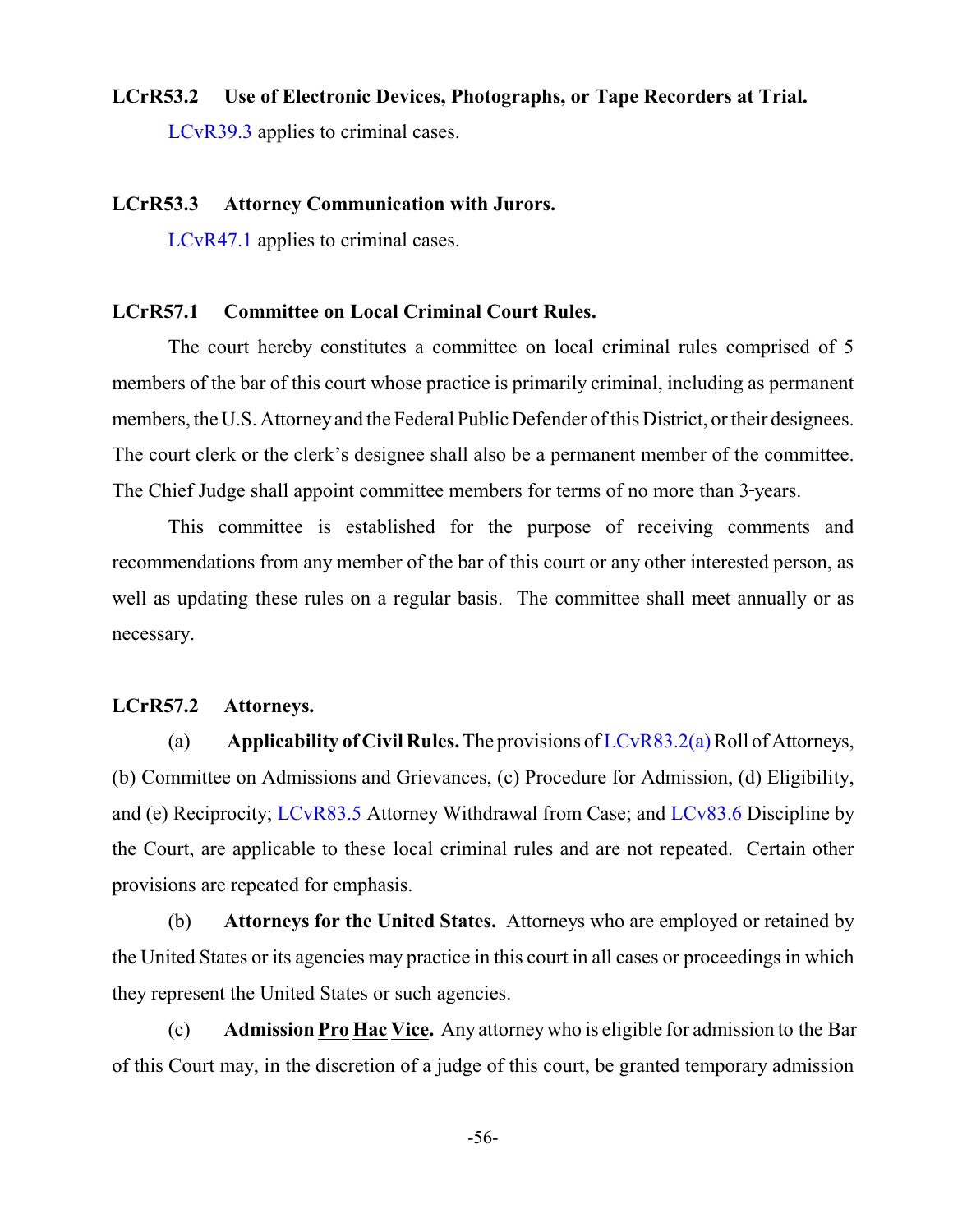to practice in a pending case. Attorneys requesting such admission are required to attach to their motion a completed Request for Admission Pro Hac Vice [form](http://www.okwd.uscourts.gov/wp-content/uploads/2015/03/005.pdf) provided by the court clerk's office along with a required fee. Counsel admitted pro hac vice shall submit an [ECF](http://www.okwd.uscourts.gov/wp-content/uploads/ecf_egistration_form_2017.pdf) [Registration Form](http://www.okwd.uscourts.gov/wp-content/uploads/ecf_egistration_form_2017.pdf) and upon activation, electronically file an entry of [appearance](http://www.okwd.uscourts.gov/files/forms/ao458.pdf) consistent with [LCvR83.4](#page-47-0).

#### **LCrR57.3 Association of Local Counsel.**

(a) **Responsibilities of Non-Resident Counsel.** When representing a party in this court, any attorney who is not a resident of, and does not maintain an office in, Oklahoma shall show association with an attorney who is personally appearing in the action and who is a resident of the State and maintains a law office within the State of Oklahoma, and who has been duly and regularly admitted to practice in this court.

(b) **Responsibilities of Local Counsel.** It is the responsibility of local counsel appearing in any criminal case to file the motion of the non-resident attorney to be admitted pro hac vice and to certify in the motion that the non-resident attorney is a member in good standing of the Bar of the highest court of the state where the non-resident attorney resides or is licensed. The local attorney shall sign the first pleading filed and shall continue in the case unless other local counsel is substituted. Any notice, pleading, or other paper may be served upon the local attorney with the same effect as if personally served on the non-resident attorney.

(c) **Relief from this Rule.** Relieffromthis Rule is within the court's discretion upon motion establishing financial hardship, special qualifications of non-resident counsel, or other good cause, provided that out-of-state counsel certifies familiarity with the local court rules.

#### **LCrR57.4 Appearance of Counsel.**

(a) **Entry of Appearance Form.** An attorney appearing for either the government or the defense in a criminal case shall enter an appearance by signing and filing an entry of appearance on a [form](http://www.okwd.uscourts.gov/files/forms/ao458.pdf) prescribed by the clerk of this court.

-57-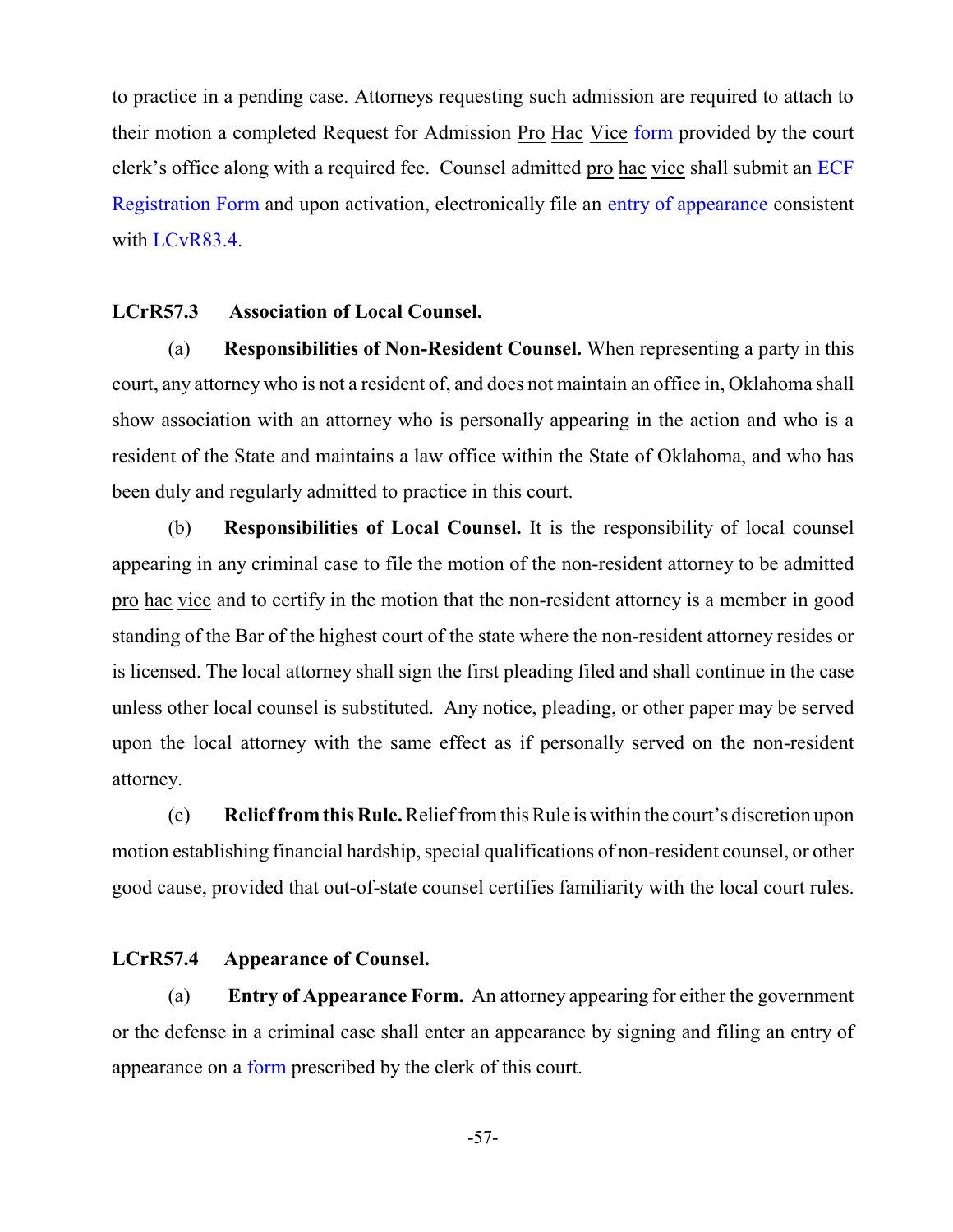(b) **Change of Counsel.** In the event the government or any defendant should change counsel or add additional counsel, the new or additional counsel for such party shall enter an appearance by signing and filing an entry of appearance on the [form](http://www.okwd.uscourts.gov/files/forms/ao458.pdf) prescribed by the clerk of this court.

(c) **Limited or Special Appearances.** Limited or special appearances in criminal cases may be permitted by the judicial officer. The minute of the proceedings shall reflect the name of the attorney who actually appears at the proceeding.

#### **LCrR58.1 Magistrate Judges - Misdemeanor Authority.**

Each full-time, recalled, and part-time United States magistrate judge appointed by this court is specifically designated to exercise the authority and jurisdiction provided by [18 U.S.C.](http://www.law.cornell.edu/uscode/text/18/3401) [§ 3401\(a\)](http://www.law.cornell.edu/uscode/text/18/3401) to try persons accused of, and sentence persons convicted of, misdemeanors committed within this district.

#### **LCrR58.2 Forfeiture of Collateral in Lieu of Appearance.**

As provided in Fed. R. Crim. P.  $58(d)(1)$ , a person who is charged with a petty offense as defined in [18 U.S.C. § 19](http://www.law.cornell.edu/uscode/text/18/19), may in lieu of appearance, post collateral in the amount indicated for the offense and consent to forfeiture of collateral. The offense for which collateral may be posted and forfeited in lieu of appearance by the person charged, together with the amounts of collateral to be posted, are generally stated on the charge (violation notice) and are contained in written schedules approved by this court and on file with the court clerk.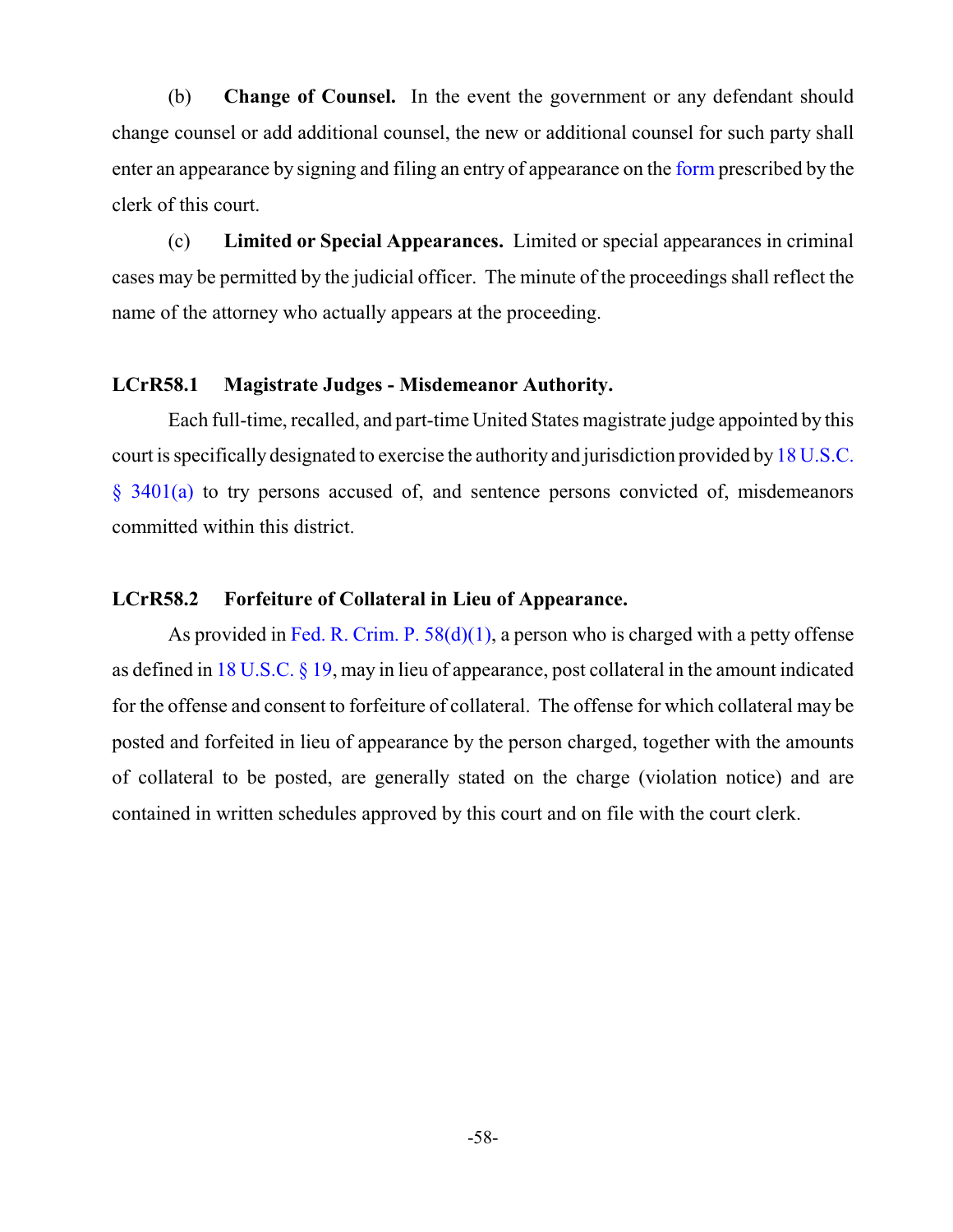## **THE UNITED STATES DISTRICT COURT FOR THE WESTERN DISTRICT OF OKLAHOMA**

# **APPENDICES TO LOCAL COURT RULES**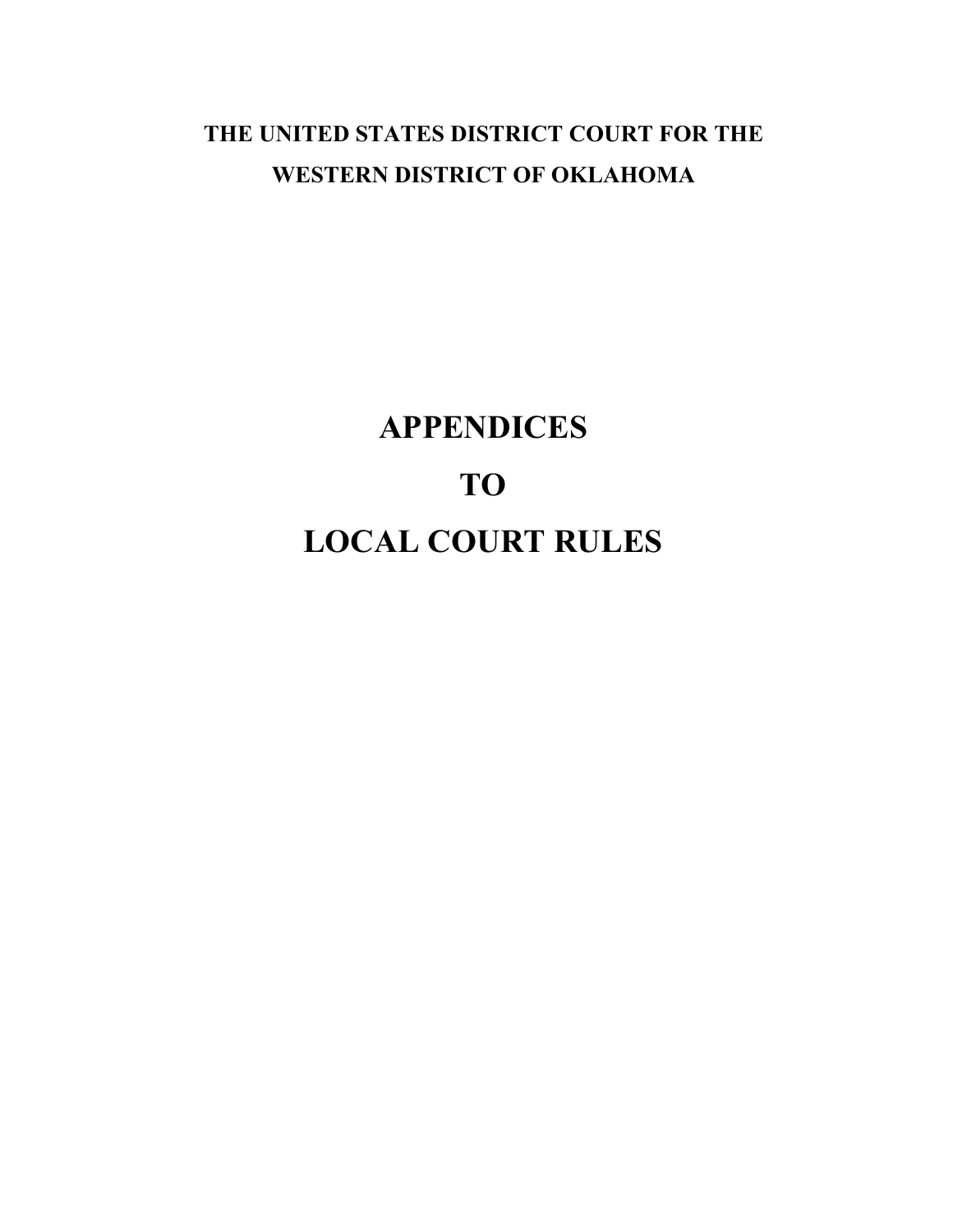# **APPENDIX I**

# **GENERAL ORDERS**

## **[Reference: LCvR1.1; LCrR1.1]**

The following General Orders will be provided by the clerk upon request or can be obtained from the court's website, www.okwd.uscourts.gov:

- **G.O. 96-3** [General Order Regarding](http://www.okwd.uscourts.gov/files/genorders/genord96-3.pdf) Land Condemnation Cases Filed by the United States  $(2 - 26 - 96)$
- **G.O. 96-4** [General Order Authorizing](http://www.okwd.uscourts.gov/files/genorders/genord96-4.pdf) the Use of the Bankruptcy Appellate Panel to Hear and [Determine Bankruptcy Appeals Originating in this District \(5-3-96\)](http://www.okwd.uscourts.gov/files/genorders/genord96-4.pdf)
- **G.O. 96-7** [General Order Regarding](http://www.okwd.uscourts.gov/files/genorders/genord96-7.pdf) Presiding Judge Authorization Over Interceptions of Wire or Oral or Other Forms of [Communications or Investigatory](http://www.okwd.uscourts.gov/files/genorders/genord96-7.pdf) Matters Arising Under Chapter 119 of Title 18 and Matters Under Investigation by the Grand [Jury; Applications for Pen](http://www.okwd.uscourts.gov/files/genorders/genord96-7.pdf) Registers and Other Forms of [Communications Under Chapter 206](http://www.okwd.uscourts.gov/files/genorders/genord96-7.pdf) of Title 18; Motions to Reconsider or [Overrule \(2-26-96\)](http://www.okwd.uscourts.gov/files/genorders/genord96-7.pdf)
- **G.O. 98-2** General Order Regarding the Plan for Achieving [Prompt Disposition of](http://www.okwd.uscourts.gov/files/genorders/genord98-2.pdf) [Criminal Cases \(5-1-98\)](http://www.okwd.uscourts.gov/files/genorders/genord98-2.pdf)
- **G.O. 98-4** [General Order Regarding](http://www.okwd.uscourts.gov/files/genorders/genord98-4.pdf) Guidelines for Resolving Scheduling Conflicts with [Oklahoma Federal Courts and State Courts \(9-24-98\)](http://www.okwd.uscourts.gov/files/genorders/genord98-4.pdf)
- **G.O. 03-4** [General Order Regarding](http://www.okwd.uscourts.gov/files/genorders/genord03-4.pdf) Disclosure of Information and Testimony of [Probation Officers \(6-6-03\)](http://www.okwd.uscourts.gov/files/genorders/genord03-4.pdf)
- **G.O. 05-1** [General Order Identifying Miscellaneous Files \(2-16-05\)](http://www.okwd.uscourts.gov/files/genorders/genord05-1.pdf)
- **G.O. 08-2** General Order Regarding Service of [Summons in Pro Se Cases \(10-3-08\)](http://www.okwd.uscourts.gov/files/genorders/genord08-2.pdf)
- **G.O. 08-3** [General Order Regarding](http://www.okwd.uscourts.gov/files/genorders/genord08-3.pdf) Policy on Electronic Availability of Transcripts  $(10-7-08)$
- **G.O. 09-1** General [Order Regarding](http://www.okwd.uscourts.gov/files/genorders/genord09-1.pdf) Establishing a Court-Assisted Recovery Effort [Program \(1/23/09\)](http://www.okwd.uscourts.gov/files/genorders/genord09-1.pdf)
- **G.O. 09-2** General Order Regarding Random Selection of Grand and Petit Jurors (3/04/09)
- **G.O. 09-5** General Order Regarding [Best Practices](http://www.okwd.uscourts.gov/files/genorders/genord09-5.pdf) for Electronic Discovery of [Documentary Materials in Criminal Cases \(8/20/09\)](http://www.okwd.uscourts.gov/files/genorders/genord09-5.pdf)
- **G.O. 11-1** [General Order Regarding](http://www.okwd.uscourts.gov/wp-content/uploads/2014/09/genord11-1.pdf) Assignment of Cases and Transfer of Related or Companion [Cases \(10/11/11\)](http://www.okwd.uscourts.gov/wp-content/uploads/2014/09/genord11-1.pdf)
- **G.O. 11-2** [General Order Regarding Attorney Admissions Fees \(10/21/11\)](http://www.okwd.uscourts.gov/wp-content/uploads/2014/09/genord11-2.pdf)
- **G.O. 12-2** [General Order Regarding](http://www.okwd.uscourts.gov/wp-content/uploads/2014/09/12-02generalorder.pdf) ADR AdvisoryCommittee and ADR Panel (6/06/12)
- **G.O. 12-4** [General Order Regarding](http://www.okwd.uscourts.gov/wp-content/uploads/2014/09/12-04_genorder.pdf) the Local Rules for the United States Bankruptcy [Court for the Western District of Oklahoma \(12/04/12\)](http://www.okwd.uscourts.gov/wp-content/uploads/2014/09/12-04_genorder.pdf)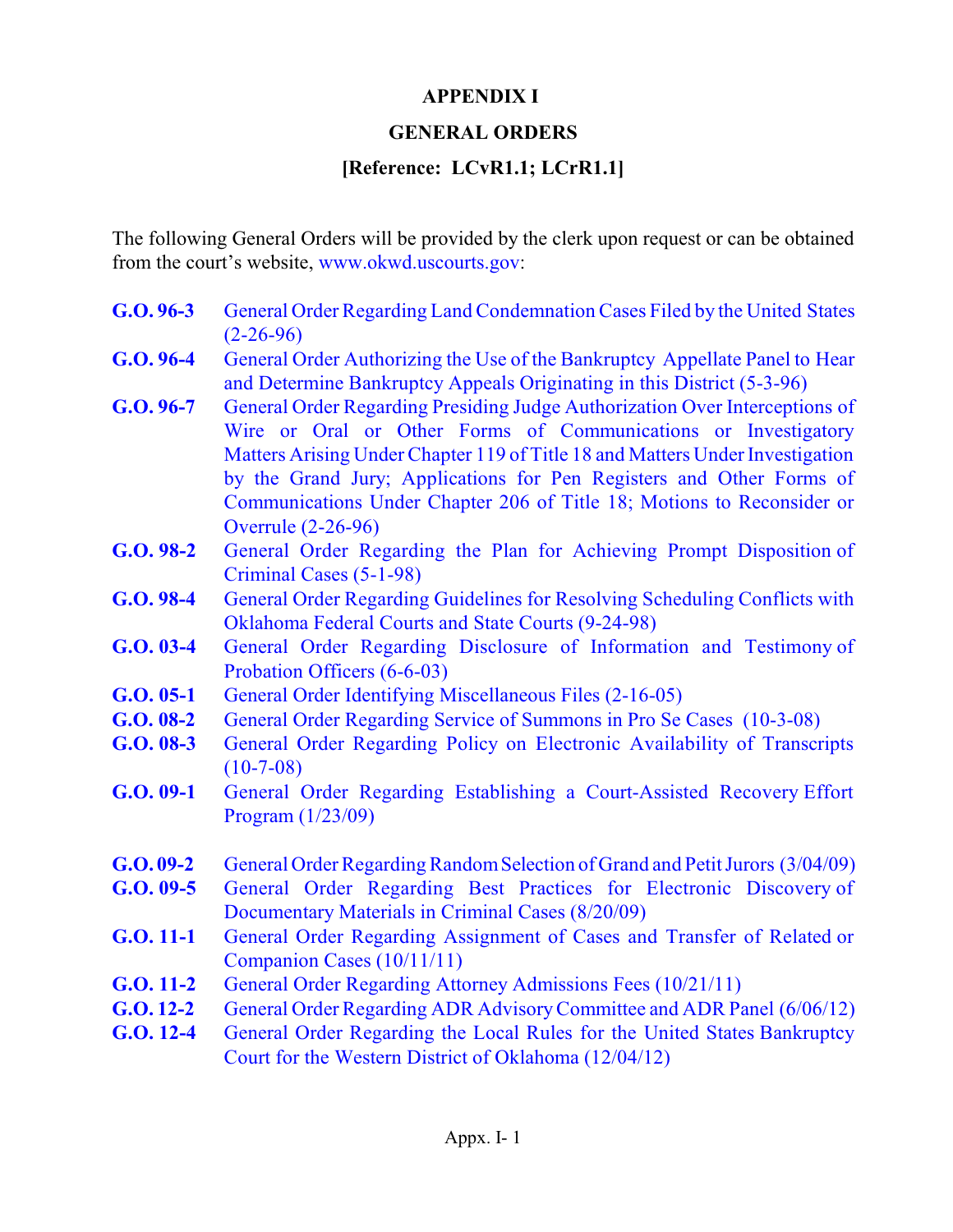- **G.O. 12-7** [General Order Regarding](http://www.okwd.uscourts.gov/wp-content/uploads/2014/09/12-07_genorder.pdf) Authorizing Reimbursement of Expenses from the [Non-Appropriated](http://www.okwd.uscourts.gov/wp-content/uploads/2014/09/12-07_genorder.pdf) Fund (12/4/12)
- **G.O. 13-2** General Order Regarding Establishing a [Court-Assisted Recovery Effort](http://www.okwd.uscourts.gov/files/genorders/13-2_general_order.pdf) Program [- Nunc Pro Tunc General Order \(3/27/13\)](http://www.okwd.uscourts.gov/files/genorders/13-2_general_order.pdf)
- **G.O. 13-8** [General Order Regarding](http://www.okwd.uscourts.gov/files/genorders/13-8_general_order.pdf) Authorization for U.S. Probation Officers to Discontinue Collection of Monthly Report Forms [\(Standard Conditions of](http://www.okwd.uscourts.gov/files/genorders/13-8_general_order.pdf) [Supervision #2\) on Cases Sentenced Prior to October 4, 2011 \(12/18/13\)](http://www.okwd.uscourts.gov/files/genorders/13-8_general_order.pdf)
- **G.O. 13-10** General Order [Regarding Court Reporters Plan for Management](http://www.okwd.uscourts.gov/files/genorders/13-10_general_order.pdf) of Court [Reporting Services \(12/17/13\)](http://www.okwd.uscourts.gov/files/genorders/13-10_general_order.pdf)
- **G.O. 14-2** [General Order Regarding Electronic Payments Via Pay.Gov \(2/6/14\)](http://www.okwd.uscourts.gov/files/genorders/14-2_general_order.pdf)
- **G.O. 14-5** [General Order Regarding Random](http://www.okwd.uscourts.gov/wp-content/uploads/2014/09/14-5_general_order.pdf) Selection of Grand and Petit Jurors (6/16/14)
- **G.O. 14-6** General Order Regarding Plan of [the U.S. District Court for the Western District](http://www.okwd.uscourts.gov/wp-content/uploads/2014/09/14-6_general_order.pdf) [of Oklahoma for the Implementation of the Criminal Justice Act \(9/11/14\)](http://www.okwd.uscourts.gov/wp-content/uploads/2014/09/14-6_general_order.pdf)
- **G.O. 14-8** [General Order Regarding Motions for](http://www.okwd.uscourts.gov/wp-content/uploads/2014/09/14-8_general_order.pdf) Reduction of Sentence Pursuant to [Amendment 782 to the Sentencing Guidelines \(12/01/14\)](http://www.okwd.uscourts.gov/wp-content/uploads/2014/09/14-8_general_order.pdf)
- **G.O. 15-3** General Order Regarding Plan of [the U.S. District Court for the Western District](http://www.okwd.uscourts.gov/wp-content/uploads/15-3_general_order.pdf) [of Oklahoma for the Implementation of the Criminal Justice Act \(9/23/15\)](http://www.okwd.uscourts.gov/wp-content/uploads/15-3_general_order.pdf)
- **G.O. 15-4** General Order Regarding Electronic Filing Policies & [Procedures Manual](http://www.okwd.uscourts.gov/wp-content/uploads/15-4_general_order1.pdf)  $(11/30/15)$
- **G.O. 16-1** [General Order Regarding Implementation of eVoucher \(4/05/16\)](http://www.okwd.uscourts.gov/wp-content/uploads/16-1_general_order.pdf)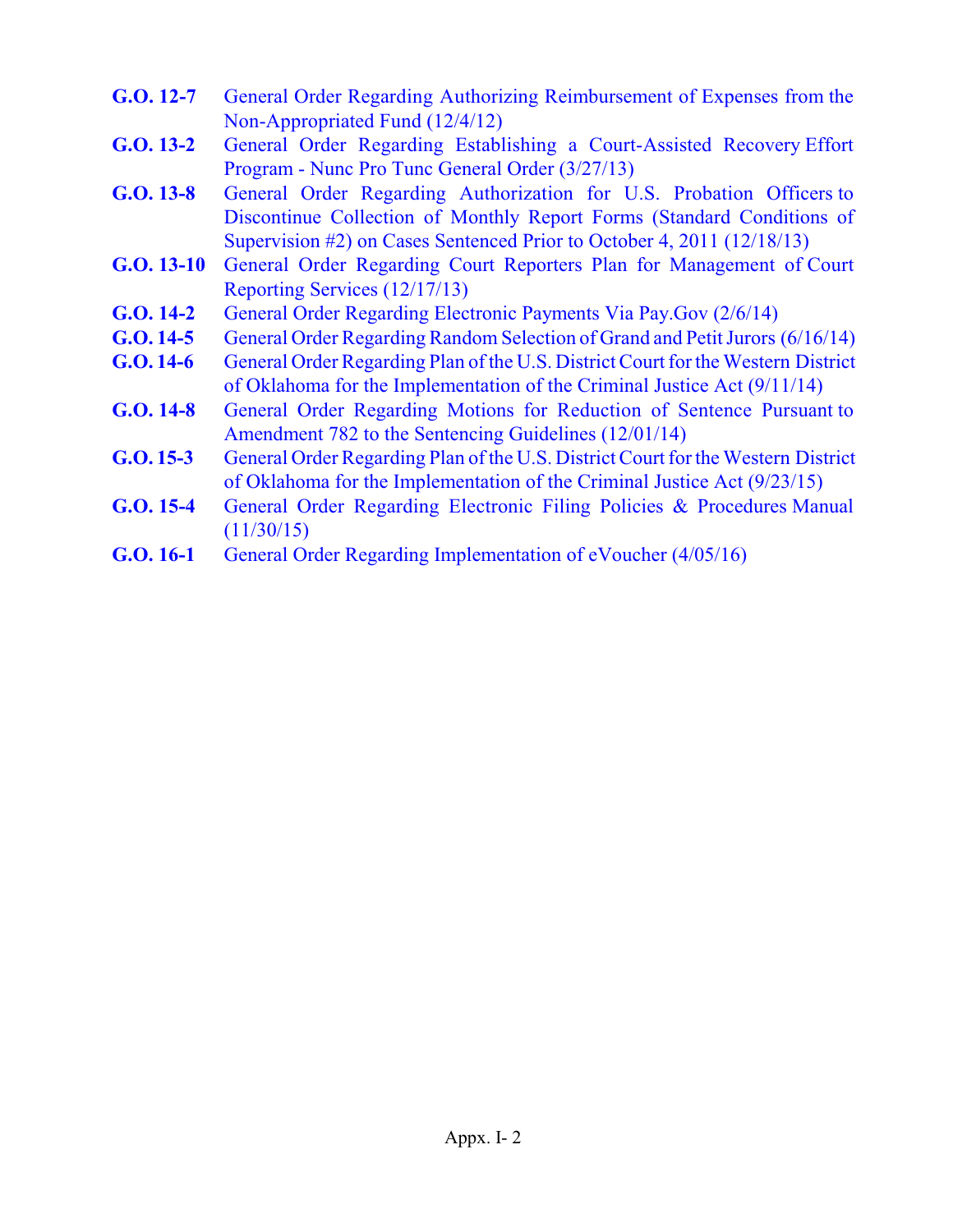# <span id="page-74-0"></span>**APPENDIX II**

# **IN THE UNITED STATES DISTRICT COURT FOR THE WESTERN DISTRICT OF OKLAHOMA**

|    | Plaintiff, |          |
|----|------------|----------|
| v. |            | Case No. |
|    |            |          |
|    |            |          |
|    | Defendant. |          |

# **JOINT STATUS REPORT AND DISCOVERY PLAN**

Date of Conference: \_\_\_\_\_\_\_\_\_\_\_\_\_\_\_\_\_\_

Appearing for Plaintiff: \_\_\_\_\_\_\_\_\_\_\_\_\_\_\_\_\_\_\_\_\_\_\_\_\_\_\_\_\_\_\_\_\_\_\_\_\_\_\_\_\_\_\_\_\_\_\_\_\_\_\_\_

Appearing for Defendant:

# **Jury Trial Demanded □ - Non-Jury Trial □**

- 1. **BRIEF PRELIMINARY STATEMENT**. State briefly and in ordinary language the facts and positions of the parties to inform the judge of the general nature of the case.
- 2. **JURISDICTION**. State the basis on which the jurisdiction of the court is invoked and any presently known objections.
- 3. **STIPULATED FACTS**. List stipulations as to all facts that are not disputed, including jurisdictional facts.

# 4. **CONTENTIONS AND CLAIMS FOR DAMAGES OR OTHER RELIEF SOUGHT**.

- a. Plaintiff:
- b. Defendant: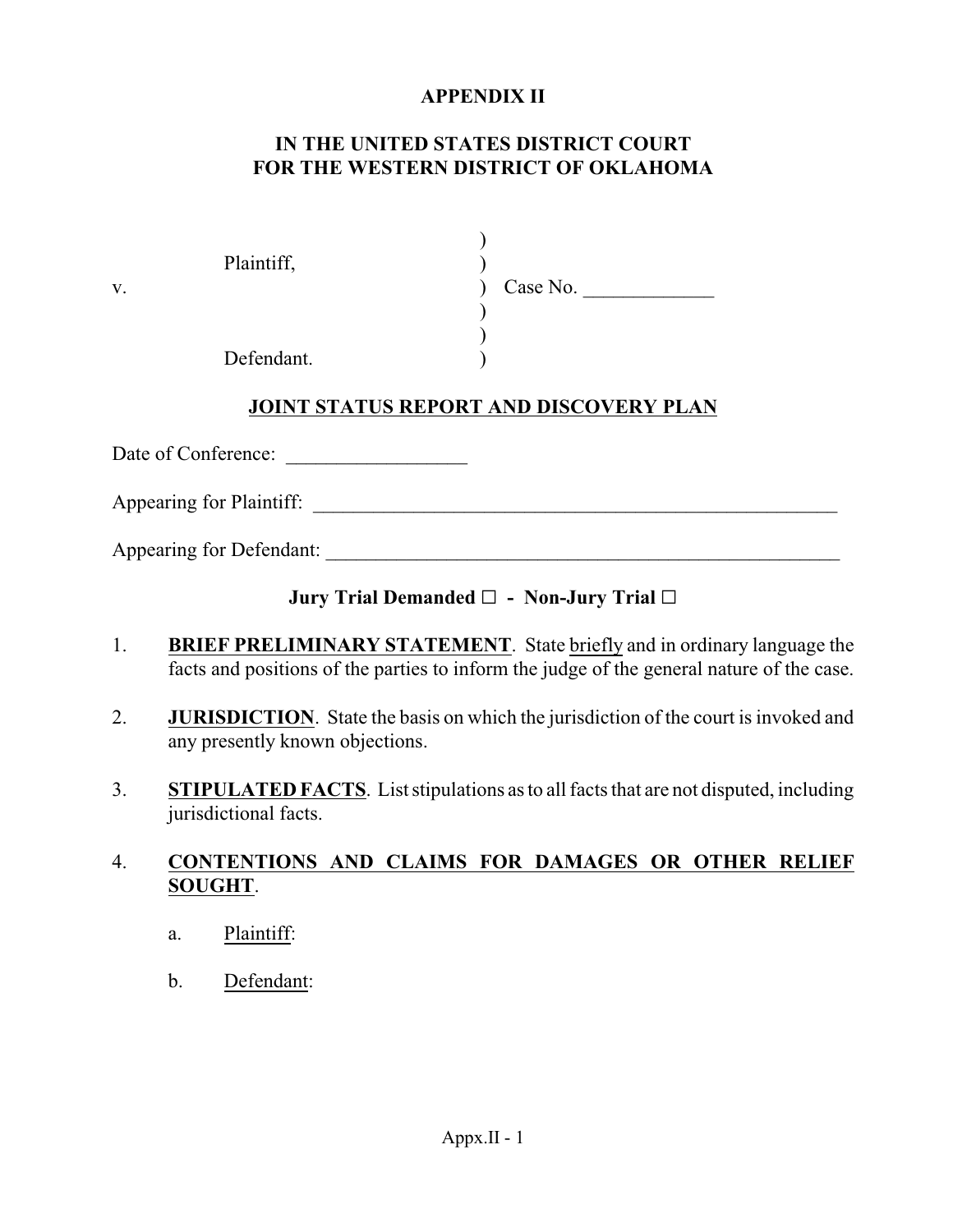# 5. **APPLICABILITY OF FED. R. CIV. P. 5.1 AND COMPLIANCE**.

Do any of the claims or defenses draw into question the constitutionality of a federal or state statute where notice is required under 28 U.S.C. § 2403 or Fed. R. Civ. P. 5.1?

 $\Box$  Yes  $\Box$  No

- 6. **MOTIONS PENDING AND/OR ANTICIPATED** (include date of filing, relief requested, and date responsive brief to be filed).
- 7. **COMPLIANCE WITH RULE 26(a)(1)**. Have the initial disclosures required by Fed. R. Civ. P. 26(a)(1) been made?  $\Box$  Yes  $\Box$  No If "no," by what date will they be made?

## 8. **PLAN FOR DISCOVERY**.

- A. The discovery planning conference (Fed. R. Civ. P. 26(f)) was held on  $\mathcal{L}_{\mathcal{L}}$
- B. The parties anticipate that discovery should be completed within months.
- C. In the event ADR is ordered or agreed to, what is the minimum amount of time necessary to complete necessary discovery prior to the ADR session?
- D. Have the parties discussed issues relating to disclosure or discovery of electronically stored information, including the form or forms in which it should be produced, pursuant to Fed. R. Civ. P.  $26(f)(3)(C)$ ?
	- $\Box$  Yes  $\Box$  No

\_\_\_\_\_\_\_\_\_\_\_\_\_\_\_\_\_\_\_\_\_\_\_.

E. Have the parties discussed issues relating to claims of privilege or of protection as trial-preparation material pursuant to Fed. R. Civ. P.  $26(f)(3)(D)$ ?

 $\Box$  Yes  $\Box$  No

To the extent the parties have made any agreements pursuant to Fed. R. Civ. P.  $26(f)(3)(D)$  and Fed. R. of Evid. 502(e) regarding a procedure to assert claims of privilege/protection after production and are requesting that the court include such agreement in an order, please set forth the agreement in detail below and submit a proposed order adopting the same.

 $\mathcal{L}_\text{max} = \mathcal{L}_\text{max} = \mathcal{L}_\text{max} = \mathcal{L}_\text{max} = \mathcal{L}_\text{max} = \mathcal{L}_\text{max} = \mathcal{L}_\text{max} = \mathcal{L}_\text{max} = \mathcal{L}_\text{max} = \mathcal{L}_\text{max} = \mathcal{L}_\text{max} = \mathcal{L}_\text{max} = \mathcal{L}_\text{max} = \mathcal{L}_\text{max} = \mathcal{L}_\text{max} = \mathcal{L}_\text{max} = \mathcal{L}_\text{max} = \mathcal{L}_\text{max} = \mathcal{$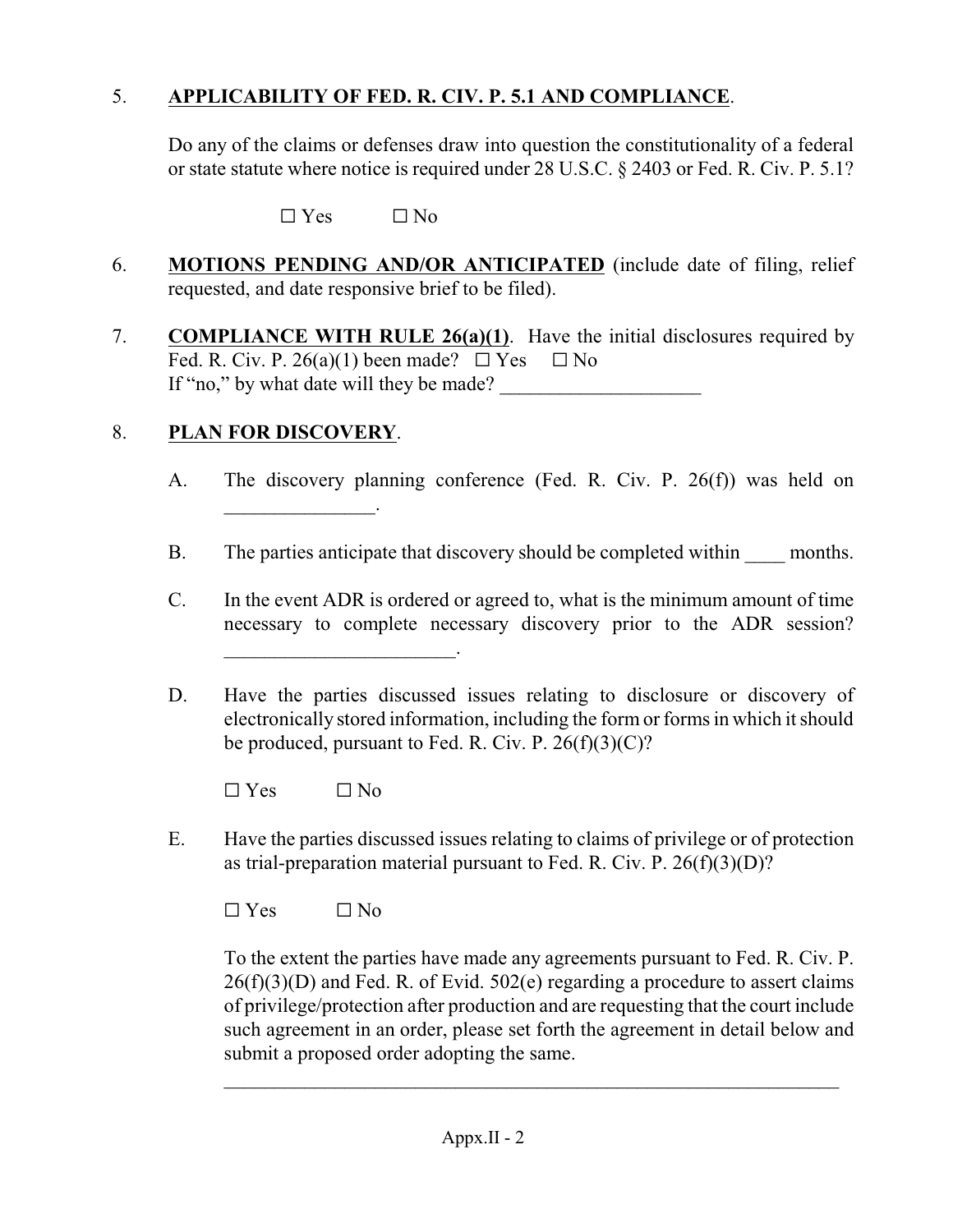F. Identify any other discovery issues which should be addressed at the scheduling conference, including any subjects of discovery, limitations on discovery, protective orders needed, or other elements (Fed. R. Civ. P. 26(f)) which should be included in a particularized discovery plan.

\_\_\_\_\_\_\_\_\_\_\_\_\_\_\_\_\_\_\_\_\_\_\_\_\_\_\_\_\_\_\_\_\_\_\_\_\_\_\_\_\_\_\_\_\_\_\_\_\_\_\_\_\_\_\_\_\_\_\_\_\_ \_\_\_\_\_\_\_\_\_\_\_\_\_\_\_\_\_\_\_\_\_\_\_\_\_\_\_\_\_\_\_\_\_\_\_\_\_\_\_\_\_\_\_\_\_\_\_\_\_\_\_\_\_\_\_\_\_\_\_\_\_

# 9. **ESTIMATED TRIAL TIME**:

- 10. **BIFURCATION REQUESTED:**  $\Box$  Yes  $\Box$  No
- 11. **POSSIBILITY OF SETTLEMENT**:  $\Box$  Good  $\Box$  Fair  $\Box$  Poor

## 12. **SETTLEMENT AND ADR PROCEDURES**:

- A. Compliance with  $LCvR16.1(a)(1)$  ADR discussion:  $\Box$  Yes  $\Box$  No
- B. The parties request that this case be referred to the following ADR process:

 $\Box$  Court-Ordered Mediation subject to LCvR16.3  $\Box$  Judicial Settlement Conference G Other \_\_\_\_\_\_\_\_\_\_\_\_\_\_\_\_\_\_\_\_\_\_\_\_\_\_\_\_\_\_\_\_\_\_\_\_\_\_\_\_\_\_\_\_\_\_\_\_\_\_\_\_\_  $\square$  None - the parties do not request ADR at this time.

- 13. Parties consent to trial by Magistrate Judge?  $\Box$  Yes  $\Box$  No
- 14. Type of Scheduling Order Requested.  $\Box$  Standard  $\Box$  Specialized (If a specialized scheduling order is requested, counsel should include a statement of reasons and proposal.)

Submitted this day of cases.

 $\mathcal{L}_\text{max}$  and  $\mathcal{L}_\text{max}$  and  $\mathcal{L}_\text{max}$  and  $\mathcal{L}_\text{max}$ Counsel for Plaintiff

Counsel for Defendant

 $\mathcal{L}_\text{max}$  and  $\mathcal{L}_\text{max}$  and  $\mathcal{L}_\text{max}$  and  $\mathcal{L}_\text{max}$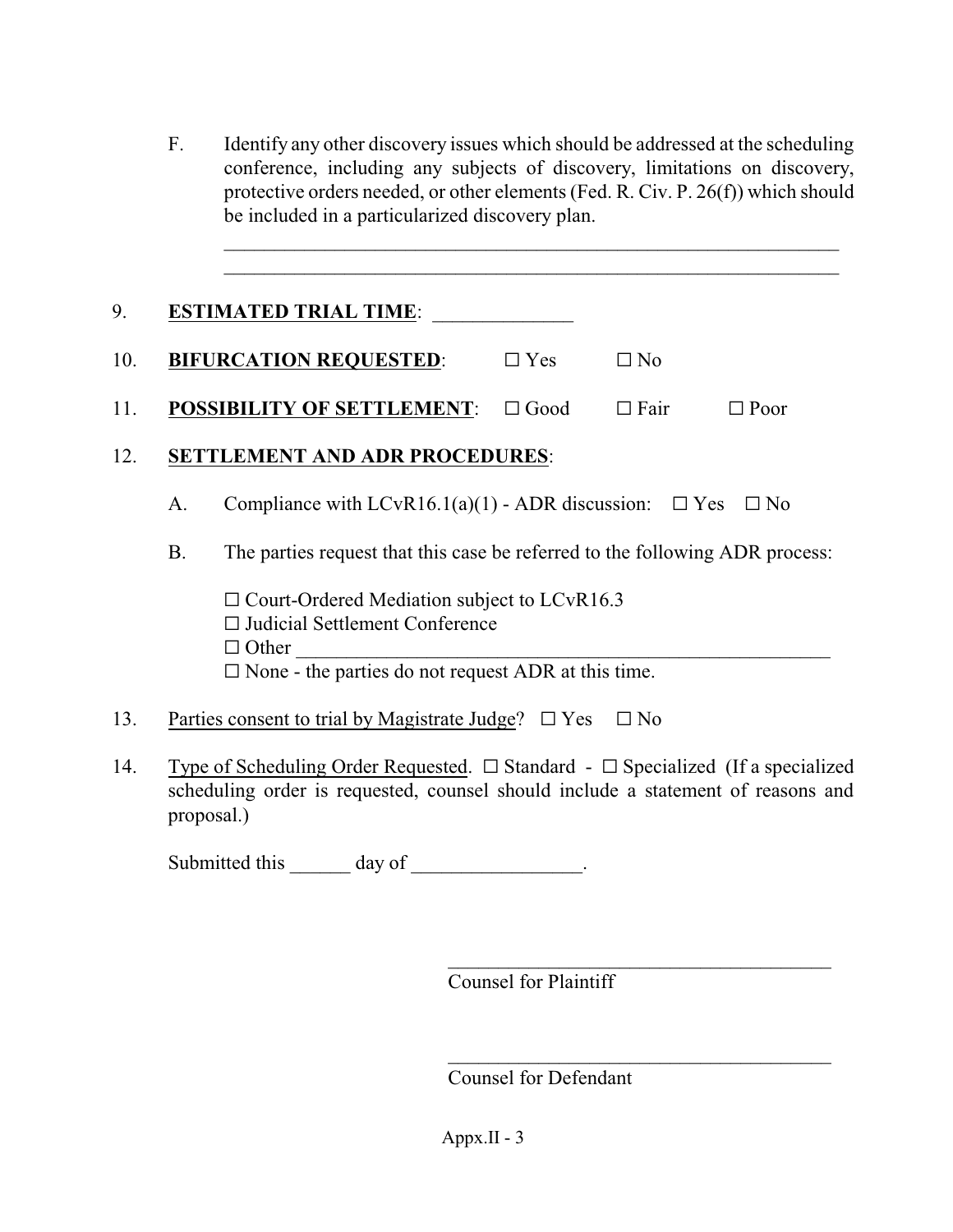#### <span id="page-77-0"></span>**APPENDIX III [Reference LCvR16.1(b)]**

#### **IN THE UNITED STATES DISTRICT COURT FOR THE WESTERN DISTRICT OF OKLAHOMA**

| Date | <b>SCHEDULING ORDER</b><br>Judge |               | Clerk        |
|------|----------------------------------|---------------|--------------|
| VS.  | Defendant.                       | Case No. CIV- | TRIAL DOCKET |
|      | Plaintiff,                       |               |              |

Appearing for Plaintiff

Appearing for Defendant

### $\Box$  JURY TRIAL DEMANDED -  $\Box$  NON-JURY TRIAL

#### **THE FOLLOWING DEADLINES ARE SET BY THE COURT**

- 1. Motions to join additional testimony where a witness parties to be filed by .
- 2. Motions to amend pleadings to be filed by \_\_\_\_\_\_\_\_\_.
- 3. Plaintiff to file a final list of expert witness(es) in chief and submit expert reports to defendant by **.\*** Defendant to file a final list of expert witness(es) in chief and submit expert reports to plaintiff \_\_\_\_\_\_\_\_\_\_\_\_\_\_ days thereafter.\*
- 4. Plaintiff to file a final list of witnesses, together with addresses and brief summary of expected

has not already been<br>deposed.bv \_\_\_\_\_\_.\* deposed, by **.\*** Defendant to file a final list of witnesses (as described above) 14 days thereafter.**\***

5. Plaintiff to file a final exhibit list by .**\*** Defendant to file objections to plaintiff's final exhibit list, under Fed. R. Civ. P. 26(a)(3)(B), by \_\_\_\_\_\_\_\_\_\_\_\_\_\_\_\_\_\_\_.

Defendant to file a final exhibit list 14 days thereafter.**\*** Plaintiff to file objections to defendant's final exhibit list, under Fed. R. Civ. P.  $26(a)(3)(B)$ , by \_\_\_\_\_\_\_\_\_\_\_.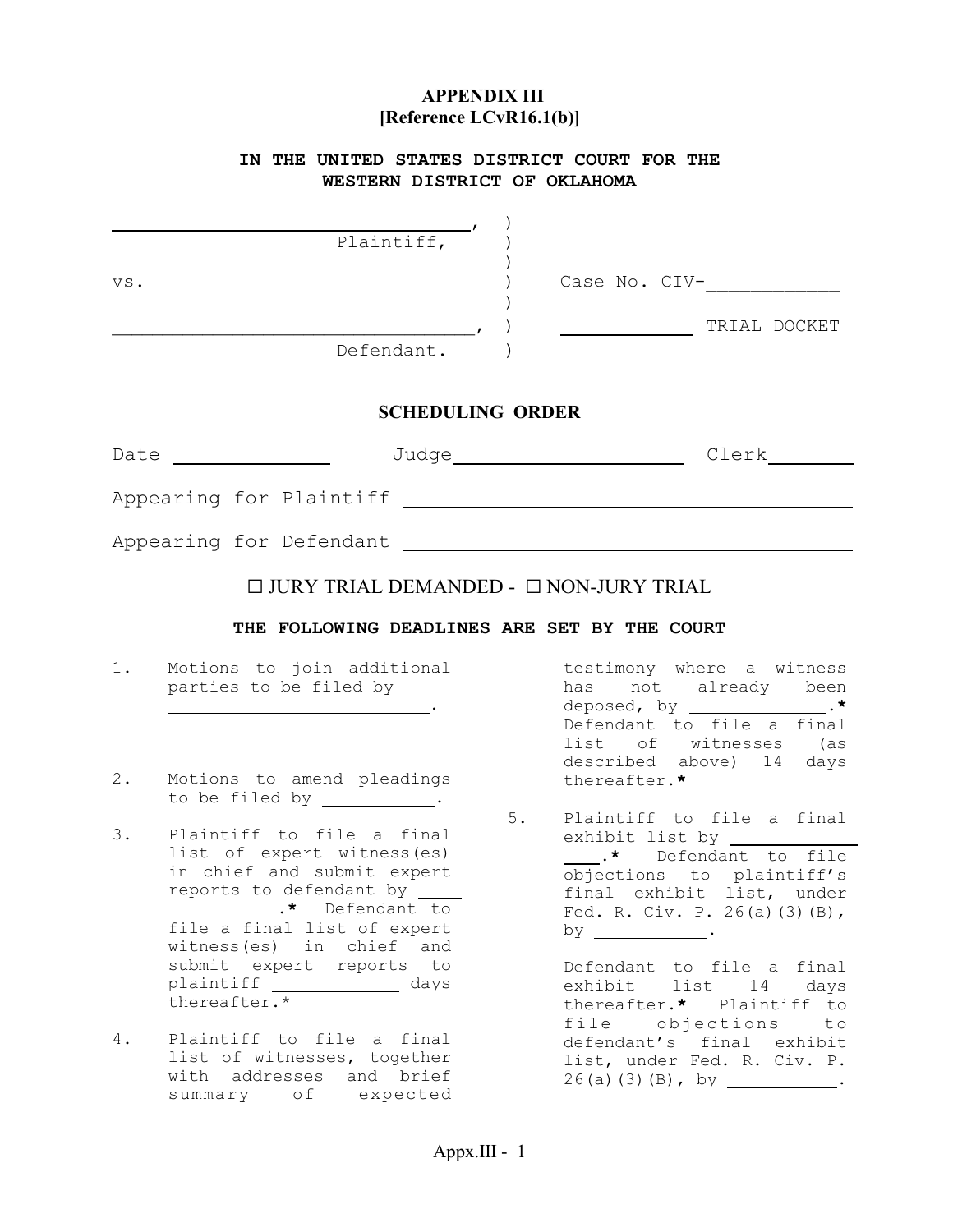**\*The listing of witnesses and exhibits shall separately state those expected to be called or used and those which may be called or used if the need arises. Except for good cause shown, no witness will be permitted to testify and no exhibit will be admitted in any party's case in chief unless such witness or exhibit was included in the party's filed witness or exhibit list.**

- 6. Discovery to be completed by .
- 7. All dispositive and *Daubert* motions to be filed by .

If the deadline for dispositive motions and *Daubert* motions precedes the discovery deadline, the parties are expected to conduct any discovery necessary for such motions in advance of the motion deadline.

8. Trial docket\_\_\_\_\_ **.\*\*** 

**\*\*Trial dockets generally begin the second Tuesday of each month. However, this p r a c t i c e v a r i e s , p a r t i c u l a r l y d u r i n g holidays. The published trial docket will announce the trial setting.**

The interval between the dispositive motion deadline and the trial docket is relatively inflexible. An extension of time to file or respond to a motion for summary judgment will likely affect the trial setting.

9. Designations of deposition testimony to be used at trial to be filed by \_\_\_\_\_\_\_\_

. Objections and counter-designations to be filed by . Objections to counterdesignations to be filed by .

- 10. Motions in limine to be filed by .
- 11. Requested voir dire to be filed by .
- 12. Trial briefs (optional unless otherwise ordered) to be filed by \_\_\_\_\_\_\_\_\_.
- 13. Requested jury instructions to be filed on or before .**\*\*\***
- 14. Proposed findings and conclusions of law to be filed no later than .**\*\*\***

**\*\*\*In addition to filing, the parties are encouraged, but not required, to submit their proposed jury instructions or findings of fact and conclusions of law in WordPerfect format to the clerk via the court's designated mail box: last name of judge-orders@okwd. uscourts.gov.**

- 15. Any objection or responses to the trial submissions referenced in 10, 11, 12, 13 or 14 to be filed 14 days thereafter.
- 16. The Final Pretrial Report, approved by all counsel, and in full compliance with Local Rules (*see* Appendix IV), together with a proposed order approving the report, to be submitted to the court by \_\_\_\_\_\_\_.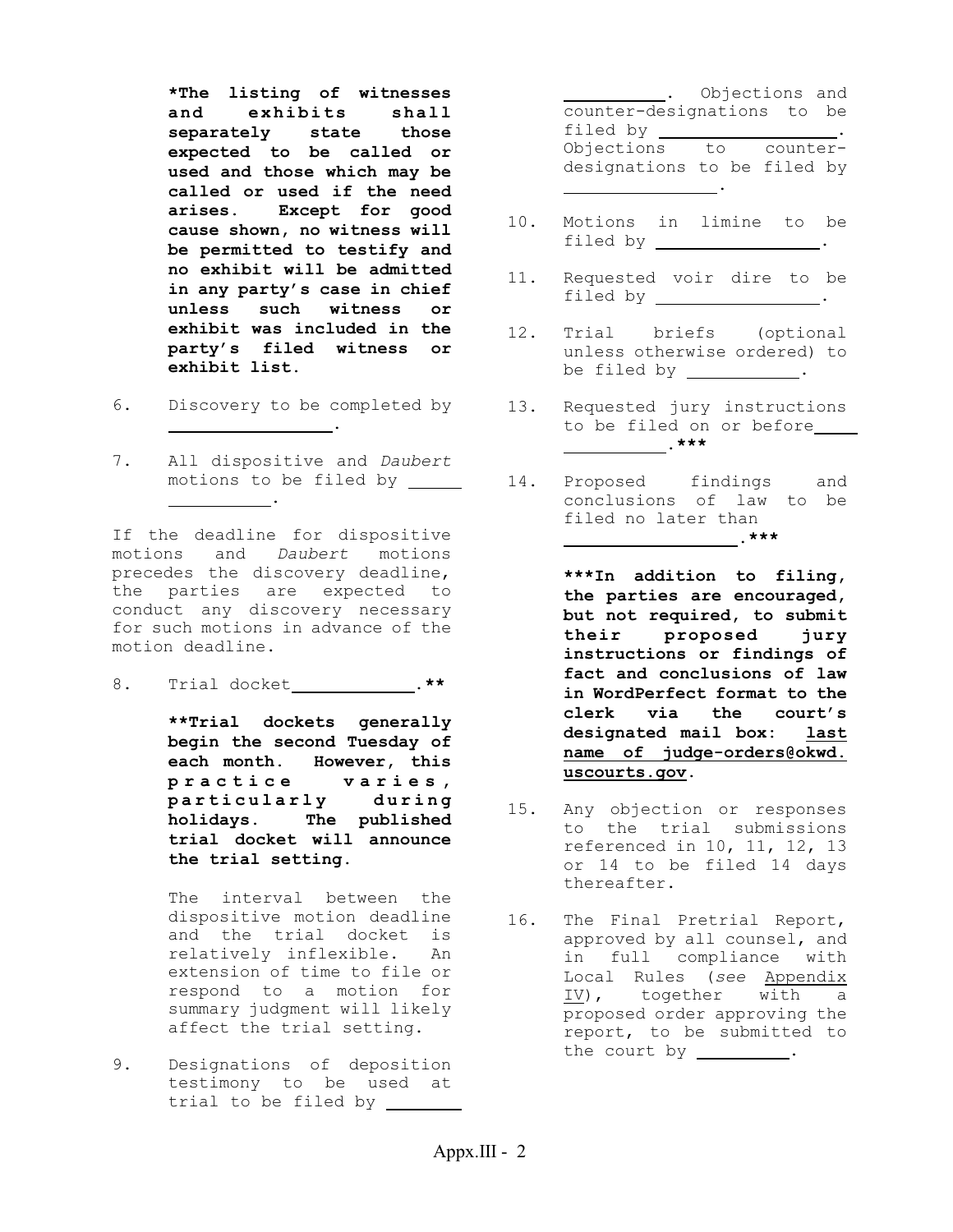17. This case is referred to ADR:

 $\square$  Mediation by agreement of the parties, exempt from LCvR16.3.<br>  $\square$  by Order of the court: by Order of the court:

- □ Court-Ordered Mediation subject to LCvR16.3<br>□ Judicial Settlement Conference
- Judicial Settlement Conference
- $\square$  Other  $\square$

If the court orders mediation, the process shall be completed and a report filed with the court by the parties, stating whether the case settled, not later than \_\_\_\_\_\_\_\_\_\_\_\_\_\_\_\_\_.

- 18.  $\Box$  The parties consent to trial by a Magistrate Judge.
- 19. Initial disclosures pursuant to Fed. R. Civ. P. 26 have been made  $\square$ ; are excused  $\Box$ ; or  $\Box$  shall be made no later than  $\Box$ .

20. Other:

i i

Dated this \_\_\_\_\_\_ day of \_\_\_\_\_\_\_\_\_\_\_\_\_\_\_\_\_.

BY ORDER OF THE COURT CARMELITA REEDER SHINN CLERK OF COURT

By:

Deputy Clerk

Copies to all parties.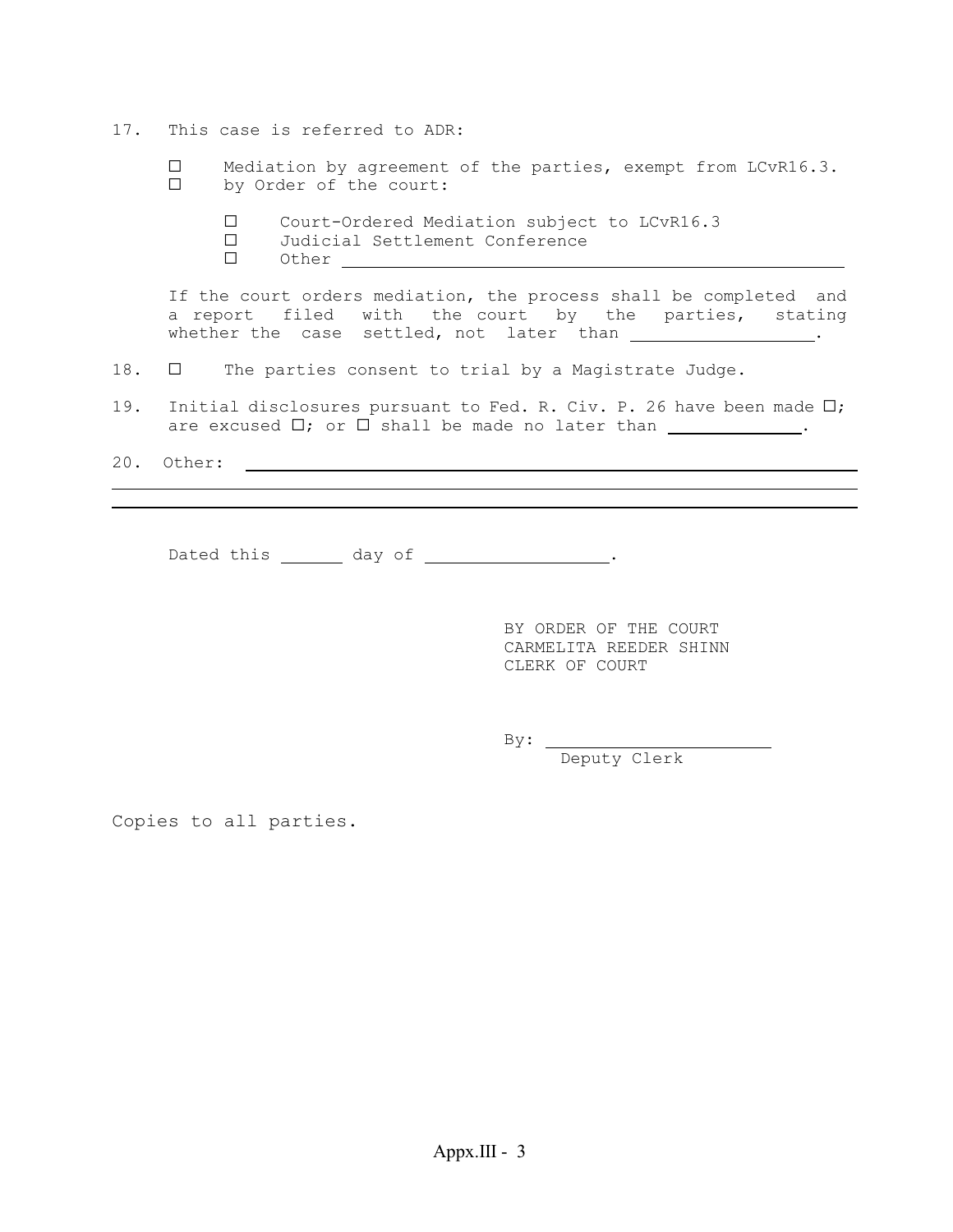#### <span id="page-80-0"></span>**APPENDIX IV [Reference LCvR16.1(b)]**

## **IN THE UNITED STATES DISTRICT COURT FOR THE WESTERN DISTRICT OF OKLAHOMA**

|    | Plaintiff, |                     |
|----|------------|---------------------|
| v. |            | Case No.            |
|    |            |                     |
|    |            | <b>Trial Docket</b> |
|    | Defendant. |                     |

# **FINAL PRETRIAL REPORT**

All counsel who will appear at trial:

Appearing for Plaintiff:

Appearing for Defendant: \_\_\_\_\_\_\_\_\_\_\_\_\_\_\_\_\_\_\_\_\_\_\_\_\_\_\_\_\_\_\_\_\_\_\_\_\_\_\_\_\_\_\_\_\_\_\_\_\_\_\_

# **Jury Trial Demanded □ - Non-Jury Trial □**

- 1. BRIEF PRELIMINARY STATEMENT. State briefly and in ordinary language the facts and positions of the parties (appropriate for use during jury selection in jury cases).
- 2. JURISDICTION. State the basis on which the jurisdiction of the court is invoked.
- 3. STIPULATED FACTS. List stipulations as to all facts that are not disputed, including jurisdictional facts.
- 4. LEGAL ISSUES. State separately, and by party, each disputed legal issue and the authority relied upon.

## 5. CONTENTIONS AND CLAIMS FOR DAMAGES OR OTHER RELIEF SOUGHT.

- A. Plaintiff
- B. Defendant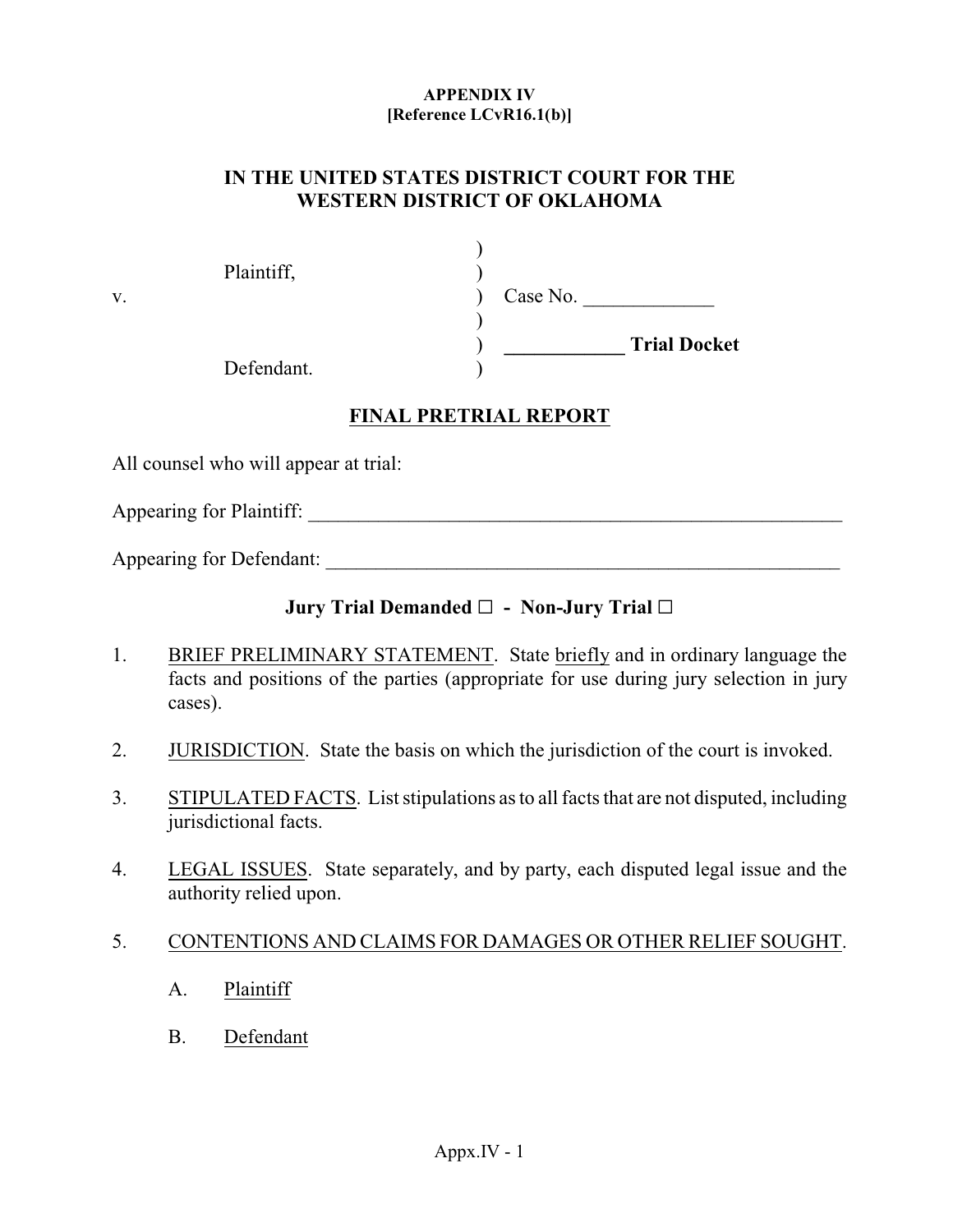6. EXHIBITS. The following exclusionary language **MUST** be included:

Unlisted exhibits will not be admitted unless, by order of the court, the final pretrial order is amended to include them.

A. Plaintiff:

Number Title/Description Objection Evidence Relied Upon (Premarked for trial and exchanged as required under  $LCvR39.4(a)$ )

Federal Rule of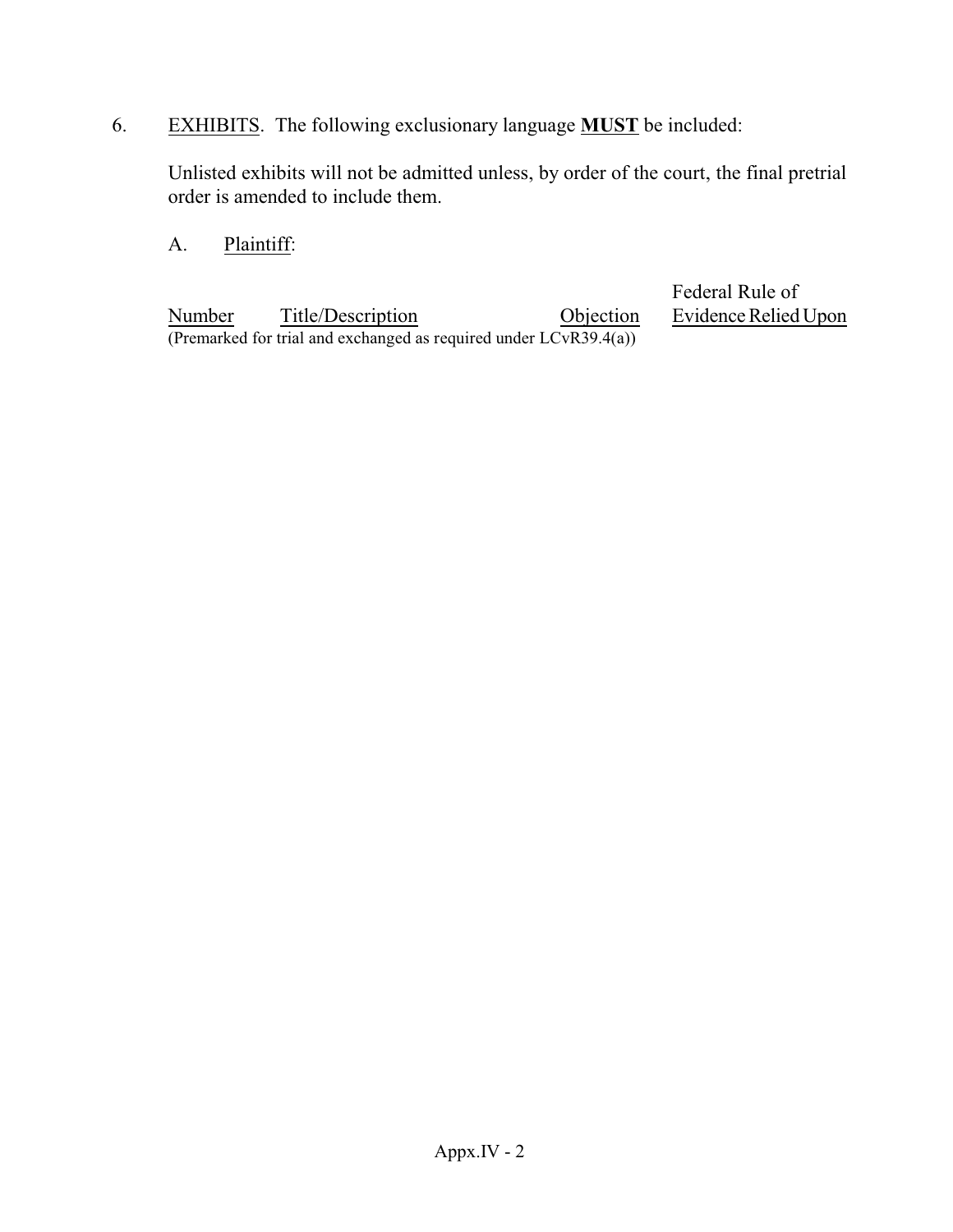B. Defendant:

Federal Rule of Number Title/Description Objection Evidence Relied Upon (Premarked for trial and exchanged as required under LCvR39.4(a))

## 7. WITNESSES: The following exclusionary language **MUST** be included:

Unlisted witnesses in chief will not be permitted to testify unless, by order of the court, the final pretrial order is amended to include them.

A. Plaintiff:

|     |           | Name                         | Address | <b>Proposed Testimony</b> |                |
|-----|-----------|------------------------------|---------|---------------------------|----------------|
|     | <b>B.</b> | Defendant:                   |         |                           |                |
|     |           | Name                         | Address | <b>Proposed Testimony</b> |                |
| 8.  |           | <b>ESTIMATED TRIAL TIME:</b> |         |                           |                |
|     | A.        | Plaintiff's Case:            |         |                           |                |
|     | <b>B.</b> | Defendant's Case:            |         |                           |                |
| 9.  |           | BIFURCATION REQUESTED:       |         | $Yes \t —$                | N <sub>0</sub> |
| 10. |           | POSSIBILITY OF SETTLEMENT:   |         |                           |                |
|     | Good      |                              | Fair    | Poor                      |                |

All parties approve this report and understand and agree that this report supersedes all pleadings, shall govern the conduct of the trial, and shall not be amended except by order of the court.

Counsel for Plaintiff

 $\mathcal{L}_\text{max}$  and  $\mathcal{L}_\text{max}$  and  $\mathcal{L}_\text{max}$  and  $\mathcal{L}_\text{max}$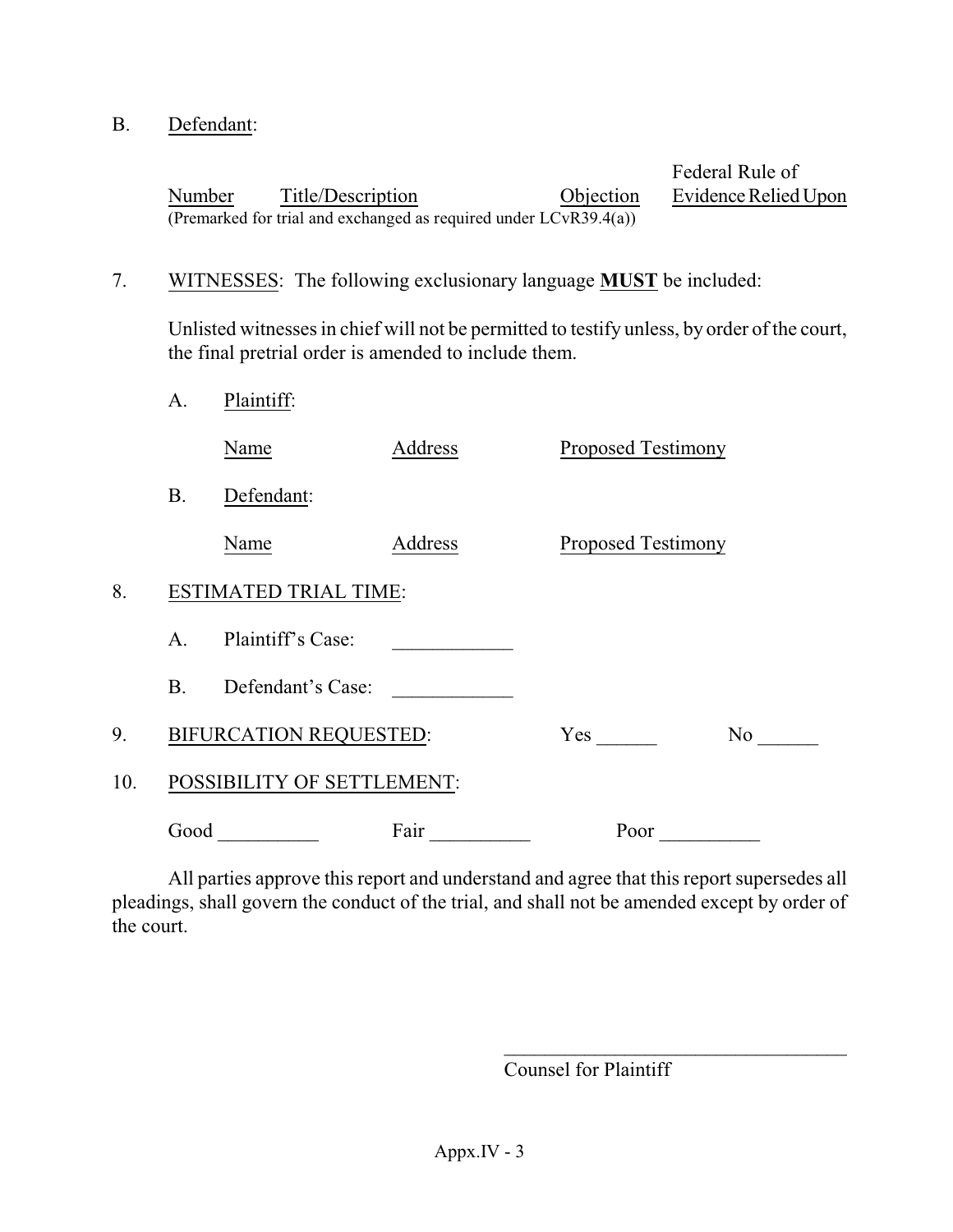Counsel for Defendant

 $\mathcal{L}_\text{max}$  , where  $\mathcal{L}_\text{max}$  and  $\mathcal{L}_\text{max}$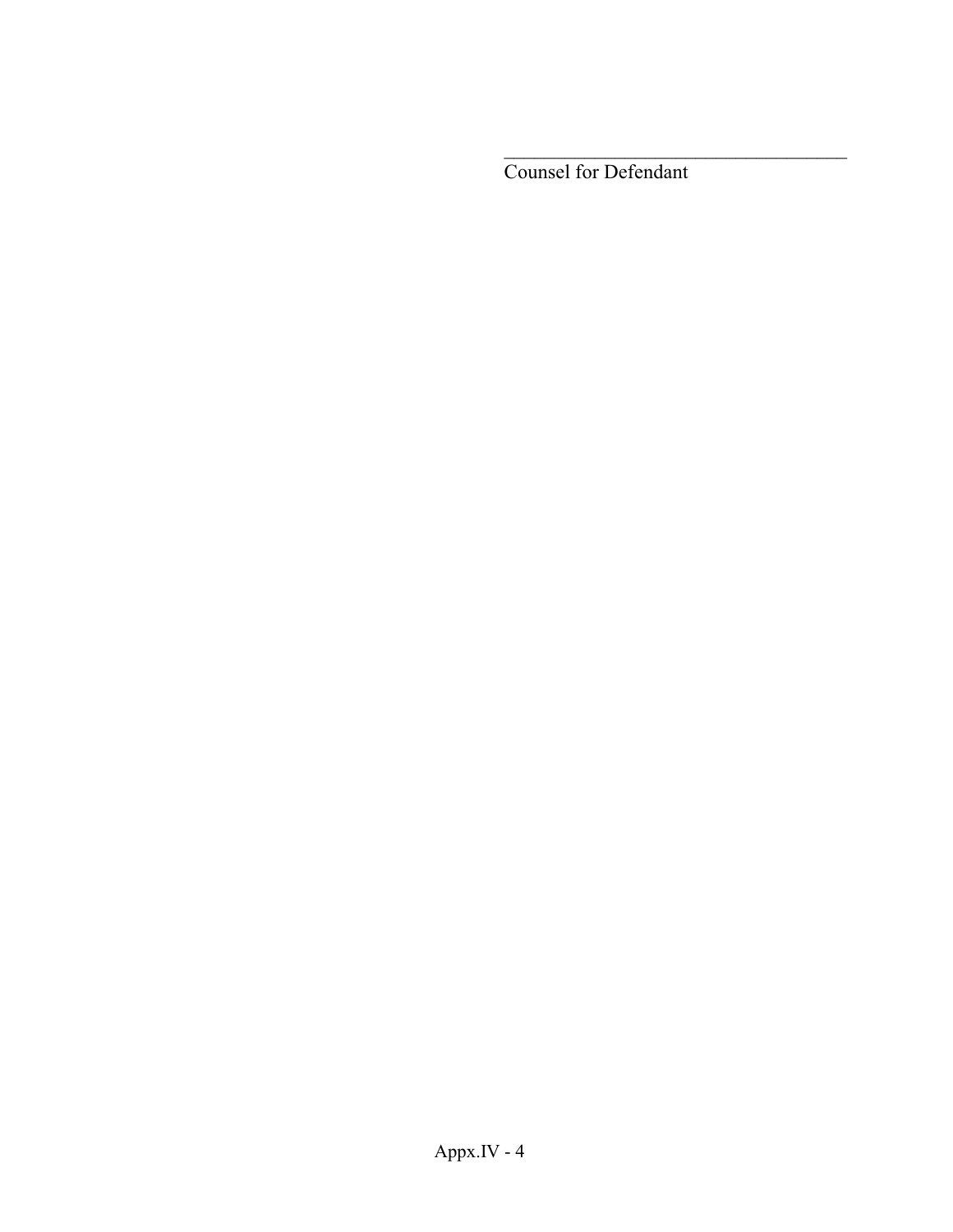## <span id="page-84-0"></span>**APPENDIX V [Reference LCrR16.1(b)]**

#### **IN THE UNITED STATES DISTRICT COURT FOR THE WESTERN DISTRICT OF OKLAHOMA**

| UNITED STATES OF AMERICA, |     |
|---------------------------|-----|
| Plaintiff,                |     |
|                           | CR- |
| V.                        |     |
|                           |     |
| Defendant $(s)$ .         |     |

#### **JOINT STATEMENT OF DISCOVERY CONFERENCE**

This joint statement is submitted pursuant to LCrR16.1(b).

| Date Conference Held:                  | , within 14 days of            |
|----------------------------------------|--------------------------------|
| the appearance before Magistrate Judge | where a plea of not guilty was |
| entered.                               |                                |

2. Names of the attorneys who attended the conference:

| U.S. Attorney/AUSA |  |
|--------------------|--|
|                    |  |

Defense Attorney \_\_\_\_\_\_\_\_\_\_\_\_\_\_\_\_\_\_\_\_\_\_\_\_\_\_\_\_\_\_\_\_\_\_\_\_\_\_\_\_\_\_\_\_\_\_\_\_\_\_\_\_\_\_\_

Retained \_; Appointed: Federal Public Defender/Assistant FPD \_\_ or Panel Member \_\_

**Counsel met for purposes of exchanging discovery materials in accordance with the Federal Rules of Criminal Procedure as supplemented by the Local Criminal Court Rules and any orders of this court and, as a result of the conference, the undersigned counsel report the following:**

- 3. The specific time, date and place at which the offense(s) charged is/are alleged to have been committed:
- 4. (a)(1) Any contested issues of discovery and inspection raised by counsel for plaintiff: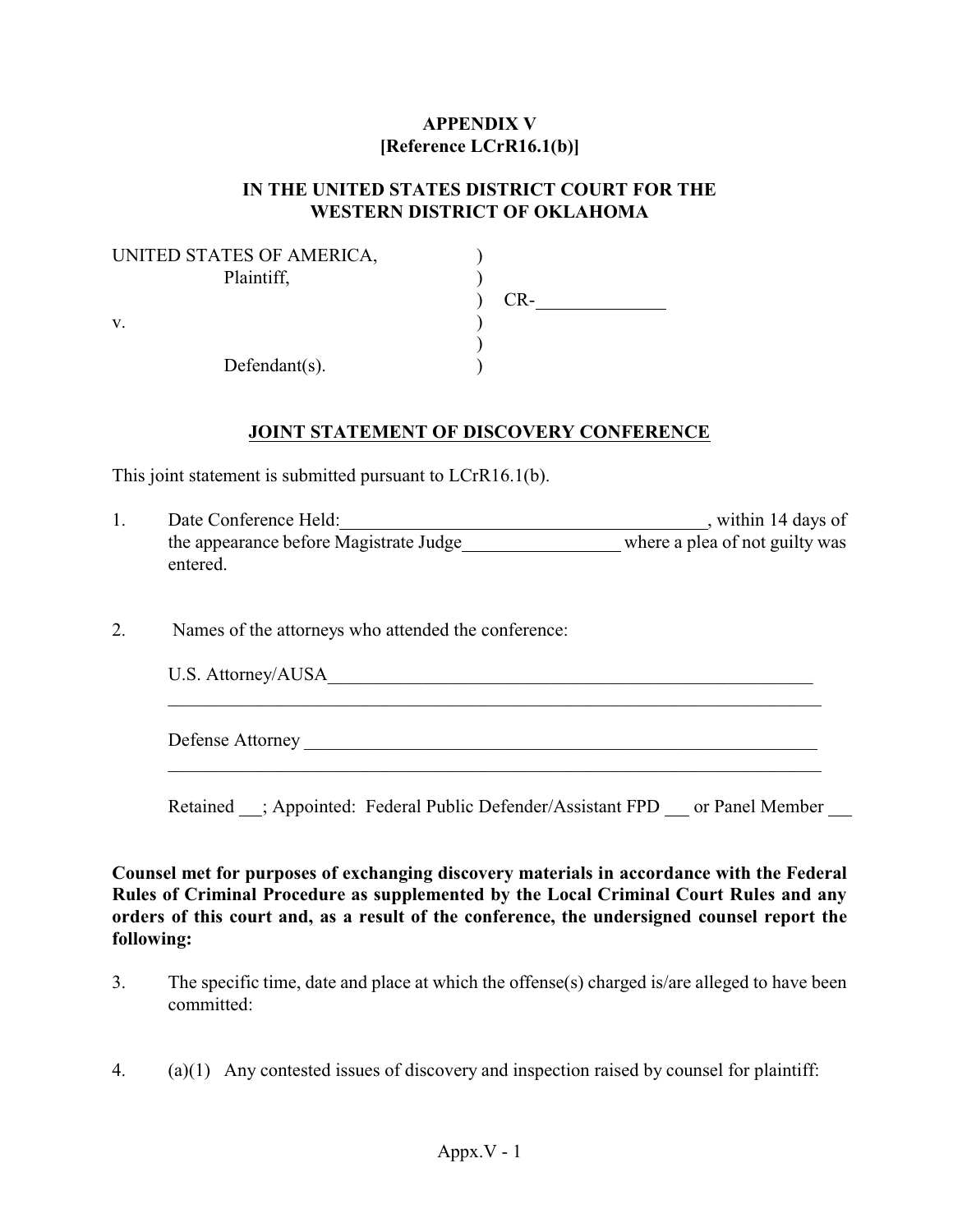- (2) Any contested issues of discovery and inspection raised by counsel for defendant:
- (b) Any additional discovery or inspection desired by either party:
- 5. The fact of disclosure of all materials favorable to the defendant or the absence thereof within the meaning of Brady v. Maryland and related cases:

Counsel for plaintiff expressly acknowledges continuing responsibility to disclose any material favorable to defendant within the meaning of Brady that becomes known to the Government during the course of these proceedings.

- 6. The fact of disclosure of the existence or nonexistence of any evidence obtained through electronic surveillance or wiretap:
- 7. The fact of disclosure of the contemplated use of the testimony of an informer. (Include only the fact an informer exists and not the name or testimony thereof):
- 8. The fact of disclosure of the general nature of any evidence of other crimes, wrongs, or acts the government intends to introduce at trial pursuant to Fed. R. Evid. 404(b):
- 9. The fact of disclosure of the prior felony convictions of any witness the government intends to call in its case-in-chief:
- 10. The resolution, if any, of foundational objections to documentary evidence to be used by both parties (except for the purpose of impeachment):
- 11. The resolution, if any, of chain-of-custody matters (where at issue):
- 12. The resolution, if any, of the admissibility of anyreports containing scientific analysis without requiring the expert's attendance at trial:
- 13. The parties will provide each other with the opportunity to inspect any demonstrative evidence, representational exhibits or charts.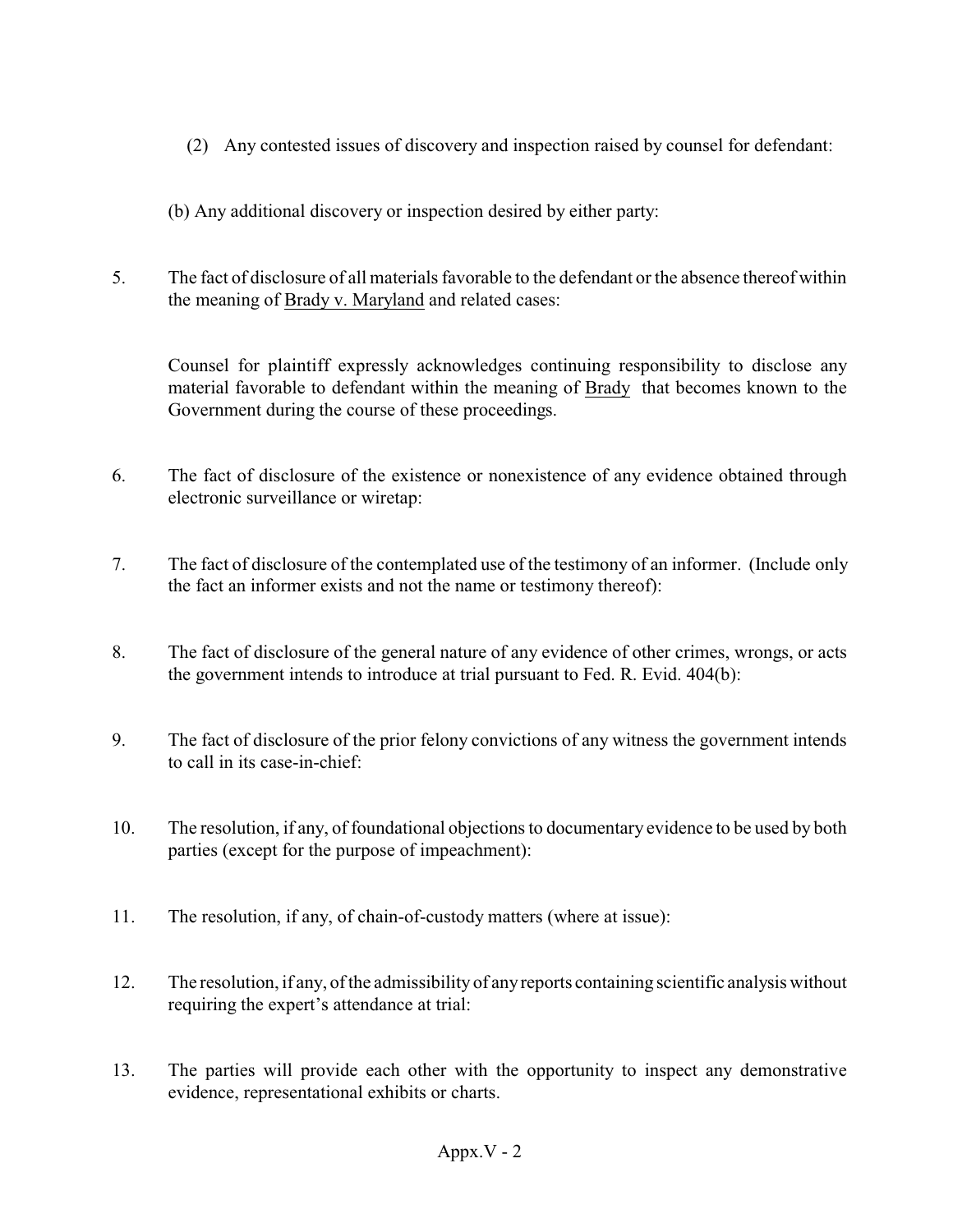Counsel for both parties state that presently there are no additional matters of discovery presently known.

Counsel expressly acknowledges the obligation to produce these item(s) as soon as practicable, but in no event later than 14 days prior to the trial of this cause. Counsel also expressly acknowledges continuing obligation to disclose any materials that become known to counsel during the course of the pretrial investigation of this cause.

- 14. Notice of Alibi:
- 15. Notice of Insanity Defense or Expert Testimony of Defendant's Mental Condition:
- 16. Notice of Defense Based on Public Authority:

At the conclusion of this conference, counsel conferred concerning the contents of this joint statement.

Respectfully submitted,

United States Attorney

Assistant U.S. Attorney (address) (telephone number)

l

 $\overline{a}$ 

Counsel for Defendant (address) (telephone number)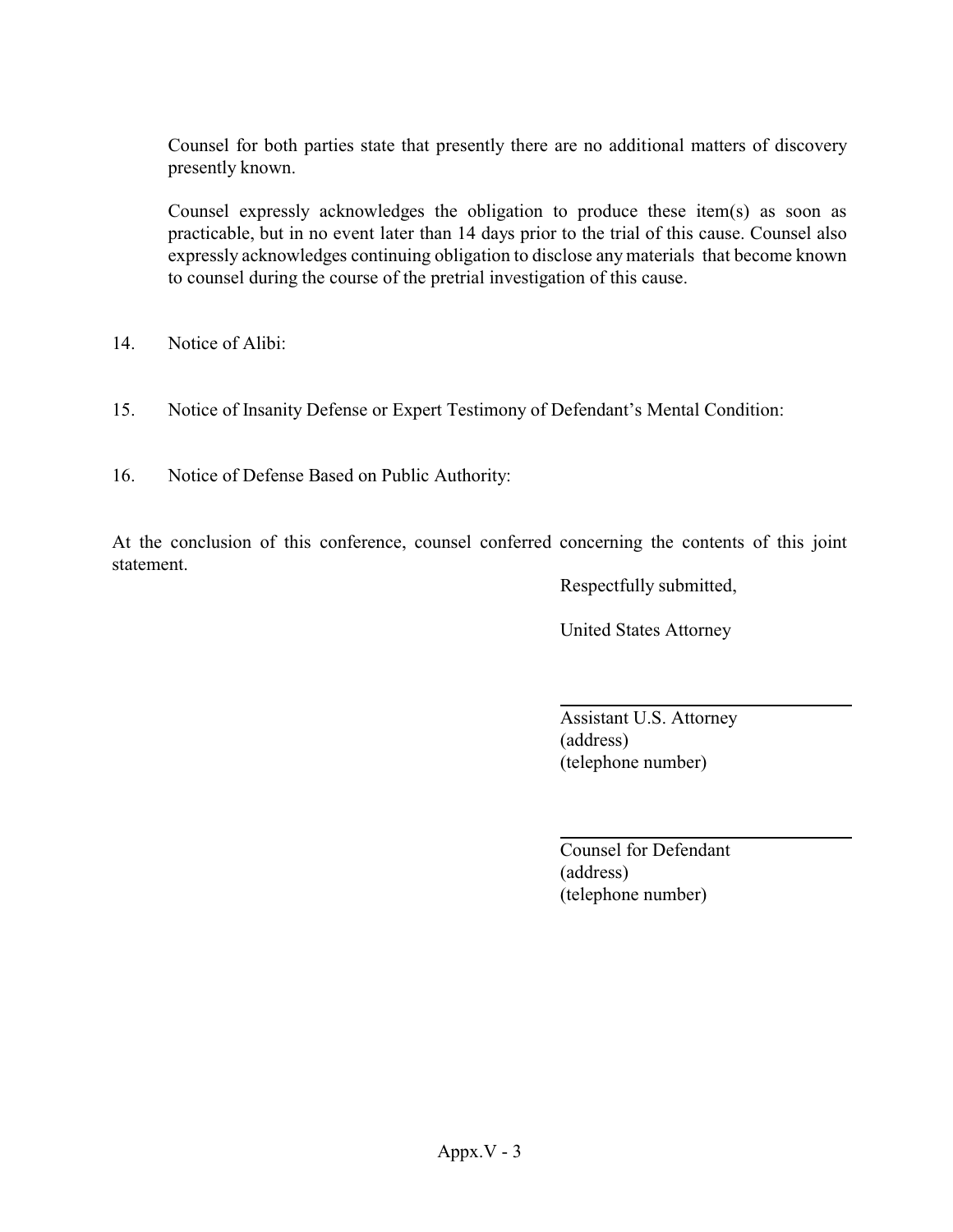#### **APPENDIX VI [Reference LCvR16.2] CONFIDENTIAL SETTLEMENT CONFERENCE STATEMENT COVER SHEET**

Each party is required to attach this cover sheet to the party's settlement conference statement. Neither the cover sheet nor the settlement conference statement is to be filed of record in the case.

| CASE NO. AND STYLE OF CASE: University of the STYLE OF CASE And All Contracts and All Contracts of the STYLE OF CASE:                                                                                                            |
|----------------------------------------------------------------------------------------------------------------------------------------------------------------------------------------------------------------------------------|
|                                                                                                                                                                                                                                  |
| STATEMENT SUBMITTED ON BEHALF OF: University of the STATEMENT SUBMITTED ON BEHALF OF:                                                                                                                                            |
| TYPE OF CASE: New York CASE And The CASE And The CASE And The CASE And The CASE And The CASE And The CASE And The CASE And The CASE And The CASE And The CASE And The CASE And The CASE And The CASE And The CASE And The CASE   |
| PERSONS WHO WILL ATTEND THE CONFERENCE:<br>[See requirements of LCvR16.2(b) and (c).]                                                                                                                                            |
|                                                                                                                                                                                                                                  |
|                                                                                                                                                                                                                                  |
| Insurers and Subrogors: <u>and Subrogors:</u> and Subrogors: <b>and Subrogors:</b> and Subrogors: <b>and Subrogors: and Subrogors: and Subrogors: and Subrogors: and Subrogors: and Subrogors: and Subrogors: and Subrogors:</b> |
| Lead Trial Counsel: New York 1988. The Counsel of the Counsel of the Counsel of the Counsel of the Counsel of the Counsel of the Counsel of the Counsel of the Counsel of the Counsel of the Counsel of the Counsel of the Cou   |
|                                                                                                                                                                                                                                  |
| HISTORY OF SETTLEMENT DISCUSSIONS PRIOR TO CONFERENCE:<br>[Pre-conference settlement discussions are required. See LCvR16.2(e).]                                                                                                 |

Provide a brief summary of prior settlement discussions with counsel for the opposing party(ies), including any specific demands and offers that may have been conveyed:

ATTORNEYS' FEES AND COSTS: Counsel should be prepared to identify and discuss the costs and attorneys' fees incurred up to the settlement conference as well as the anticipated costs and fees that will be incurred if the case proceeds to trial.

Will the prevailing party in a trial of this case be entitled to an award of attorneys' fees?

If so, provide authority for the award of attorneys' fees:

l l l  $\overline{a}$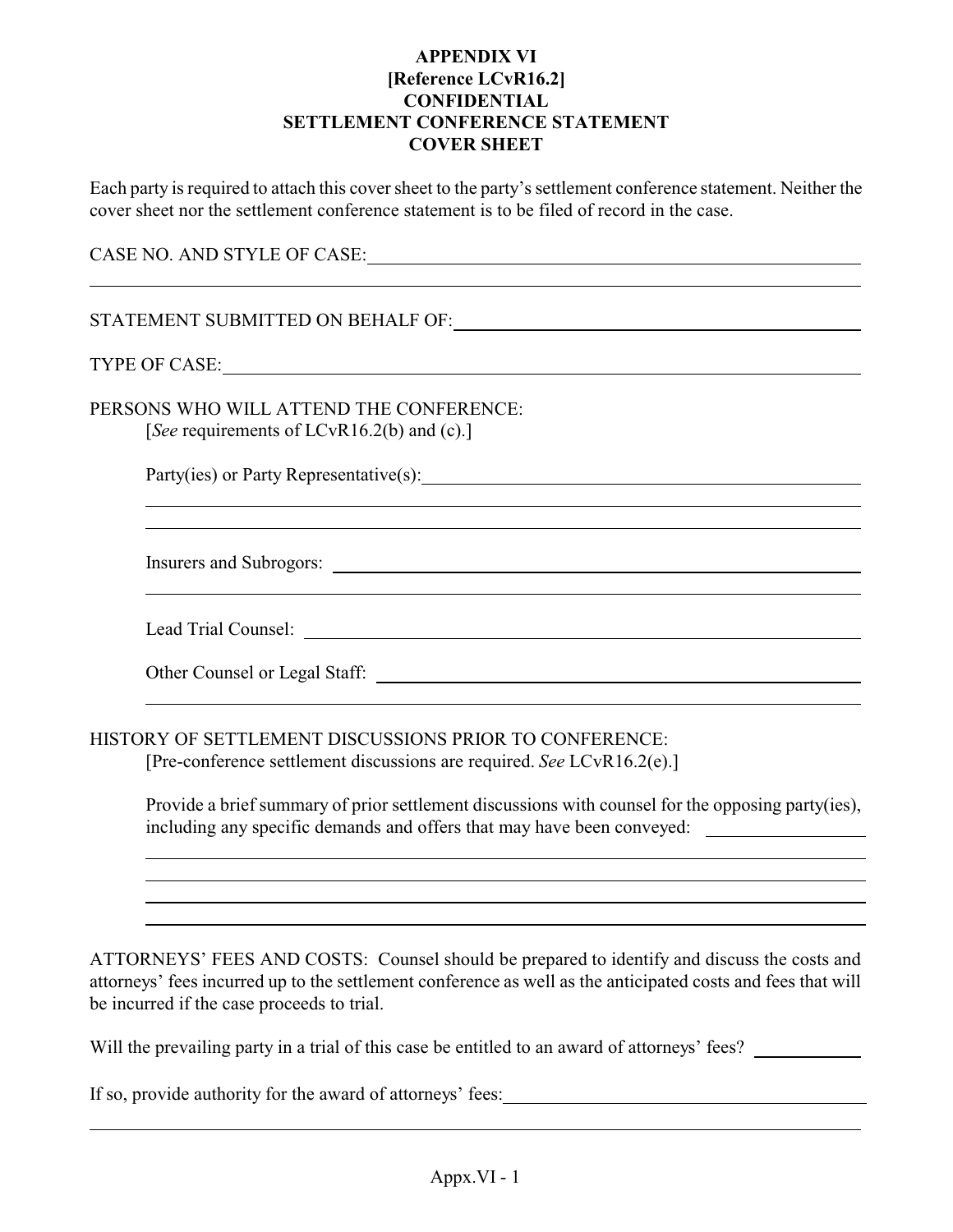#### **APPENDIX VII**

#### **UNITED STATES DISTRICT COURT FOR THE WESTERN DISTRICT OF OKLAHOMA**

| V. | Plaintiff(s),     | Case No. |
|----|-------------------|----------|
|    | Defendant $(s)$ . |          |

#### **REDACTION REQUEST – TRANSCRIPT**

Pursuant to LCvR5.2.1/LCrR49.1.1, Plaintiff/Defendant, requests that the following personal data identifiers be redacted from the transcript [Doc. #\_\_\_].

| Page | Line | Identifier* | <b>Redaction Request</b> |
|------|------|-------------|--------------------------|
|      |      |             |                          |
|      |      |             |                          |
|      |      |             |                          |

**\*Describe the "identifier" by type: Social Security number; taxpayer ID number; date of birth; minor's name; financial account number; or, in a criminal case, home address. Do not insert the actual information you seek to redact (***i.e.* **use "Social Security number" not "123-45-6789").**

NOTE: Any additional redaction to a transcript, other than the personal data identifiers listed in the federal rules, requires court approval. A separate Motion for Redaction requesting the additional redactions must be filed within 21 days of the filing of the transcript, unless otherwise ordered by the court.

 $s/$ 

Attorney for (Plaintiff or Defendant) Address: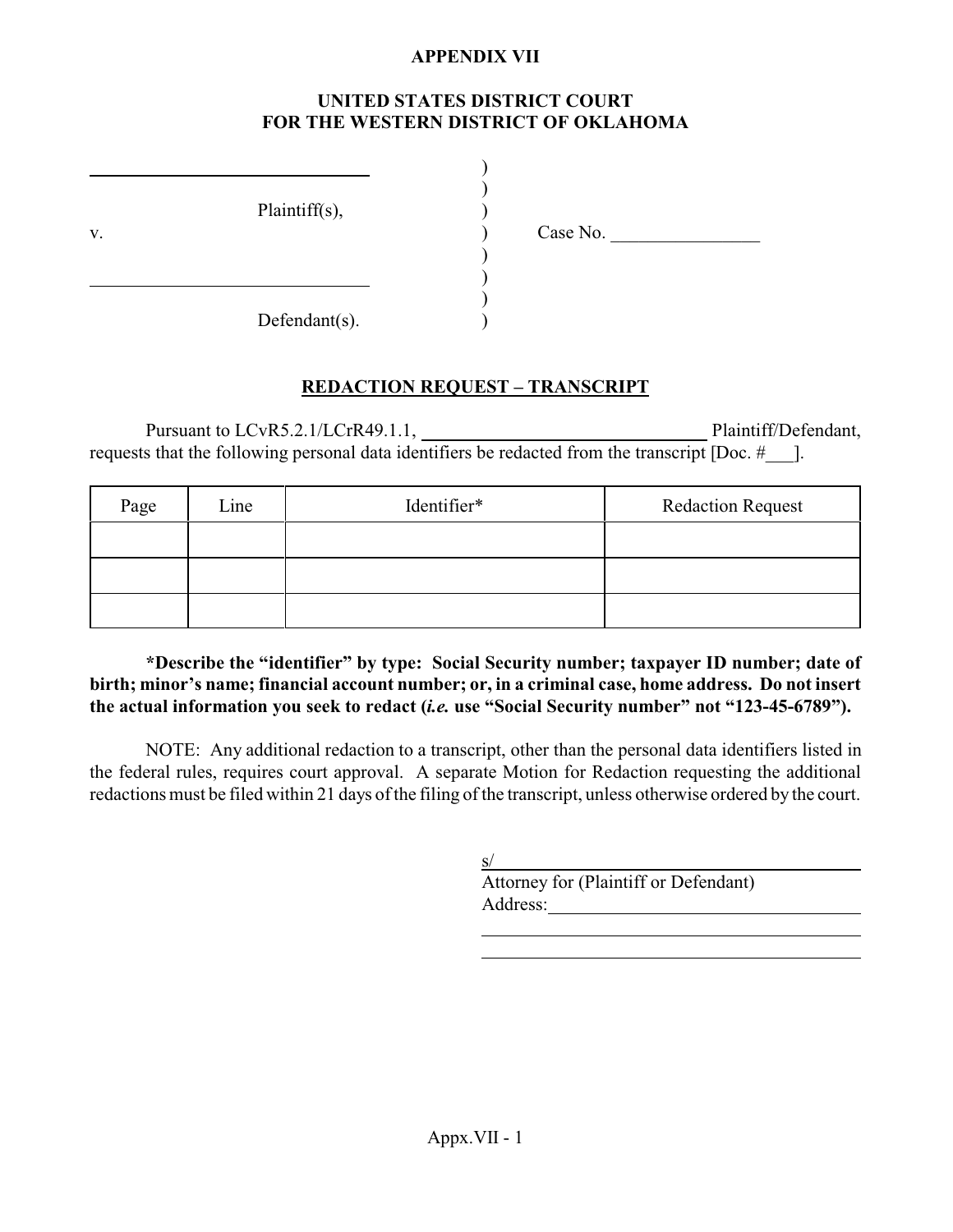I hereby certify that on (date) Same School (date) Separate Left and Theorem 2011, I electronically transmitted the attached document to the clerk of court using the ECF System. Based on the records currently on file, the clerk of court will transmit a Notice of Electronic Filing to the following ECF registrant: (insert names)

| I hereby certify that on (date) | I served the attached document |
|---------------------------------|--------------------------------|
| by (service method)             | on the following, who          |
|                                 |                                |

are not registered participants of the ECF System: (insert names and addresses)

 $s/$ Attorney Name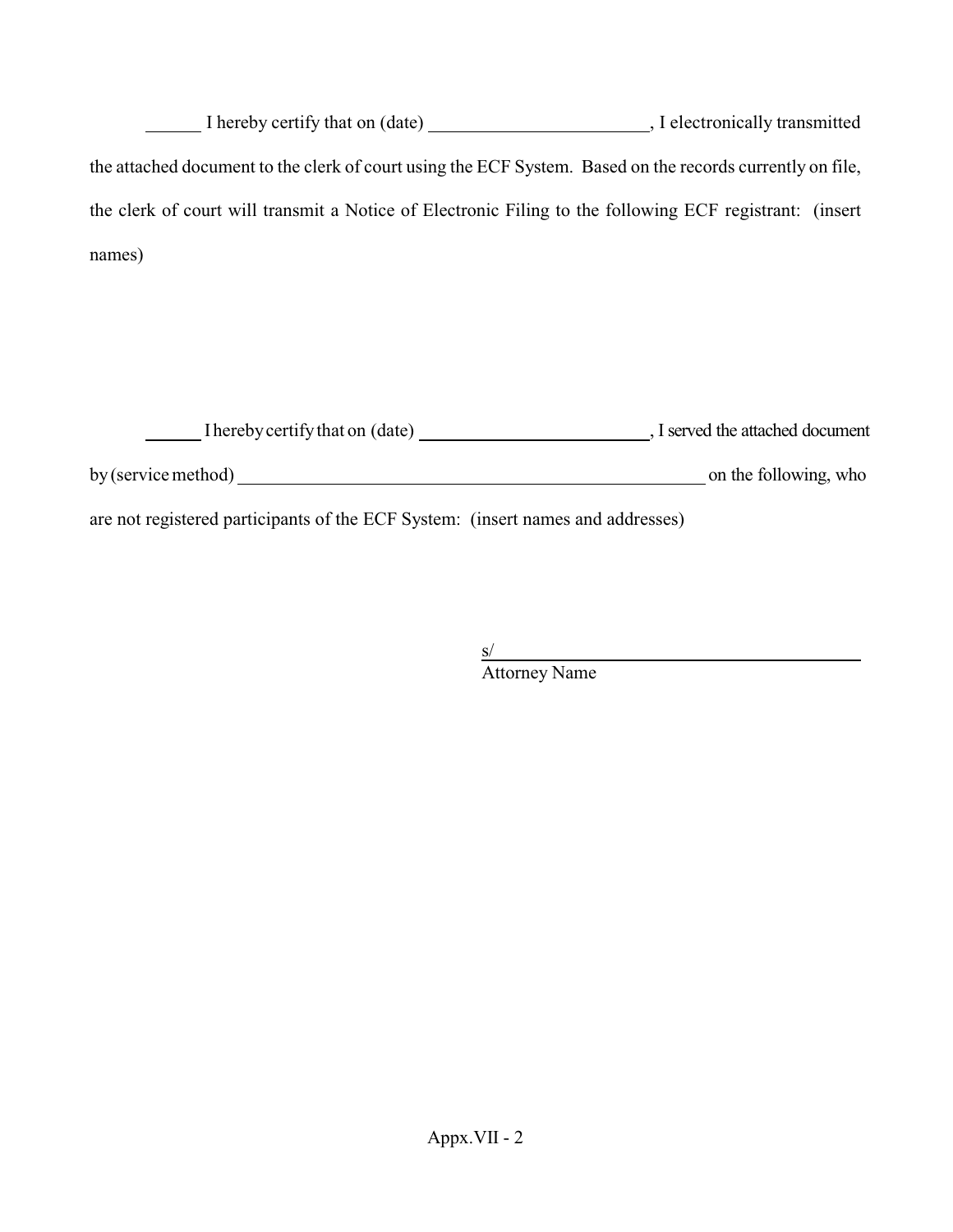## **INDEX**

# **LOCAL COURT RULES - CONSOLIDATED INDEX: CIVIL, CRIMINAL, AND APPENDICES**

# **SUBJECT RULE PAGE**

**(Cv; Cr; Appx.)**

**A**

# ADMISSION AND MEMBERSHIP: UNITED STATES DISTRICT COURT BAR FOR THE WESTERN DISTRICT OF OKLAHOMA

| Admissions and Grievances Committee LCvR83.2(b); LCrR57.2. 33; 56 |  |
|-------------------------------------------------------------------|--|
|                                                                   |  |
|                                                                   |  |
|                                                                   |  |
|                                                                   |  |
|                                                                   |  |
|                                                                   |  |
|                                                                   |  |
|                                                                   |  |
|                                                                   |  |
|                                                                   |  |
|                                                                   |  |
| ADMISSIONS AND GRIEVANCES COMMITTEE LCvR83.2(b); LCrR57.2. 33; 56 |  |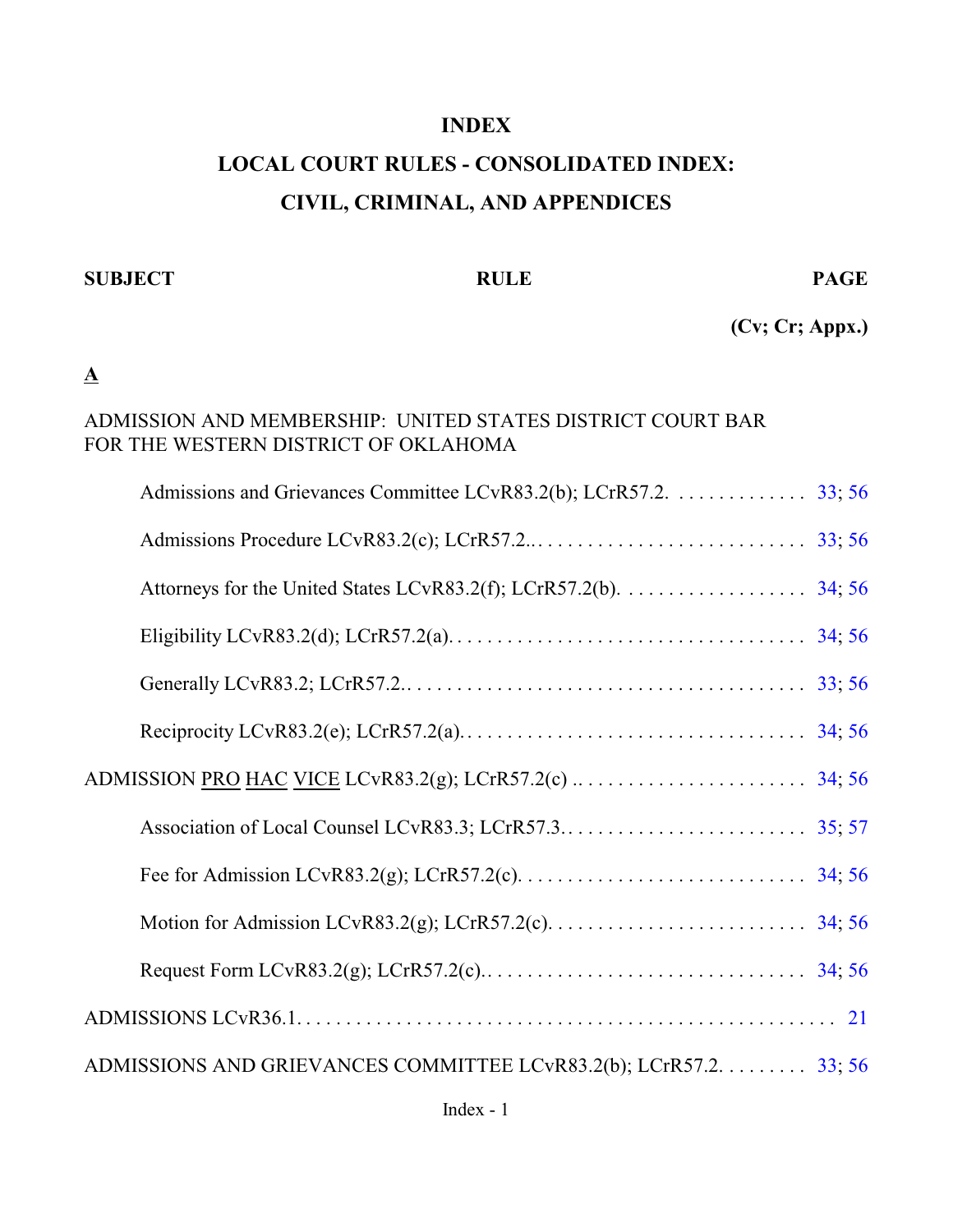| ADR - ALTERNATIVE / APPROPRIATE DISPUTE RESOLUTION              |
|-----------------------------------------------------------------|
|                                                                 |
|                                                                 |
|                                                                 |
| <b>APPEALS</b>                                                  |
|                                                                 |
|                                                                 |
| APPEARANCE OF COUNSEL                                           |
|                                                                 |
| Entry of Appearance Form Required LCvR83.4; LCrR57.4(a). 35; 57 |
|                                                                 |
|                                                                 |
|                                                                 |
| <b>ARGUMENTS</b>                                                |
|                                                                 |
|                                                                 |
| <b>ARRAIGNMENTS</b>                                             |
| 44                                                              |
|                                                                 |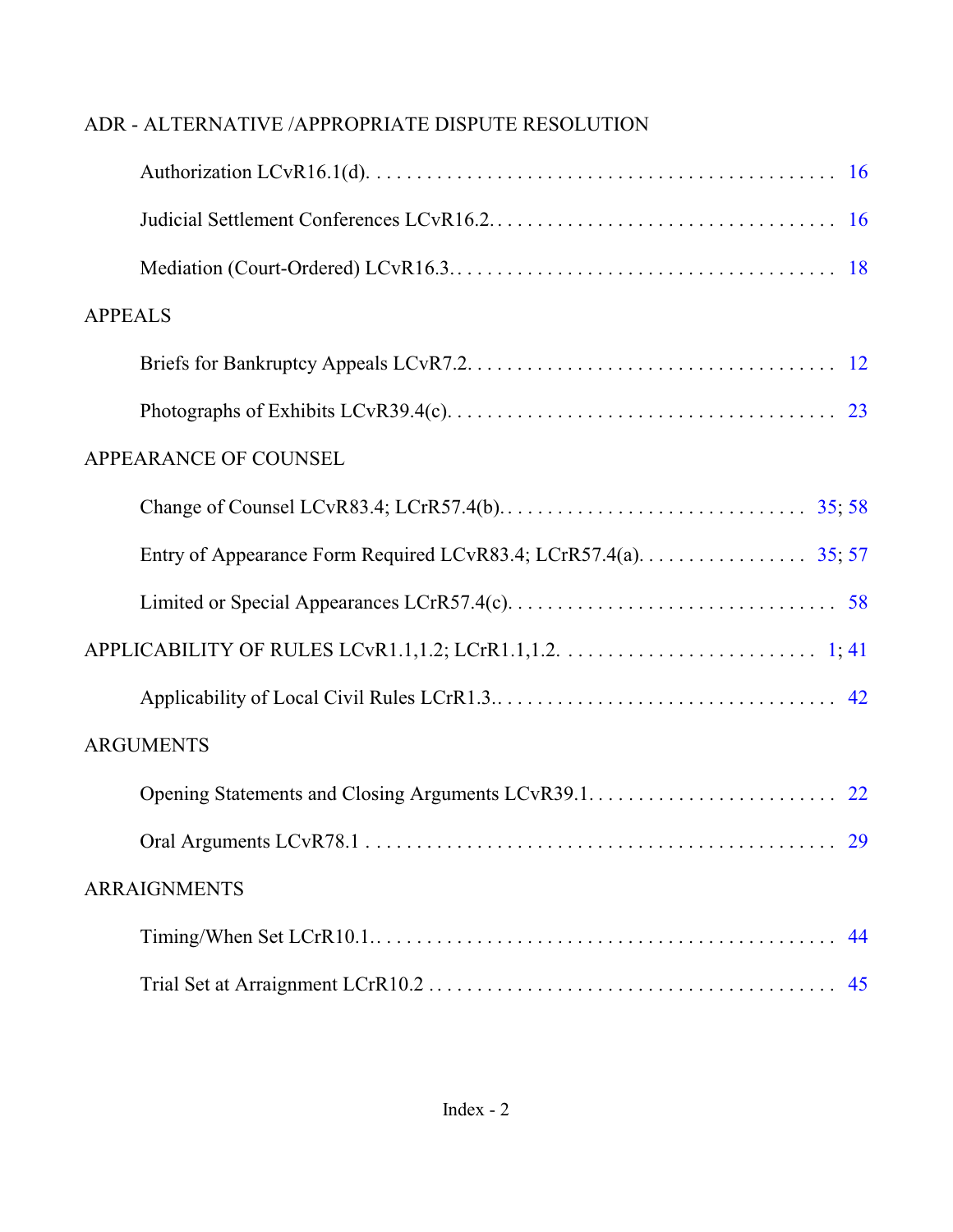| <b>ASSIGNMENT OF CASES</b><br>(See G.O. 11-1 Regarding Assignment of Cases and Transfer of Related or Companion Cases) |
|------------------------------------------------------------------------------------------------------------------------|
|                                                                                                                        |
|                                                                                                                        |
| <b>ATTORNEY'S FEES</b>                                                                                                 |
|                                                                                                                        |
|                                                                                                                        |
| <b>ATTORNEYS</b>                                                                                                       |
|                                                                                                                        |
|                                                                                                                        |
|                                                                                                                        |
|                                                                                                                        |
|                                                                                                                        |
|                                                                                                                        |
|                                                                                                                        |
|                                                                                                                        |
|                                                                                                                        |
|                                                                                                                        |
|                                                                                                                        |
|                                                                                                                        |
|                                                                                                                        |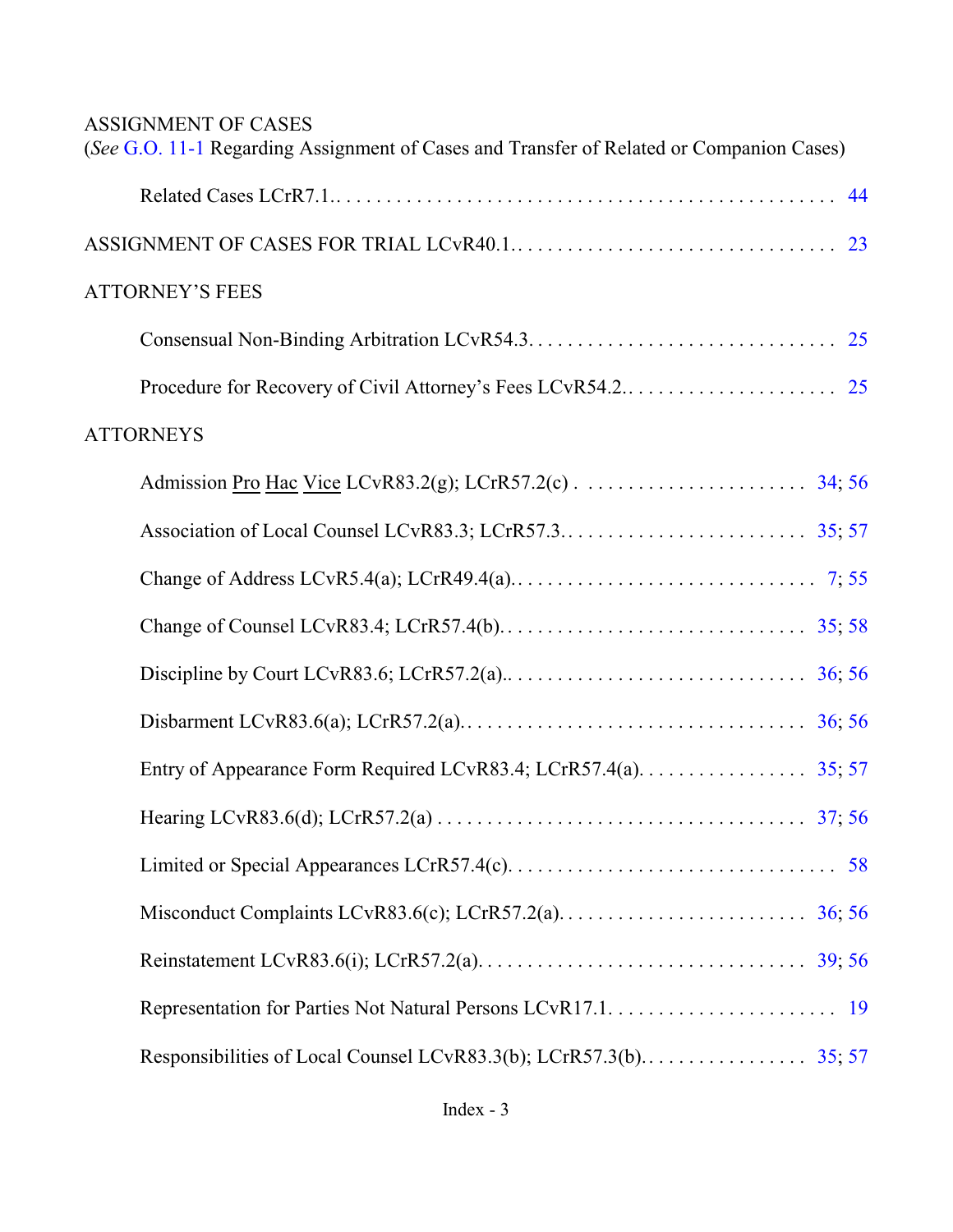# **B**

## BANKRUPTCY MATTERS

(For Local Bankruptcy Court Rules, contact the Bankruptcy Court for the Western District of Oklahoma)

| Jury Trials LCvR81.4(g) $\ldots$ $\ldots$ $\ldots$ $\ldots$ $\ldots$ $\ldots$ $\ldots$ $\ldots$ $\ldots$ $\ldots$ $\ldots$ $\ldots$ $\ldots$ 33 |  |
|-------------------------------------------------------------------------------------------------------------------------------------------------|--|
|                                                                                                                                                 |  |
| Matters Referred to Bankruptcy Judges Prior to Transfer to the District Court or                                                                |  |
|                                                                                                                                                 |  |
|                                                                                                                                                 |  |
|                                                                                                                                                 |  |
|                                                                                                                                                 |  |
|                                                                                                                                                 |  |
|                                                                                                                                                 |  |
|                                                                                                                                                 |  |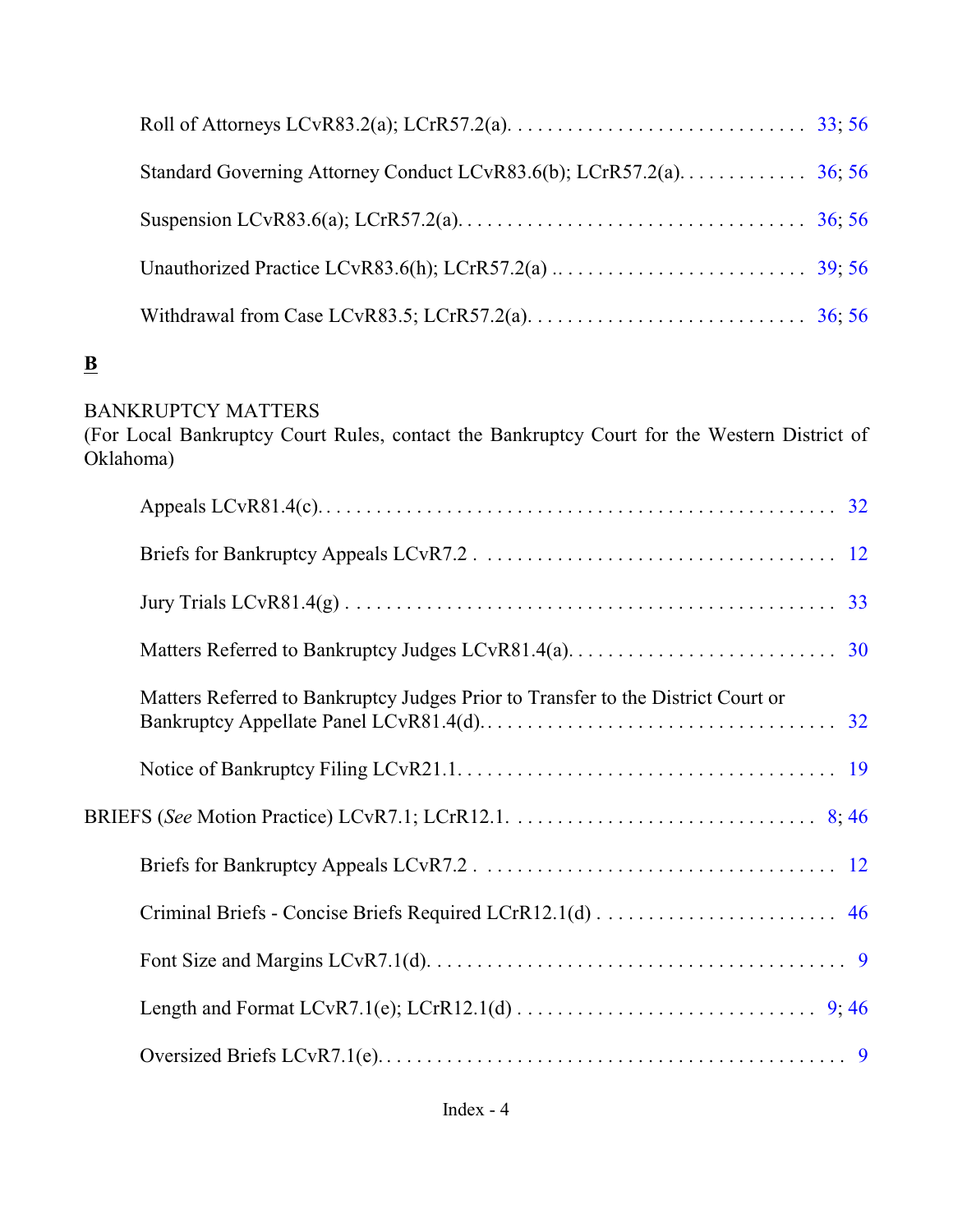| $\underline{\mathbf{C}}$                                                |
|-------------------------------------------------------------------------|
|                                                                         |
| <b>CERTIFICATES AND CERTIFICATION</b>                                   |
|                                                                         |
| Certification of ADR Discussions LCvR16.1(a)(1); Appx. II. 14; Appx. II |
|                                                                         |
| Certification of Local Counsel Concerning Good Standing of Non-Resident |
|                                                                         |
|                                                                         |
|                                                                         |
|                                                                         |
| <b>COMMITTEES</b>                                                       |
|                                                                         |
|                                                                         |
|                                                                         |
| <b>COMPLAINT</b>                                                        |
|                                                                         |
|                                                                         |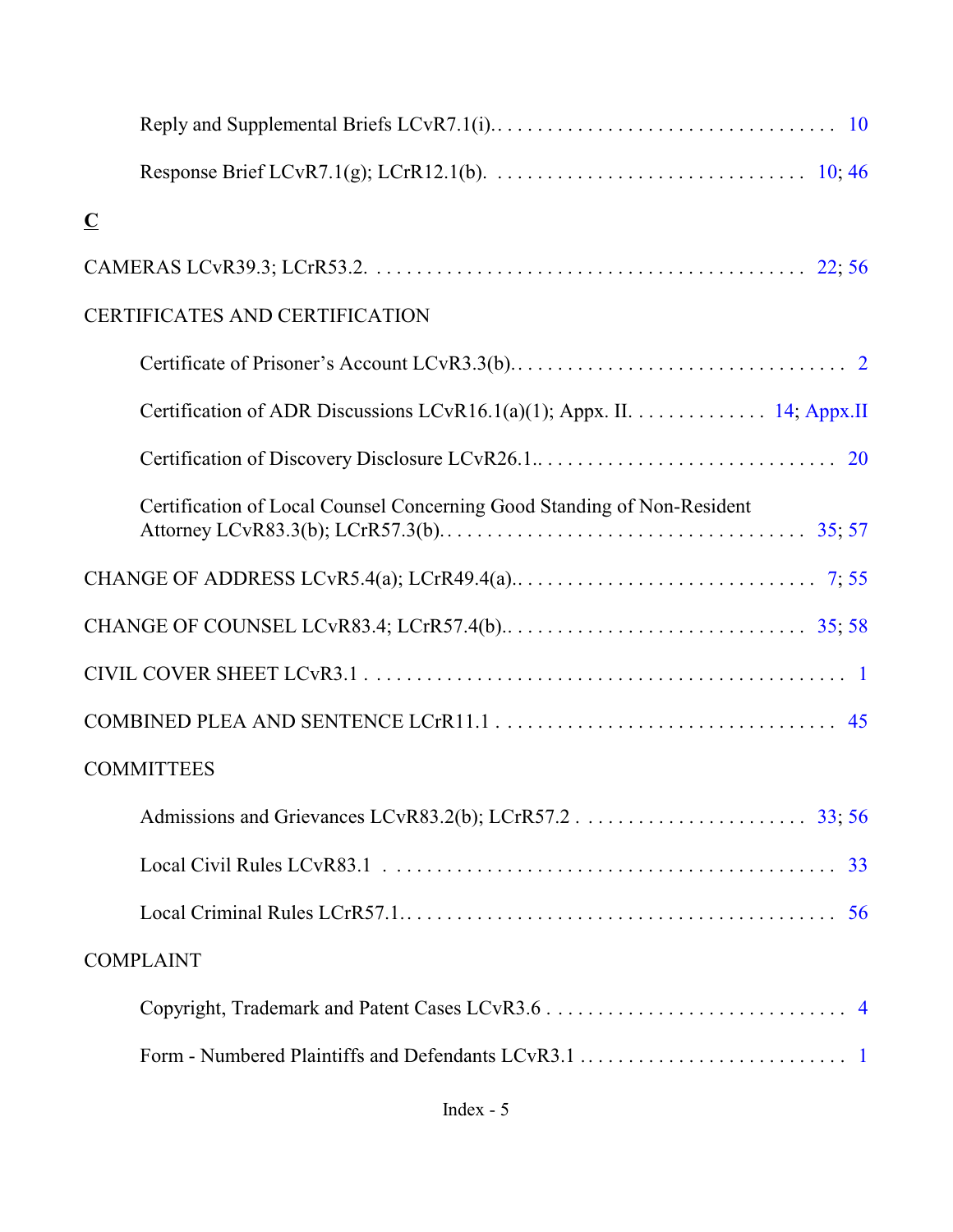| <b>COSTS</b>                                                                                                                                           |
|--------------------------------------------------------------------------------------------------------------------------------------------------------|
|                                                                                                                                                        |
|                                                                                                                                                        |
| <b>COURTROOM PRACTICES</b>                                                                                                                             |
|                                                                                                                                                        |
|                                                                                                                                                        |
|                                                                                                                                                        |
|                                                                                                                                                        |
| See also G.O. 09-3 General Order Regarding the Plan of the United States<br>District Court for the Western District of Oklahoma for the Implementation |
| $\underline{\mathbf{D}}$                                                                                                                               |
|                                                                                                                                                        |
| DEPOSITS AND DISBURSEMENTS OF FUNDS                                                                                                                    |
| Deposit and Withdrawal of Funds in Court LCvR67.1.<br>28                                                                                               |
| 28                                                                                                                                                     |
|                                                                                                                                                        |
| DISCOVERY (CIVIL)                                                                                                                                      |
|                                                                                                                                                        |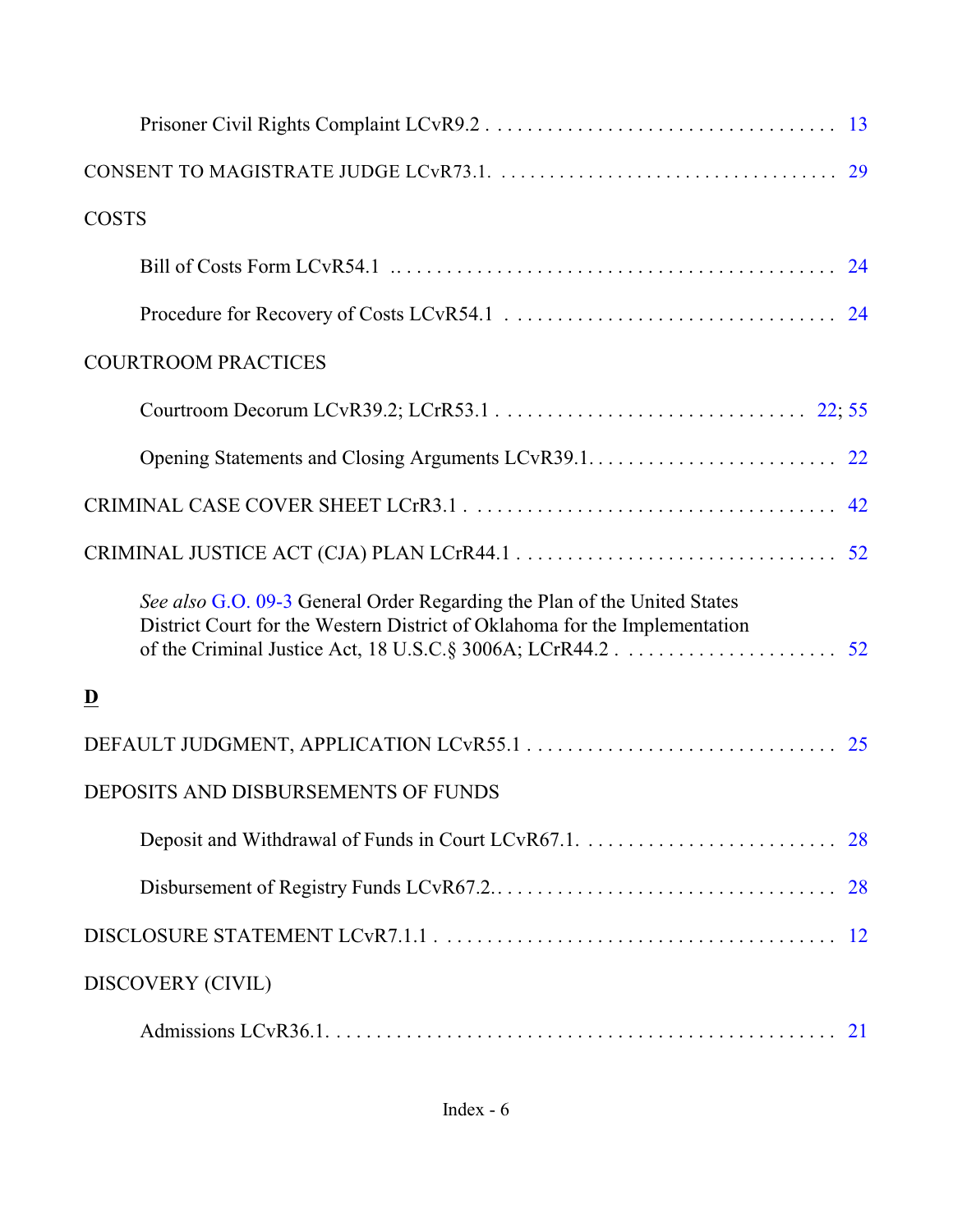| Discovery Plans LCvR26.1, Appx.II. $\dots \dots \dots \dots \dots \dots \dots \dots \dots \dots \dots \dots \dots \dots \dots \dots$ |
|--------------------------------------------------------------------------------------------------------------------------------------|
|                                                                                                                                      |
|                                                                                                                                      |
| DISCOVERY (CRIMINAL)                                                                                                                 |
|                                                                                                                                      |
|                                                                                                                                      |
|                                                                                                                                      |
| $\overline{\mathbf{E}}$                                                                                                              |
|                                                                                                                                      |
| <b>ELECTRONIC FILING</b>                                                                                                             |
|                                                                                                                                      |
|                                                                                                                                      |
|                                                                                                                                      |
|                                                                                                                                      |
|                                                                                                                                      |
| <b>EMINENT DOMAIN</b><br>(See G.O. 96-3 General Order Regarding Land Condemnation Cases Filed by the United States)                  |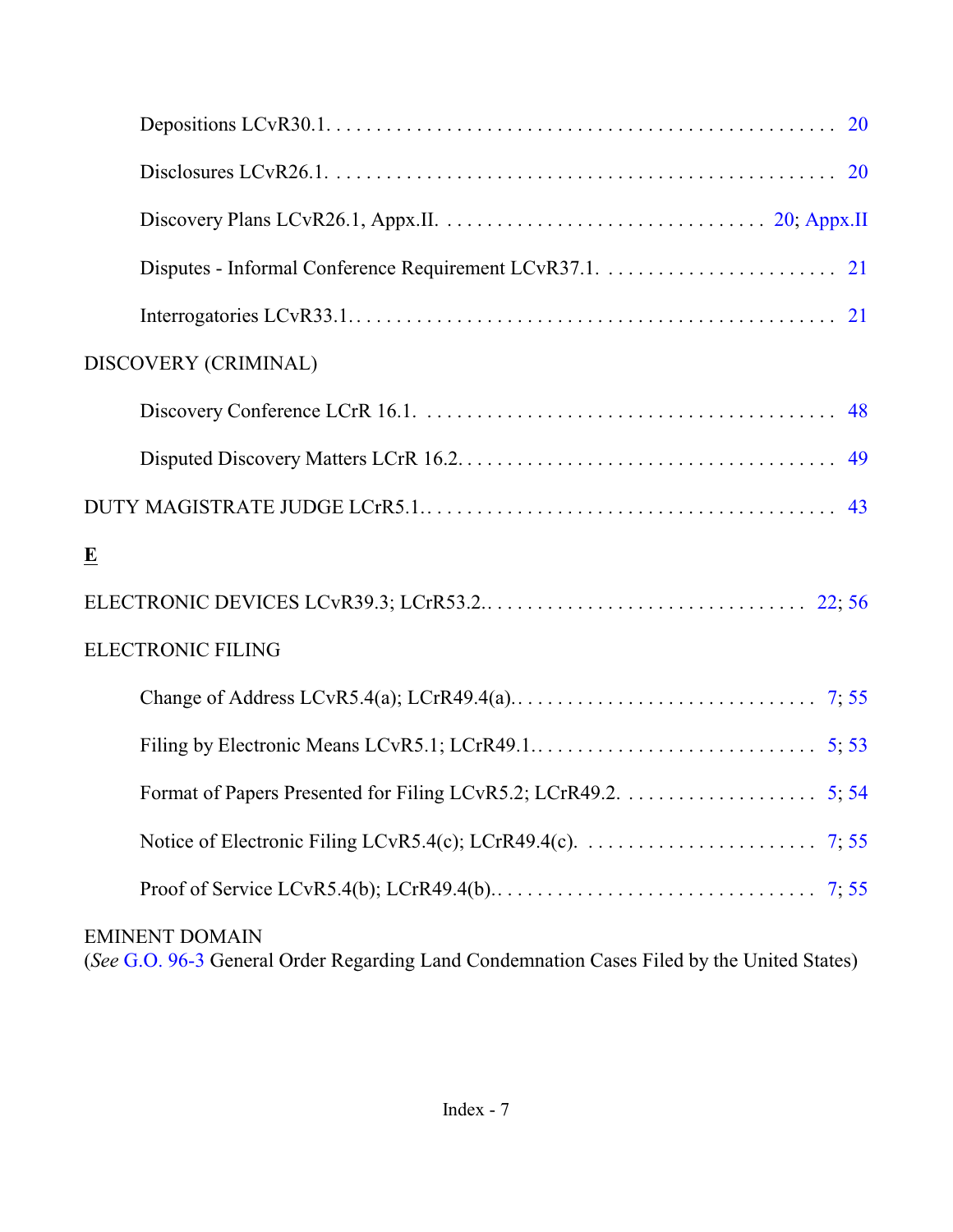# ENTRY OF APPEARANCE

|           | <b>EXHIBITS</b>                                                     |
|-----------|---------------------------------------------------------------------|
|           | Lists of Exhibits LCvR43.1; LCrR26.1(a), Appx.III;                  |
|           | Photographs of Exhibits for Appeal LCvR39.4(c); LCrR26.1(d). 23; 50 |
|           |                                                                     |
|           |                                                                     |
|           |                                                                     |
|           |                                                                     |
| ${\bf F}$ |                                                                     |
|           | FACSIMILE (Fax, Telecopy)                                           |
|           |                                                                     |
|           | <b>FILING FEES</b>                                                  |
|           |                                                                     |
|           |                                                                     |
|           |                                                                     |
|           |                                                                     |
|           |                                                                     |
|           |                                                                     |
|           |                                                                     |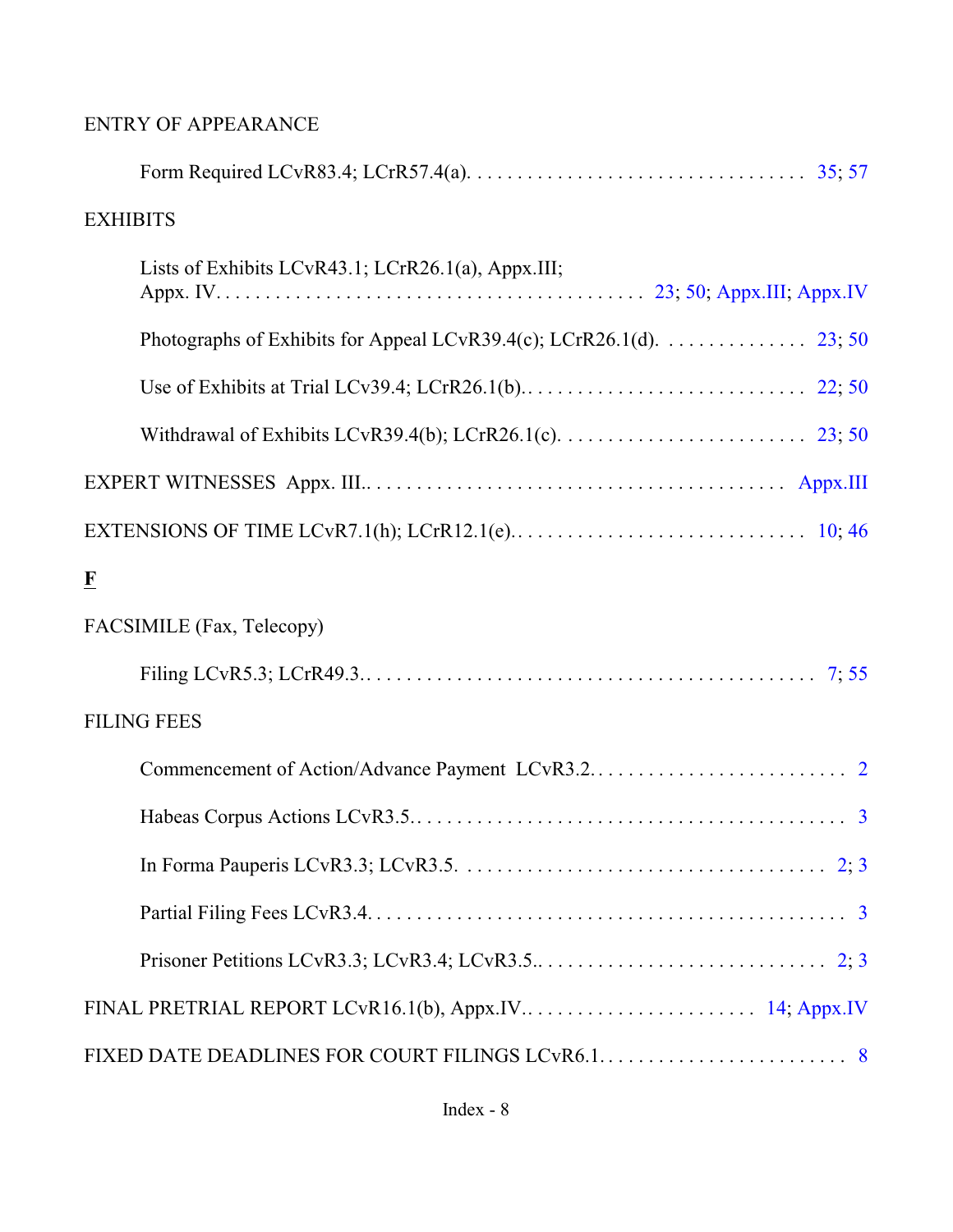| FORMAT OF PAPERS PRESENTED FOR FILING |
|---------------------------------------|
|                                       |
|                                       |
| <b>FUNDS DEPOSITED IN COURT</b>       |
|                                       |
|                                       |
| $\overline{G}$                        |
| $\mathbf H$                           |
|                                       |
| $\bf{I}$                              |
|                                       |
|                                       |
| <b>INDICTMENT OR INFORMATION</b>      |
|                                       |
| 49                                    |
| <b>INDIGENT PERSONS</b>               |
|                                       |
|                                       |
|                                       |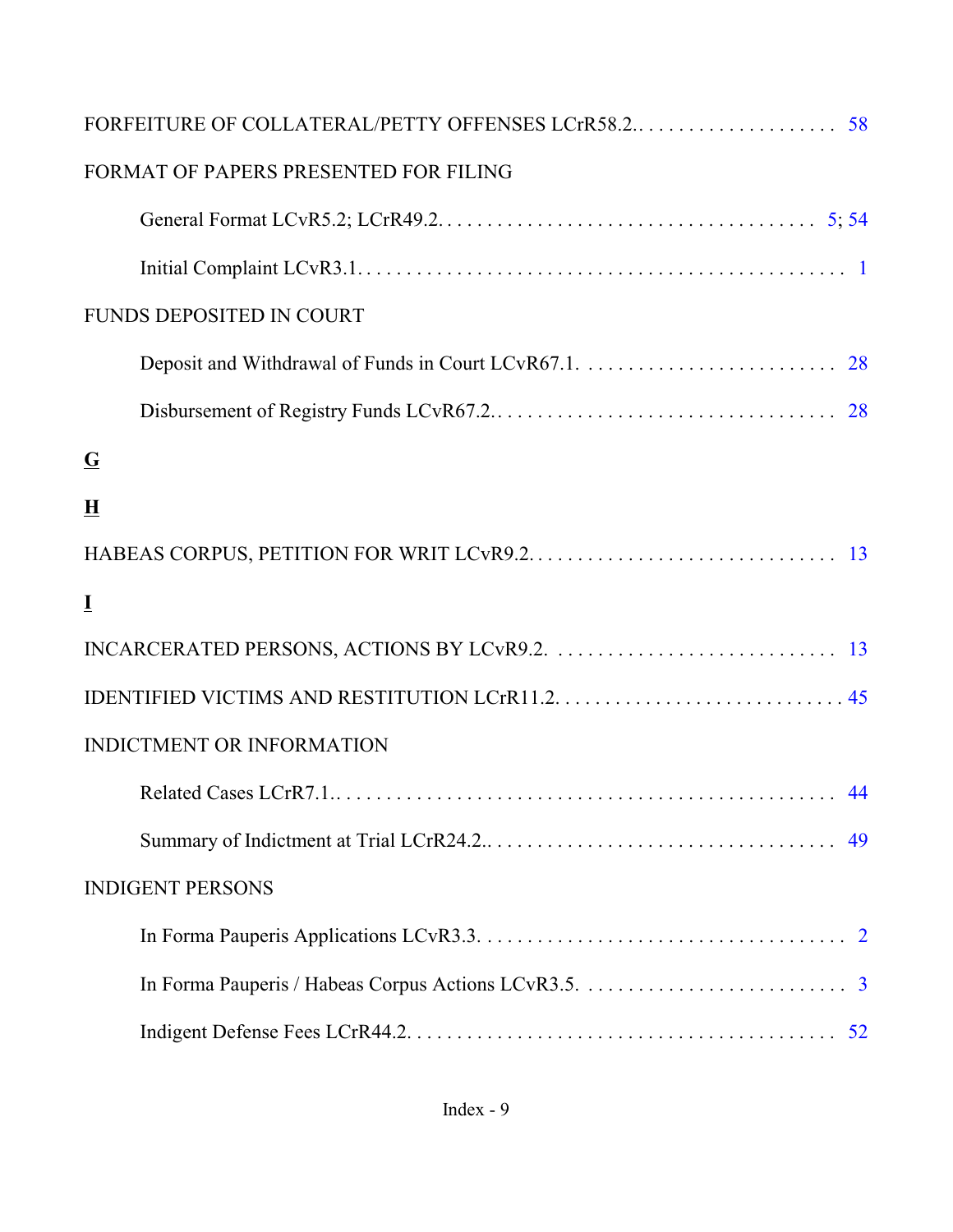<span id="page-99-0"></span>

| Plan Pursuant to the Criminal Justice Act for the Representation of         |
|-----------------------------------------------------------------------------|
|                                                                             |
|                                                                             |
| $\overline{\mathbf{I}}$                                                     |
|                                                                             |
|                                                                             |
|                                                                             |
|                                                                             |
|                                                                             |
|                                                                             |
|                                                                             |
|                                                                             |
|                                                                             |
|                                                                             |
| JURORS (See G.O. 09-2 Regarding Random Selection of Grand and Petit Jurors) |
|                                                                             |
|                                                                             |
|                                                                             |
| $\overline{\mathbf{K}}$                                                     |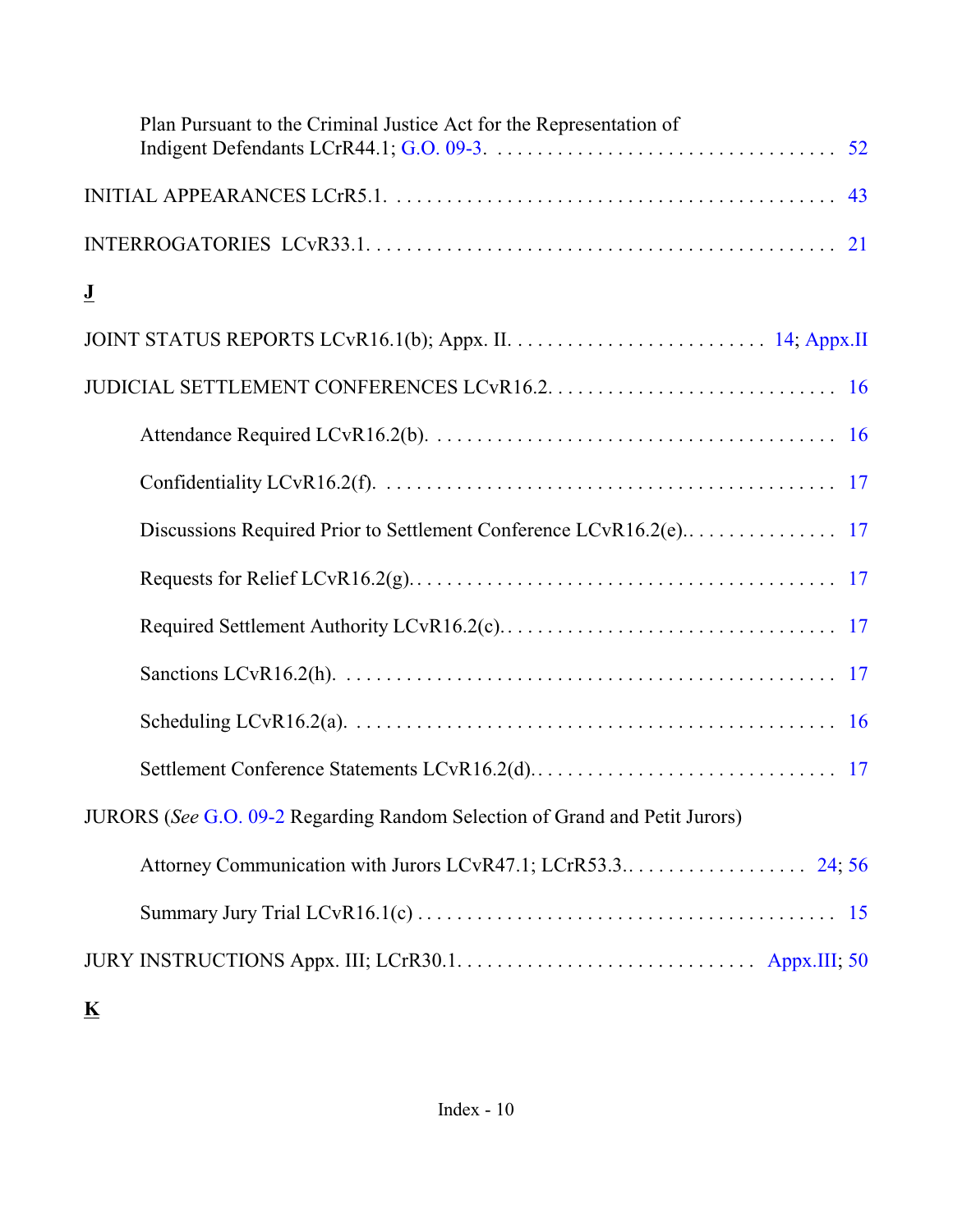# **L**

# LAND CONDEMNATION PROCEEDINGS

(*See* [G.O. 96-3](http://www.okwd.uscourts.gov/files/genorders/genord96-3.pdf) General Order Regarding Land Condemnation Cases Filed by the United States)

LEGAL FEES (*See* Attorney's Fees, this Index)

# **M**

# MAGISTRATE JUDGES

| <b>MEDIATION</b>                                                                                                                     |  |
|--------------------------------------------------------------------------------------------------------------------------------------|--|
|                                                                                                                                      |  |
|                                                                                                                                      |  |
| Report LCvR16.3(e). $\ldots$ . $\ldots$ . $\ldots$ . $\ldots$ . $\ldots$ . $\ldots$ . $\ldots$ . $\ldots$ . $\ldots$ . $\ldots$ . 19 |  |
|                                                                                                                                      |  |
|                                                                                                                                      |  |
|                                                                                                                                      |  |
|                                                                                                                                      |  |
| <b>MOTION PRACTICE (CIVIL)</b>                                                                                                       |  |
|                                                                                                                                      |  |
| <b>Briefs</b>                                                                                                                        |  |
|                                                                                                                                      |  |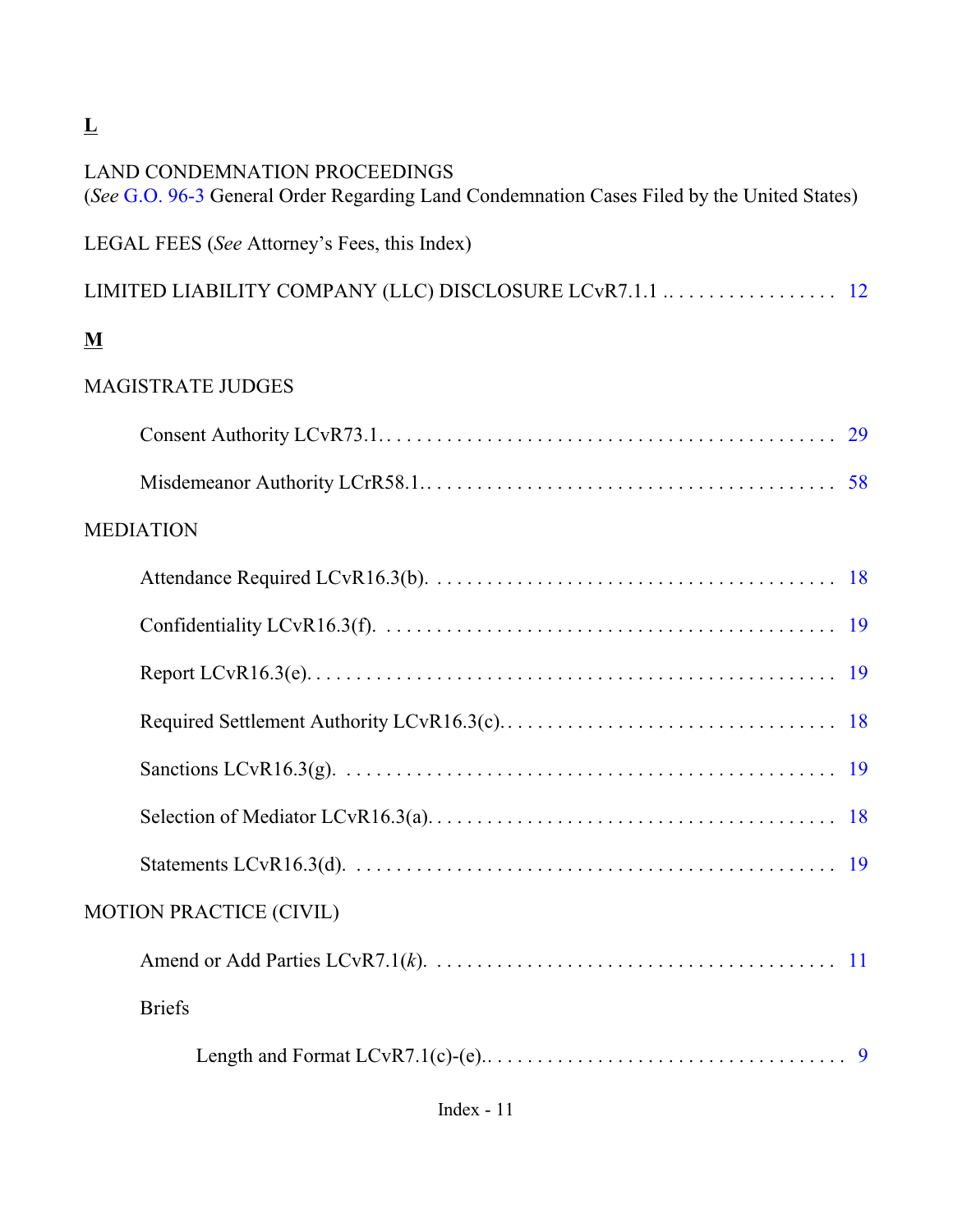<span id="page-101-0"></span>

| MOTION PRACTICE (CRIMINAL) |                                                                                                                              |    |  |
|----------------------------|------------------------------------------------------------------------------------------------------------------------------|----|--|
|                            |                                                                                                                              |    |  |
|                            |                                                                                                                              |    |  |
|                            |                                                                                                                              |    |  |
|                            |                                                                                                                              |    |  |
|                            |                                                                                                                              | 46 |  |
|                            |                                                                                                                              | 46 |  |
|                            |                                                                                                                              | 48 |  |
|                            |                                                                                                                              | 48 |  |
|                            | Response Time LCrR12.1(b). $\dots \dots \dots \dots \dots \dots \dots \dots \dots \dots \dots \dots \dots \dots \dots \dots$ | 46 |  |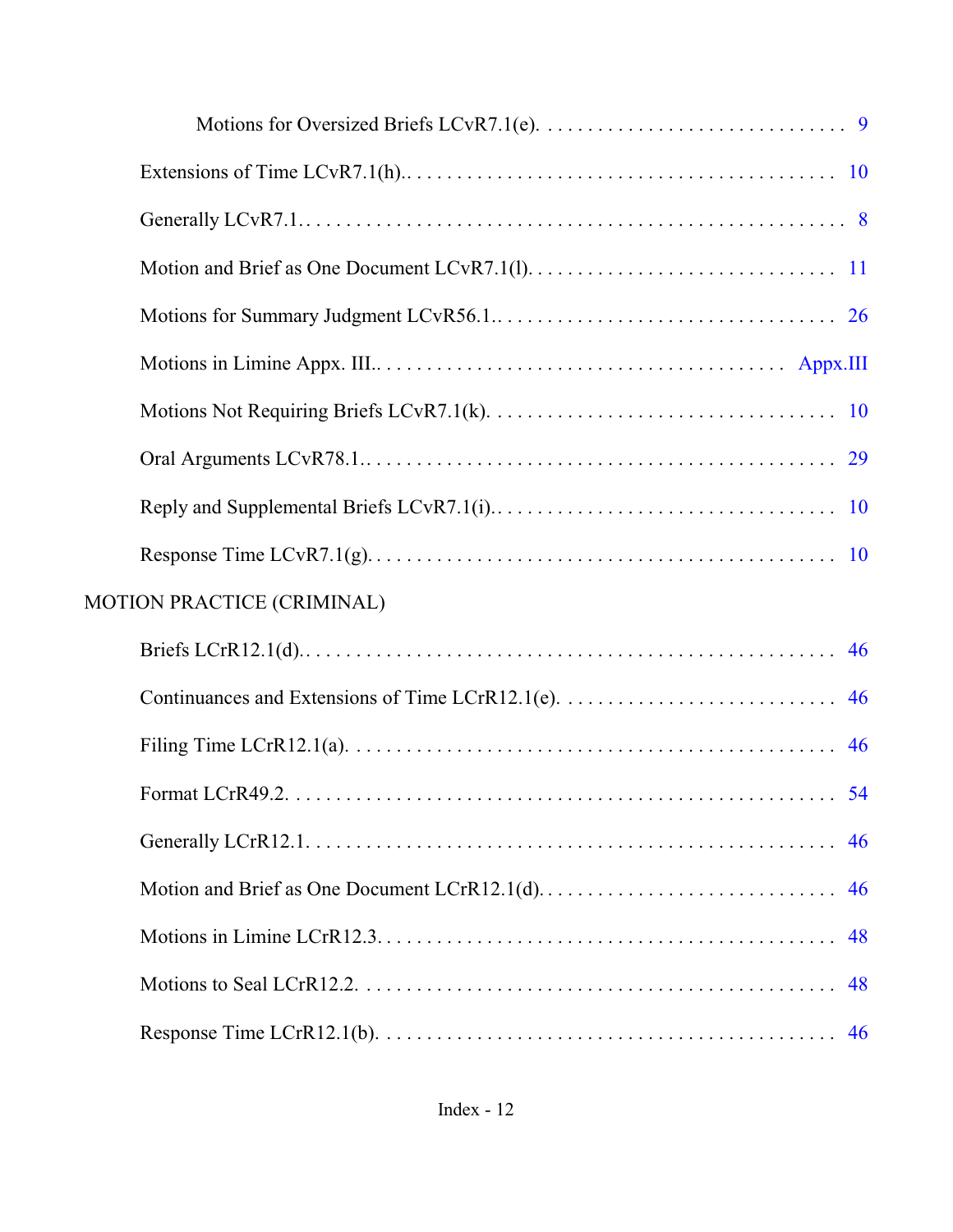# **N**

| NOTICE OF RELATED OR COMPANION CASES LCvR3.7; LCrR 7.1. 4; 44                              |  |  |
|--------------------------------------------------------------------------------------------|--|--|
| $\overline{\mathbf{O}}$                                                                    |  |  |
| OATHS AND AFFIRMATIONS                                                                     |  |  |
|                                                                                            |  |  |
|                                                                                            |  |  |
| $\underline{\mathbf{P}}$                                                                   |  |  |
| <b>PARTIES</b>                                                                             |  |  |
|                                                                                            |  |  |
|                                                                                            |  |  |
|                                                                                            |  |  |
|                                                                                            |  |  |
|                                                                                            |  |  |
| PRETRIAL PROCEEDINGS                                                                       |  |  |
|                                                                                            |  |  |
|                                                                                            |  |  |
|                                                                                            |  |  |
|                                                                                            |  |  |
| (See also G.O. 98-2 Regarding the Plan for Achieving Prompt Disposition of Criminal Cases) |  |  |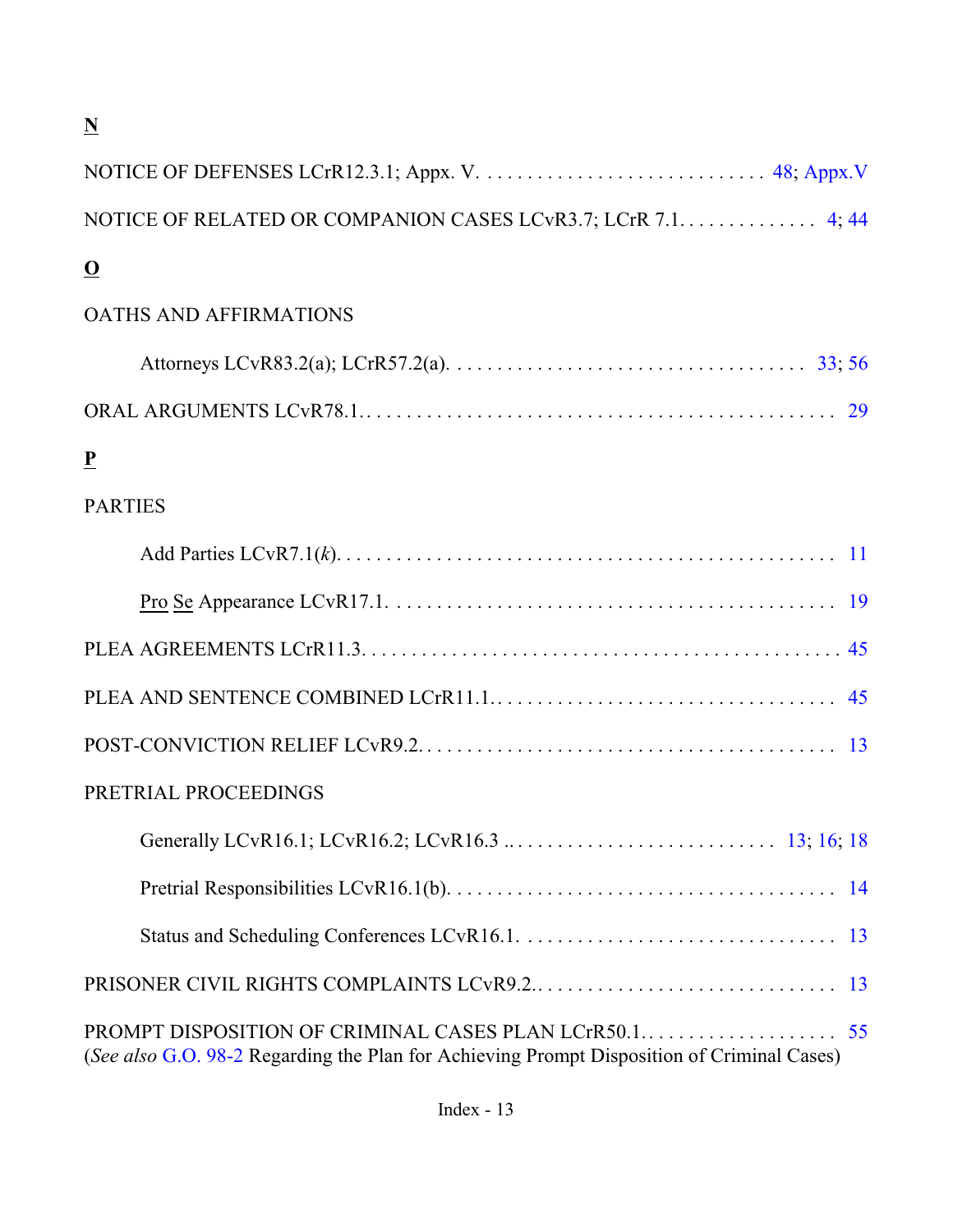| PROPOSED ORDERS LCvR5.5; LCvR7.1(h); LCvR7.1(k);                                                 |
|--------------------------------------------------------------------------------------------------|
| PRO SE CIVIL LITIGANTS LCvR3.1; LCvR5.4; LCvR16.1;                                               |
| $\overline{\mathbf{Q}}$                                                                          |
| $\underline{\mathbf{R}}$                                                                         |
| REDACTION OF ELECTRONIC TRANSCRIPTS LCvR5.2.1; LCrR 49.1.1. 6; 53                                |
| <b>RELATED CASES</b>                                                                             |
| (See G.O. 11-1 Regarding Assignment of Cases and Transfer of Related or Companion<br>Cases)      |
| (See also G.O. 11-1 Regarding Assignment of Cases and Transfer of Related or Companion<br>Cases) |
| <b>REMOVAL/REMOVED ACTIONS</b>                                                                   |
|                                                                                                  |
|                                                                                                  |
|                                                                                                  |
|                                                                                                  |
| S                                                                                                |
|                                                                                                  |
| <b>SEALING OF DOCUMENTS</b>                                                                      |
| 48                                                                                               |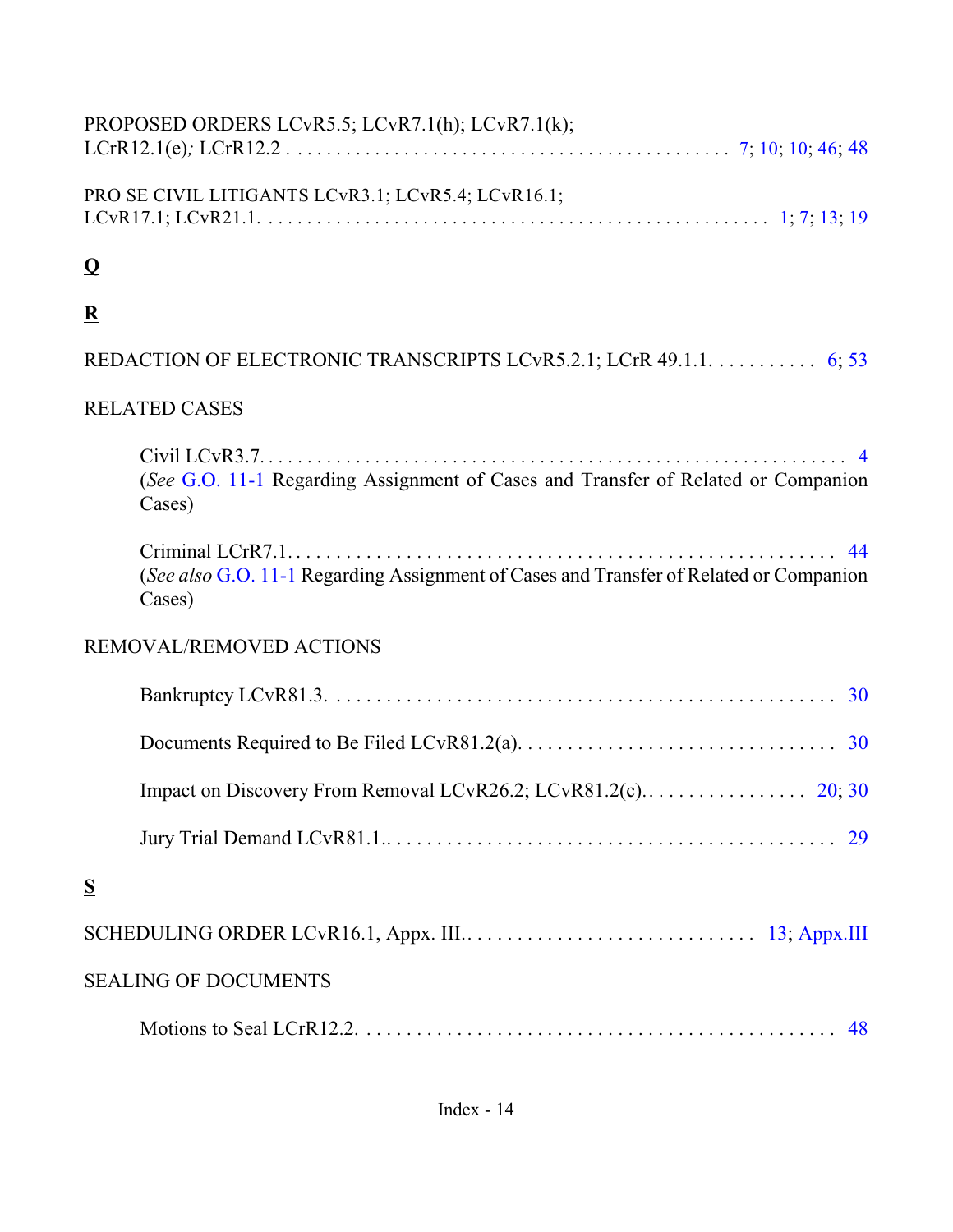| Warrants or Summons Upon Indictment or Information LCrR9.1 44                                                                        |
|--------------------------------------------------------------------------------------------------------------------------------------|
| <b>SERVICE OF PROCESS</b>                                                                                                            |
|                                                                                                                                      |
|                                                                                                                                      |
| SETTLEMENT CONFERENCE (See Judicial Settlement Conference this Index)                                                                |
| (See also G.O. 98-2 Regarding the Plan for Achieving Prompt Disposition of Criminal Cases)                                           |
|                                                                                                                                      |
|                                                                                                                                      |
| <b>STAY OF PROCEEDINGS</b>                                                                                                           |
|                                                                                                                                      |
|                                                                                                                                      |
|                                                                                                                                      |
|                                                                                                                                      |
|                                                                                                                                      |
|                                                                                                                                      |
| $\mathbf T$                                                                                                                          |
|                                                                                                                                      |
| TELEPHONES AND OTHER ELECTRONIC COMMUNICATION DEVICES                                                                                |
|                                                                                                                                      |
| TRANSCRIPTS OF COURT PROCEEDINGS LCvR5.2.1; LCrR 49.1.1. 6; 53<br>(See also G.O. 08-3 Regarding Redaction of Electronic Transcripts) |